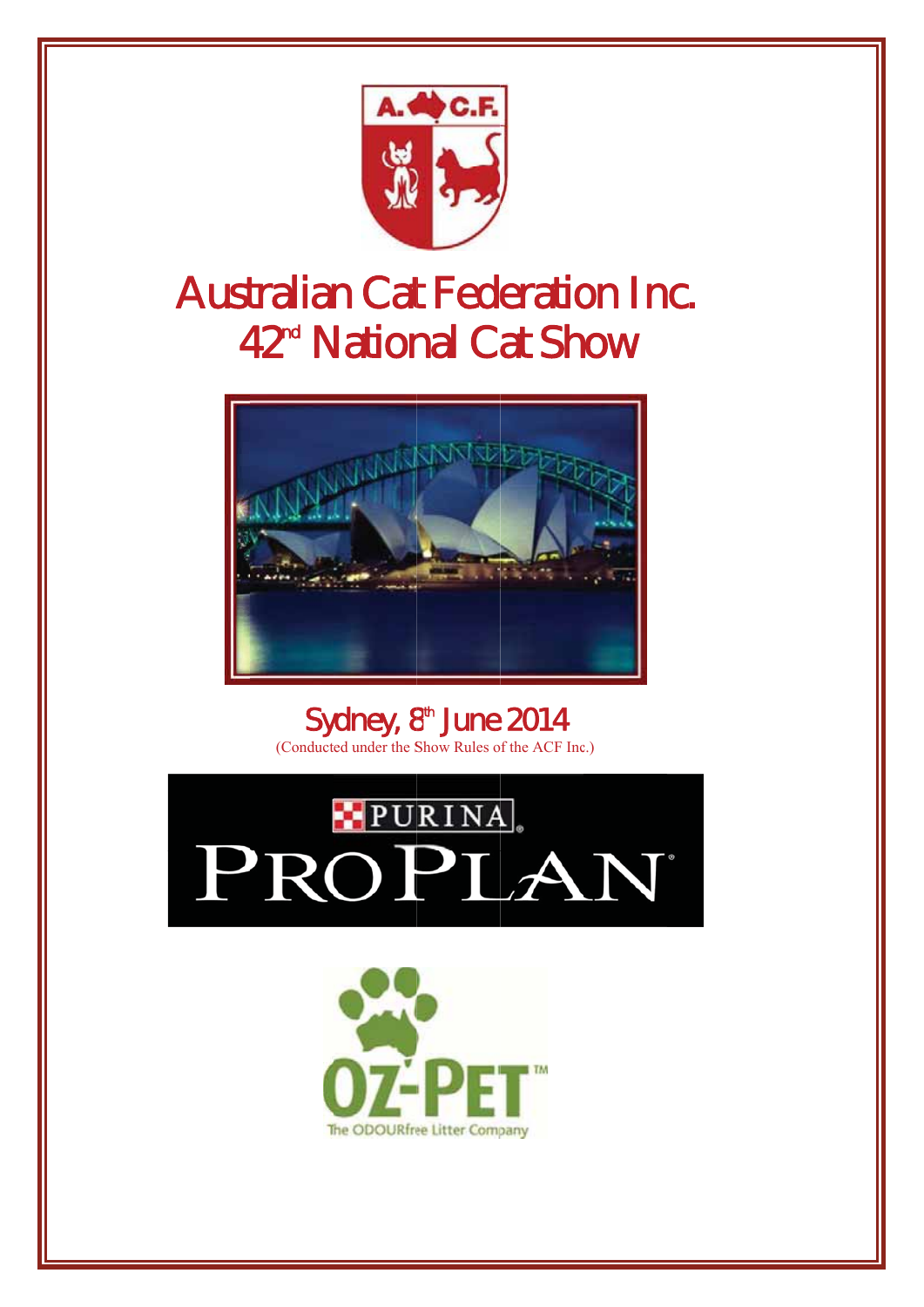# SUPREME PEDIGREE IN SHOW

*Each Supreme Exhibit in Group will compete for Supreme Pedigree Exhibit in Show* 

2014 ACF NATIONAL SUPREME EXHIBIT IN SHOW **228**

**Judging Panel:**

Jean Marc Lagarde TICA Nurit Pahl FIFe Veikko Saarela FIFe

# SUPREME COMPANION IN SHOW

*The Best in Group Companion from each ring will compete for Supreme Companion in Show*  2014 ACF NATIONAL SUPREME COMPANION IN SHOW **308**

**Judging Panel:**

Pamela Barrett TICA Paul Henry NZCF Bernadette Roberts FCCQ

# SUPREME EXHIBITS OF GROUP

*Each Best in Group Exhibit will be judged for Supreme Exhibit of Group*  2014 ACF NATIONAL SHOW SUPREME GROUP ONE EXHIBIT **18 Judging Panel:** Fiona Cooper Cats NSW Paul Henry NZCF Tony Hurry Cats NSW 2014 ACF NATIONAL SHOW SUPREME GROUP TWO EXHIBIT **139 Judging Panel:** Helen Farmer CAT Jo-anne Frank GCCFSA Lesley Freemann GCCFV 2014 ACF NATIONAL SHOW SUPREME GROUP THREE EXHIBIT **228 Judging Panel:** Pamela Barrett TICA Jenny Weekes Cats NSW Roy Griffiths NZCF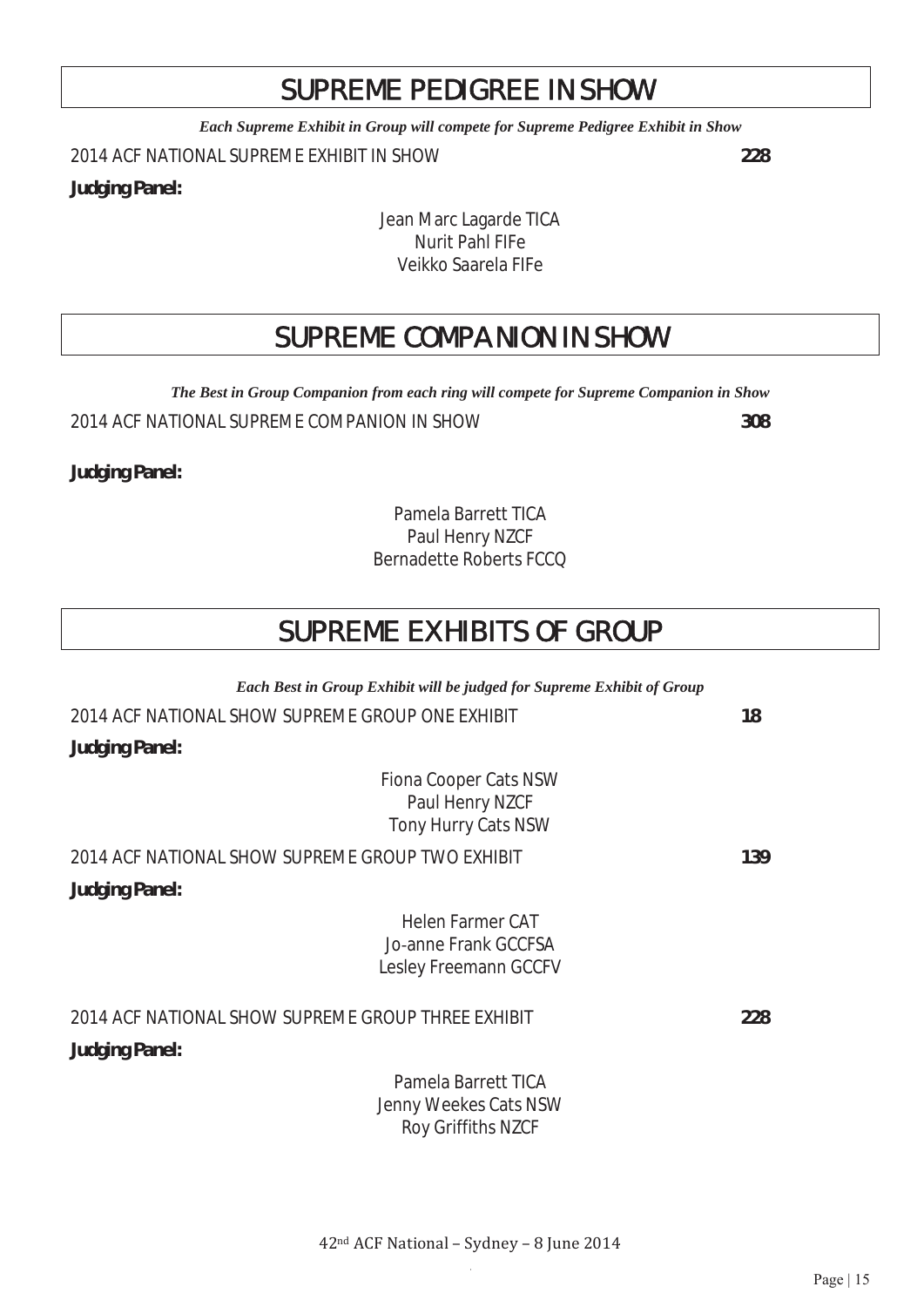# BEST EXHIBITS IN GROUP

#### *Each Best in Group Exhibit will be judged for Supreme in Group*

| <b>URUUP UNE</b>                 |                                                                          |     |
|----------------------------------|--------------------------------------------------------------------------|-----|
| <b>BEST GROUP ONE KITTEN</b>     |                                                                          | 18  |
| BEST GROUP ONE ENTIRE CAT        |                                                                          | 82  |
| BEST GROUP ONE DESEXED CAT       |                                                                          | 109 |
| <b>Judging Panel:</b>            |                                                                          |     |
|                                  | Fiona Cooper Cats NSW<br>Paul Henry NZCF<br>Tony Hurry Cats NSW          |     |
| <b>GROUP TWO</b>                 |                                                                          |     |
| <b>BEST GROUP TWO KITTEN</b>     |                                                                          | 139 |
| <b>BEST GROUP TWO ENTIRE CAT</b> |                                                                          | 146 |
| BEST GROUP TWO DESEXED CAT       |                                                                          | N/E |
| <b>Judging Panel:</b>            |                                                                          |     |
|                                  | <b>Helen Farmer CAT</b><br>Jo-anne Frank GCCFSA<br>Lesley Freemann GCCFV |     |
| <b>GROUP THREE</b>               |                                                                          |     |
| <b>BEST GROUP THREE KITTEN</b>   |                                                                          | 178 |
| <b>BEST GROUP THREE CAT</b>      |                                                                          | 228 |
| BEST GROUP THREE DESEXED CAT     |                                                                          | 296 |
| <b>Judging Panel:</b>            |                                                                          |     |
|                                  | Pamela Barrett TICA<br>Jenny Weekes Cats NSW                             |     |

**GROUP ONE**

Roy Griffiths NZCF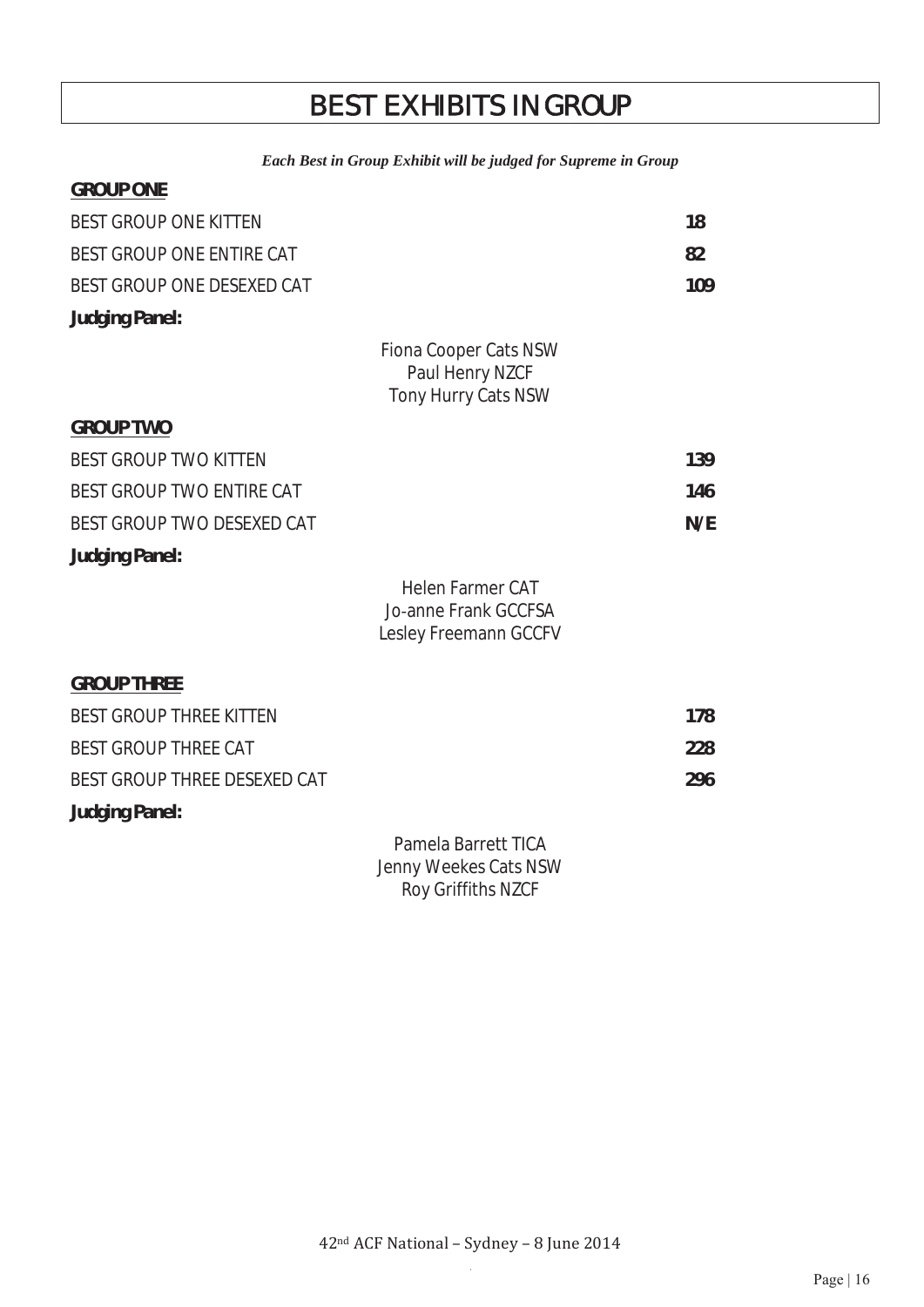|                    |               | <b>ACF AOE AWARDS</b> |                           |                   |
|--------------------|---------------|-----------------------|---------------------------|-------------------|
|                    |               | <b>Ring One</b>       | <b>Ring Two</b>           | <b>Ring Three</b> |
|                    |               | Paul Henry            | Lesley Freeman            | Pamela Barrett    |
| <b>GROUP ONE</b>   | <b>MALE</b>   | 82                    | 82                        | 93                |
|                    | <b>FEMALE</b> | 57                    | 56                        | 72                |
|                    |               | Veikko Saarela        | <b>Bernadette Roberts</b> | Paul Henry        |
|                    | <b>NEUTER</b> | 111                   | 109                       | 109               |
|                    | <b>SPEY</b>   | 101                   | 77                        | 119               |
|                    |               | <b>Ring One</b>       | <b>Ring Two</b>           | <b>Ring Three</b> |
|                    |               | Nurit Pahl            | <b>Bernadette Roberts</b> | Roy Griffiths     |
| <b>GROUP TWO</b>   | <b>MALE</b>   | 146                   | 149                       | 150               |
|                    | <b>FEMALE</b> | 127                   | 144                       | 127               |
|                    |               | Nurit Pahl            | <b>Bernadette Roberts</b> | Jo-anne Frank     |
|                    | <b>NEUTER</b> | N/A                   | N/A                       | N/A               |
|                    | <b>SPEY</b>   | N/A                   | N/A                       | N/A               |
|                    |               | <b>Ring One</b>       | <b>Ring Two</b>           | <b>Ring Three</b> |
|                    |               | Roy Griffith          | Jo-anne Frank             | Nurit Pahl        |
| <b>GROUP THREE</b> | <b>MALE</b>   | 228                   | 228                       | 228               |
|                    | <b>FEMALE</b> | 236                   | 263                       | 240               |
|                    |               | Pamela Barrett        | Jean Marc Lagarde         | Helen Farmer      |
|                    | <b>NEUTER</b> | 296                   | 283                       | 285               |
|                    | <b>SPEY</b>   | 284                   | 291                       | 278               |

# ACF ENCOURAGEMENT AWARD

*The ACF Encouragement Award is awarded to an exhibit that the Judge believes shows potential – yet may not have placed highly* 

| 2014 ACF Rosette – Group One Kitten<br>Judge: Tony Hurry      | 26  |
|---------------------------------------------------------------|-----|
| 2014 ACF Rosette – Group Two Kitten<br>Judge: Lesley Freemann | 139 |
| 2014 ACF Rosette – Group Three Kitten<br>Judge: Fiona Cooper  | 178 |

42<sup>nd</sup> ACF National - Sydney - 8 June 2014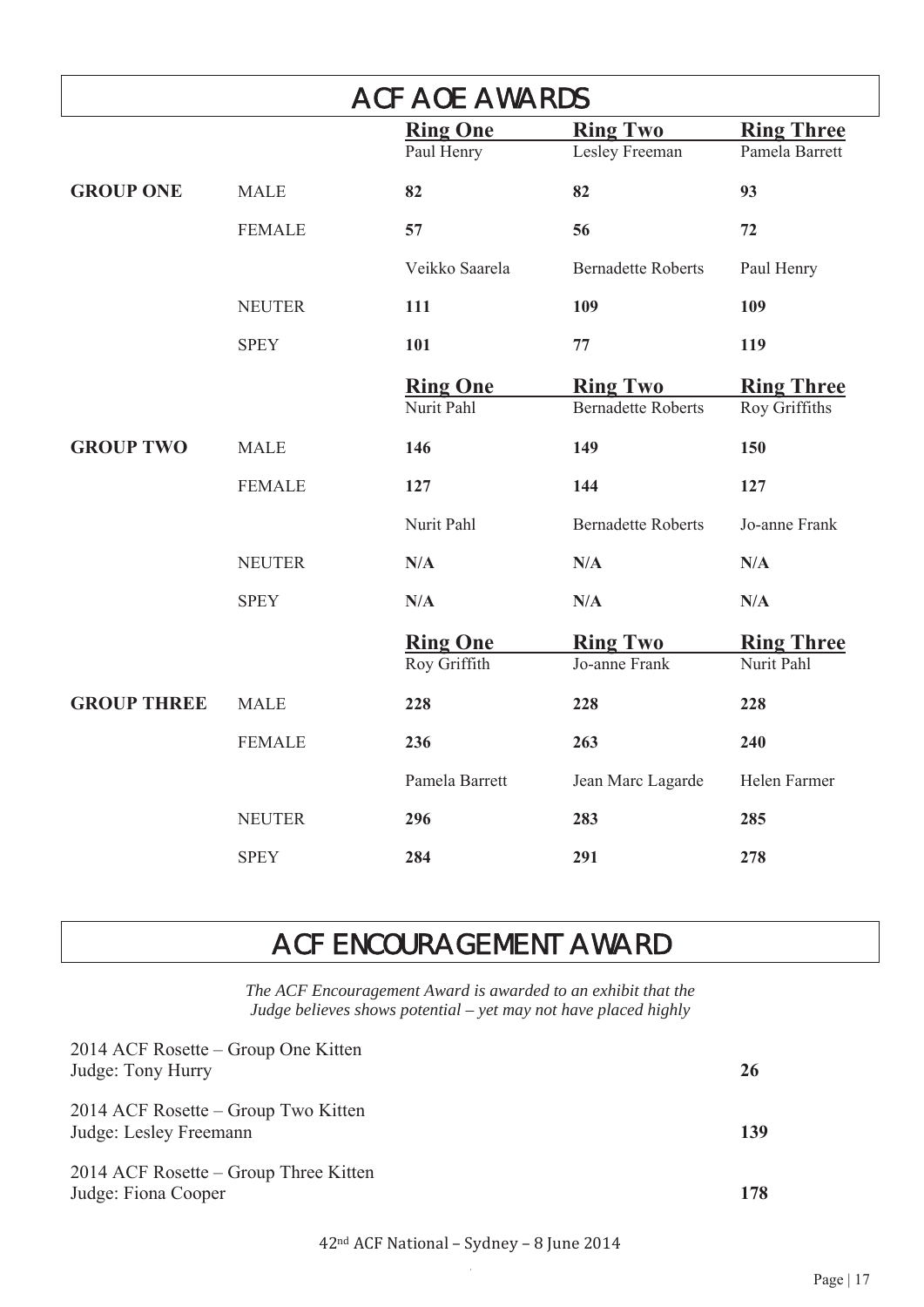# GROUP ONE EXHIBITS

|                                            | <b>Ring One</b> | <b>Ring Two</b>               | <b>Ring Three</b> |
|--------------------------------------------|-----------------|-------------------------------|-------------------|
|                                            | Veikko Saarela  | Jenny Weekes                  | Tony Hurry        |
| <b>KITTENS</b>                             |                 |                               |                   |
| <b>BEST GROUP 1 KITTENS</b>                | 9               | 18                            | 26                |
| <b>RESERVE GROUP 1 KITTENS</b>             | 14              | 39                            | 18                |
| THIRD BEST GROUP 1 ENTIRE CATS             | 26              | 9                             | 1                 |
| <b>FOURTH BEST GROUP 1 KITTENS</b>         | 1               | 26                            | 12                |
| FIFTH BEST GROUP 1 KITTENS                 | 50              | 52                            | 40                |
| <b>SIXTH BEST GROUP 1 KITTENS</b>          | 12              | 12                            | 33                |
| SEVENTH BEST GROUP 1 KITTENS               | 35              | 48                            | 35                |
| <b>EIGHTH BEST GROUP 1 KITTENS</b>         | 23              | 51                            | 15                |
| <b>NINTH BEST GROUP 1 KITTENS</b>          | 31              | 1                             | 24                |
| <b>TENTH BEST GROUP 1 KITTENS</b>          | 4               | 32                            | 32                |
| <b>ELEVENTH BEST GROUP 1 KITTENS</b>       | 49              | 37                            | 36                |
| <b>TWELFTH BEST GROUP 1 KITTENS</b>        | 18              | 33                            | 27                |
| THIRTEENTH BEST GROUP 1 KITTENS            | 8               | 31                            | 51                |
| <b>FOURTEENTH BEST GROUP 1 KITTENS</b>     | 48              | $\overline{2}$                | 23                |
| FIFTEENTH BEST GROUP 1 KITTENS             | 3               | 14                            | 48                |
|                                            | <b>Ring One</b> | <b>Ring Two</b>               | <b>Ring Three</b> |
|                                            | Paul Henry      | Lesley Freemann               | Pamela Barrett    |
| <b>ENTIRE CATS</b>                         |                 |                               |                   |
| <b>BEST GROUP 1 ENTIRE CATS</b>            | 82              | 56                            | 93                |
| <b>RESERVE GROUP 1 ENTIRE CATS</b>         | 93              | 82                            | 82                |
| THIRD BEST GROUP 1 ENTIRE CATS             | 57              | 54                            | 72                |
| <b>FOURTH BEST GROUP 1 ENTIRE CATS</b>     | 73              | 72                            | 66                |
| FIFTH BEST GROUP 1 ENTIRE CATS             | 72              | 91                            | 92                |
| <b>SIXTH BEST GROUP 1 ENTIRE CATS</b>      | 65              | 73                            | 88                |
| SEVENTH BEST GROUP 1 ENTIRE CATS           | 92              | 61                            | 80                |
| <b>EIGHTH BEST GROUP 1 ENTIRE CATS</b>     | 54              | 95                            | 53                |
| <b>NINTH BEST GROUP 1 ENTIRE CATS</b>      | 80              | 88                            | 91                |
| TENTH BEST GROUP 1 ENTIRE CATS             | 55              | 83                            | 65                |
| ELEVENTH BEST GROUP 1 ENTIRE CATS          | 94              | 57                            | 54                |
| <b>TWELFTH BEST GROUP 1 ENTIRE CATS</b>    | 83              | 92                            | 67                |
| THIRTEENTH BEST GROUP 1 ENTIRE CATS        | 88              | 67                            | 63                |
| <b>FOURTEENTH BEST GROUP 1 ENTIRE CATS</b> | 67              | 63                            | 81                |
| <b>FIFTEENTH BEST GROUP 1 ENTIRE CATS</b>  | 62              | 93                            | 73                |
|                                            | <b>Ring One</b> | <b>Ring Two</b>               | <b>Ring Three</b> |
|                                            | Veikko Saarela  | Bernadette Roberts Paul Henry |                   |
| <b>DESEXED CATS</b>                        |                 |                               |                   |
| <b>BEST GROUP 1 DESEXED CATS</b>           | 111             | 109                           | 109               |
| <b>RESERVE GROUP 1 DESEXED CATS</b>        | 109             | 114                           | 119               |
| THIRD BEST GROUP 1 DESEXED CATS            | 107             | 77                            | 77                |
| <b>FOURTH BEST GROUP 1 DESEXED CATS</b>    | 108             | 101                           | 104               |
| FIFTH BEST GROUP 1 DESEXED CATS            | 101             | 106                           | 113               |
| SIXTH BEST GROUP 1 DESEXED CATS            | 112             | 104                           | 112               |
| SEVENTH BEST GROUP 1 DESEXED CATS          | 113             | 119                           | 101               |
| EIGHTH BEST GROUP 1 DESEXED CATS           | 104             | 117                           | 117               |
| NINTH BEST GROUP 1 DESEXED CATS            | 77              | 100                           | 103               |
| TENTH BEST GROUP 1 DESEXED CATS            | 117             | 111                           | 106               |
|                                            |                 |                               |                   |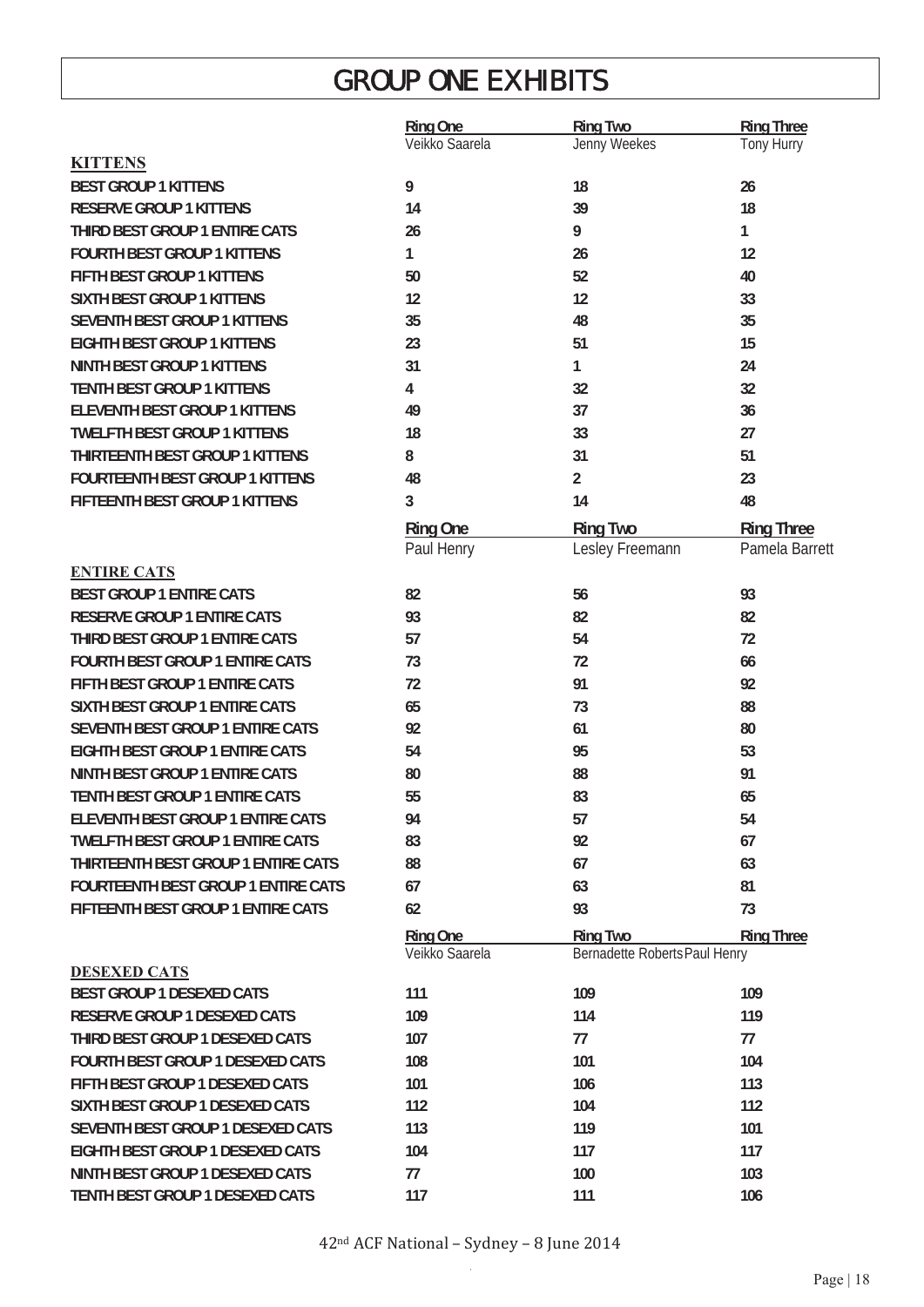# GROUP TWO EXHIBITS

|                                        | <b>Ring One</b> | <b>Ring Two</b>           | <b>Ring Three</b> |
|----------------------------------------|-----------------|---------------------------|-------------------|
|                                        | Pamela Barrett  | <b>Bernadette Roberts</b> | Lesley Freemann   |
| <b>KITTENS</b>                         |                 |                           |                   |
| <b>BEST GROUP 2 KITTENS</b>            | 131             | 137                       | 139               |
| <b>RESERVE GROUP 2 KITTENS</b>         | 136             | 129                       | 129               |
| THIRD BEST GROUP 2 ENTIRE CATS         | 140             | 130                       | 132               |
| <b>FOURTH BEST GROUP 2 KITTENS</b>     | 122             | 138                       | 120               |
| FIFTH BEST GROUP 2 KITTENS             | 139             | 120                       | 136               |
| <b>SIXTH BEST GROUP 2 KITTENS</b>      | 130             | 136                       | 130               |
| <b>SEVENTH BEST GROUP 2 KITTENS</b>    | 129             | 135                       | 135               |
| <b>EIGHTH BEST GROUP 2 KITTENS</b>     | 123             | 125                       | 122               |
| <b>NINTH BEST GROUP 2 KITTENS</b>      | 125             | 123                       | 131               |
| <b>TENTH BEST GROUP 2 KITTENS</b>      | 137             | 133                       | 126               |
|                                        | <b>Ring One</b> | <b>Ring Two</b>           | <b>Ring Three</b> |
|                                        | Nurit Pahl      | <b>Bernadette Roberts</b> | Roy Griffiths     |
| <b>ENTIRE CATS</b>                     |                 |                           |                   |
| <b>BEST GROUP 2 ENTIRE CATS</b>        | 146             | 144                       | 127               |
| <b>RESERVE GROUP 2 ENTIRE CATS</b>     | 127             | 127                       | 150               |
| THIRD BEST GROUP 2 ENTIRE CATS         | 141             | 149                       | 154               |
| <b>FOURTH BEST GROUP 2 ENTIRE CATS</b> | 145             | 148                       | 145               |
| FIFTH BEST GROUP 2 ENTIRE CATS         | 153             | 153                       | 153               |
| SIXTH BEST GROUP 2 ENTIRE CATS         | 151             | 145                       | 148               |
| SEVENTH BEST GROUP 2 ENTIRE CATS       | 154             | 154                       | 143               |
| <b>EIGHTH BEST GROUP 2 ENTIRE CATS</b> | 150             | 143                       | 149               |
| <b>NINTH BEST GROUP 2 ENTIRE CATS</b>  | 148             | 150                       | 146               |
| TENTH BEST GROUP 2 ENTIRE CATS         | 144             | 151                       | 144               |
|                                        | <b>Ring One</b> | <b>Ring Two</b>           | <b>Ring Three</b> |
|                                        | Nurit Pahl      | <b>Bernadette Roberts</b> | Jo-anne Frank     |
| <b>DESEXED CATS</b>                    |                 |                           |                   |
| <b>BEST GROUP 2 DESEXED CATS</b>       | N/A             | N/A                       | N/A               |
| <b>RESERVE GROUP 2 DESEXED CATS</b>    |                 |                           |                   |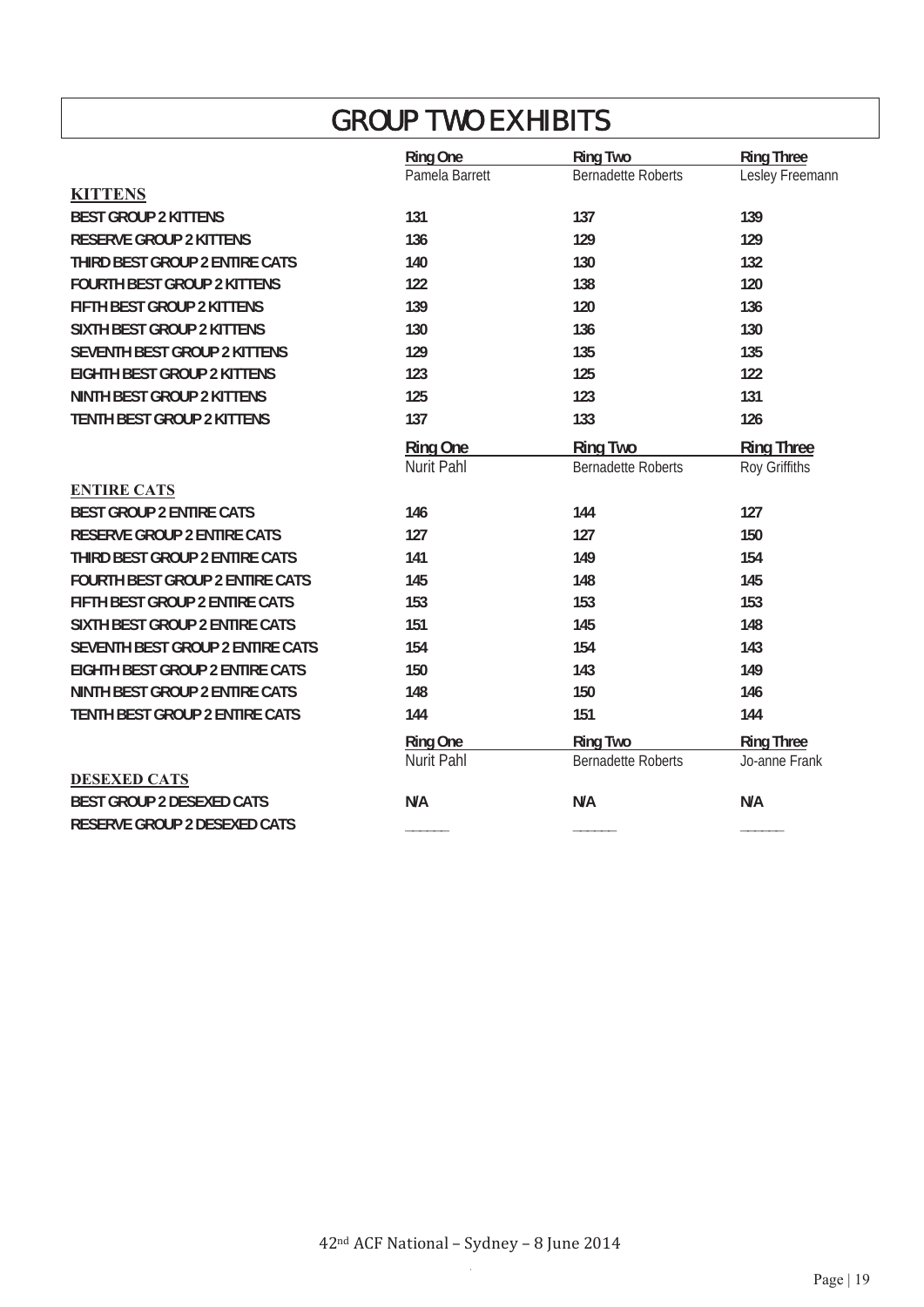# GROUP THREE EXHIBITS

|                                            | <b>Ring One</b>   | <b>Ring Two</b>   | <b>Ring Three</b> |
|--------------------------------------------|-------------------|-------------------|-------------------|
|                                            | Jean Marc Lagarde | Helen Farmer      | Fiona Cooper      |
| <b>KITTENS</b>                             |                   |                   |                   |
| <b>BEST GROUP 3 KITTENS</b>                | 158               | 164               | 178               |
| <b>RESERVE GROUP 3 KITTENS</b>             | 192               | 202               | 185               |
| THIRD BEST GROUP 3 ENTIRE CATS             | 196               | 169               | 196               |
| <b>FOURTH BEST GROUP 3 KITTENS</b>         | 169               | 184               | 266               |
| FIFTH BEST GROUP 3 KITTENS                 | 180               | 161               | 201               |
| <b>SIXTH BEST GROUP 3 KITTENS</b>          | 178               | 176               | 212               |
| <b>SEVENTH BEST GROUP 3 KITTENS</b>        | 191               | 191               | 167               |
| <b>EIGHTH BEST GROUP 3 KITTENS</b>         | 161               | 167               | 164               |
| <b>NINTH BEST GROUP 3 KITTENS</b>          | 206               | 187               | 169               |
| <b>TENTH BEST GROUP 3 KITTENS</b>          | 212               | 158               | 184               |
| <b>ELEVENTH BEST GROUP 3 KITTENS</b>       | 177               | 201               | 177               |
| <b>TWELFTH BEST GROUP 3 KITTENS</b>        | 266               | 203               | 195               |
| THIRTEENTH BEST GROUP 3 KITTENS            | 210               | 209               | 200               |
| <b>FOURTEENTH BEST GROUP 3 KITTENS</b>     | 202               | 196               | 161               |
| FIFTEENTH BEST GROUP 3 KITTENS             | 203               | 180               | 209               |
|                                            | <b>Ring One</b>   | <b>Ring Two</b>   | <b>Ring Three</b> |
|                                            | Roy Griffiths     | Jo-anne Frank     | Nurit Pahl        |
| <b>ENTIRE CATS</b>                         |                   |                   |                   |
| <b>BEST GROUP 3 ENTIRE CATS</b>            | 228               | 228               | 228               |
| <b>RESERVE GROUP 3 ENTIRE CATS</b>         | 260               | 263               | 240               |
| THIRD BEST GROUP 3 ENTIRE CATS             | 236               | 240               | 221               |
| <b>FOURTH BEST GROUP 3 ENTIRE CATS</b>     | 246               | 254               | 219               |
| FIFTH BEST GROUP 3 ENTIRE CATS             | 257               | 244               | 270               |
| SIXTH BEST GROUP 3 ENTIRE CATS             | 220               | 213               | 268               |
| SEVENTH BEST GROUP 3 ENTIRE CATS           | 258               | 246               | 254               |
| <b>EIGHTH BEST GROUP 3 ENTIRE CATS</b>     | 263               | 224               | 252               |
| <b>NINTH BEST GROUP 3 ENTIRE CATS</b>      | 221               | 265               | 233               |
| <b>TENTH BEST GROUP 3 ENTIRE CATS</b>      | 217               | 270               | 222               |
| <b>ELEVENTH BEST GROUP 3 ENTIRE CATS</b>   | 268               | 273               | 273               |
| <b>TWELFTH BEST GROUP 3 ENTIRE CATS</b>    | 234               | 257               | 261               |
| THIRTEENTH BEST GROUP 3 ENTIRE CATS        | 248               | 233               | 265               |
| <b>FOURTEENTH BEST GROUP 3 ENTIRE CATS</b> | 261               | 221               | 276               |
| FIFTEENTH BEST GROUP 3 ENTIRE CATS         | 219               | 268               | 257               |
|                                            | Ring One          | <b>Ring Two</b>   | <b>Ring Three</b> |
| <b>DESEXED CATS</b>                        | Pamela Barrett    | Jean Marc Lagarde | Helen Farmer      |
| <b>BEST GROUP 3 DESEXED CATS</b>           | 296               | 283               | 285               |
| <b>RESERVE GROUP 3 DESEXED CATS</b>        | 287               | 276               | 296               |
| THIRD BEST GROUP 3 DESEXED CATS            | 284               | 300               | 297               |
| <b>FOURTH BEST GROUP 3 DESEXED CATS</b>    | 299               |                   | 302               |
| FIFTH BEST GROUP 3 DESEXED CATS            | 292               | 279               | 279               |
|                                            |                   | 285               |                   |
| SIXTH BEST GROUP 3 DESEXED CATS            | 278               | 291               | 275               |
| SEVENTH BEST GROUP 3 DESEXED CATS          | 303               | 296               | 278               |
| EIGHTH BEST GROUP 3 DESEXED CATS           | 297               | 267               | 280               |
| NINTH BEST GROUP 3 DESEXED CATS            | 279               | 277               | 287               |
| TENTH BEST GROUP 3 DESEXED CATS            | 290               | 292               | 283               |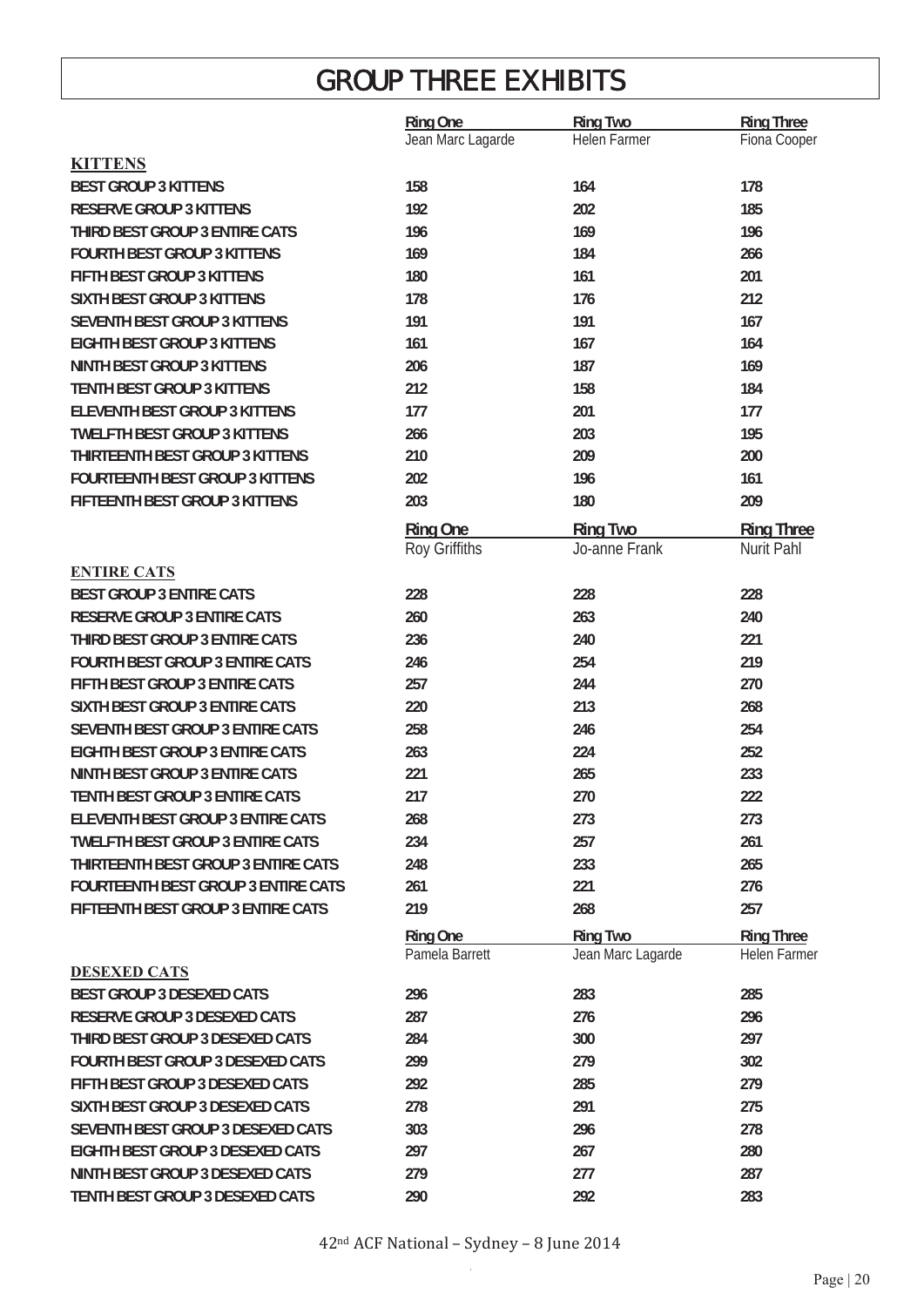# GROUP FOUR EXHIBITS

|                                  | Ring One      | <b>Ring Two</b> | <b>Ring Three</b>         |
|----------------------------------|---------------|-----------------|---------------------------|
|                                  | Roy Griffiths | Jenny Weekes    | <b>Bernadette Roberts</b> |
| <b>BEST COMPANION CAT</b>        | 308           | 305             | 308                       |
| <b>RESERVE COMPANION CAT</b>     | 305           | 307             | 306                       |
| THIRD BEST COMPANION CAT         | 304           | 304             | 304                       |
| <b>FOURTH BEST COMPANION CAT</b> | 307           | 308             | 307                       |
| FIFTH BEST COMPANION CAT         | 306           | 306             | 305                       |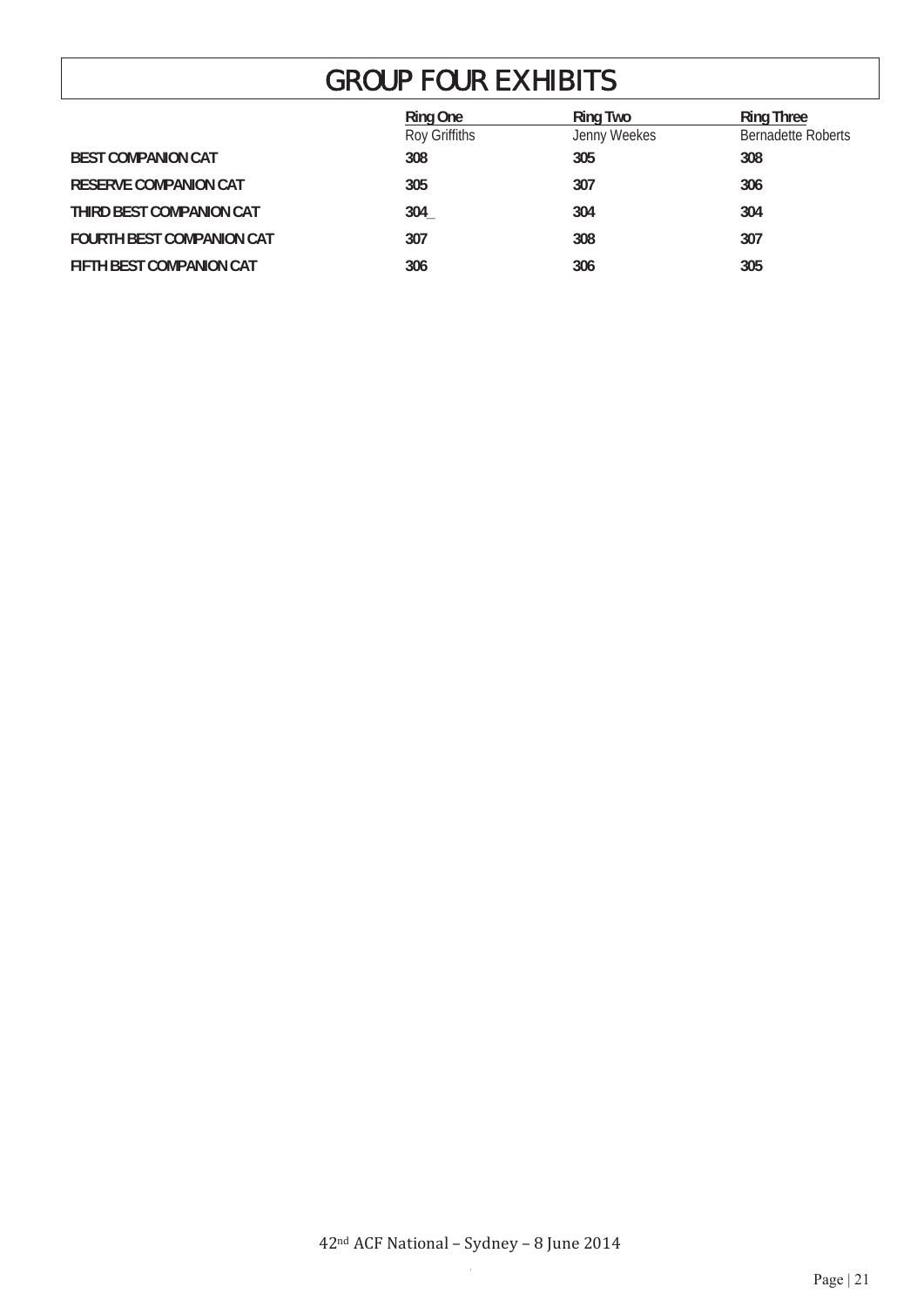|  | R1 R2 R3 |  |
|--|----------|--|
|  | VS JW TH |  |

### **Group 1 Kittens**

## **Birman Kittens**

#### **Seal Point**

|                   | <b>BINDURA GUNS N ROSES</b>                                                           |                |              | <b>Male Kitten under 5 mths</b>   |  |
|-------------------|---------------------------------------------------------------------------------------|----------------|--------------|-----------------------------------|--|
| 8/02/14<br>17 wks | Alishma Sir Sebastion/Rasharnee Stormy Rose<br>14CO0024 Br:Exhibitor Ex:C & P Cootes  | 1              | 1            |                                   |  |
| $\mathbf 2$       | <b>BINDURA RAMBLIN ROSE</b>                                                           |                |              | <b>Female Kitten under 5 mths</b> |  |
| 8/02/14<br>17 wks | Alishma Sir Sebastion/Rasharnee Stormy Rose<br>14CO0026 Br:Exhibitor Ex:C & P Cootes  | $\overline{2}$ | 1            |                                   |  |
| 3                 | <b>FURKIDZ FUREVER FARRAH</b>                                                         |                |              |                                   |  |
| 30/01/14<br>0.4   | Elstead Master Leapold/Spellbound Indigo Zukra<br>14N174028 Br: Exhibitor Ex: H Groom |                | $\mathbf{2}$ |                                   |  |
|                   |                                                                                       |                |              |                                   |  |
|                   |                                                                                       |                |              |                                   |  |

#### **Blue Point**

27/01/14 0.4

#### **Best Seal Point Birman Kitten | 1 | 1 | 1**

# **4 KIRASHAN SILVAN SAMEEKO Male Kitten under 5 mths**

Alishma Sir Sebastion/Bindura Kiwis Princess 14S227456A Br: Exhibitor Ex: S Briton

|--|

#### **Seal Tortie Point**

#### **5 NAREEDAH SWEET SAVANNAH Female Kitten under 9 mths**

26/09/13 0.8 Arklan Choco-Lat<br>13N173159 Br:Ex

| Arklan Choco-Latte/Bobbysocks Creme Brulee<br>13N173159 Br: Exhibitor Ex: J Miles |  |  |
|-----------------------------------------------------------------------------------|--|--|
| <b>Best Birman Kitten</b>                                                         |  |  |
| <b>Reserve Birman Kitten</b>                                                      |  |  |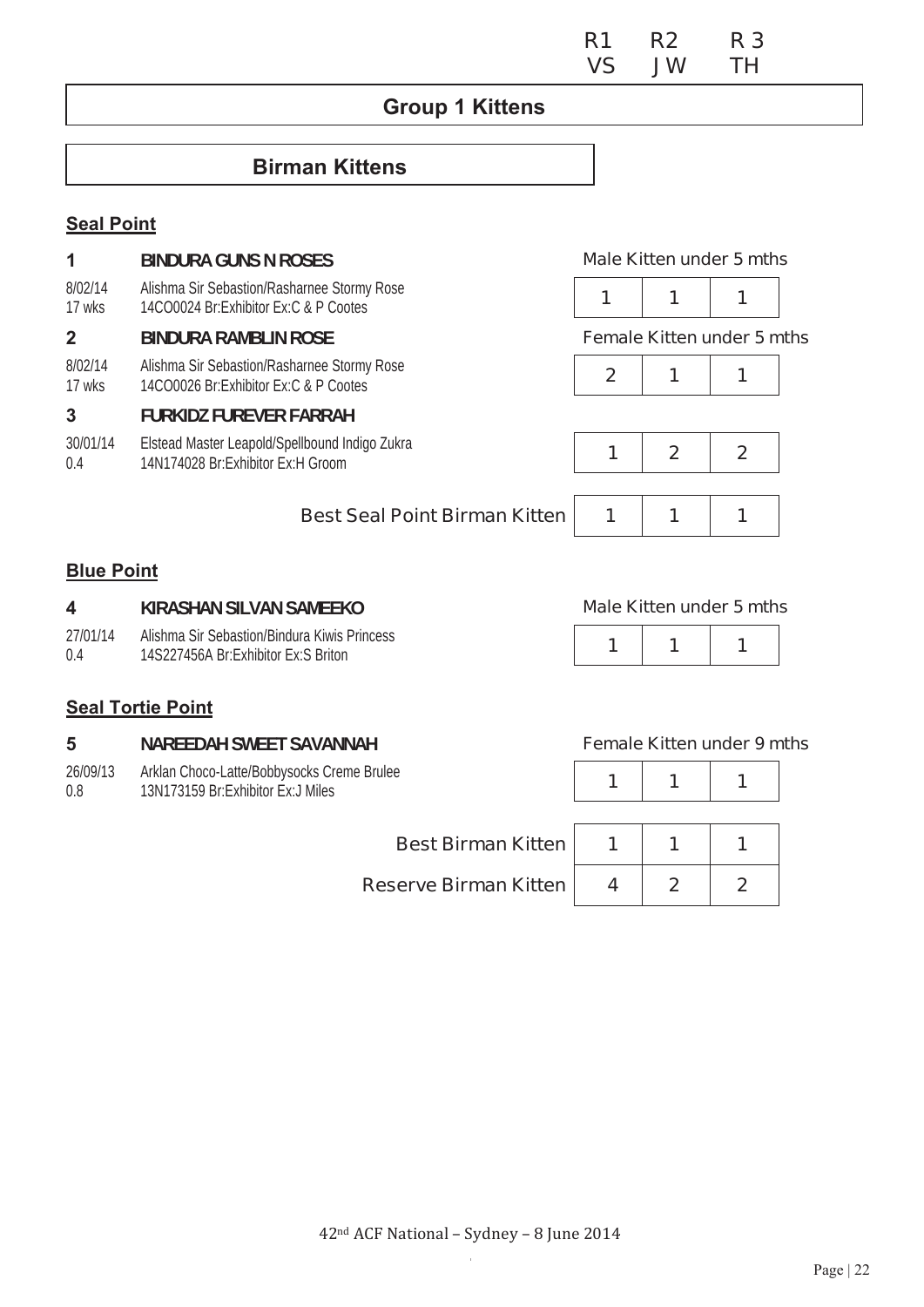### **Exotic Kittens**

#### **Black Bi-Colour**

| 6 | SADIYA A DAB WILL DO |
|---|----------------------|
|---|----------------------|

11/02/14 16 wks Wangalo Dream Keeper/Sadiya Valar vangalo Dieani Neepen Saulya valat and and a series and a series of the series of the series of the series of the series of the series of the series of the series of the series of the series of the series of the series of

#### **Female Kitten under 5 mths**



#### **Red Bi-Colour**

#### **7 KENLOCH TOUCH OF CHILLI Male Kitten under 5 mths**

28/02/14 14 wks Plesker's Panda Bear (Imp Gmy)/Kenloch One For the Money 14QC4415 Br:Exhibitor Ex:L Ulrick **1 1 1** 

#### **Black Tortie Bi-Colour**

#### **8 CHAINOPONDS FRUIT CUP Female Kitten under 5 mths**

10/02/14 16 wks Amberdreams Davidoff (Imp USA)/Chainoponds Pretty Woman 14N173777 (SLV) Br:Exhibitor Ex:R Rogers **1 1 1** 

#### **9 JAYGEE FERGALICIOUS Female Kitten under 7 mths**

23/12/13 0.5 Santiago Masterpiece/Jaygee Deden Di Di 14N173623 Br:Exhibitor Ex:J Greentree **1 1 1** 

#### **10 TNT BLOSSOM WILLOW**

14/11/13 0.6 Malinka Batman/Dolcegattini Fiorella QI114021706N14 (SLV) Br:T Connell Ex:L Jones **2 2 2** 

#### **Best Black Tortie Bi-Colour Exotic Kitten | 9 | 9 | 9**

#### **Reserve Black Tortie Bi-colour Tortie 8 8 8**

#### **Blue Tortie Bi-Colour**

#### **11 CHESNEY CANDY CRUSH Female Kitten under 7 mths**

16/12/13 0.5 Dixykatz Karamel Bonbon (Imp NZ)/Bjonnasen's Hilary (Imp Nwy) 14GC28632(SLV) Br:Exhibitor Ex:P Bunter

#### **Black Classic Tabby Bi-Colour**

17/10/13 Pl\*Bagira Spitfire/Delmont Molly Brown

0.7 14QC4247 Br:Exhibitor Ex:L Ulrick

| w/h |  |
|-----|--|
|     |  |

#### **12 KENLOCH MISS E ZOT Female Kitten under 9 mths**

|--|--|--|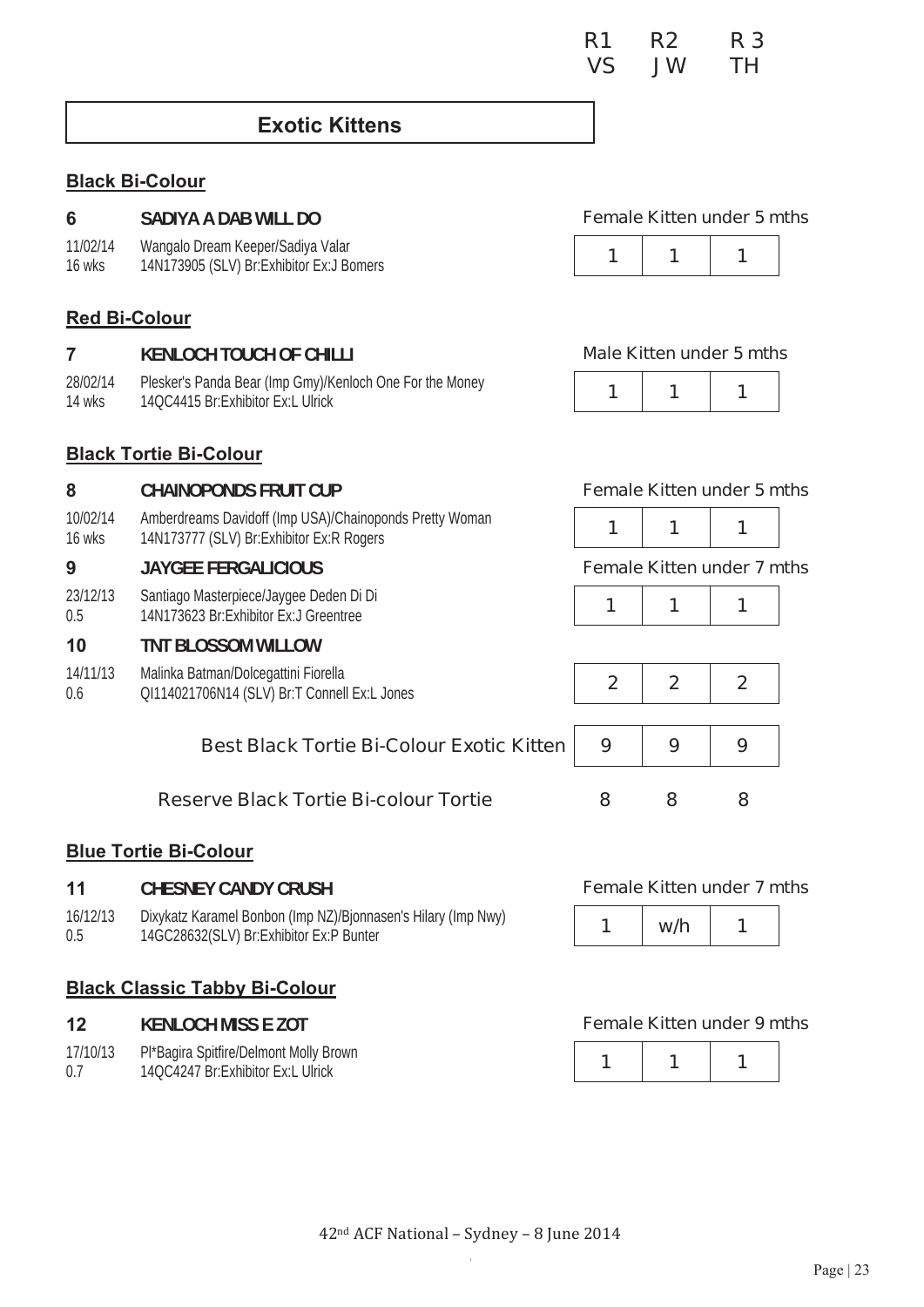|  | R1 R2 R3 |  |
|--|----------|--|
|  | VS JW TH |  |

#### **Red Van**

### 13 **TNT GANGSTERS PARADISE Male Kitten under 9 mths**

#### 21/10/13 0.7 Kramkattens Against the Odds (Swd)/Dolcegattini Topsy QI114021714N14 (SLV) Br:T Connell Ex:L Jones **abs Abs abs**

|--|

### **Seal Point**

#### **14 MASKAD ZILLION DOLLABABY Female Kitten under 5 mths**

16/03/14 12 wks Maskad Power of One/Maskad Billion Dollababy Maskau Power of Orienwaskau Billion Dollapaby<br>14N173949 Br:Exhibitor Ex:D Cummings **1 1 1 1 1 1** 

#### **Black Tabby Van**

#### **15 WILLANGI MR RUIBEN Male Kitten under 7 mths**  5/12/13 0.6 Willangi Red Cardeaux/Willangi Deannalee villarly Red Cardeaux willarly Dearliface<br>14GC28646(SLV) Br:J Jewson & J Sorensen Ex:C Boyko & R Parsons **1** 1 **1**

| <b>Best Exotic Kitten</b>                                      |  |
|----------------------------------------------------------------|--|
|                                                                |  |
| 14GC28646(SLV) Br:J Jewson & J Sorensen Ex:C Boyko & R Parsons |  |

| <b>Best Exotic Kitten  </b>  |    |    |    |  |
|------------------------------|----|----|----|--|
| <b>Reserve Exotic Kitten</b> | 14 | 12 | 15 |  |
|                              |    |    |    |  |

**Third Exotic Kitten 12 14 14 11** 

## **Maine Coon Kittens**

### **Agouti**

#### **Blue Tortie Classic Tabby**

#### **16 DIRTYPAWS WHOS THAT GIRL Female Kitten under 7 mths**

31/12/13 0.5 Wow Storm Chaser/Cooncastle Once in a Blue Moon 390W14 Br:Exhibitor Ex:D Hall & R Furnace

#### **Agouti & White**

#### **Black Classic Tabby & White**

#### **17 RIGHT TURN CLYDE OF WYECOON Neuter Kitten under 7 mths**

13/11/13 0.6 Rapscallion Captain Coon/The Sidhe Lady Fallon ANCATS 34957 Br:S & D Wye Ex:S Yates

|--|--|--|

| W/D | W/D | W/D |
|-----|-----|-----|
|-----|-----|-----|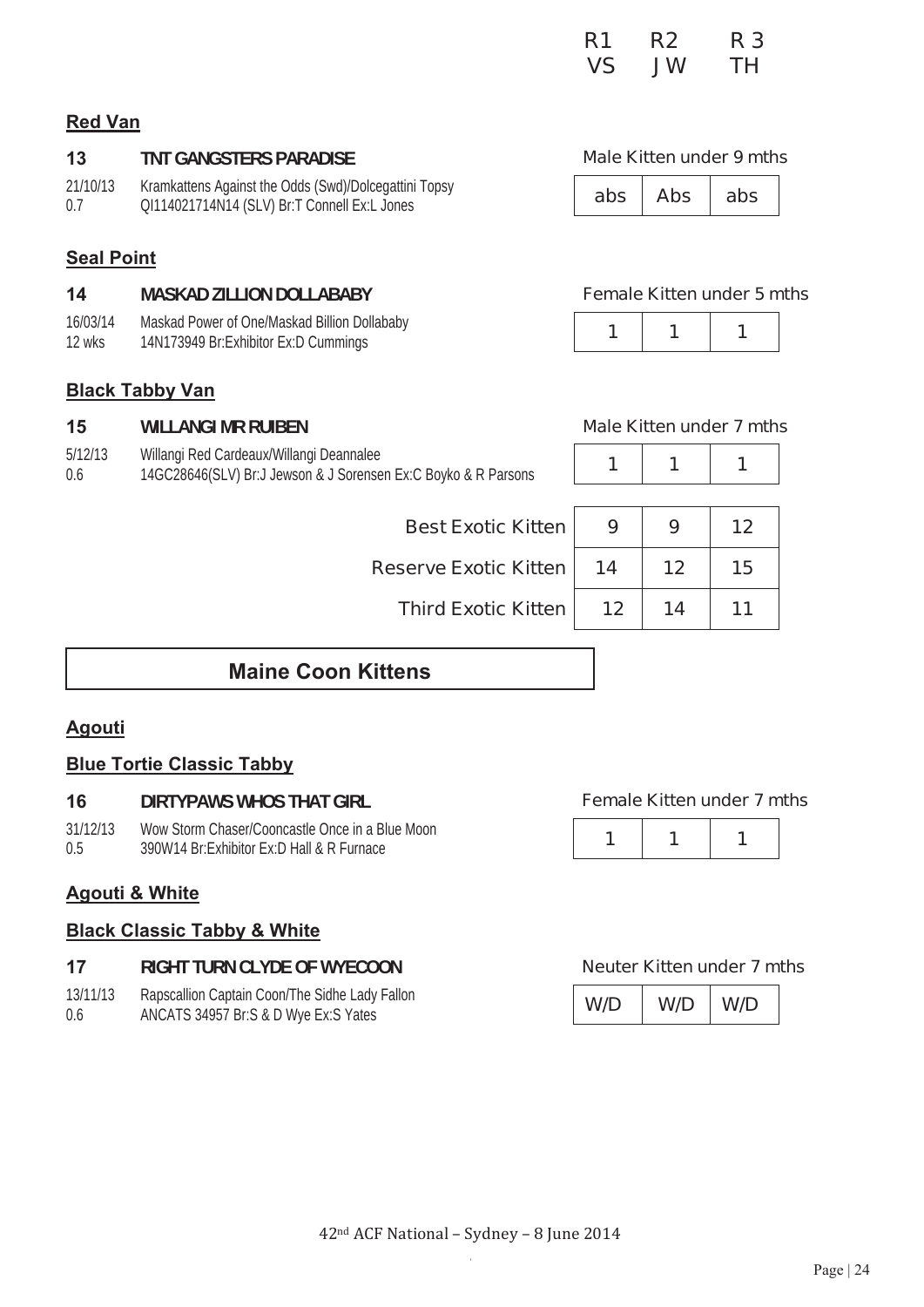|  | R1 R2 R3 |  |
|--|----------|--|
|  | VS JW TH |  |

#### **Red Classic Tabby & White**

#### 18 **FIDELIS CATCHING FIRE** *CONTREMENTAL EXAMPLE Male Kitten under 9 mths* **<b>Male Kitten**

| 8/10/13 | Fidelis Scaramouche/Coolcoons Desert Rose |  |  |
|---------|-------------------------------------------|--|--|
| 0.7     | QFA13/104896 (S) Br:Exhibitor Ex:T Lamb   |  |  |

#### **Black Tortie Tabby & White**

#### **19 FLURMONZ QUEEN BOADICEA Female Kitten under 9 mths**

20/10/13 0.7 Lilletun's E.T. (Imp Nor)/Flurmonz Harmony NZ030057A/14CO Br:J Formby Ex:A Newton

#### **Red Classic Tabby Bi-Colour**

#### **20 RUMPLTEEZA THINK RED Neuter Kitten under 7 mths**

15/11/13 0.6 Diamantina Benedict/Rumplteeza Mirror Image 14GC28667(SLV)CN14 Br:K Foster Ex:C Boatto

| Best Agouti & White Maine Coon Kitten   18 |  | 18 | 18 |
|--------------------------------------------|--|----|----|
|--------------------------------------------|--|----|----|

**Reserve Agouti & White Maine Coon Kitten** 

|--|

| abs | <b>Abs</b> | abs |
|-----|------------|-----|
| 18  | 18         | 18  |
| 16  | 19         | 19  |

#### **Non Agouti & White**

#### **Blue Tortie & White**

**21 AODALIYA NATIONAL VELVET Female Kitten under 7 mths** 

25/11/13 0.6 Shredoda Magnificent Mummford/Miwahni Raspberry GCSA1G12083 Br:Exhibitor Ex:D Robinson **abs abs abs** 

| abs<br>abs<br>abs |
|-------------------|
|-------------------|

| <b>Best Maine Coon Kitten</b>    | 18 | 18 |  |
|----------------------------------|----|----|--|
| <b>Reserve Maine Coon Kitten</b> | 16 | 16 |  |
| <b>Third Maine Coon Kitten</b>   | 19 | 19 |  |

## **Norwegian Forest Kittens**

#### **Agouti & White**

#### **Black Mackerel Tabby Bi-Colour**

#### **22 NORSKATT ELECKTRA Female Kitten under 7 mths**

24/12/13 0.5 S\*Myselisia's Graffiti (Imp SWD)/Norskatt Xiomara 3 Myselista's Grafini (inip Sw*D)*/Norskall Aloniara<br>14N173526 (SLV) Br:Exhibitor Ex:S Dukes **1** 1 **1 1 1 1** 

#### **Best Norwegian Forest Kitten 22 22 22**



42<sup>nd</sup> ACF National - Sydney - 8 June 2014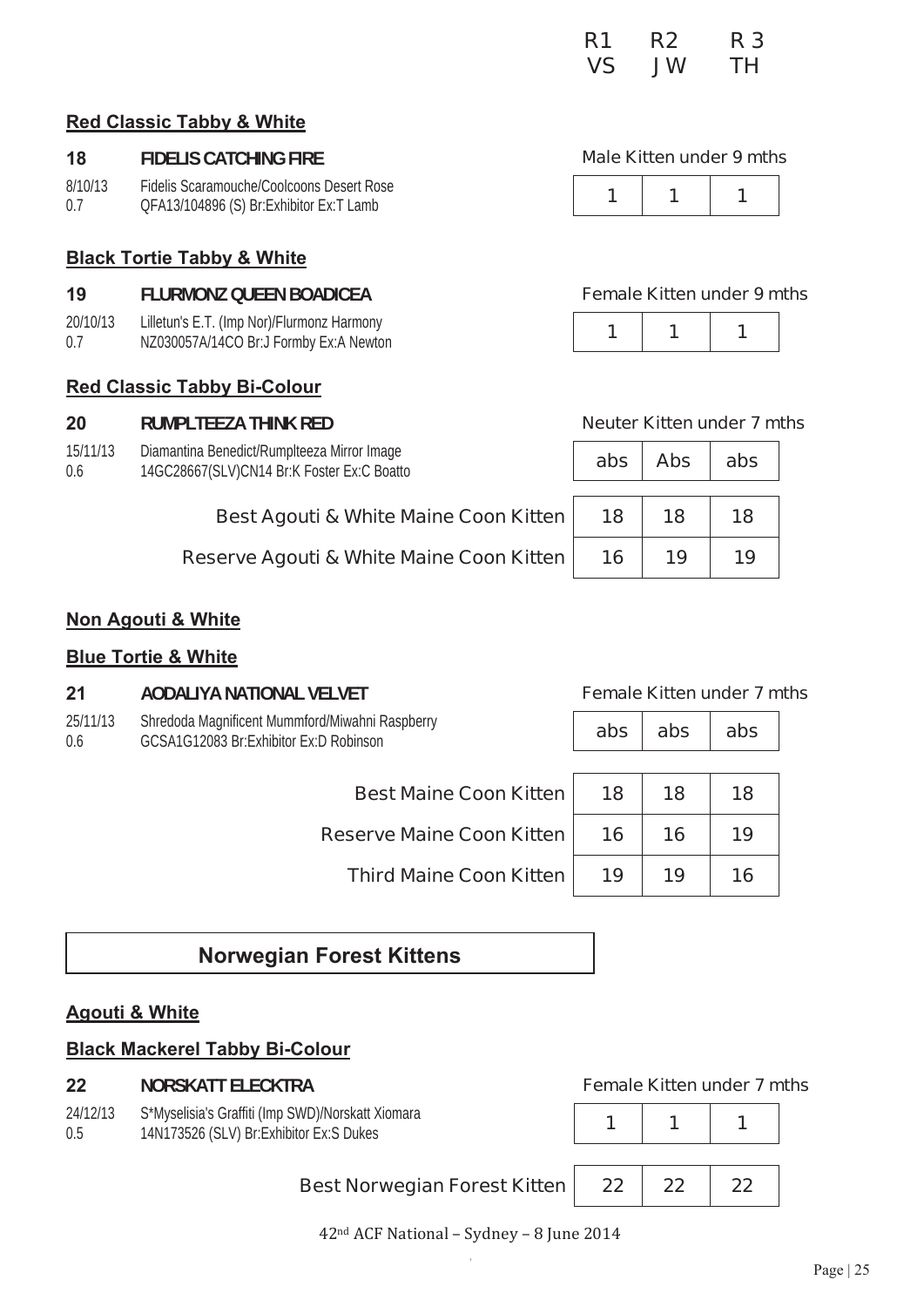### **Persian Kittens**

#### **White (orange-eyed)**

| 23              | <b>JADEANGEL SHOW BLING</b>                                                                      |                                   |    | Male Kitten under 9 mths |  |
|-----------------|--------------------------------------------------------------------------------------------------|-----------------------------------|----|--------------------------|--|
| 12/10/13<br>0.7 | Jadeangel Armed N Dangerus/Jadeangel Beacon of Hope<br>(V) 32651(SLV) Br: Exhibitor Ex: D Meates |                                   |    |                          |  |
| 24              | <b>DELMONT CELESTIAL STAR</b>                                                                    | <b>Neuter Kitten under 9 mths</b> |    |                          |  |
| 3/10/13<br>0.8  | Bjonnasen Mercury/Delmont Morning Glory<br>GCCSA1G11999V14(S) Br:D O'Halloran Ex:I Taylor        |                                   |    |                          |  |
|                 | <b>Best White (orange-eyed) Persian Kitten</b>                                                   | 23                                | 24 | 24                       |  |

#### **Red**

#### **25 HIMIFEVA CRAKS ME UP Male Kitten under 5 mths** 10/02/14 16 wks Vistoria Sweet Heart/Himifeva U Think U Know 14N173908 Br:Fxhibitor Ex:S Greentree **Abs Abs abs**

#### **Black Smoke**

#### **26 RICHMAURE SMOKEY BEAR Male Kitten under 9 mths**

29/10/13 0.7 Ewaliga Smiley /Anraema Helga Hufflepuff 14N173909 (SLV) Br:Exhibitor Ex:R & M McNicoll **1 1 1** 

#### **Red Bi-Colour**

#### **28 CHAINOPONDS BLAZY Male Kitten under 5 mths**

19/01/14 0.4 Glenbar Nicodemus/Amberdreams Midnight Rose **N14174124 Br:R Rogers Ex:L Jones** 

#### **Cream Bi-Colour**

- **29 ADMAT CREAM DEMONTE Male Kitten under 9 mths**
- 12/10/13 0.7 Rosimorn Kingston Town/Tadala Madison 13N172956 (SLV) Br: Exhibitor Ex: E Swanston

#### **30 CHESNEY SUGAR SUGAR Female Kitten under 7 mths**

6/12/13 0.6 Dixykatz Karamel Bonbon (Imp NZ)/Bjonnasen's Hilary (Imp Nwy) 14GC28633(SLV) Br:Exhibitor Ex:P Bunter

|--|--|--|

|--|--|--|

#### **Best Cream Bi-Colour Persian Kitten 29 29 30**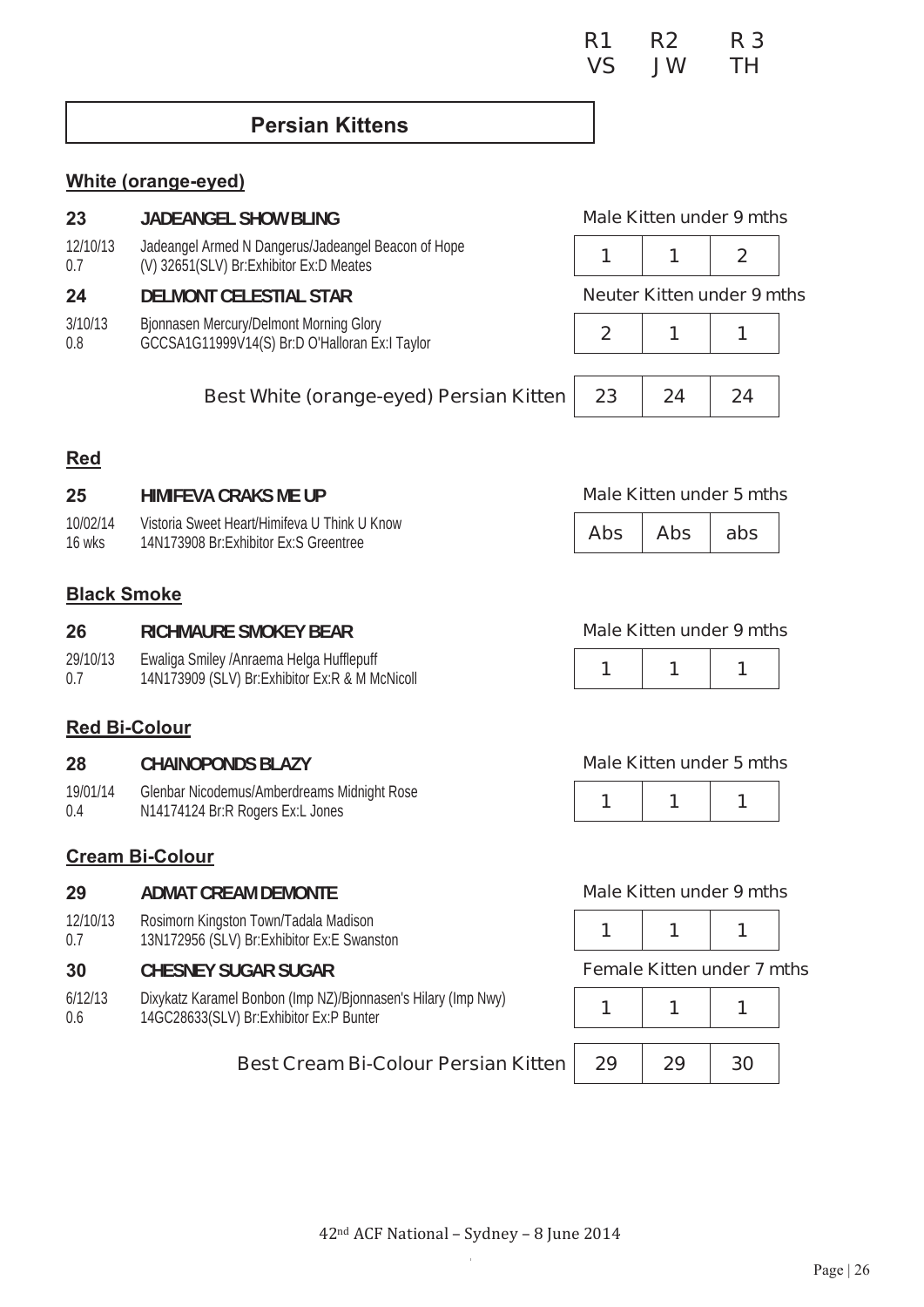|  | R1 R2 R3 |  |
|--|----------|--|
|  | VS JW TH |  |

#### **Black Tortie Bi-Colour**

31/01/14 0.4 Amberdreams Davidoff (Imp USA)/Chainoponds Zamba 14N173915 Br: Exhibitor Ex: R Rogers

#### **33 SHAWTOP RUMOUR HAS IT**

6/12/13 0.6 Shawtop Money Ball/Sho-Dazzler Its a Secret (Imp USA) QFA14/105198 Br:Exhibitor Ex:T Rushton **2 1 1** 

Best Black Tortie Bi-Colour Persian Kitten

#### **Blue Tortie Bi-Colour**

#### **31 CHAINOPONDS JIVE Female Kitten under 5 mths**

|--|--|

| 2  |    |  |
|----|----|--|
|    |    |  |
| 31 | 33 |  |

#### **32 SHAWTOP TURN IT UP** *CONSIDER <b>Female Kitten under 7 mths* **Female Kitten under 7 mths**

| 6/12/13 | Shawtop Money Ball/Sho-Dazzler Its a Secret (Imp USA) |  |  |
|---------|-------------------------------------------------------|--|--|
| 0.6     | QFA14/105200 Br:Exhibitor Ex:T Rushton                |  |  |

#### **Black Classic Tabby Bi-Colour**

11/02/14 16 wks Wangalo Dream Keeper/Sadiya Valar 14N173907 (SLV) Br: Exhibitor Ex: J Bomers

#### **Black Tortie Mackerel Tabby Bi-Colour**

#### **27 CHAINOPONDS LOVE N MONEY Female Kitten under 5 mths**

19/01/14 0.4 Glenbar Nicodemus/Amberdreams Midnight Rose (Imp Gmy) Gieridal Nicodernus/Ambergreams Midnight Rose (imp. Girly) **1 1 1 1 1 1 1 1 1 1** 

#### **35 CHAINOPONDS CHINA DOLL Female Kitten under 9 mths**

3/10/13 0.8 Amberdreams Davidoff (Imp USA)/Tracylooe Cornish-Rose (Imp UK) 13N172879 Br: Exhibitor Ex: R Rogers

#### **Chocolate Van**

#### **36 ADMAT PICCARSONOVA Male Kitten under 7 mths**

- 24/11/13 Rosimorn Kingston Town/Admat Tequila Sunrise 13N173231 Br:Exhibitor Ex:E Swanston **1 1 1**
- 0.6

#### **Black Tortie Van**

17/02/14 15 wks Santiago Masterpiece (Imp USA)/Greencroft Kyah 14N173952 Br:Exhibitor Ex:S Greentree

#### **34 SADIYA SPOT ON Male Kitten under 5 mths**

|--|--|--|--|--|



|--|--|--|

| $\overline{\phantom{a}}$<br>- |
|-------------------------------|
|-------------------------------|

#### **37 GREENCROFT HOT I AM Female Kitten under 5 mths**

| ahs | Abs | abs |
|-----|-----|-----|
|-----|-----|-----|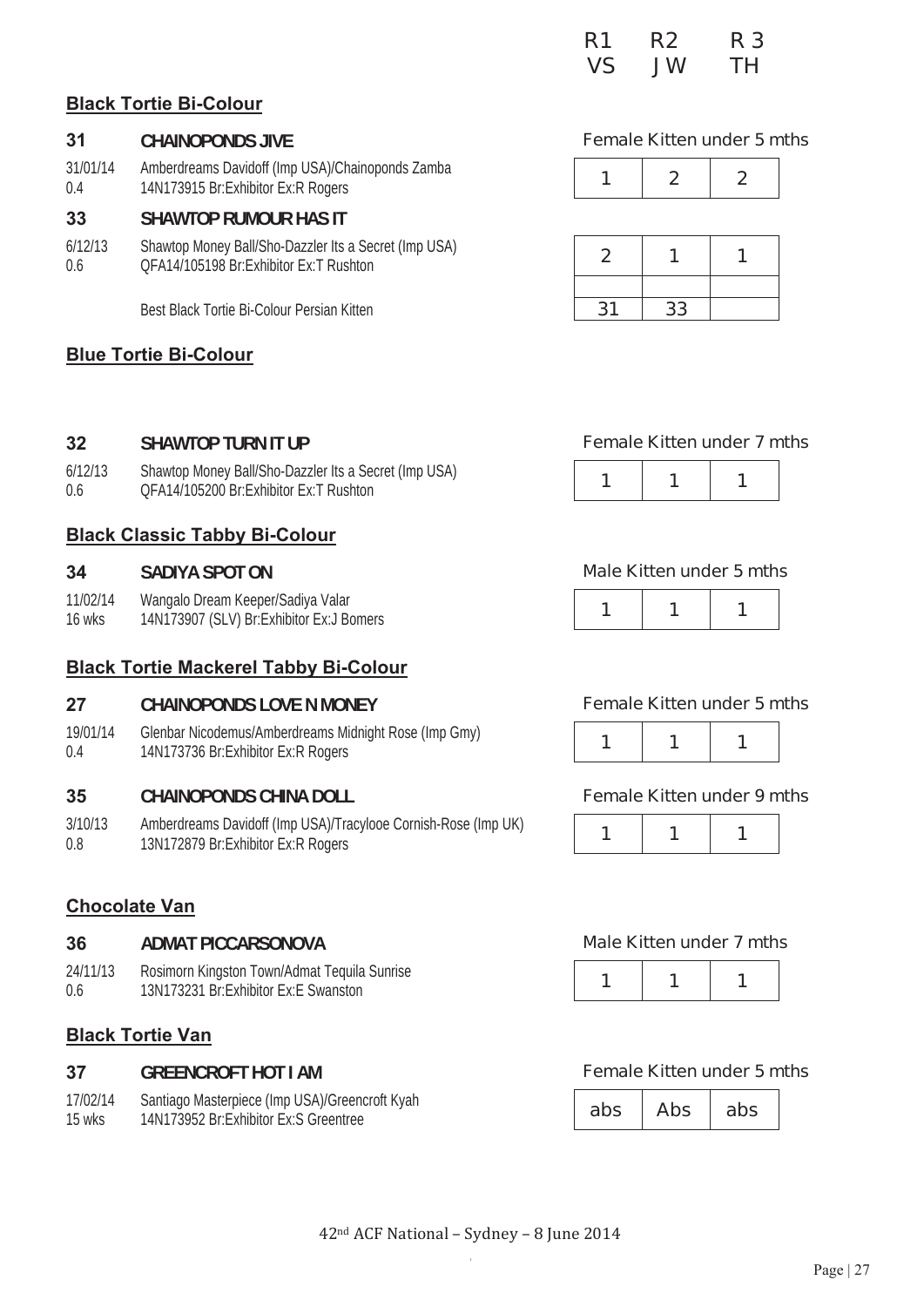|  | R1 R2 R3 |  |
|--|----------|--|
|  | VS JW TH |  |

#### **Black Silver Classic Tabby Van**

#### **38 SADIYA QIK SILVER**

17/01/14 0.4 Sadiya Skeeter/Sadiya Suri 14N173800 (SLV) Br:Exhibitor Ex:J Bomers

#### **Black Mackerel Tabby Van**

#### **39 CHAINOPONDS ELLIOT NESS Male Kitten under 9 mths**

3/10/13 0.8 Amberdreams Davidoff (Imp USA)/Tracylooe Cornish-Rose (Imp UK) Ambergreams Davidon (implosa)/Tracylove Cornish-Rose (implor)<br>13N172876 Br:Exhibitor Ex:R Rogers

#### **Cream Point**

#### **40 POKHARA SOMEONE SPECIAL Male Kitten under 7 mths**

29/12/13 0.5 Vistoria Sweet Heart (Imp USA)/Pokhara Alaska visional Sweet Heart (implosa)/Pokhara Alaska<br>14N173711 Br:Exhibitor Ex:S Timmony **2 1 2 1** 

#### **41 POKHARA BOBBY DAZZLER**

29/12/13 0.5 Vistoria Sweet Heart (Imp USA)/Pokhara Alaska visional sweet rieart (inter osa)/Pokitala Alaska<br>14N173712 Br:Exhibitor Ex:S Timmony **1 1 1 1 1 1 1** 

#### **Seal Tortie Point**

#### **42 HIMIFEVA IM TOTAL BABE Female Kitten under 7 mths**

9/12/13 0.5 Vistoria Sweet Heart/Fur de Lys Uptown-Of-Tadala 14N173793 Br:Exhibitor Ex:S Greentree **abs abs abs** 

#### **43 HIMIFEVA SEXYAN I NO IT**

- 9/12/13 Vistoria Sweet Heart/Fur de Lys Uptown-Of-Tadala
- 0.5 14N173792 Br: Exhibitor Ex: S Greentree

### **Best Seal Tortie Point Pers**

**Best Pers Reserve Pers Third Pers Fourth Pers** 

**Fifth Pers** 

|  | <b>Male Kitten under 5 mths</b> |  |  |  |
|--|---------------------------------|--|--|--|
|--|---------------------------------|--|--|--|

|--|







|                   | abs | <b>Abs</b> | abs |  |
|-------------------|-----|------------|-----|--|
|                   |     |            |     |  |
| ian Kitten        | n/e | n/e        | n/e |  |
|                   |     |            |     |  |
| ian Kitten        | 26  | 39         | 26  |  |
| ian Kitten        | 35  | 26         | 40  |  |
| <b>ian Kitten</b> | 23  | 32         | 33  |  |
| ian Kitten        | 31  | 27         | 35  |  |
| ian Kitten        | 39  | 33         | 24  |  |
|                   |     |            |     |  |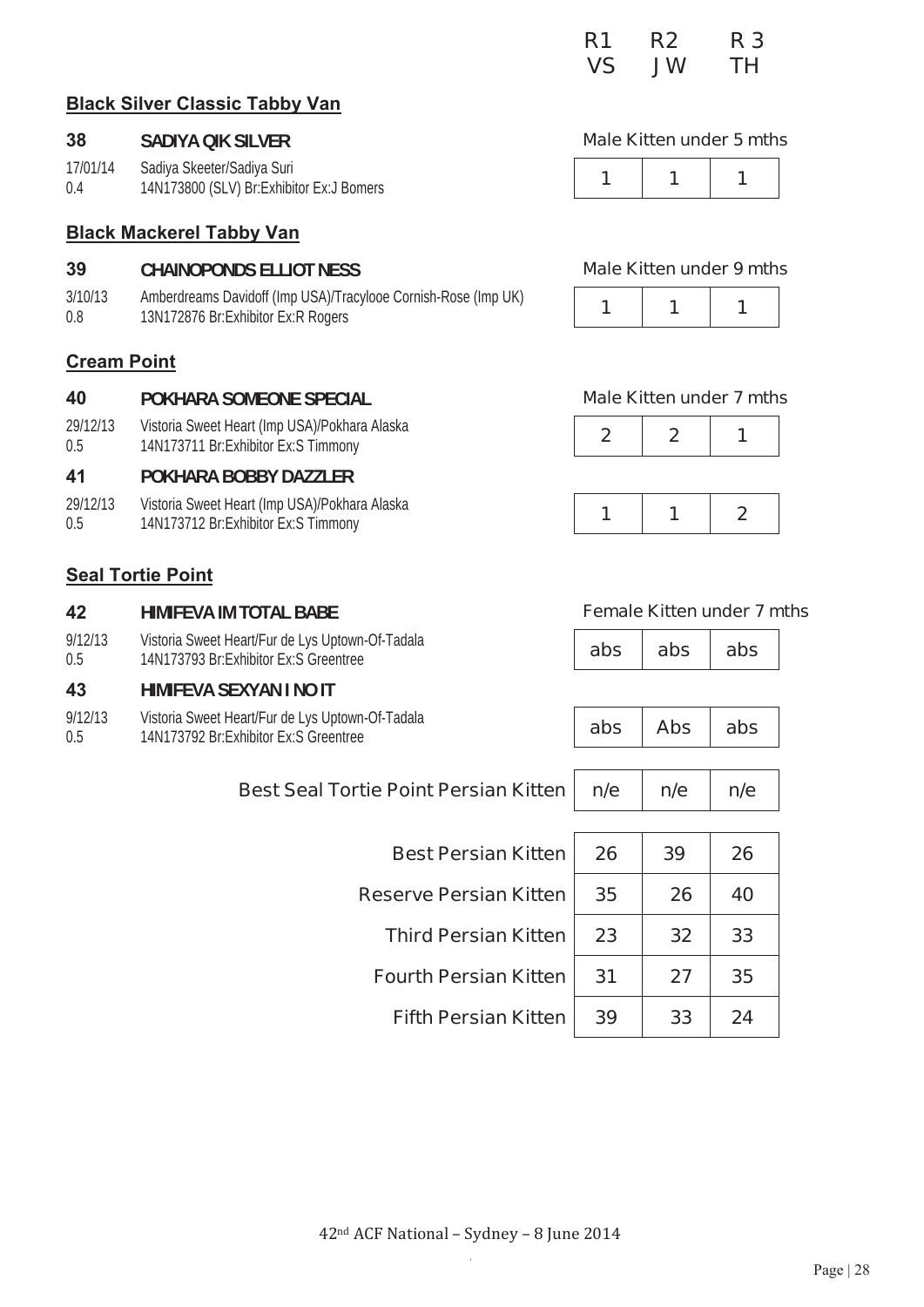|  | R1 R2 R3 |  |
|--|----------|--|
|  | VS JW TH |  |

### **Ragdoll Kittens**

### **Blue Point**

| 44 | <b>RAGALON ALEXANDRA</b> |
|----|--------------------------|
|----|--------------------------|

17/12/13 0.5 Ragalon Eldorado/Ragalon Jellyka 14GC28642 Br:P Baker Fx:C Vamrakaris

|     | 25/10/13 Miwahni Lii/Tanjirra Mei Xing        | $W/D$   $W/D$   $W/D$ |  |
|-----|-----------------------------------------------|-----------------------|--|
| 0.7 | GCSA1G12035/CN14 Br:S Wilson Ex: C Vamrakaris |                       |  |

#### **Female Kitten under 7 mths**

**45 VISION KATY PERRY Female Kitten under 9 mths** 

| ١a<br>Wilson Ex: C Vamrakaris        | W/D | W/D | W/D |
|--------------------------------------|-----|-----|-----|
| Best Blue Point Ragdoll Kitten   W/D |     | W/D | W/D |

#### **Lilac Point**

| 46              | KIYOMI DAI                                                                       | Male Kitten under 7 mths |  |  |  |
|-----------------|----------------------------------------------------------------------------------|--------------------------|--|--|--|
| 14/12/13<br>0.5 | Babykins My Spellbinder/Amronaz Tehmina<br>(V) 32477 Br: Exhibitor Ex: L Kapovic |                          |  |  |  |
|                 |                                                                                  |                          |  |  |  |

#### **Blue Bi-Colour**

| - -            | <b>NELAINRUWE FUFF DADDI</b>                                                             | $m$ are Muten unuer 3 mm |                     |  |  |
|----------------|------------------------------------------------------------------------------------------|--------------------------|---------------------|--|--|
| 6/11/13<br>0.7 | S*Gunbertus Elamiz Erosoti (Swd)/Kelanrowe Trinity<br>14N173625 Br: Exhibitor Ex: K Rowe |                          | abs $ $ ABS $ $ ABS |  |  |

8/10/13 0.7 S\*Gunbertus Elamiz Erosoti (Swd)/Kelanrowe Pandora 14N173377 Br:K Rowe Ex:T Blackman

#### **47 KELANROWE PUFF DADDY Male Kitten under 9 mths**

| <b>ABS</b><br><b>ABS</b><br>abs |  |
|---------------------------------|--|
|---------------------------------|--|

#### **48 KELANROWE LAPIS Female Kitten under 9 mths**

|--|--|--|

| Best Blue Bi-Colour Ragdoll Kitten   48 | 48 | 48 |
|-----------------------------------------|----|----|
| <b>Best Ragdoll Kitten</b> 48           | 48 | 48 |

**Reserve Ragdoll Kitten** 

| 48 | 48 | 48 |
|----|----|----|
| 46 | 46 | 46 |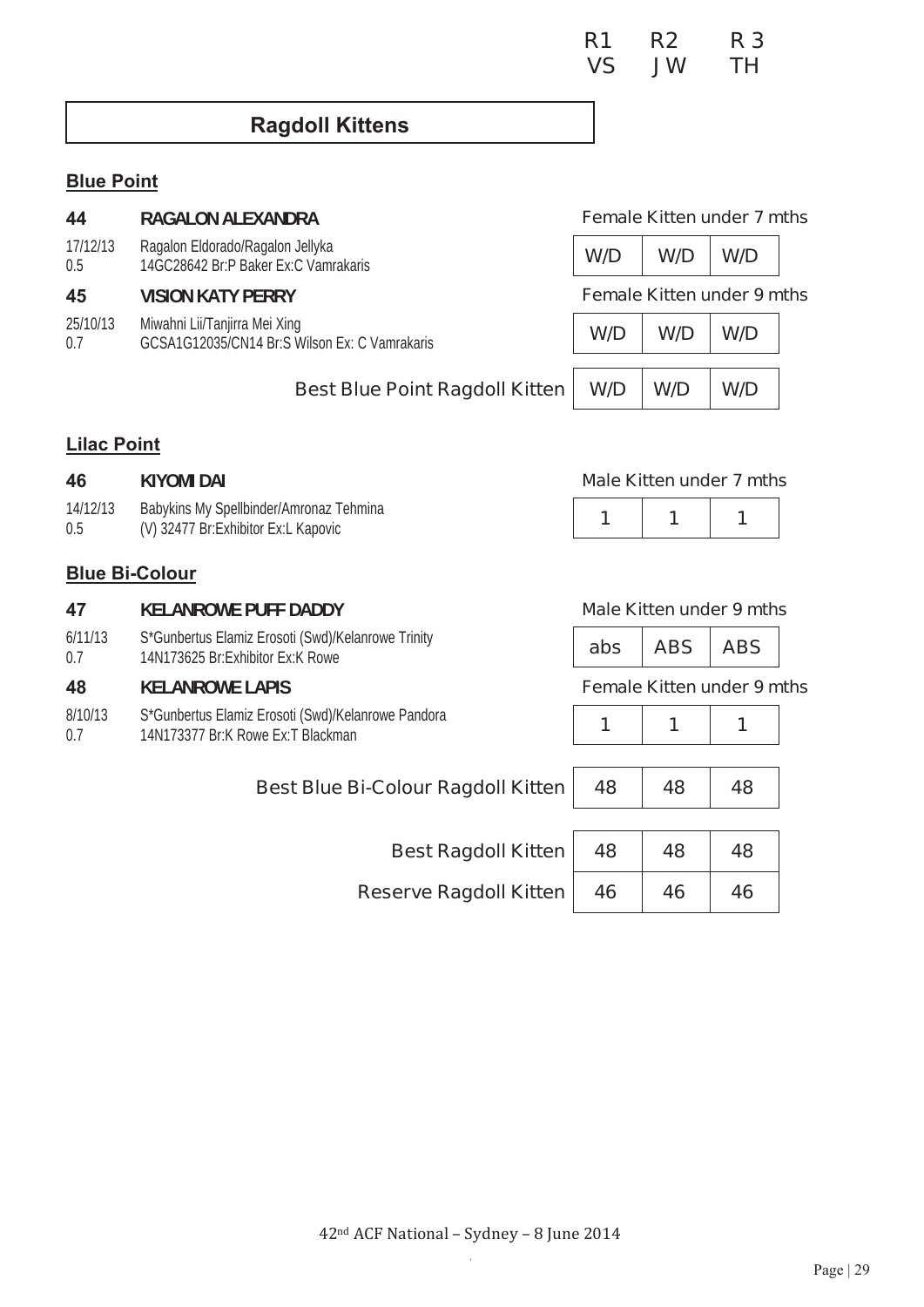### **Siberian Kittens**

#### **Agouti**

#### **Red Silver Classic Tabby**

#### **49 SNOWGUMSIBS FIRE AND ICE Male Kitten under 9 mths**

- 2/10/13 Sebastian Sibaris/Rossity Karina (Imp Eur)
- 0.8

#### **Black Silver Spotted Tabby**

#### **50 SNOWGUMSIBS STORM Male Kitten under 9 mths**

- 23/10/13 Sebastian Sibaris/Pulheria Sibaris\*Ru (Imp RUS)
- 0.7 14N173314 (SLV) Br: Exhibitor Ex: M Fletcher



| 50 | 50 | 50 |
|----|----|----|

#### **Agouti & White**

#### **Black Spotted Tabby Bi-Colour**

#### **51 SNOWGUMSIBS BELKA Female Kitten under 7 mths**

#### 27/11/13 0.6 Musrafy Trotskiy of Snowgum/Astra (Imp Rus) 14N173557 (SLV) Br:Exhibitor Ex:M Fletcher

#### **Black Ticked Tabby & White**

#### **52 MIAKOSCHKA JAYCEE Female Kitten under 9 mths**

5/10/13 0.8 Luniktyen Dali (Imp UK)/Shemiaka Princes Pandora QFA14/104964 (S) Br:Exhibitor Ex:M Mahoney

| Best Agouti & White Siberian Kitten | 52 | 52 <sub>2</sub> | 51 |
|-------------------------------------|----|-----------------|----|
| <b>Best Siberian Kitten  </b>       | 50 | 52              | 51 |
| <b>Reserve Siberian Kitten</b>      | 49 | 51              | 50 |

**Best Agouti Siberian Kitten**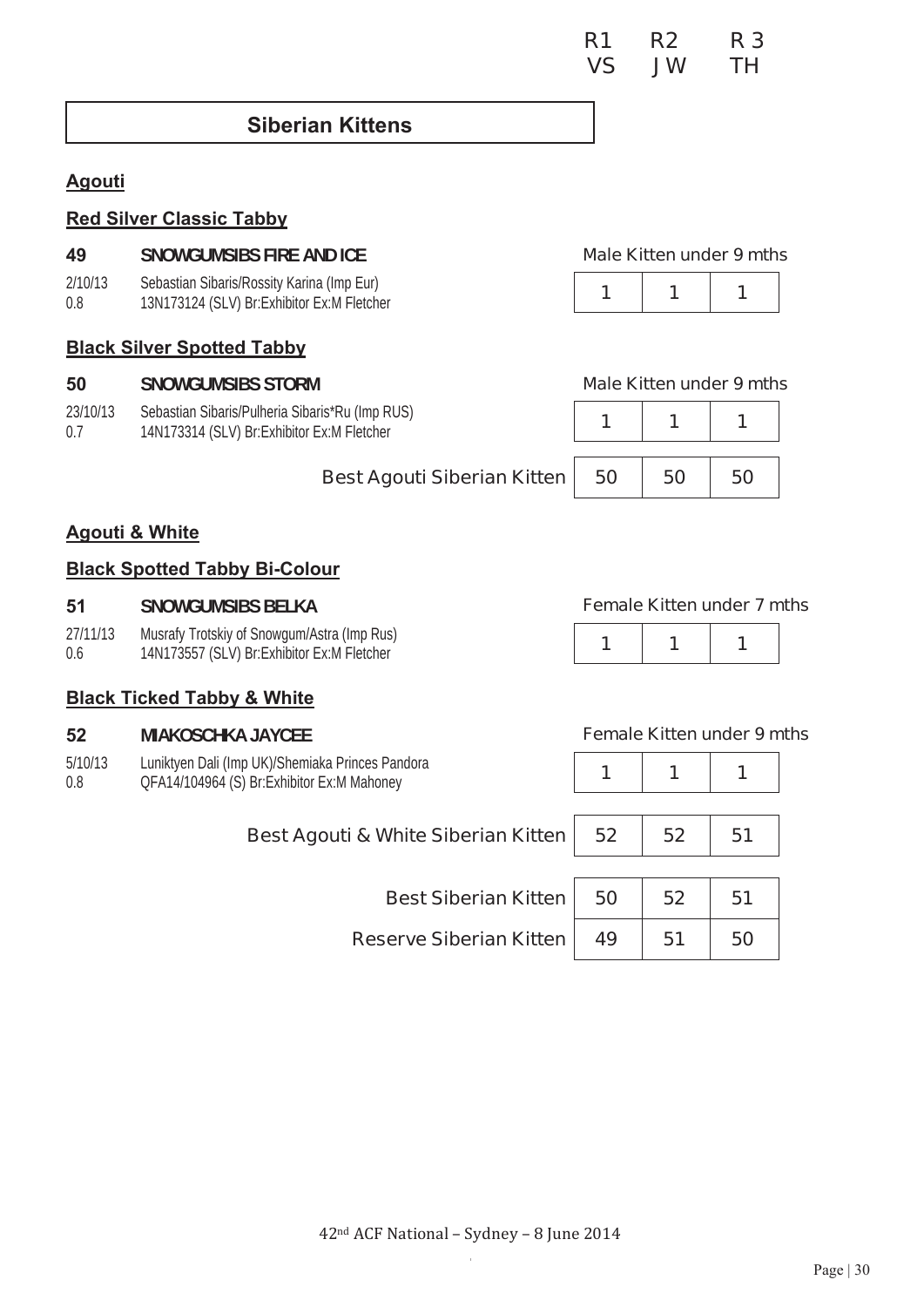### **R1 R 2 R 3 PH LF PB PH** LF PB

# **Group 1 Entires**

# **Birman Entires**

#### **Seal Point**

| 53              | <b>MINOSA EL MAGICO</b>                                                                                         | Male class          |                |                |
|-----------------|-----------------------------------------------------------------------------------------------------------------|---------------------|----------------|----------------|
| 6/09/13<br>0.9  | Sarikamajik Kristian/Minosa Chantilly Lace<br>13N172931A14 Br:P Coyte Ex:S Briton                               | $\mathbf{2}$        | $\mathbf{2}$   | 1              |
| 54              | <b>GD CH BIRMILSKA HUMPHREY BOGART</b>                                                                          |                     |                |                |
| 4/12/12<br>1.6  | Sharada The Pied Piper/Rasharnee Porsche Rose<br>13N171577 Br:D Spearing & S Ferguson Ex:B Patterson & K Franke | 1                   | 1              | $\overline{2}$ |
|                 | <b>Challenge</b> between 53, 54                                                                                 | 54                  | 54             | 53             |
| 55              | DB GD CH FURKIDZ ONE N ONLY                                                                                     | <b>Female class</b> |                |                |
| 13/12/10<br>3.5 | Rasharnee Mind My Mojo/Furkidz Howzat Harmony<br>11N167866 Br: Exhibitor Ex: H Groom                            | 1                   | $\overline{2}$ | 1              |
| 56              | TR GD CH GRAMAR TIKI 11                                                                                         |                     |                |                |
| 6/03/10<br>4.3  | Bindura Phoenix Rising/Gramar Sharas Angel<br>QFA10/100750C11 Br:K & N Brown Ex:C & P Cootes                    | $\overline{2}$      | 1              | $\overline{2}$ |
|                 | <b>Challenge</b> between 55, 56                                                                                 | 55                  | 54             | 55             |
|                 |                                                                                                                 |                     |                |                |
|                 | <b>Best Seal Point Birman Entire</b>                                                                            | 54                  | 56             | 53             |
|                 | <b>Reserve Seal Point Birman Entire</b>                                                                         | 55                  | 54             | 54             |

## **Blue Point**

| <b>Female class</b><br><b>GOLD DGC FIONELLA RUMER HAS IT</b>                                                                | 57              |
|-----------------------------------------------------------------------------------------------------------------------------|-----------------|
| Shakandah Sebastion/Minosa Sherrie Kay<br>12N170503 Br: Exhibitor Ex: F Refalo                                              | 8/04/12<br>2.1  |
| <b>CH SPELLBOUND INDIGO ZUKRA</b>                                                                                           | 58              |
| Spellbound What a Hunk/Florencia Forever Tiffany<br>$\overline{2}$<br>$\mathbf 2$<br>2<br>18562/T11N12 Br:L Gaze Ex:H Groom | 4/08/11<br>2.10 |
| 57<br>57                                                                                                                    |                 |
| 57<br><b>Challenge</b> between 57, 58                                                                                       |                 |

## **Lilac Point**

| 59              | <b>MAISONDECHAT WINTER MIST</b>                                               | <b>Female class</b> |    |    |
|-----------------|-------------------------------------------------------------------------------|---------------------|----|----|
| 14/12/12<br>1.5 | Shaman Spirited Warrior/Bindura Fluer<br>13N171742 Br:D Mclaughlin Ex:H Groom |                     |    |    |
|                 | Challenge 59                                                                  | 59                  | 59 | 59 |
|                 | 12nd ACE National Sydnov Q June 2014                                          |                     |    |    |

 $42<sup>nd</sup> ACF National - Sydney - 8 June 2014$  $\bar{\alpha}$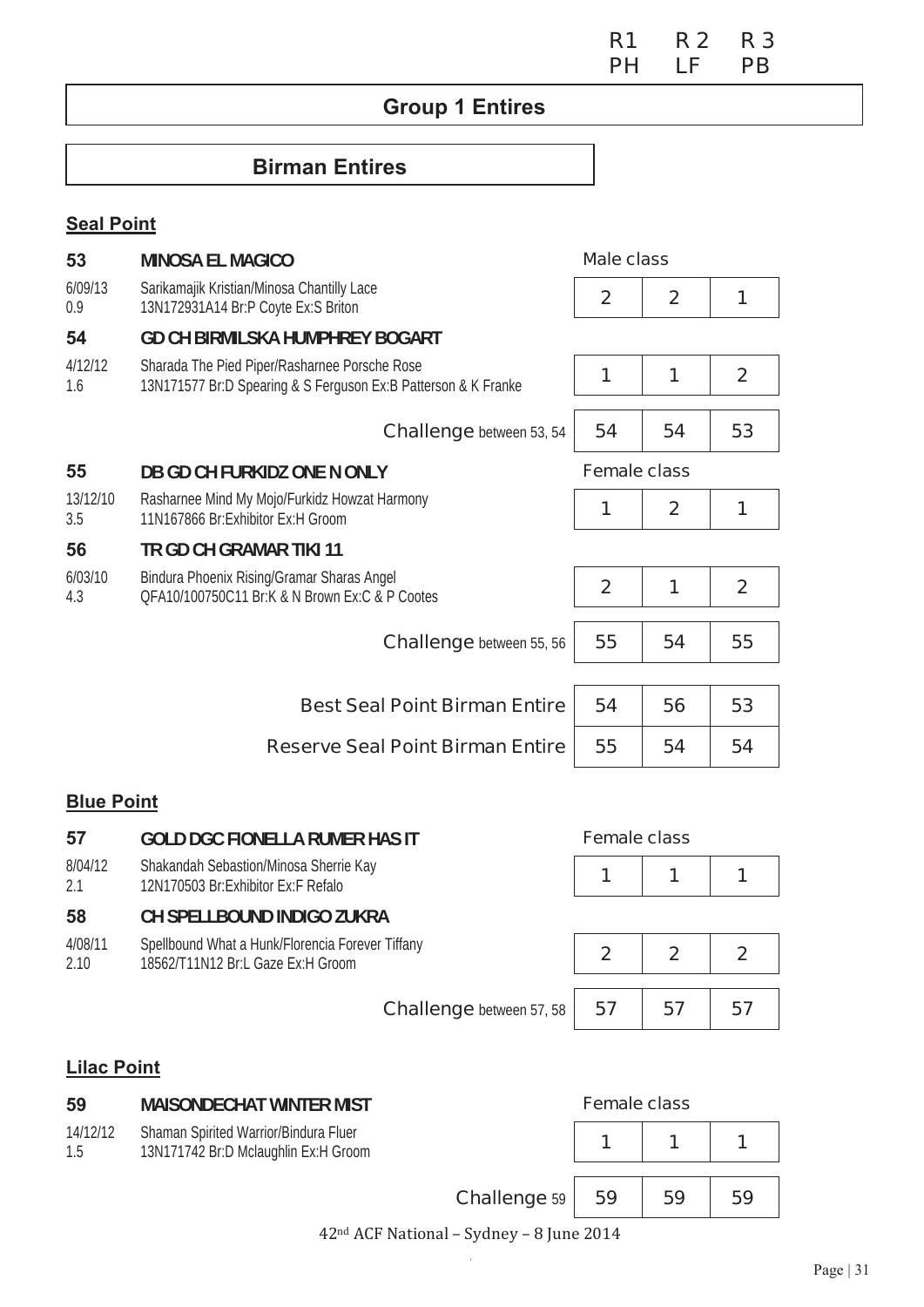|  | R1 R2 R3 |  |
|--|----------|--|
|  | PH LF PB |  |

## **Red Point**

| 60              | <b>BOBBYSOCKS MERLOT HAS TO B RED</b>                                                    | <b>Male class</b>   |                |                |
|-----------------|------------------------------------------------------------------------------------------|---------------------|----------------|----------------|
| 27/02/13<br>1.3 | Kucinta Prince Gandalf/Bobbysocks Sangria On Ice<br>QFA13/104190N13 Br:D Figg Ex:J Miles | 1                   | 1              | 1              |
|                 |                                                                                          |                     |                |                |
|                 | <b>Challenge 60</b>                                                                      | 60                  | 60             | 60             |
|                 | <b>Blue Tabby Point</b>                                                                  |                     |                |                |
| 61              | ACF AOE EMERALD DGC SARIKAMAJIC BYRON BOY                                                | Male class          |                |                |
| 10/09/08<br>5.8 | Sunsoar Galahad/Sarika Siri-Kit-Tu<br>QFA09/3773(S)/CN14 Br:E Robinson Ex:G & J Weekes   | 1                   | 1              | 1              |
|                 | Challenge 61                                                                             | 61                  | 61             | 61             |
|                 | <b>Blue Tortie Point</b>                                                                 |                     |                |                |
| 62              | <b>CH KIMBARA MOZAIC</b>                                                                 | <b>Female class</b> |                |                |
| 1/01/13<br>1.5  | Bindura Nuggett/Bindura Ash<br>13N171956 Br: Exhibitor Ex: B Patterson & K Franke        | 1                   | $\overline{2}$ | $\overline{2}$ |
| 63              | TR GD CH BINDURA BLAZE                                                                   |                     |                |                |
| 22/10/09<br>4.7 | Alishma Keilani/Bindura Fire Fly<br>09CO0053 Br:Exhibitor Ex:C & P Cootes                | $\overline{2}$      | 1              | 1              |
|                 | <b>Challenge</b> between 62, 63                                                          | 62                  | 63             | 63             |
|                 | <b>Lilac Tortie Point</b>                                                                |                     |                |                |

| 64             | <b>BRONZE DGC NAREEDAH LOVE IN PARIS</b>                                        | <b>Female class</b> |    |    |
|----------------|---------------------------------------------------------------------------------|---------------------|----|----|
| 6/03/12<br>2.3 | Damukyan Fhoenix/Bobbysocks Creme Brulee<br>12N170501 Br: Exhibitor Ex: J Miles | 1                   | 1  | 1  |
|                | <b>Challenge 64</b>                                                             | 64                  | 64 | 64 |
|                | <b>Best Birman Entire</b>                                                       | 57                  | 56 | 53 |
|                | <b>Reserve Birman Entire</b>                                                    | 54                  | 54 | 54 |
|                | <b>Third Birman Entire</b>                                                      | 55                  | 61 | 63 |
|                | <b>Fourth Birman Entire</b>                                                     | 62                  | 57 | 55 |
|                | <b>Fifth Birman Entire</b>                                                      | 53                  | 63 | 61 |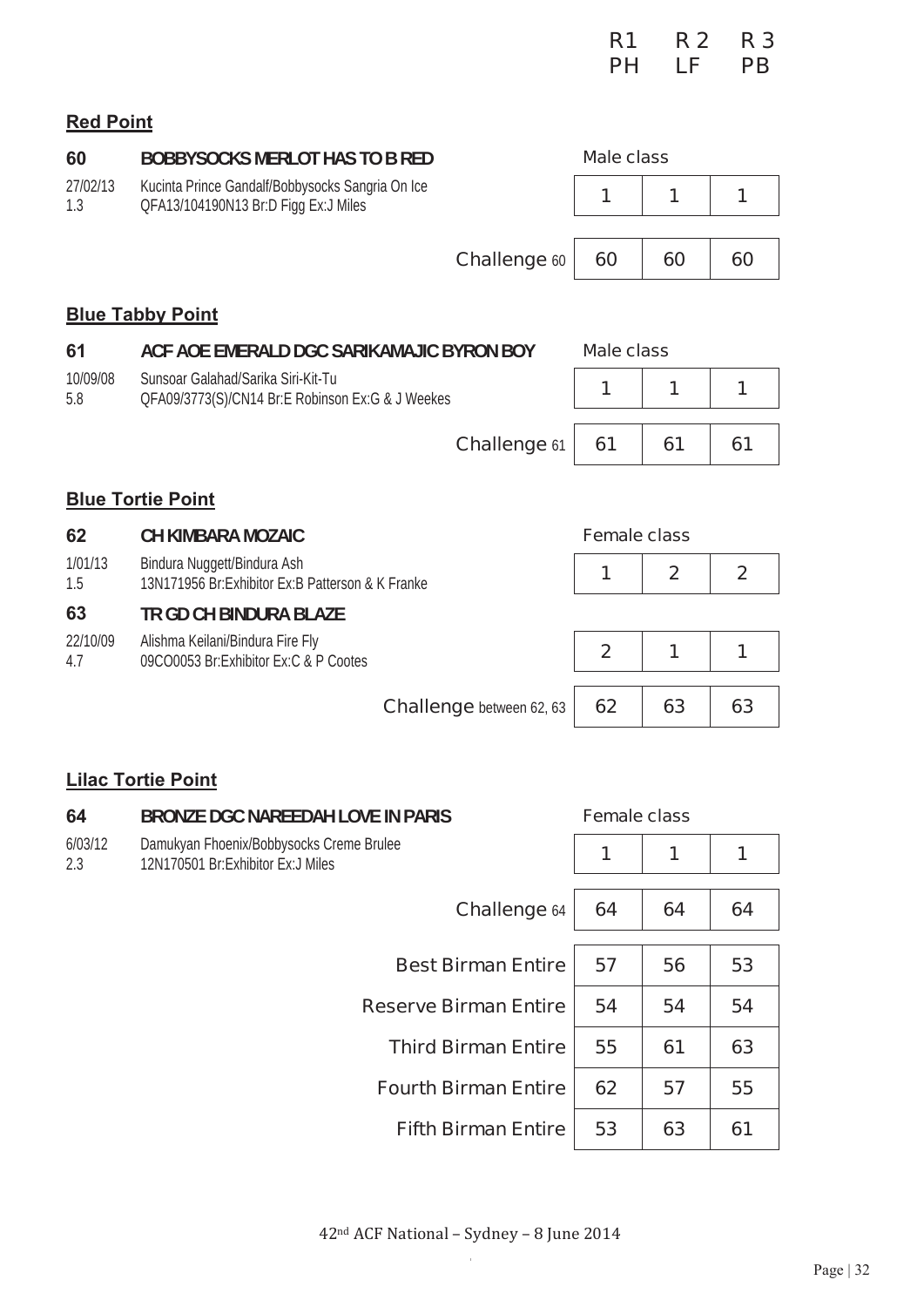## **Exotic Entires**

### **Black Spotted Tabby**

| 65                     | <b>CH PERCHEZ CATNIP</b>                                                                               |                     | <b>Male class</b>   |            |     |
|------------------------|--------------------------------------------------------------------------------------------------------|---------------------|---------------------|------------|-----|
| 23/11/12<br>1.6        | Perchez Whisky Chaser/Wangalo Line Dancer<br>12N171250 Br:K & R Gibbs Ex:R Tait                        |                     | 1                   | 1          | 1   |
|                        |                                                                                                        | <b>Challenge 65</b> | 65                  | 65         | 65  |
|                        | <b>Red Classic Tabby Bi-Colour</b>                                                                     |                     |                     |            |     |
| 66                     | <b>CHAINOPONDS DRAKKAR NOIR</b>                                                                        |                     | <b>Male class</b>   |            |     |
| 17/08/13<br>0.9        | Amberdreams Davidoff (Imp de)/Chainoponds Pretty Woman<br>13N172831(SLV CPC) Br:R Rogers Ex:W Mieglitz |                     | 1                   | 1          | 1   |
|                        |                                                                                                        | <b>Challenge 66</b> | 66                  | 66         | 66  |
|                        | <b>Black Tortie Classic Tabby Bi-Colour</b>                                                            |                     |                     |            |     |
| 67                     | DB GD CH CHESNEY SPECIAL BLOSSOM TIME                                                                  |                     | <b>Female class</b> |            |     |
| 22/10/12<br>1.7        | Cotn Hill's Special Delivery (Imp USA)/Chesney Keera Dreams<br>13GC28418(SLV) Br:Exhibitor Ex:P Bunter |                     | 1                   | 1          | 1   |
|                        |                                                                                                        | Challenge 67        | 67                  | 67         | 67  |
|                        | <b>Red Smoke Bi-Colour</b>                                                                             |                     |                     |            |     |
| 68                     | <b>CHAINOPONDS CAN CAN</b>                                                                             |                     | <b>Female class</b> |            |     |
| 9/08/13<br>0.9         | Amberdreams Davidoff (Imp USA)/Chainoponds Chacha<br>13N172768 (SLV) Br:R Rogers Ex:R Tait             |                     | 1                   | 1          | 1   |
|                        |                                                                                                        | <b>Challenge 68</b> | 68                  | 68         | 68  |
|                        |                                                                                                        |                     |                     |            |     |
| <b>Cream Van</b><br>69 | <b>KENLOCH ONE FOR THE MONEY</b>                                                                       |                     | <b>Female class</b> |            |     |
| 27/09/12               | Pl*Bagira C-Bee Phantom /Sparien Missy Higgins                                                         |                     | abs                 | <b>Abs</b> | abs |
| 1.8                    | 12QC3871 Br: Exhibitor Ex: L Ulrick                                                                    |                     |                     |            |     |
|                        |                                                                                                        | Challenge 69        | n/e                 | n/e        | n/e |
|                        |                                                                                                        |                     |                     |            |     |

| Best Exotic Entire   65    | 67 | 66 |
|----------------------------|----|----|
| Reserve Exotic Entire   67 | 66 | 65 |

42<sup>nd</sup> ACF National - Sydney - 8 June 2014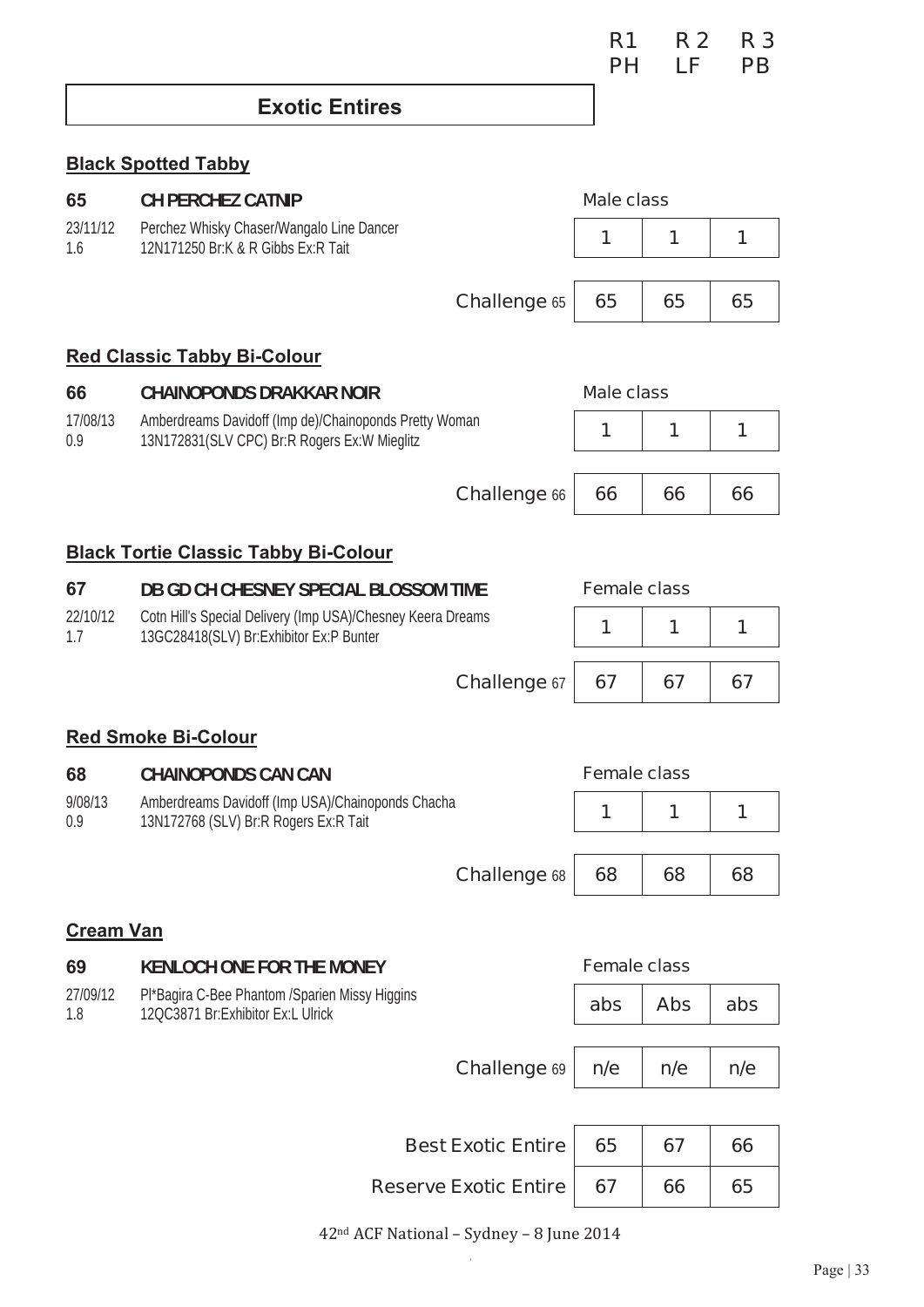### **R1 R 2 R 3 PH LF PB PH** LF PB

## **Maine Coon Entires**

## **Agouti**

### **Black Classic Tabby**

| 70              | ACF SILVER AOE SAPPHIRE DGC FIDELIS SOPHIES<br><b>CHOICE</b>                           | <b>Female class</b> |            |            |
|-----------------|----------------------------------------------------------------------------------------|---------------------|------------|------------|
| 25/05/12<br>2.0 | Fidelis Scaramouche/Coonhaven Lady in Black<br>QFA12/103315 (S) Br:Exhibitor Ex:T Lamb | <b>Abs</b>          | <b>Abs</b> | <b>Abs</b> |
|                 |                                                                                        |                     |            |            |

**Challenge** 70 **n/e n/e n/e** 

#### **Agouti & White**

### **Red Classic Tabby Bi-Colour**

| 71              | <b>RUMPLTEEZA DAKAR</b>                                                                  |                     | <b>Male class</b> |            |            |
|-----------------|------------------------------------------------------------------------------------------|---------------------|-------------------|------------|------------|
| 22/03/13<br>1.2 | Coolcoons Valentino/Rumplteeza Cienna Rosso<br>13GC28520(SLV) Br: Exhibitor Ex: K Foster |                     | <b>Abs</b>        | <b>Abs</b> | <b>Abs</b> |
|                 |                                                                                          |                     |                   |            |            |
|                 |                                                                                          | <b>Challenge 71</b> | n/e               | n/e        | n/e        |

#### **Non Agouti**

#### **Black Tortie Smoke**

| 72              | RUMPLTEEZA CIENNA ROSSO                                                                              | <b>Female class</b> |     |     |
|-----------------|------------------------------------------------------------------------------------------------------|---------------------|-----|-----|
| 27/02/12<br>2.3 | Coonflakes Boomerang (Imp UK)/RumpIteeza Miss New Orleans<br>12GC28345(SLV) Br:Exhibitor Ex:K Foster | 1                   | 1   |     |
|                 | <b>Challenge 72</b>                                                                                  | 72                  | 72  | 72  |
|                 | <b>Best Maine Coon Entire</b>                                                                        | 72                  | 72  | 72  |
|                 | <b>Reserve Maine Coon Entire</b>                                                                     | n/e                 | n/e | n/e |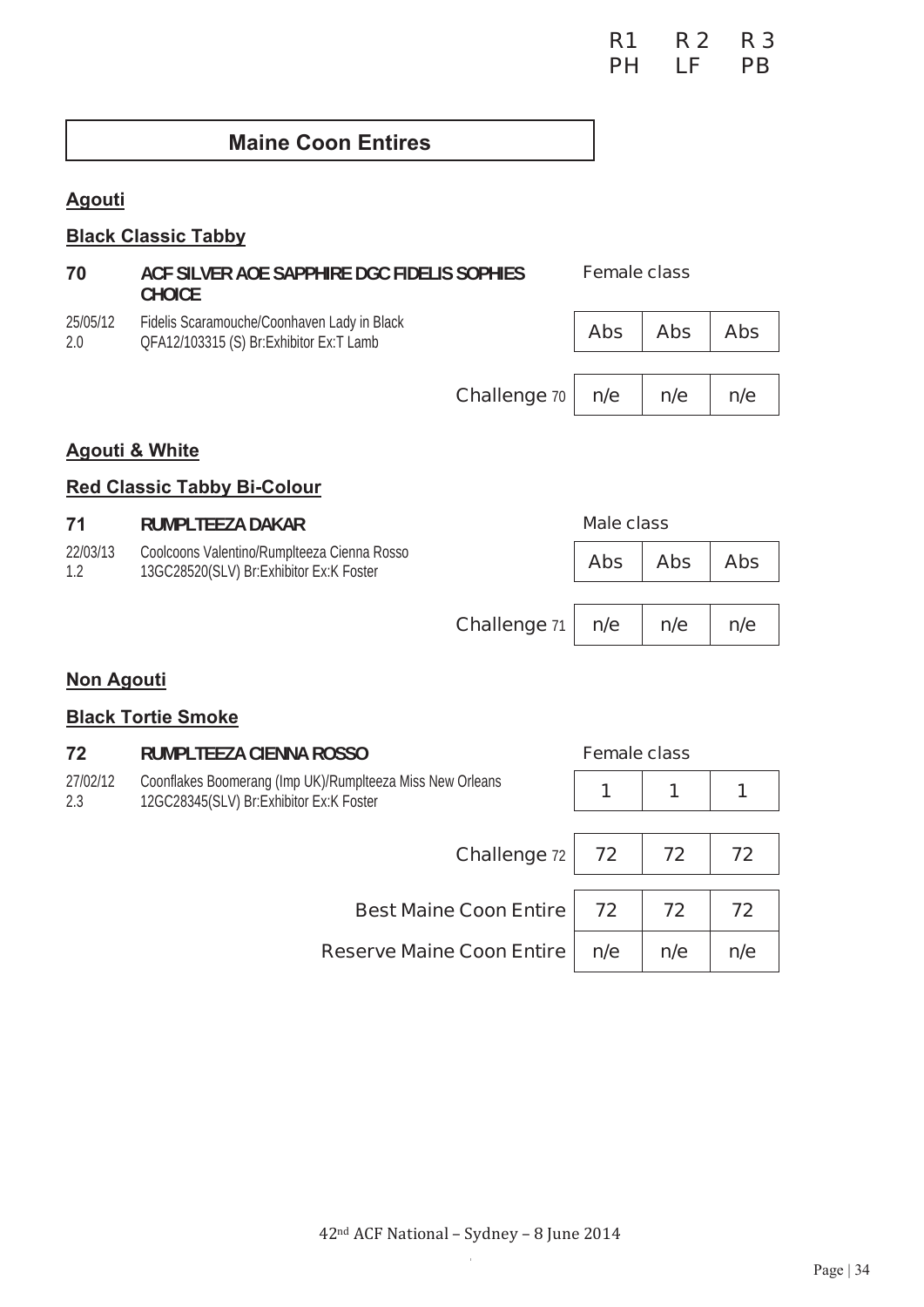# **Persian Entires**

## **Black**

| 73              | ACF AOE GOLD DGC TRAZARRA ORIGINAL SIN                                                              |                     | <b>Male class</b>   |     |     |
|-----------------|-----------------------------------------------------------------------------------------------------|---------------------|---------------------|-----|-----|
| 26/01/12<br>2.4 | Windeacres Free Spirit Hons (Imp NZ)/Kazjon Minni Mouse<br>12GC28227(SLV) Br:W Mieglitz Ex:L Kitson |                     | 1                   | 1   | 1   |
|                 |                                                                                                     | Challenge 73        | 73                  | 73  | 73  |
|                 | White (odd-eyed)                                                                                    |                     |                     |     |     |
| 75              | CCCA CH GOLD GD CH JADEANGEL SWEET DIAMOND                                                          |                     | <b>Female class</b> |     |     |
| 1/12/09<br>4.6  | De Lindar's Double Image (Imp Ger)/Jadeangel Sweet Secret<br>10GC27721V12 Br:Exhibitor Ex:D Meates  |                     | 1                   | 1   | 1   |
|                 |                                                                                                     | <b>Challenge 75</b> | 75                  | 75  | 75  |
|                 | <b>Black Tortie Smoke</b>                                                                           |                     |                     |     |     |
| 76              | SILVER CH TRAZARRA C'MON AND KISS ME                                                                |                     | <b>Female class</b> |     |     |
| 19/03/12<br>2.2 | Sublime Strike Force/Trazarra Romany Kiss<br>12GC28319(SLV) Br:W Mieglitz Ex:P Bunter               |                     | 1                   | 1   | 1   |
|                 |                                                                                                     | <b>Challenge 76</b> | 76                  | 76  | 76  |
|                 |                                                                                                     |                     |                     |     |     |
|                 | <b>Lilac Bi-Colour</b>                                                                              |                     |                     |     |     |
| 78              | CH SCHOKOVITA'S O.J. (IMP DE)                                                                       |                     | <b>Male class</b>   |     |     |
| 31/05/12<br>2.0 | Schokovita's Goethe/Earth-2 Sarotti<br>7590-310312-05297 CFG GC13(SLV) Br:D Hoffmann Ex:L Kitson    |                     | 1                   | 1   | 1   |
|                 |                                                                                                     | <b>Challenge 78</b> | 78                  | 78  | 78  |
|                 |                                                                                                     |                     |                     |     |     |
|                 | <b>Red Bi-Colour</b>                                                                                |                     |                     |     |     |
| 79              | <b>BRONZE DGC BABYBEST CAT MILLESIME (IMP BEL)</b>                                                  |                     | <b>Male class</b>   |     |     |
| 8/09/11<br>2.8  | Toy Tricksy Sandstorm/Babybest Cat Shiloh<br>OFA13/1110-1739150 Br:C Parmentier Ex:T Rushton        |                     | <b>Abs</b>          | abs | abs |
|                 |                                                                                                     | Challenge 79        | n/e                 | n/e | n/e |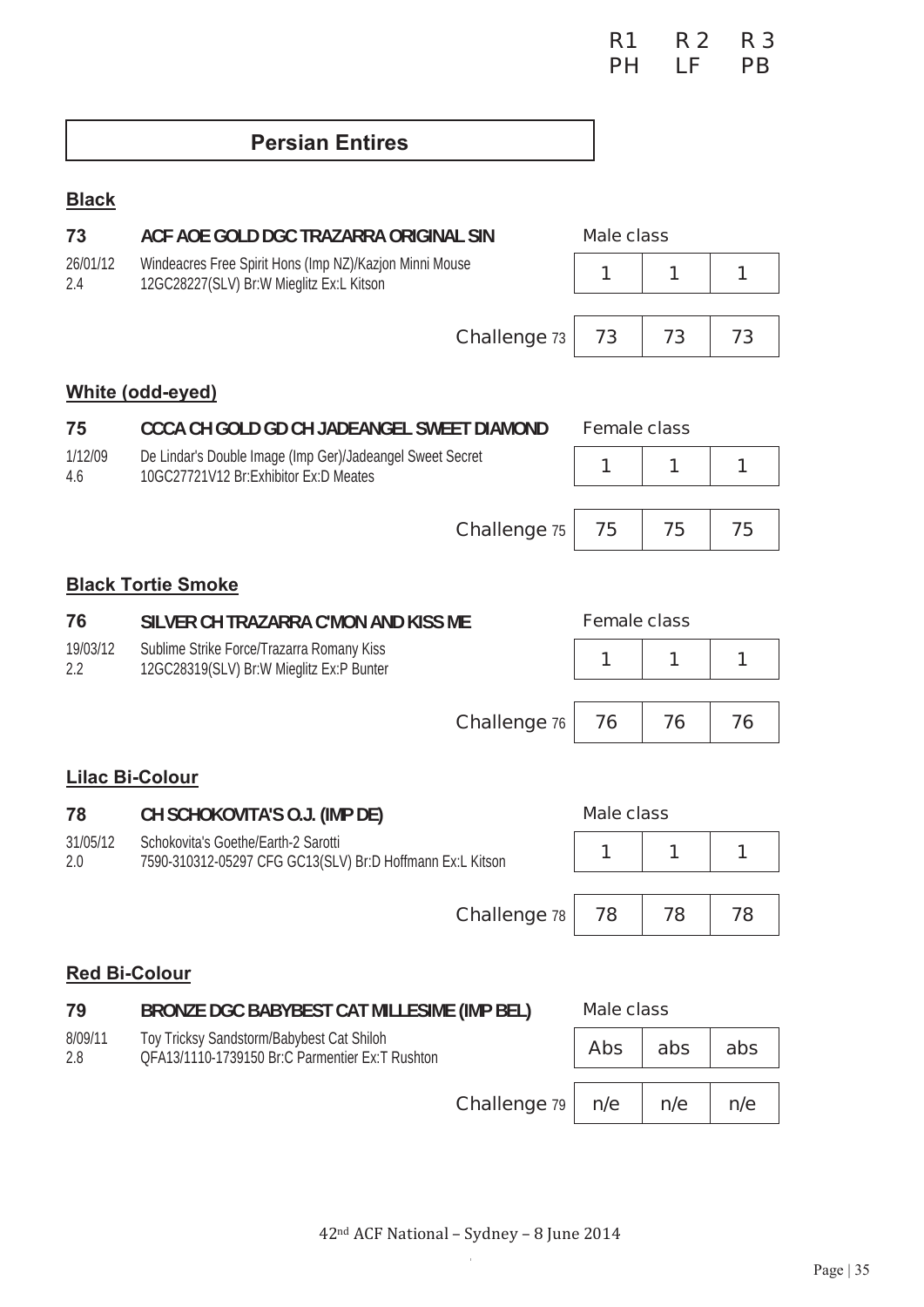|                 |                                                                                                            | R1                  | <b>R2</b> | <b>R3</b> |
|-----------------|------------------------------------------------------------------------------------------------------------|---------------------|-----------|-----------|
|                 |                                                                                                            | PН                  | LF        | <b>PB</b> |
|                 | <b>Cream Bi-Colour</b>                                                                                     |                     |           |           |
| 80              | GOLD CH DIXYKATZ KARAMEL BONBON (IMP NZ)                                                                   | Male class          |           |           |
| 17/10/11<br>2.7 | El Shetlajas Little Charmer (Imp Ger)/Mshindi Majaya<br>NZ027975CGC12 Br:N Cullum Ex:W Mieglitz            | 1                   | 1         | 1         |
|                 | <b>Challenge 80</b>                                                                                        | 80                  | 80        | 80        |
|                 | <b>Black Tortie Bi-Colour</b>                                                                              |                     |           |           |
| 81              | <b>GD CH TRAZARRA VANITY FAIR</b>                                                                          | <b>Female class</b> |           |           |
| 8/02/13<br>1.3  | Cotn Hill's Special Delivery (Imp USA)/Montreve Prada Princess<br>13GC28468(SLV) Br:W Mieglitz Ex:P Bunter | 1                   | 1         | 1         |
|                 | <b>Challenge 81</b>                                                                                        | 81                  | 81        | 81        |
| <b>Blue Van</b> |                                                                                                            |                     |           |           |

| 82              | <b>SHAWTOP SPIES N LIES</b>                                                                  | Male class |    |    |
|-----------------|----------------------------------------------------------------------------------------------|------------|----|----|
| 24/10/12<br>1.7 | Shawtop Show Me the Money/Shawtop Shes the Culprit<br>OFA13/103752 Br:Exhibitor Ex:T Rushton |            |    |    |
|                 | <b>Challenge</b> 82                                                                          | 82         | 82 | 82 |

### **Red Van**

| 83             | <b>CH TRAZARRA WILLOW</b>                                                                                   | <b>Female class</b> |    |    |
|----------------|-------------------------------------------------------------------------------------------------------------|---------------------|----|----|
| 8/02/13<br>1.3 | Cotn Hill's Special Delivery (Imp USA)/Montreve Prada Princess<br>13GC28470(SLV) Br:Exhibitor Ex:W Mieglitz | 1                   | 1  |    |
|                | <b>Challenge 83</b>                                                                                         | 83                  | 83 | 83 |
|                |                                                                                                             |                     |    |    |
|                | <b>Best Persian Entire</b>                                                                                  | 82                  | 82 | 82 |
|                | <b>Reserve Persian Entire</b>                                                                               | 73                  | 73 | 80 |

| 42 <sup>nd</sup> ACF National - Sydney - 8 June 2014 |  |
|------------------------------------------------------|--|

Third Persian Entire | 80 | 83 | 81

**Fourth Persian Entire | 83 | 76 | 73** 

**Fifth Persian Entire | 81 | 81 | 76**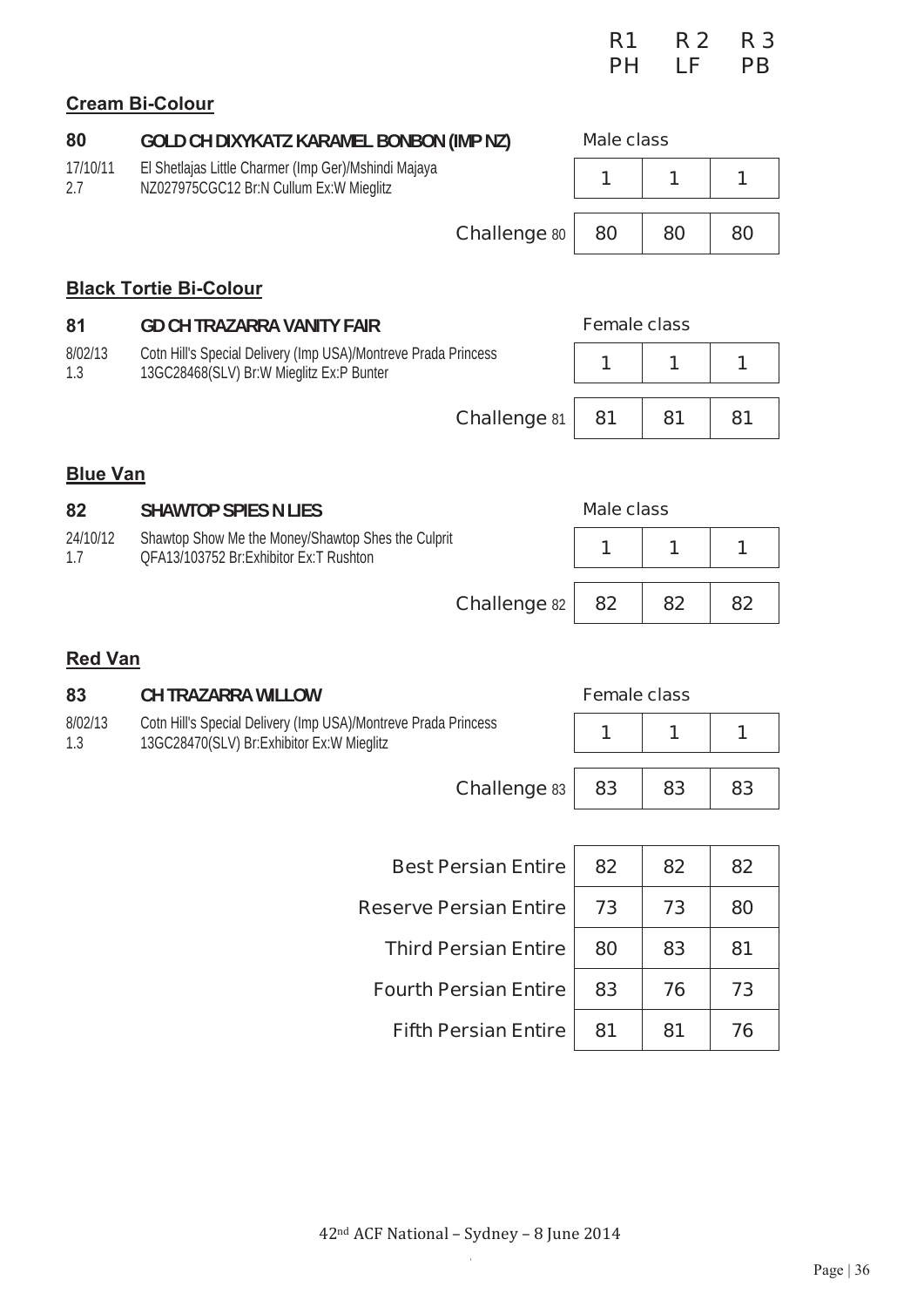**R1 R 2 R 3 PH LF PB PH** LF PB

# **Ragdoll Entires**

## **Seal Point**

| 84                    | <b>GUYSNDOLLS SWEET SYMPHONY</b>                                                                        | <b>Female class</b> |     |     |
|-----------------------|---------------------------------------------------------------------------------------------------------|---------------------|-----|-----|
| 5/05/12<br>2.1        | Kiwimagic New Zealand Pride (Imp NZ)/Guysndolls Katara<br>QFA12/102664QC12N13 Br:D Le-Strange Ex:K Rowe | <b>Abs</b>          | abs | abs |
|                       | <b>Challenge 84</b>                                                                                     | n/e                 | n/e | n/e |
| <b>Blue Point</b>     |                                                                                                         |                     |     |     |
| 85                    | <b>GUYSNDOLLS MR JAZZMAN</b>                                                                            | <b>Male class</b>   |     |     |
| 28/10/12<br>1.7       | Filensio Treasurers Pride (Imp UK)/Guysndolls le Jazz Hot<br>QFA13/103711N13 Br:D Le-Strange Ex:K Rowe  | <b>Abs</b>          | abs | abs |
|                       | <b>Challenge 85</b>                                                                                     | n/e                 | n/e | n/e |
| <b>Seal Mitted</b>    |                                                                                                         |                     |     |     |
| 86                    | <b>SEMPRE LADY STELLA</b>                                                                               | <b>Female class</b> |     |     |
| 8/10/10<br>3.7        | <b>Furrlicious Furbie/Furrlicious Pheobe</b><br>11N168382 Br:Exhibitor Ex:H Scholte                     | 1                   | 1   | 1   |
|                       |                                                                                                         |                     |     |     |
|                       | <b>Challenge 86</b>                                                                                     | 86                  | w/h | 86  |
|                       |                                                                                                         |                     |     |     |
| <b>Seal Bi-Colour</b> |                                                                                                         |                     |     |     |
| 87<br>8/10/12         | <b>GUYSNDOLLS JEZABEL</b><br>Filensio Treasures Pride (Imp UK)/Guysndolls Le Jazz Hot                   | <b>Female class</b> |     |     |
| 1.7                   | QFA13/103713 Br: Exhibitor Ex: D Le-Strange                                                             | <b>Abs</b>          | abs | abs |
|                       | <b>Challenge 87</b>                                                                                     | n/e                 | n/e | n/e |
|                       |                                                                                                         |                     |     |     |
| <b>Blue Bi-Colour</b> |                                                                                                         |                     |     |     |
| 88                    | DIAMOND GD CH FANCYRAGS MR BOJANGLES                                                                    | <b>Male class</b>   |     |     |
| 29/04/09<br>5.1       | Fancyrags Magic Moth/Fancyrags Daydreamin Diamonds<br>W13/09CO530 Br:C Scott Ex:J Thompson              | 1                   | 1   | 1   |
| 89                    | <b>GOLD DGC VISION AWESOMO</b>                                                                          |                     |     |     |
| 15/01/09<br>5.4       | Miwahni Lii/Miwahni Lilly Potter<br>GCSA1G10593 Br:Exhibitor Ex:S Wilson                                | <b>Abs</b>          | abs | abs |
|                       |                                                                                                         |                     |     |     |
|                       | <b>Challenge</b> between 88, 89                                                                         | 88                  | 88  | 88  |

42<sup>nd</sup> ACF National - Sydney - 8 June 2014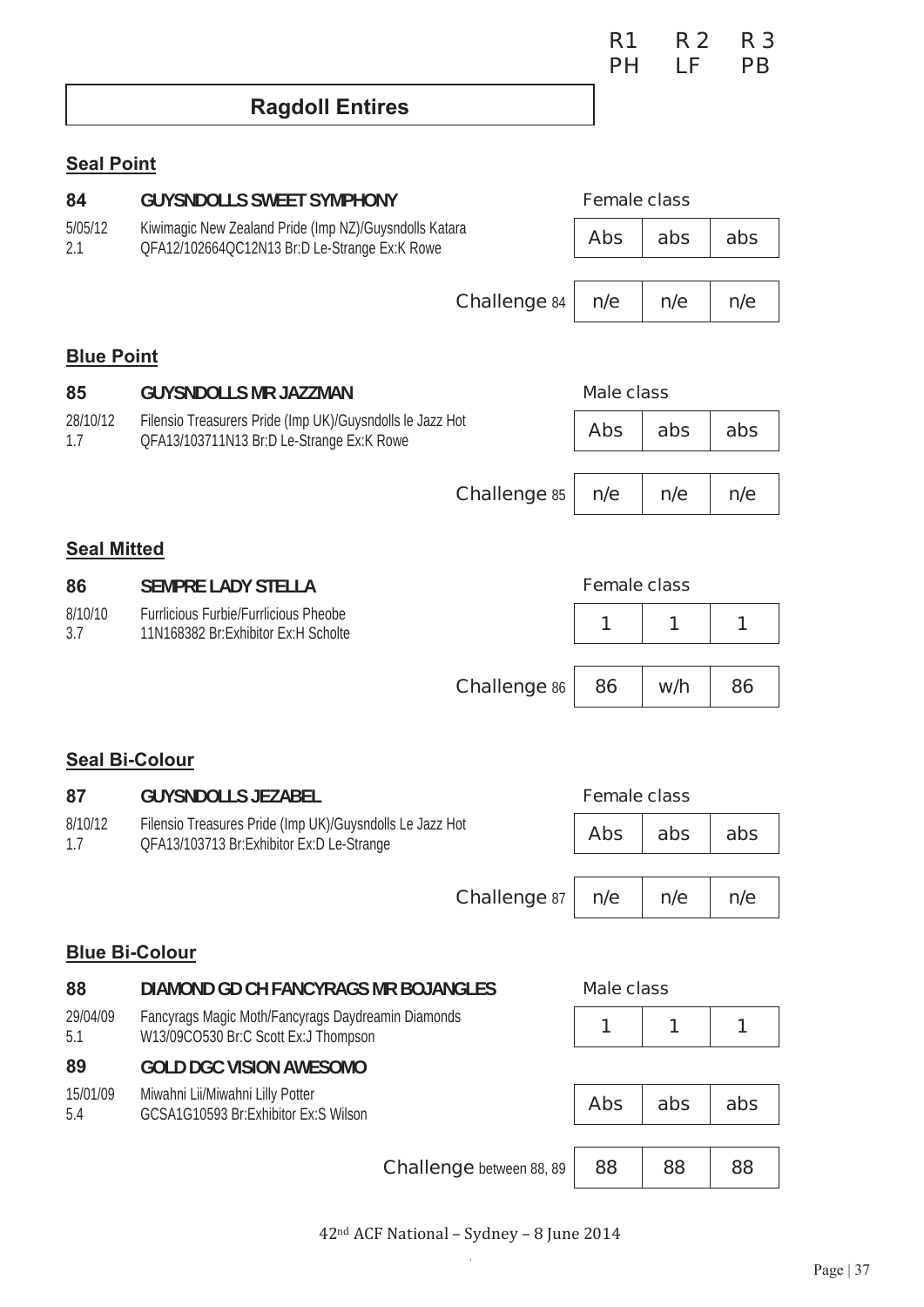|                 |                                                                                                                       | R <sub>1</sub><br><b>PH</b> | <b>R2</b><br>LF | R <sub>3</sub><br><b>PB</b> |
|-----------------|-----------------------------------------------------------------------------------------------------------------------|-----------------------------|-----------------|-----------------------------|
| 90              | <b>CH SWD GD CH S*GUNBERTUS ELOMNIA EZGADI</b>                                                                        | <b>Female class</b>         |                 |                             |
| 11/08/11<br>2.9 | S*Dream Dolls Amadeus (Swd)/S*Gunbertus Ginger of Dream Dolls<br>LO280757QC12NN13 Br:U J Odenslanda Norrebo Ex:K Rowe | <b>Abs</b>                  | abs             | abs                         |
|                 |                                                                                                                       |                             |                 |                             |
|                 | <b>Challenge 90</b>                                                                                                   | n/e                         | n/e             | n/e                         |
|                 | <b>Best Blue Bi-Colour Ragdoll Entire</b>                                                                             | 88                          | 88              | 88                          |
|                 |                                                                                                                       |                             |                 |                             |
|                 | <b>Best Ragdoll Entire</b>                                                                                            | 88                          | 88              | 88                          |
|                 | <b>Reserve Ragdoll Entire</b>                                                                                         | 86                          | n/a             | 86                          |
|                 | <b>Third Ragdoll Entire</b>                                                                                           | n/e                         | n/e             | n/e                         |
|                 |                                                                                                                       |                             |                 |                             |

# **Siberian Entires**

## **Agouti**

11/08/11 2.9

### **Black Spotted Tabby**

| 91              | <b>SNOWGUMSIBS SEVASTIAN</b>                                                                               | Male class          |    |    |
|-----------------|------------------------------------------------------------------------------------------------------------|---------------------|----|----|
| 1/08/13<br>0.10 | Snowgum the Earl Essex/Vazhena Sladkoe Pyatnyshko (Imp Rus)<br>13N172823 (SLV) Br:M Fletcher Ex:J Thompson |                     | 1  | 1  |
|                 | <b>Black Golden Spotted Tabby</b>                                                                          |                     |    |    |
| 93              | <b>SNOWGUMSIBS COUGAR</b>                                                                                  |                     |    |    |
| 5/09/13<br>0.9  | Musrafy Trotskiy of Snowgum/Tavolga Sibaris (Imp Rus)<br>13N173125 (SLV) Br: Exhibitor Ex: M Fletcher      |                     | 1  |    |
|                 | Challenge 91 93                                                                                            | 93                  | 91 | 93 |
| 92              | CH RW SILVER GD CH TAVOLGA SIBARIS (IMP RUS)                                                               | <b>Female class</b> |    |    |
| 29/08/10<br>3.9 | Neva's Legend Ignat (RUS)/Elan Sibaris (Rus)<br>CFCARX70N12 Br:A Kozyr & A Kolesnikov Ex:M Fletcher        |                     | 1  | 1  |
|                 | <b>Challenge 92</b>                                                                                        | 92                  | 92 | 92 |
|                 | <b>Best Agouti Siberian Entire</b>                                                                         | 93                  | 91 | 93 |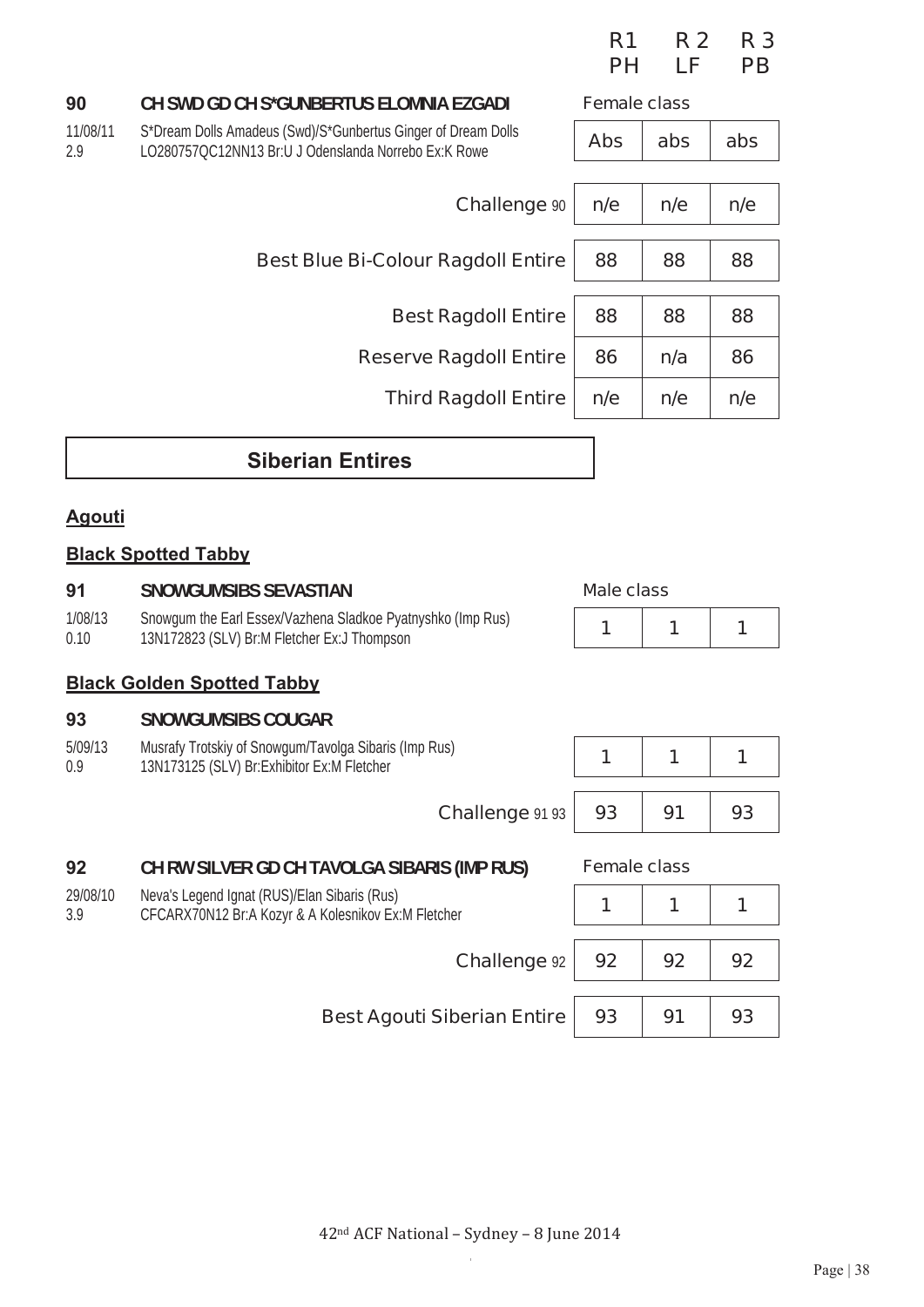|  | R1 R2 R3 |  |
|--|----------|--|
|  | PH LF PB |  |

## **Agouti & White**

## **Black Tortie Mackerel Tabby & White**

|                          | <b>BIACK FORGE MACKETER FADDY &amp; VYTHER</b>                                                          |                     |     |     |
|--------------------------|---------------------------------------------------------------------------------------------------------|---------------------|-----|-----|
| 94                       | <b>MIAKOSCHKA PRINCESS VANDALIA</b>                                                                     | <b>Female class</b> |     |     |
| 10/07/13<br>0.10         | Luniktyen Dali/Miakoschka Vania<br>QFA13/104601 (S) Br:Exhibitor Ex:M Mahoney                           | 1                   | 1   | 1   |
|                          | <b>Challenge 94</b>                                                                                     | 94                  | 94  | 94  |
|                          | <b>Red Silver Spotted Tabby Bi-Colour</b>                                                               |                     |     |     |
| 95                       | <b>SODERBYKATTENS JAROMIR</b>                                                                           | <b>Male class</b>   |     |     |
| 1/05/10<br>4.1           | Bagrat Siberian Squills Sk (SWD)/Mantas Rover (Swd)<br>SVERAKLO267033N11 (SLV) Br:S Sjogren Ex:O Joukov | 1                   | 1   | 1   |
|                          | <b>Challenge 95</b>                                                                                     | 95                  | 95  | 95  |
|                          | <b>Best Agouti &amp; White Siberian Entire</b>                                                          | 94                  | 95  | 94  |
| <b>Non Agouti</b>        |                                                                                                         |                     |     |     |
|                          | <b>White Orange-Eyed</b>                                                                                |                     |     |     |
| 96                       | <b>CH MIAKOSCHKA BIANCA</b>                                                                             | <b>Female class</b> |     |     |
| 16/05/13<br>1.0          | S*Juniskars Grdon Gemella/Miakoschka Jaromira<br>QFA13/104274 (S) Br:Exhibitor Ex:M Mahoney             | <b>Abs</b>          | abs | abs |
|                          | <b>Challenge %</b>                                                                                      | n/e                 | n/e | n/e |
|                          | Non Agouti & White                                                                                      |                     |     |     |
| <b>Black &amp; White</b> |                                                                                                         |                     |     |     |
| 97                       | <b>SIBMOOR BARSIK</b>                                                                                   | <b>Male class</b>   |     |     |
| 25/04/13<br>1.1          | Heaven Zimnej Krainy/Miakoschka Sofia<br>13N172710 (SLV) Br:Exhibitor Ex:O Joukov                       | <b>Abs</b>          | abs | abs |
|                          | <b>Challenge 97</b>                                                                                     | n/e                 | n/e | n/e |
|                          |                                                                                                         |                     |     |     |
|                          | <b>Best Siberian Entire</b>                                                                             | 93                  | 91  | 93  |
|                          | <b>Reserve Siberian Entire</b>                                                                          | 92                  | 95  | 92  |
|                          | <b>Third Siberian Entire</b>                                                                            | 94                  | 92  | 91  |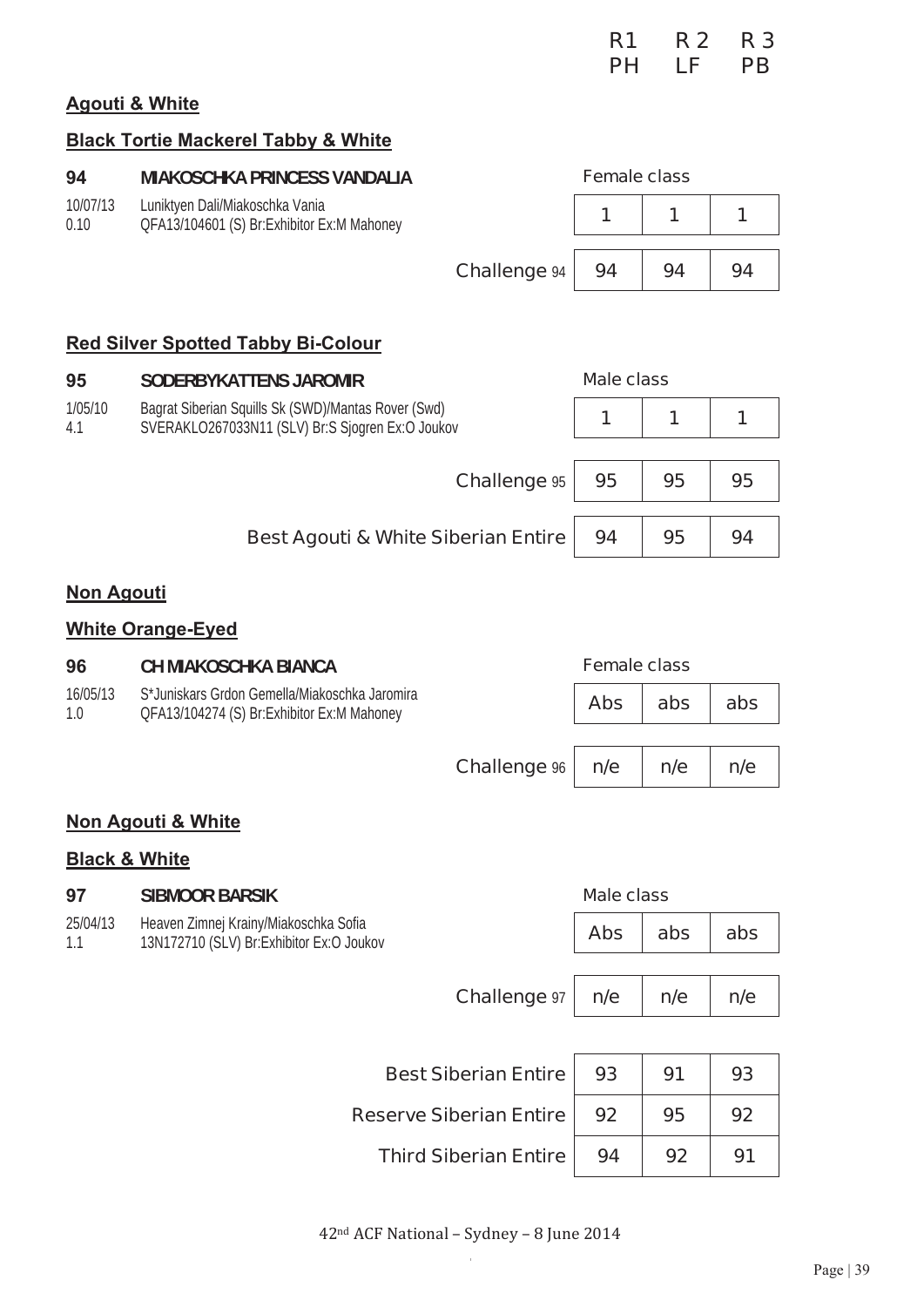**R1 R 2 R 3 VS BR PH** 

## **Birman Desexed**

## **Seal Point**

| 98                             | NAT SH CH CCCA RUBY TR GD CH DIAMOND DGC ACT<br>DIAMOND TR GD CH CONDE BAJAZZO    | <b>Neuter class</b> |            |     |
|--------------------------------|-----------------------------------------------------------------------------------|---------------------|------------|-----|
| 12/09/05<br>8.8                | Juliska Arctic Leopold/Amalaise Fair Rose<br>05N156148 Br:Exhibitor Ex:M Keith    | abs                 | <b>Abs</b> | abs |
|                                | <b>Award of Merit e 98</b>                                                        | abs                 | n/e        | n/e |
| 99                             | <b>GD CH CONDE LYLYBELLA</b>                                                      | <b>Spey class</b>   |            |     |
| 22/11/09<br>4.6                | Sikander Kei-Sun/Conde Jessabella<br>10N165615 Br: Exhibitor Ex: M Keith          | abs                 | <b>Abs</b> | abs |
| 100                            | <b>CCCA DIAMOND GD CH NAT SH CH SHALIMAR</b><br><b>BUTTERFLY KISSES</b>           |                     |            |     |
| 23/01/04<br>10.4               | Shalimar Aussie Star/Shalimar Ace of Love<br>9V0 22660 Br:B Cattrall Ex:R Parsons | 1                   | 1          | 1   |
|                                | <b>Award of Merit between 99, 100</b>                                             | 100                 | 100        | 100 |
|                                | <b>Best Seal Point Birman Desexed</b>                                             | 100                 | 100        | 100 |
| <b>Seal Silver Tabby Point</b> |                                                                                   |                     |            |     |

| 101             | ACF AOE PLATINUM DGC SUNSOAR SNOW BLOSSOM                                                          | <b>Spey class</b> |     |     |  |
|-----------------|----------------------------------------------------------------------------------------------------|-------------------|-----|-----|--|
| 26/11/11<br>2.6 | Sunsoar Snow Ariki/Sunsoar Unchained Melody<br>QFA12/102517(S)/CN14 Br:Exhibitor Ex:GD & JA Weekes |                   | 1   |     |  |
|                 |                                                                                                    |                   |     |     |  |
|                 | <b>Award of Merit 101</b>                                                                          | 101               | 101 | 101 |  |
|                 |                                                                                                    |                   |     |     |  |
|                 | <b>Best Birman Desexed</b>                                                                         | 101               | 101 | 101 |  |
|                 | <b>Reserve Birman Desexed</b>                                                                      | 100               | 100 | 100 |  |
|                 |                                                                                                    |                   |     |     |  |

# **Exotic Desexed**

### **Black**

| 102             | <b>GOLD DGC PERCHEZ SIMPLY EBONY</b>                                      | <b>Spey class</b> |     |            |
|-----------------|---------------------------------------------------------------------------|-------------------|-----|------------|
| 12/01/11<br>3.4 | Perchez Whisky Chaser/Perchez Bindi<br>11N167868 Br:K & R Gibbs Ex:R Tait | <b>Abs</b>        | abs | <b>Abs</b> |
|                 | <b>Award of Merit 102</b>                                                 | n/e               | n/e | n/e        |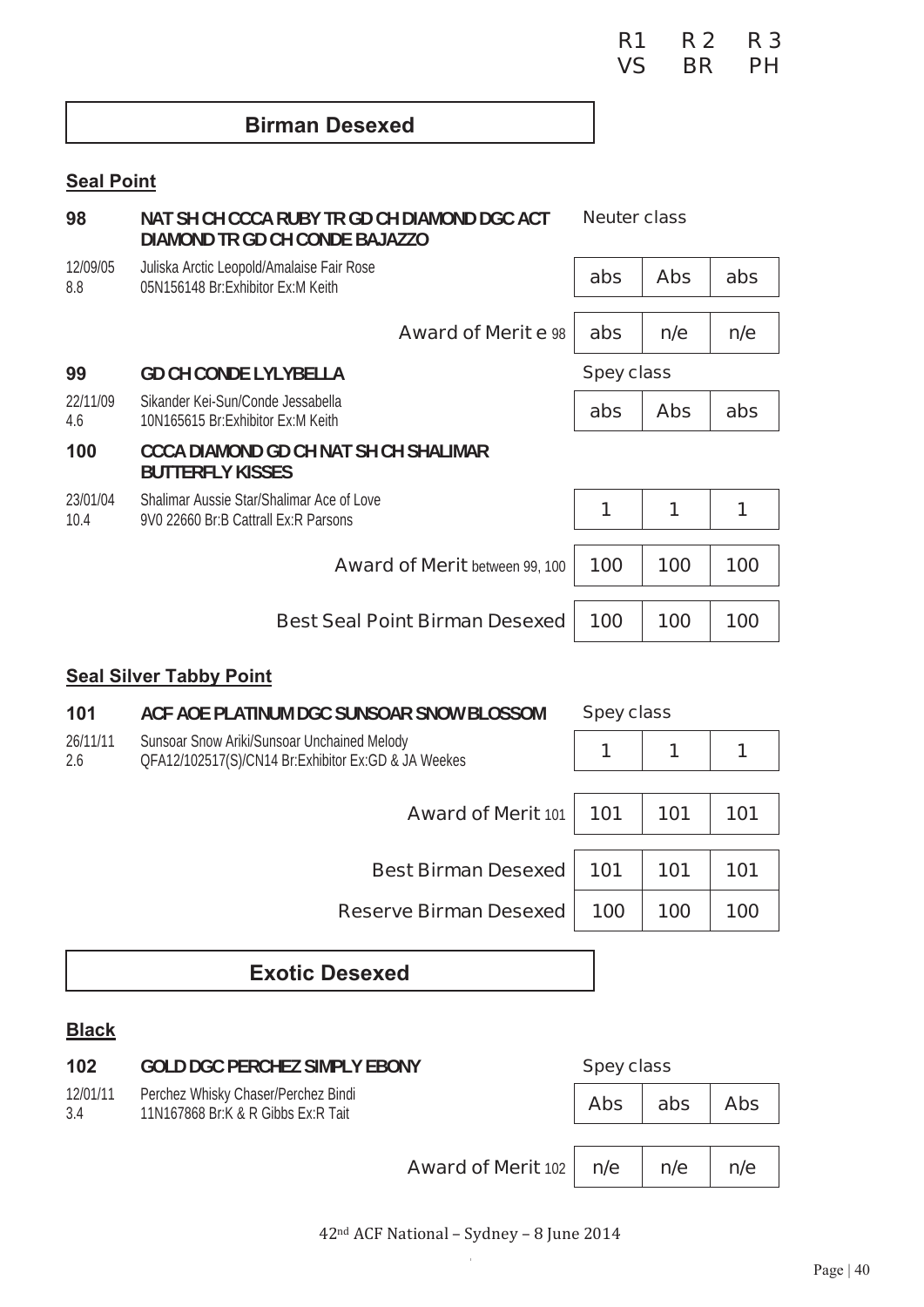|                           |                                                                                       | R <sub>1</sub><br><b>VS</b> | <b>R2</b><br><b>BR</b> | R <sub>3</sub><br><b>PH</b> |
|---------------------------|---------------------------------------------------------------------------------------|-----------------------------|------------------------|-----------------------------|
|                           | <b>Black Bi-Colour</b>                                                                |                             |                        |                             |
| 103                       | SILVER GD PR KENLOCHS ENUFFS ENUFF                                                    | <b>Neuter class</b>         |                        |                             |
| 11/03/12<br>$2.2^{\circ}$ | Skybank It's Kinda Magic/Delmont Molly Brown<br>12QC3705V12S Br:L Ulrick Ex:R Parsons | 1                           | 1                      | 1                           |
|                           | <b>Award of Merit 103</b>                                                             | 103                         | 103                    | 103                         |
|                           | <b>Best Exotic Desexed</b>                                                            | 103                         | 103                    | 103                         |

## **Maine Coon Desexed**

#### **Agouti & White**

### **Black Tortie Silver Mackerel Tabby & White**

| 104     | ACF GOLD AOE QFA & QI, FQ DIAMOND DGC CQI PDGC<br><b>FIDELIS SAMANTHA</b> | <b>Spey class</b> |            |  |
|---------|---------------------------------------------------------------------------|-------------------|------------|--|
| 9/11/08 | Fidelis Sebastian Lionheart/Gradach Peppermint Pattie                     |                   | $\sqrt{1}$ |  |
| 5.6     | QFA09/3989 Br:Exhibitor Ex:T Lamb                                         |                   |            |  |

**Award of Merit** 104 **104 104 104** 

#### **Non Agouti**

#### **White**

| 105             | <b>DIAMANTINA LIGHTNING JAK</b>                                                       | <b>Neuter class</b> |     |            |
|-----------------|---------------------------------------------------------------------------------------|---------------------|-----|------------|
| 27/10/12<br>1.7 | Diamantina Benedict/Diamantina Peach Fuzz<br>13N171458 (SLV) Br:I Selby Ex:G Mitchell | <b>Abs</b>          | abs | <b>Abs</b> |
|                 |                                                                                       |                     |     |            |
|                 | <b>Award of Merit 105</b>                                                             | n/e                 | n/e | n/e        |
|                 |                                                                                       |                     |     |            |
|                 | <b>Best Maine Coon Desexed</b>                                                        | 104                 | 104 | 104        |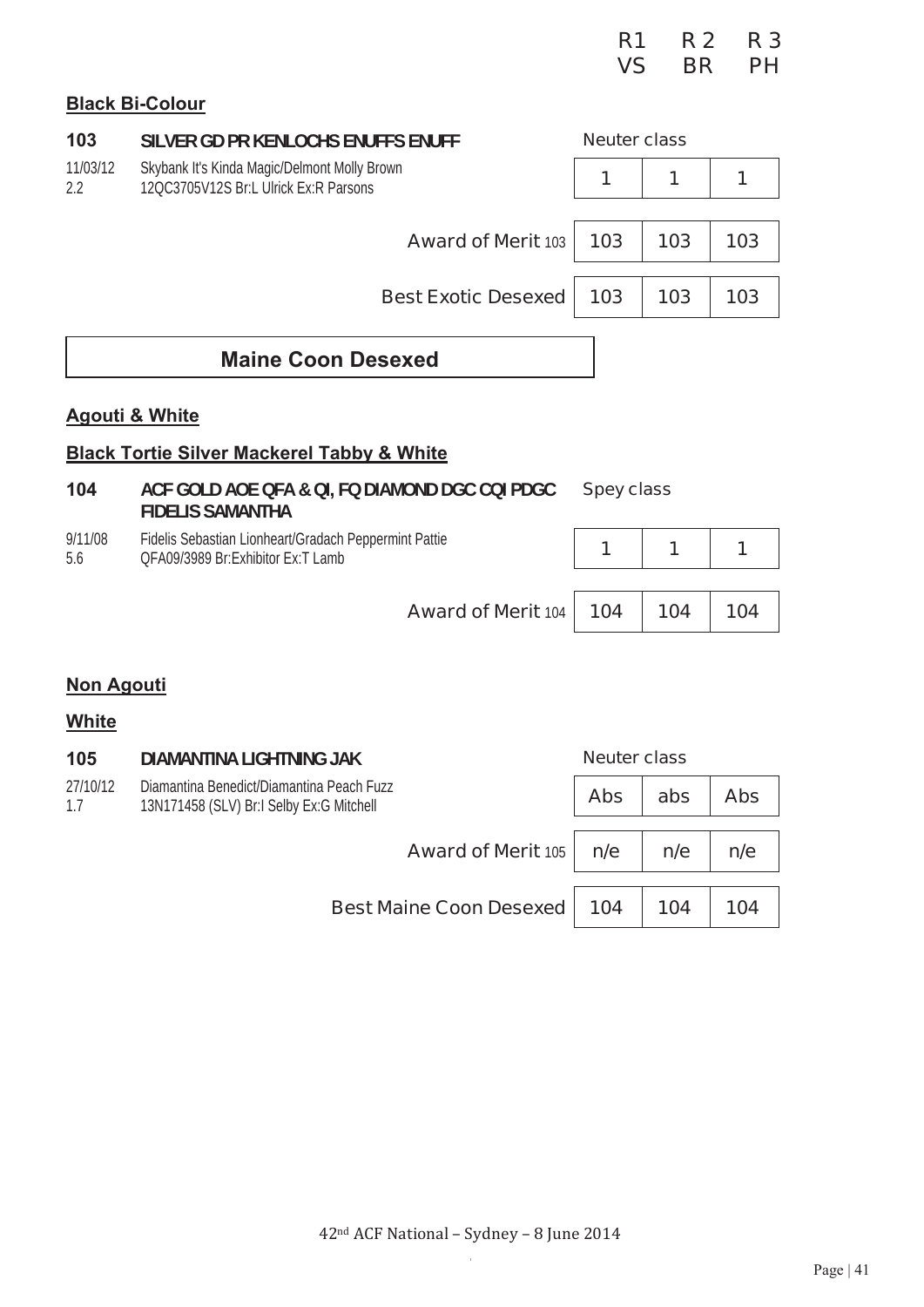## **Norwegian Forest Desexed**

### **Agouti & White**

### **Black Mackerel Tabby Bi-Colour**

| 106             | <b>CH NORSKATT HELENA</b>                                                                | <b>Spey class</b> |     |     |
|-----------------|------------------------------------------------------------------------------------------|-------------------|-----|-----|
| 17/11/11<br>2.6 | S*Myselisia's Graffiti (Imp Swd)/Norskatt Xiomara<br>12N169483 Br: Exhibitor Ex: S Dukes |                   | 1   |     |
|                 | <b>Award of Merit 106</b>                                                                | 106               | 106 | 106 |
|                 | <b>Best Norwegian Forest Desexed</b>                                                     | 106               | 106 | 106 |
|                 | <b>Persian Desexed</b>                                                                   |                   |     |     |

#### **White (orange-eyed)**

| 74             | <b>JADEANGEL FROSTED FANTASY</b>                                                     | <b>Neuter class</b> |    |  |
|----------------|--------------------------------------------------------------------------------------|---------------------|----|--|
| 2/09/13<br>0.9 | Jadeangel Justan Image/Gb*Mystere Wizard of Oz<br>32648(SLV) Br:D Meates Ex:M Nicoll |                     |    |  |
|                | <b>Award of Merit 74 74</b>                                                          |                     | 74 |  |

#### **Black Bi-Colour**

| 107            | PR VONDERBREN SHAKER MAKER                                                                         | <b>Neuter class</b> |     |     |
|----------------|----------------------------------------------------------------------------------------------------|---------------------|-----|-----|
| 7/11/12<br>1.7 | Vonderbren Sumthing 2 Brag About/Vonderbren Izza Dorable<br>12QC2887(SLV)GC13 Br:C Rand Ex:K Flint |                     |     |     |
|                | <b>Award of Merit 107   107</b>                                                                    |                     | 107 | 107 |
|                |                                                                                                    |                     |     |     |

### **Black Van**

| 108             | PR VONDERBREN MASTERPIECE                                                                                                                                                                                                     | <b>Neuter class</b> |             |              |
|-----------------|-------------------------------------------------------------------------------------------------------------------------------------------------------------------------------------------------------------------------------|---------------------|-------------|--------------|
| 11/01/13<br>1.4 | Fahlberg Icebear (Imp de) /Vonderbren Reach For the Stars<br>13QC3986(SLV)GC13 Br:C Rand Ex:K Flint                                                                                                                           | $\mathbf{2}$        | $\mathbf 2$ | $\mathbf{P}$ |
| 109             | ACF AOE QFA & CQ PLATINUM DGC CCCA CH<br><b>SHAWTOP OH ME OH MY</b>                                                                                                                                                           |                     |             |              |
| 7/02/12<br>24   | Santiago Masterpiece (Imp USA)/Shawtop Bamette<br>QFA12/102736 Br:T Rushton Ex:H Jones                                                                                                                                        |                     |             |              |
|                 | A service of Allentary and the service of the service of the service of the service of the service of the service of the service of the service of the service of the service of the service of the service of the service of |                     |             |              |

**Award of Merit between 108, 109 | 109 | 109 | 109**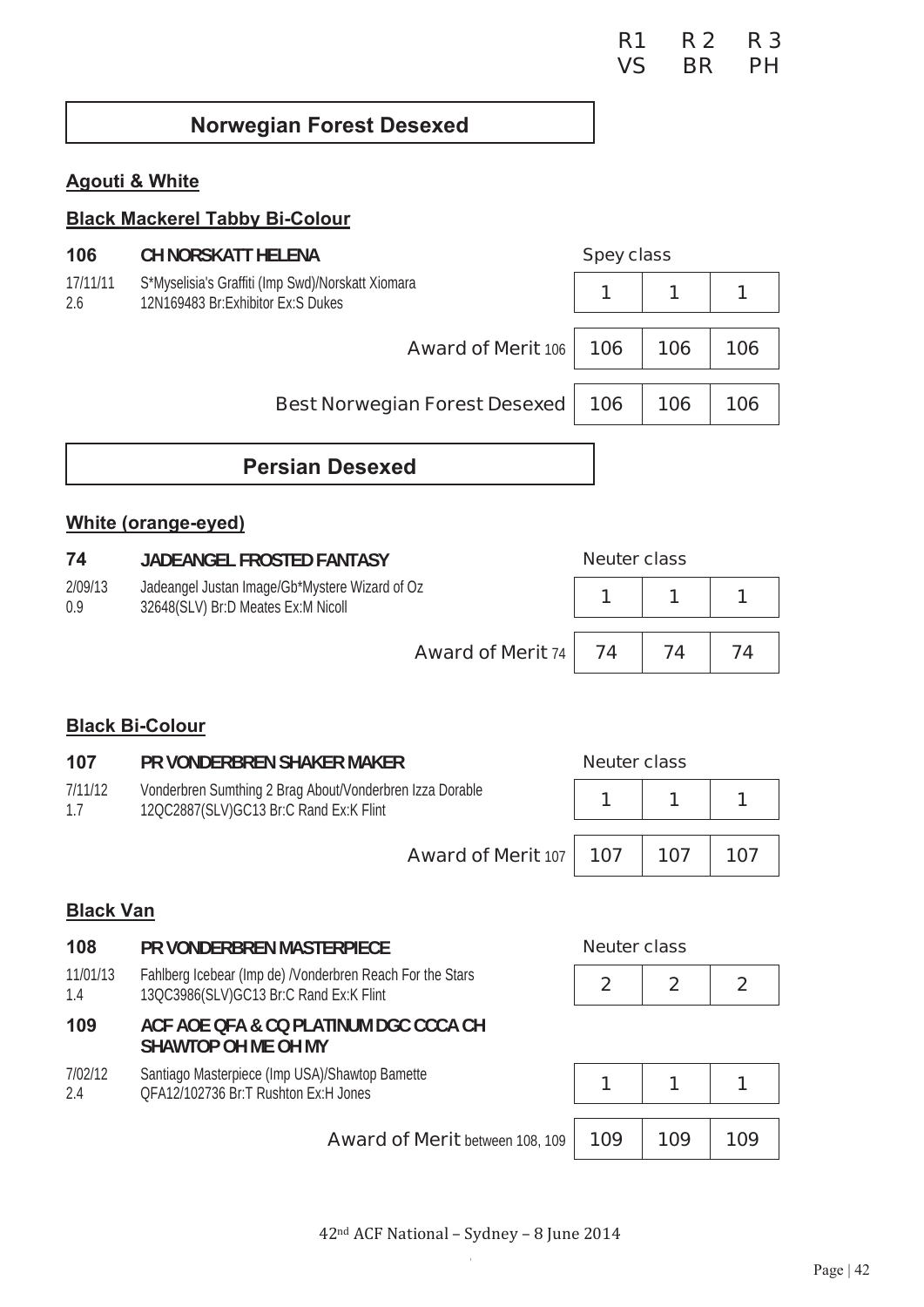|                 |                                                                                               | VS                  | <b>BR</b> | <b>PH</b> |
|-----------------|-----------------------------------------------------------------------------------------------|---------------------|-----------|-----------|
| 110             | CCCA CH DIAMOND DGC MARKIN SUMTHIN TO TALK<br><b>ABOUT</b>                                    | <b>Spey class</b>   |           |           |
| 14/02/12<br>2.3 | Markin the One/Trazarra Angel In My Pocket<br>12QC3721N12 (SLV) Br:P & J King Ex:C & L Tapper | 1                   | 1         | 1         |
|                 | <b>Award of Merit 110</b>                                                                     | 110                 | 110       | 110       |
|                 | <b>Best Black Van Persian Desexed</b>                                                         | 109                 | 109       | 109       |
| <b>Blue Van</b> |                                                                                               |                     |           |           |
| 111             | ACF BRONZE AOE CCCA CH OFA SAPPHIRE DGC CQ<br>PLAT DGC SHAWTOP ITS ALL ABOUT ME               | <b>Neuter class</b> |           |           |
| 7/02/12<br>2.4  | Santiago Masterpiece (Imp USA)/Shawtop Bamette<br>OFA12/102737 Br:T Rushton Ex:H Jones        | 1                   | 1         | 1         |
|                 | <b>Award of Merit 111</b>                                                                     | 111                 | 111       | 111       |
| 112             | CCCA CH SILVER DGC SHAWTOP STIRRED NOT SHAKN                                                  | <b>Spey class</b>   |           |           |
| 24/10/12<br>1.7 | Shawtop Show Me the Money/Shawtop Shes the Culprit<br>OFA13/103753 Br:T Rushton Ex:H Jones    | 1                   | 1         | 1         |
|                 | <b>Award of Merit 112</b>                                                                     | 112                 | 112       | 112       |
|                 | <b>Best Blue Van Persian Desexed</b>                                                          | 111                 | 111       | $112$     |
|                 | <b>Black Tortie Mackerel Tabby</b>                                                            |                     |           |           |

**R1 R 2 R 3** 

| 77 | <b>PR TRUDESTINY DREAM CATCHER</b> |
|----|------------------------------------|
|    |                                    |

| 9/03/13 | Gb*Mystere Wizard of Oz/Jadeangel Mission Achieved<br>CVI:0547 Br:Exhibitor Ex:M Nicoll |  |  |
|---------|-----------------------------------------------------------------------------------------|--|--|
|         | <b>Award of Merit 77 77 77 77</b>                                                       |  |  |

**Spey class**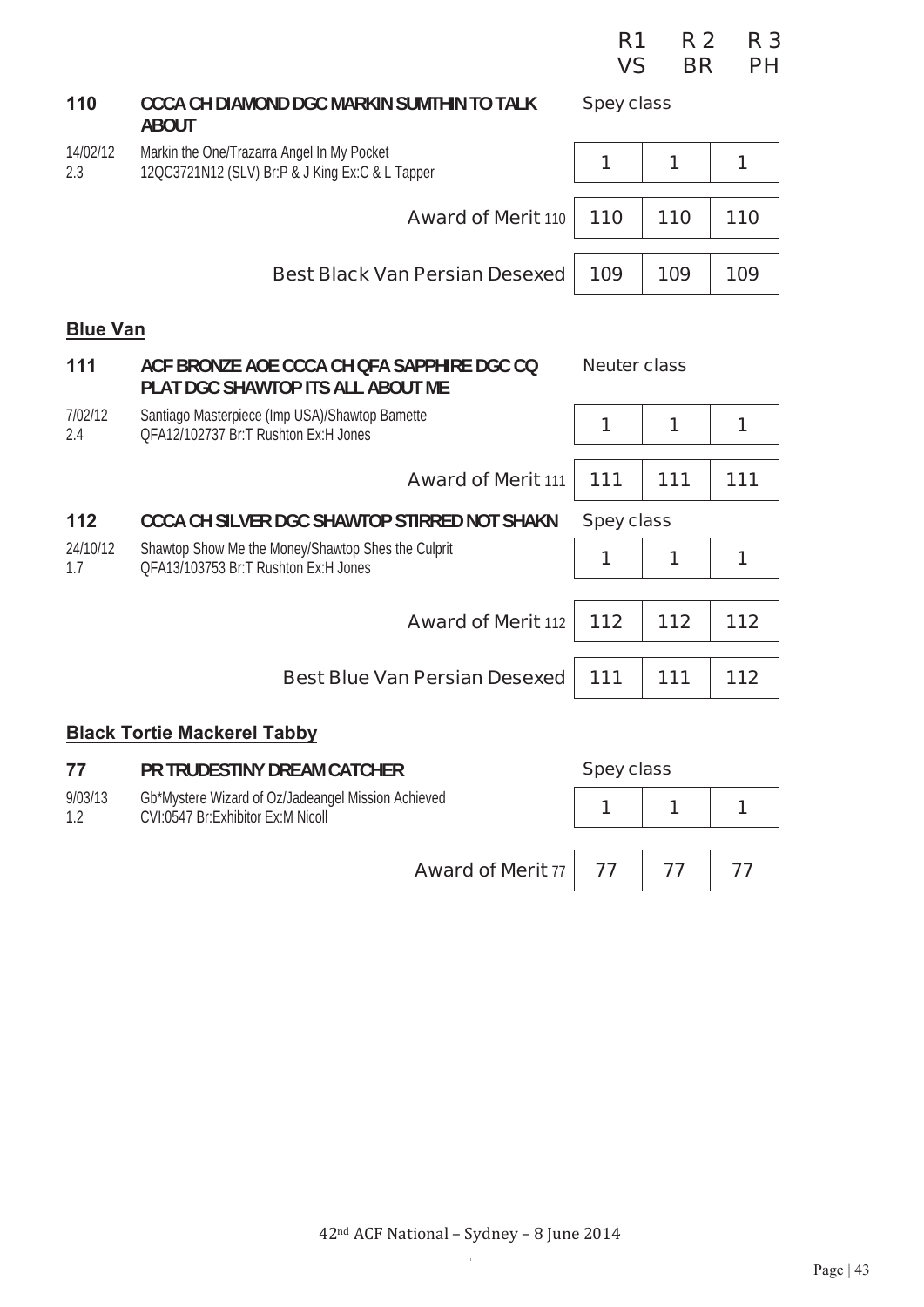|  | R1 R2 R3 |  |
|--|----------|--|
|  | VS BR PH |  |

## **Cream Point**

| 113                     | <b>GD PR JADEANGEL HERE I AM</b>                                                                  | <b>Neuter class</b> |     |     |  |
|-------------------------|---------------------------------------------------------------------------------------------------|---------------------|-----|-----|--|
| 31/01/13<br>1.4         | Jadeangel Justan Image/Jadeangel Party Girl<br>31907 Br:D Meates Ex:M Nicoll                      | 1                   | 1   | 1   |  |
|                         |                                                                                                   |                     |     |     |  |
|                         | <b>Award of Merit 113</b>                                                                         | 113                 | 113 | 113 |  |
|                         | <b>Best Persian Desexed</b>                                                                       | 111                 | 109 | 109 |  |
|                         |                                                                                                   |                     |     |     |  |
|                         | <b>Reserve Persian Desexed</b>                                                                    | 109                 | 77  | 77  |  |
|                         | <b>Third Persian Desexed</b>                                                                      | 107                 | 111 | 113 |  |
|                         |                                                                                                   |                     |     |     |  |
|                         | <b>Ragdoll Desexed</b>                                                                            |                     |     |     |  |
| <b>Lilac Point</b>      |                                                                                                   |                     |     |     |  |
| 114                     | SILVER GD PR LOVEUFOREVER DAN                                                                     | <b>Neuter class</b> |     |     |  |
| 15/12/11<br>2.5         | Kiwimagic the Power of Love/Shayrags Minute of Madness<br>W13/12CO354 Br:J Thompson Ex:J Kluzniak | 1                   | 1   | 1   |  |
|                         |                                                                                                   |                     |     |     |  |
|                         | <b>Award of Merit 114</b>                                                                         | 114                 | 114 | 114 |  |
| <b>Blue Tabby Point</b> |                                                                                                   |                     |     |     |  |

| 115            | SILVER GD PR MEWSINGS EDGE OF GLORY                                       |                                      | <b>Neuter class</b> |  |  |
|----------------|---------------------------------------------------------------------------|--------------------------------------|---------------------|--|--|
| 6/09/12<br>1.9 | Mewsings My Sweet Lord/Mewsings Vertigo<br>114W13 Br:K Connell Ex:R Pryde |                                      |                     |  |  |
|                |                                                                           |                                      |                     |  |  |
|                |                                                                           | Award of Merit 115   115   115   115 |                     |  |  |

## **Seal Mitted**

| 116             | <b>GOLD GD PR LOVEUFOREVER MR BENJAMIN</b>                                               | <b>Neuter class</b> |  |  |  |
|-----------------|------------------------------------------------------------------------------------------|---------------------|--|--|--|
| 10/02/11<br>3.3 | Fancyrags Mr Churchill/Guysndolls Belladonna<br>W13/11COX337 Br:J Thompson Ex:J Kluzniak |                     |  |  |  |
|                 | Award of Merit 116   116   116   116                                                     |                     |  |  |  |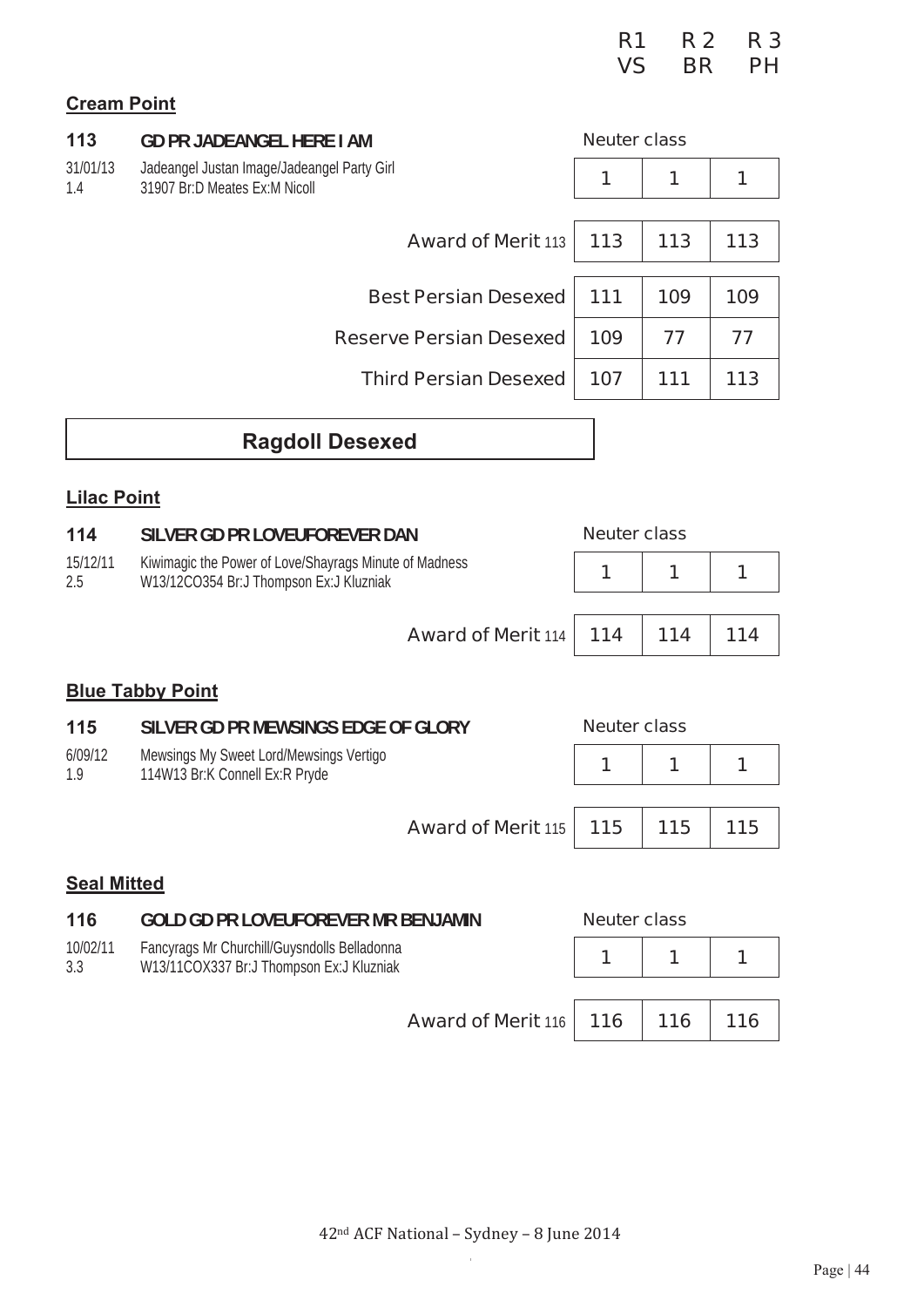|  | R1 R2 R3 |  |
|--|----------|--|
|  | VS BR PH |  |

### **Blue Bi-Colour**

| 117                                                                                                       | <b>LILYBEL GANGHAM STYLE</b>   | <b>Neuter class</b> |     |     |
|-----------------------------------------------------------------------------------------------------------|--------------------------------|---------------------|-----|-----|
| 25/10/12<br>Fancyrags Luv a Kaspaa/Fancyrags Angel of Roses<br>ANCATS 34699 Br:Exhibitor Ex:M Rigg<br>1.7 |                                | 1                   | 1   |     |
|                                                                                                           | <b>Award of Merit 117</b>      | 117                 | 117 | 117 |
|                                                                                                           | <b>Best Ragdoll Desexed</b>    | 117                 | 114 | 117 |
|                                                                                                           | <b>Reserve Ragdoll Desexed</b> | 114                 | 117 | 114 |
|                                                                                                           |                                |                     |     |     |

## **Siberian Desexed**

#### **Agouti**

#### **Cream Spotted Tabby**

| 118             | SUP GD PR PLATINUM GD PR MIASIBKA MILOS                                                  | <b>Neuter class</b> |  |     |
|-----------------|------------------------------------------------------------------------------------------|---------------------|--|-----|
| 31/10/07<br>6.7 | S*Solsibs Azov Balzamovich/Sonshanley Bninna<br>391W08 Br: J Wheeler Ex: L Pittman-Pryde |                     |  |     |
|                 | <b>Award of Merit 118   118   118  </b>                                                  |                     |  | 118 |

#### **Agouti & White**

#### **Black Spotted Tabby Bi-Colour**

#### **119 SNOWGUMSIB NIKITA Spey class**

| 1/08/13<br>0.10 | Snowgum The Earl Essex /Vazhena Sladkoe Pyatnyshko<br>13N172845 (SLV) Br:M Fletcher Ex:R & T Brisland |  |     |     |
|-----------------|-------------------------------------------------------------------------------------------------------|--|-----|-----|
|                 | <b>Award of Merit 119   119</b>                                                                       |  | 119 | 119 |
|                 | <b>Best Siberian Desexed   118</b>                                                                    |  |     |     |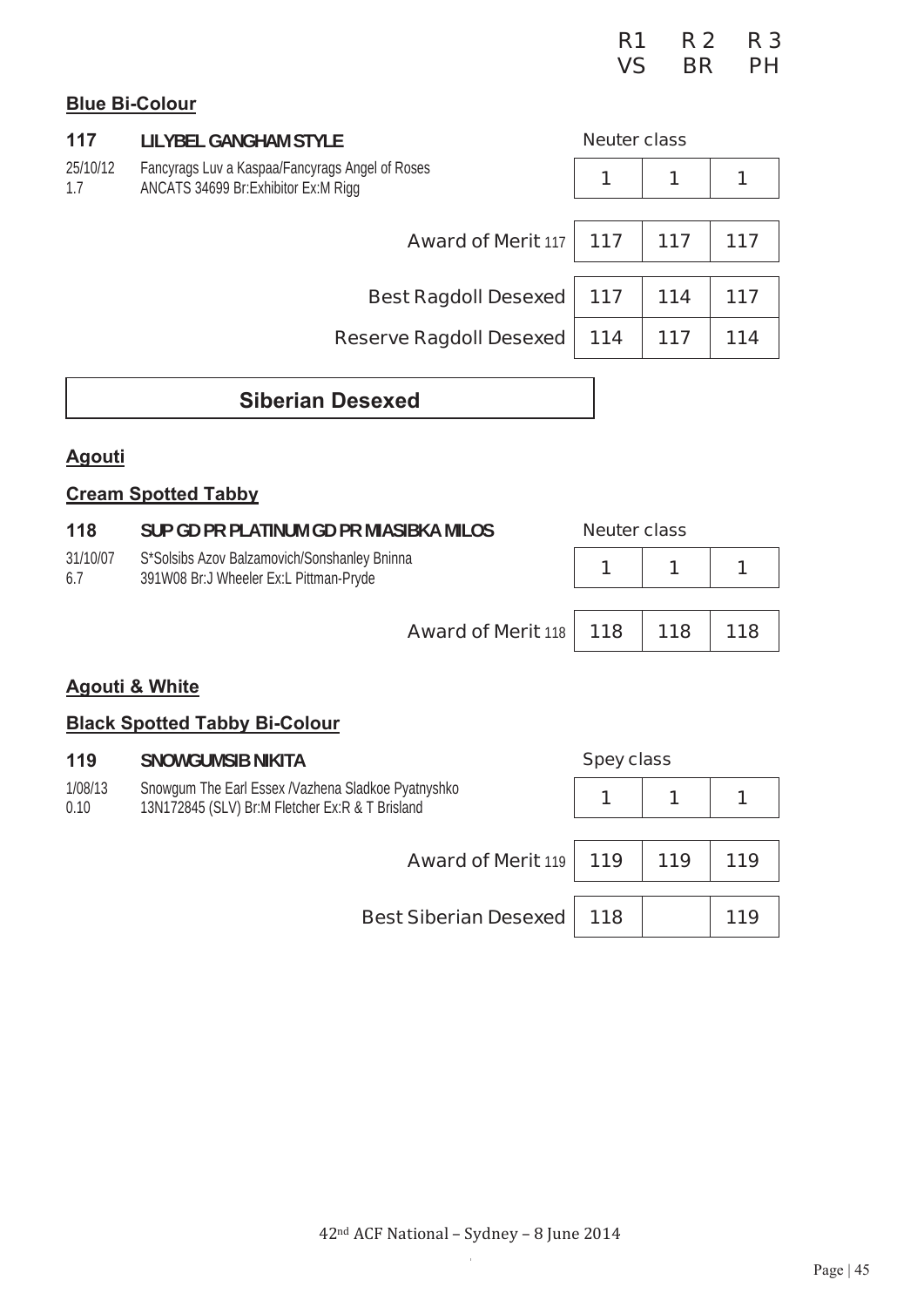# **Group 2 Kittens**

## **Foreign White Kittens**

### **White**

| 120             | <b>GLENFERRY SNOW FLAKE</b>                                                       |     | <b>Female Kitten under 5 mths</b> |     |  |  |
|-----------------|-----------------------------------------------------------------------------------|-----|-----------------------------------|-----|--|--|
| 7/02/14<br>0.4  | Glenferry Coco Delite/Punchie Bindi<br>(V) 32592 Br:Y Lakeland Ex:E Claxton       | 1   | 1                                 |     |  |  |
| 121             | RIORDAN GENTLEMEN PREFER BLONDES                                                  |     | <b>Female Kitten under 7 mths</b> |     |  |  |
| 18/12/13<br>0.5 | Nanlow Seal Sandor/Mlingbu Angel Dust<br>14CO270 Br:Exhibitor Ex:N Skeet          | abs | abs                               | abs |  |  |
| 122             | <b>PARIFELI ARCTIC SCORPION</b>                                                   |     | Male Kitten under 7 mths          |     |  |  |
| 20/11/13<br>0.6 | Calian Alabaster/Angelstar Parifeli<br>13N173252 (SLV) Br:Exhibitor Ex:T Nicholas | 1   | 1                                 | 1   |  |  |
| 123             | <b>PARIFELI MISS WHITE</b>                                                        |     | <b>Female Kitten under 7 mths</b> |     |  |  |
| 20/11/13<br>0.6 | Calian Alabaster/Angelstar Parifeli<br>13N173257 (SLV) Br:Exhibitor Ex:T Nicholas | 1   | 1                                 | 1   |  |  |
|                 | <b>Best White Foreign White Kitten</b>                                            | 122 | 120                               | 120 |  |  |
|                 | <b>Reserve White Foreign White Kitten</b>                                         | 123 | 123                               | 122 |  |  |
|                 |                                                                                   |     |                                   |     |  |  |

## **Oriental Kittens**

## **Chocolate**

1/11/13 0.7

| 124                | <b>PARIFELI ESSPRESSO</b>                                                | <b>Female Kitten under 5 mths</b> |     |     |  |  |  |
|--------------------|--------------------------------------------------------------------------|-----------------------------------|-----|-----|--|--|--|
| 14/02/14<br>16 wks | Maithai Lancelot/Azov Spotless<br>14N173991 Br: Exhibitor Ex: T Nicholas |                                   | 1   |     |  |  |  |
| 125                | <b>SEKI TRISKA</b>                                                       | <b>Female Kitten under 9 mths</b> |     |     |  |  |  |
| 24/09/13<br>0.8    | Seki Rich Dubh/Seki Antalya<br>14CO0003 Br:Exhibitor Ex:D Evans          |                                   | 1   |     |  |  |  |
|                    | <b>Best Chocolate Oriental Kitten</b>                                    | 125                               | 125 | 124 |  |  |  |
|                    | <b>Chocolate Bi-Colour</b>                                               |                                   |     |     |  |  |  |
| 128                | <b>MELSAMISH CHOC CHIP</b>                                               | <b>Male Kitten under 9 mths</b>   |     |     |  |  |  |

**R1 R 2 R 3 PB** BR LF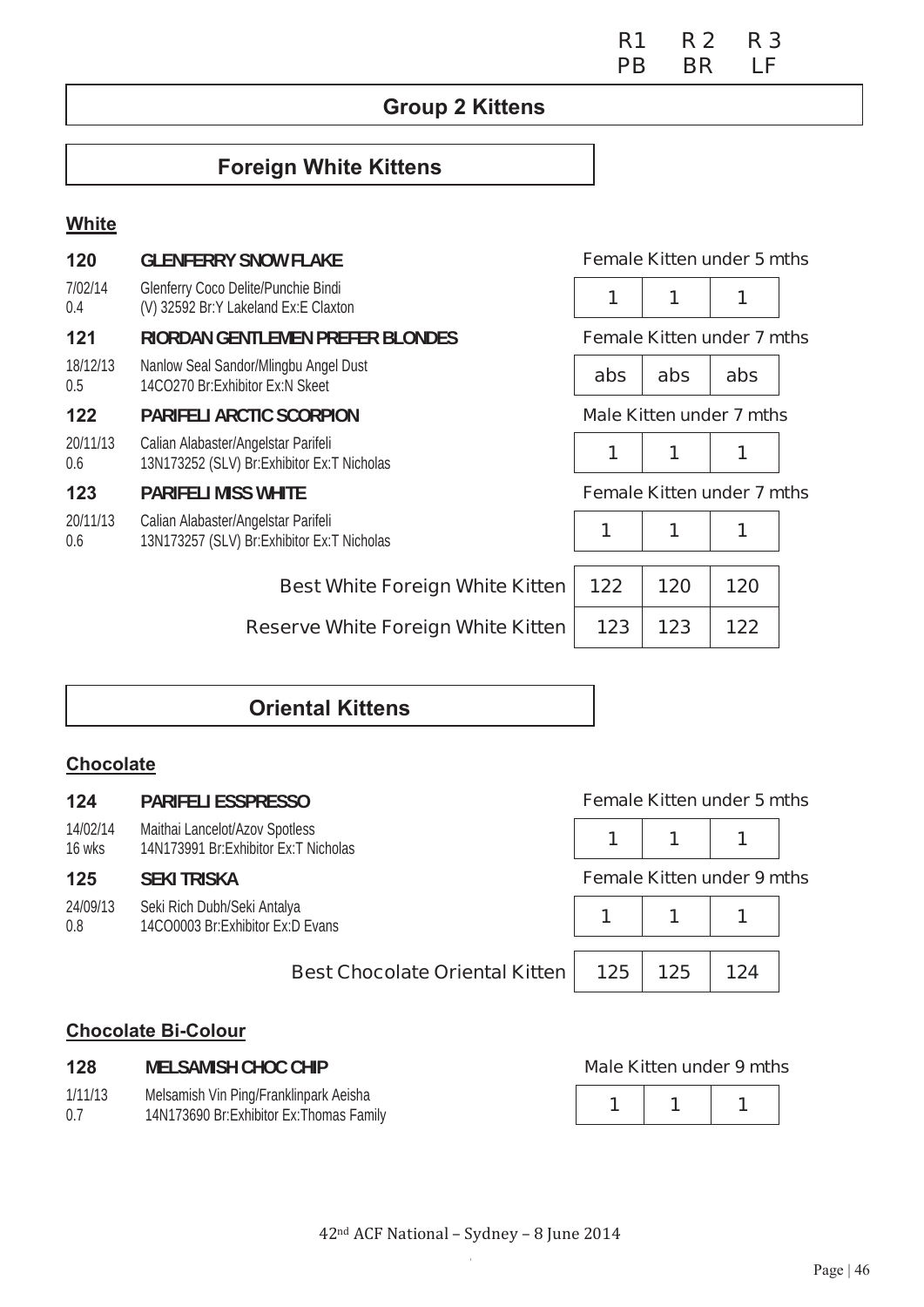|                             |  | PB BR LF |  |
|-----------------------------|--|----------|--|
| うしょうしょう エンチ・オール しょうせい ふくしょう |  |          |  |

## **Chocolate Ticked Tabby Bi-Colour**

### **129 SYRECKS SHOW STOPPER Female Kitten under 5 mths**

27/02/14 14 wks Hu\*Okonor Szilard/Syrecks Sizzling (V) 32666 Br:Exhibitor Ex:M Osler

### **Black Silver Spotted Tabby Bi-Colour**

### **130 AYUDHA ENCHANTED EVENING Female Kitten under 5 mths**

- 12/02/14 Ayudha Peregrin/Templeton Pepper Pots
- 16 wks

### **Chocolate Van**

### **131 SHADOWFIRE ICED GEM Female Kitten under 7 mths**

28/11/13 0.6 Uthan Van Scalindjo (Imp Nl)/Fl\*Birregin Sweet Valentina (Imp Fin) 14N173669GC14(SLV) Br:C Price Ex:E Bathgate **1 1 1** 

### **Caramel (Lilac Based)**

### **132 TIFFYAN DALZIEL MCINTOSH Neuter Kitten under 9 mths**

- 14/10/13 Tomelima Ty Amani /Tiffyan Ebony Spots
- 0.7 T4837(S)/T14 Br:S Hay Ex:M Watson **1 1 1**

|--|--|--|--|



|--|

| pots                           |     |     |     |
|--------------------------------|-----|-----|-----|
| <b>Best Oriental Kitten</b>    | 131 | 129 | 129 |
| <b>Reserve Oriental Kitten</b> | 130 | 130 | 132 |
| <b>Third Oriental Kitten</b>   | 129 | 125 | 130 |

# **Oriental Longhair Kittens**

## **Cinnamon Smoke**

### **126 SUNKATZ DRAGONFIRE Male Kitten under 9 mths**

17/10/13 0.7 Amarin Sovereign Beau/Sunkatz Sunset Flame 14GC22483(SLV) Br:Exhibitor Ex:E Claxton

## **Best Oriental Longhair Kitten | 126 | 126 | 126**

**R1 R 2 R 3** 

|  | Maic Millell dhuci 9 Millis |
|--|-----------------------------|
|  |                             |
|  |                             |

## **Siamese Kittens**

### **Seal Point**

#### **133 ASTRAXALOTTE ELIZA GEM Female Kitten under 5 mths**

26/01/14 0.4 Kaluamoa Awesome Gem (Imp USA)/Astraxalotte Juniscya Raluaritoa Awesome Gerri (linp OSA)/Astraxalotte Jurilscya<br>14N173830 Br:L & C Gallagher Ex:C Wiseman **1 1 1 1 1 1 1 1 1 1 1 1** 



#### 42<sup>nd</sup> ACF National - Sydney - 8 June 2014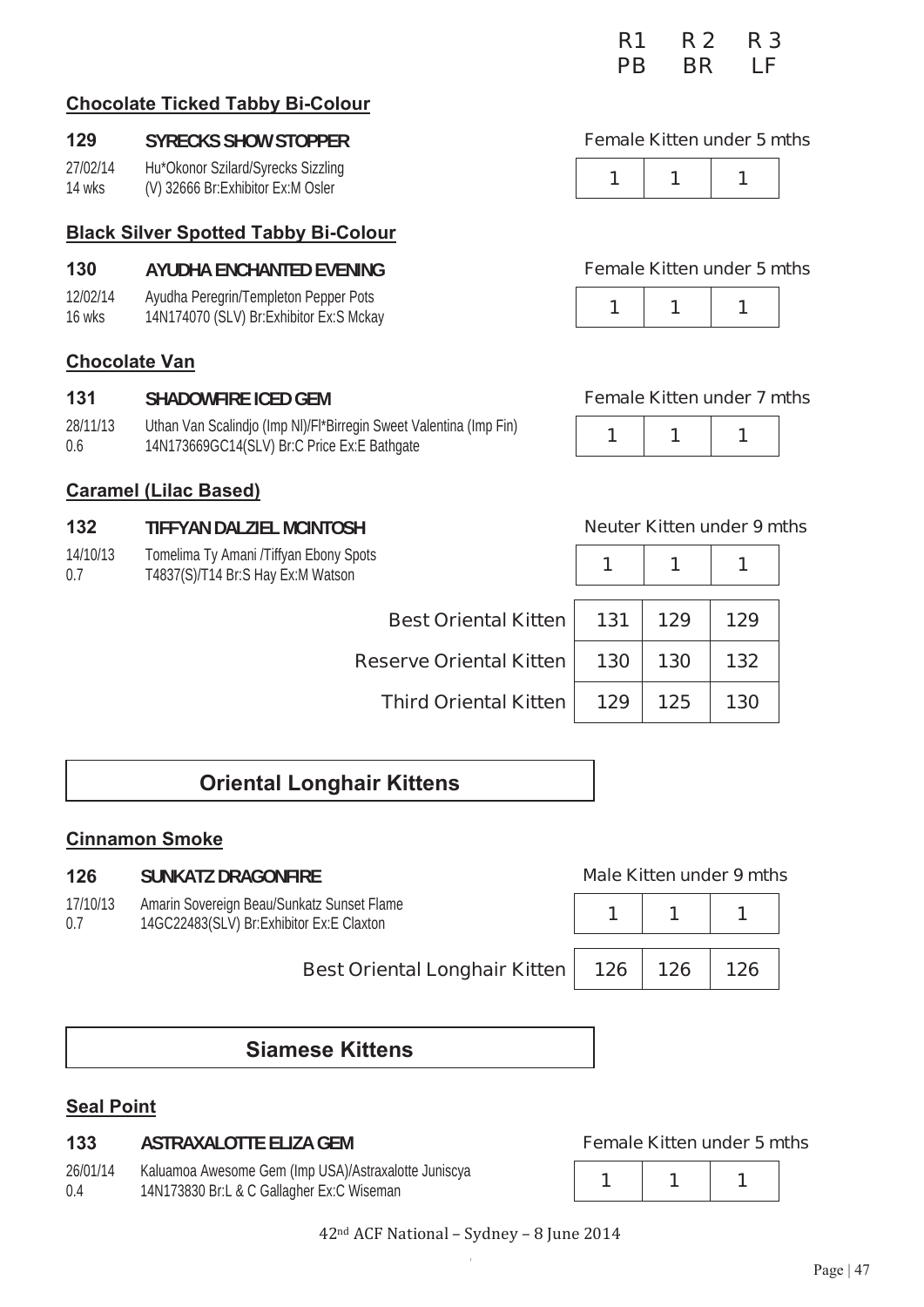|     |                             | R <sub>1</sub><br>PB.             | R 2 R 3<br>BR LF |
|-----|-----------------------------|-----------------------------------|------------------|
|     | <b>Chocolate Point</b>      |                                   |                  |
| 134 | <b>PARIFELI LINDT LATTE</b> | <b>Female Kitten under 5 mths</b> |                  |

#### **Lilac Point**

14/02/14 16 wks

#### **135 MINGYANG OZ DREAM WEAVER Male Kitten under 7 mths**

Maithai Lancelot/Azov Spotless 14N173990 Br: Exhibitor Ex: T Nicholas

- 4/01/14 0.5 Kachelle Riccadonna/Xarifa Tasanee 14N173812 (SLV) Br:Exhibitor Ex:P Hansen **1 1 1**
- 

27/09/13 0.8 Mayteako Seabiscuit/Azov Diva Grace Kelly ANCATS35030 (SLV) Br:C Murdoch Ex:T Nicholas

#### **136 AZOV PINK SEAVIEW Female Kitten under 9 mths**

**137 137 137 K Kitten under 5 mths** 

### **Best Lilac Point Siamese Kitten 136 136 136**

#### **Seal Tabby Point**

| 137             | KARUSS BLIND FAITH                                                                                | <b>Female Kitten under</b> |  |
|-----------------|---------------------------------------------------------------------------------------------------|----------------------------|--|
| 24/01/14<br>0.4 | Syrecks High Voltage/Karuss Livin Lovin Maid<br>14N174095 Br:Exhibitor Ex:K Strickland & R Falvey |                            |  |

#### **Blue Tabby Point**

138 **KARUSS OOO LA LA Male Kitten under 5 mths** 

22/01/14 0.4 Karuss Dark Star/Karuss Kazzaz 14N174099 Br:Exhibitor Ex:K Strickland & R Falvey **1** 1 **1 1 1** 

#### **Chocolate Tabby Point**

#### **139 SYRECKS DEZINED TO DAZZLE Male Kitten under 5 mths**

18/02/14 15 wks Hu\*Okonor Szilard/Syrecks Sienna Rose (V) 32665 Br: Exhibitor Ex: M Osler

#### **140 SYRECKS IN THE SPOTLIGHT Female Kitten under 5 mths**

18/02/14 15 wks Hu\*Okonor Szilard/Syrecks Sienna Rose (V) 32664 Br:Exhibitor Ex:M Osler

|--|--|--|

| 140 | 139 | 139 |
|-----|-----|-----|
| 136 | 137 | 139 |
| 140 | 138 | 136 |
| 139 | 136 | 135 |
|     |     |     |

#### **Best Chocolate Tabby Point Siamese Kitt**

**Best Siamese Kitt** 

**Reserve Siamese Kitt** 

**Third Siamese Kitt**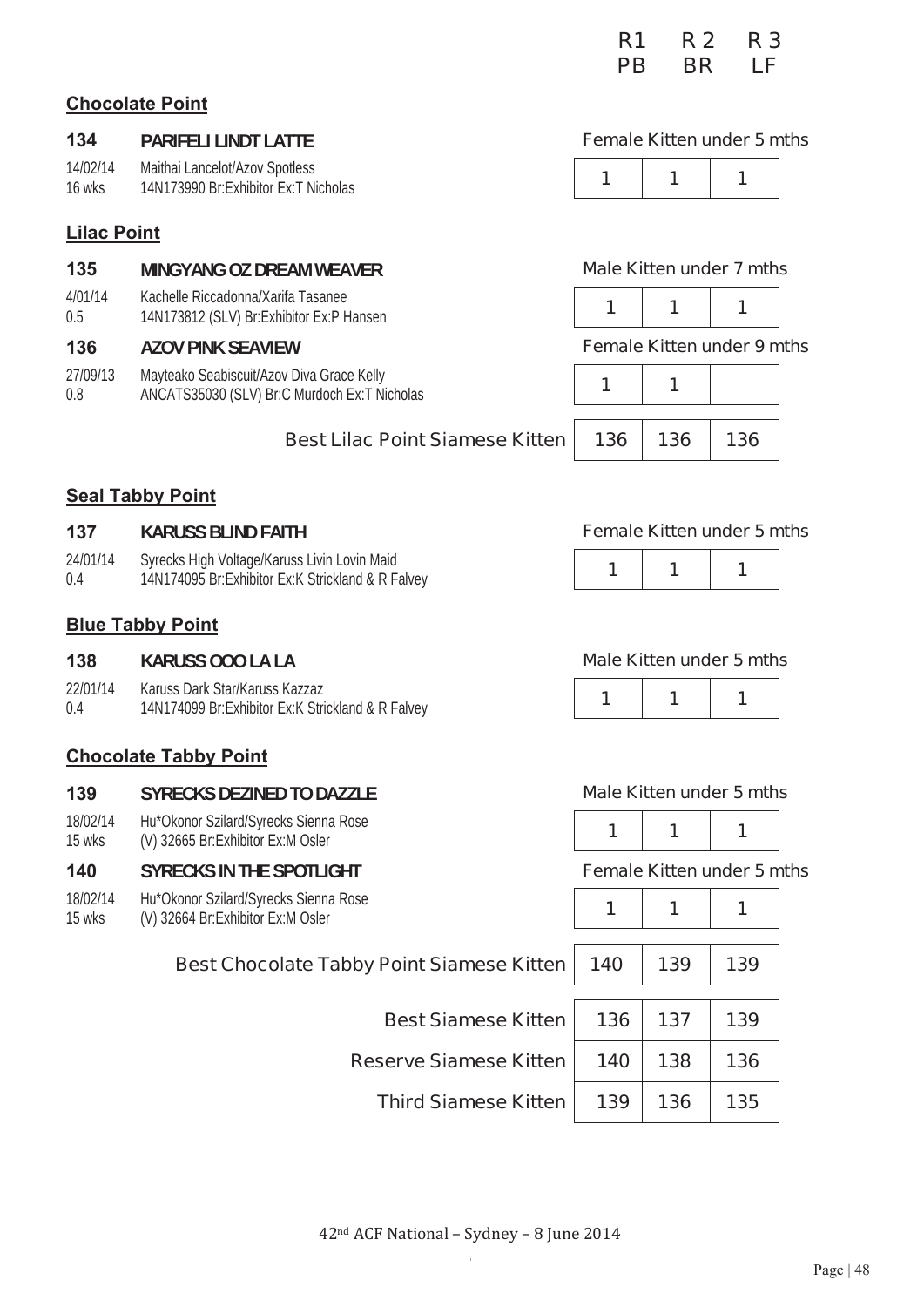#### **R1 R 2 R 3 NP BR RG**

# **Group 2 Entires**

# **Foreign White Entires**

#### **White**

| 141             | <b>MALINGBU A TOUCH OF FROST</b>                                          | <b>Male class</b> |     |     |
|-----------------|---------------------------------------------------------------------------|-------------------|-----|-----|
| 18/08/13<br>0.9 | Mafdet Tigermoth (Imp UK)/Malingbu Miracle<br>751W13 Br:M Bush Ex:N Skeet |                   | 1   |     |
|                 | Challenge 141                                                             | 141               | 141 | w/h |
|                 | <b>Best Foreign White Entire</b>                                          | 141               | 141 | 141 |
|                 |                                                                           |                   |     |     |

# **Oriental Entires**

## **Black**

| 142             | <b>SIAMESIS TRICK TRICK</b>                                                                                     | <b>Male class</b> |     |     |
|-----------------|-----------------------------------------------------------------------------------------------------------------|-------------------|-----|-----|
| 15/12/12<br>1.5 | Siamesis Rock N Roll JW (EUR)/Jensen Cat's Lillyfee (EUR)<br>LO371638N14 Br:Karrasch & Woywood Ex:Thomas Family | abs<br><b>Abs</b> |     | abs |
|                 | Challenge 142                                                                                                   | n/e               | n/e | n/e |

## **Blue**

| 143              | <b>BRONZE DGC FRANKLINPARK GOULASH</b>                                                    |                                  | <b>Male class</b>   |     |     |
|------------------|-------------------------------------------------------------------------------------------|----------------------------------|---------------------|-----|-----|
| 10/07/11<br>2.10 | Shagio-Chen Balu (Imp Hun)/Glenferry Slinky<br>11N168896 (SLV) Br: Exhibitor Ex: L Jewkes |                                  | 1                   | 1   |     |
|                  |                                                                                           | Challenge 143                    | 143                 | 143 | 143 |
| 144              | <b>FRANKLINPARK LOVELY LOUISE</b>                                                         |                                  | <b>Female class</b> |     |     |
| 9/10/12<br>1.7   | Shagio-Chen Balu (Imp Hun)/Elygrad Lady Odin<br>13N171862 Br:Exhibitor Ex:L Jewkes        |                                  | 1                   | 1   |     |
|                  |                                                                                           | Challenge 144                    | 144                 | 144 | 144 |
|                  |                                                                                           | <b>Best Blue Oriental Entire</b> | 144                 | 144 | 143 |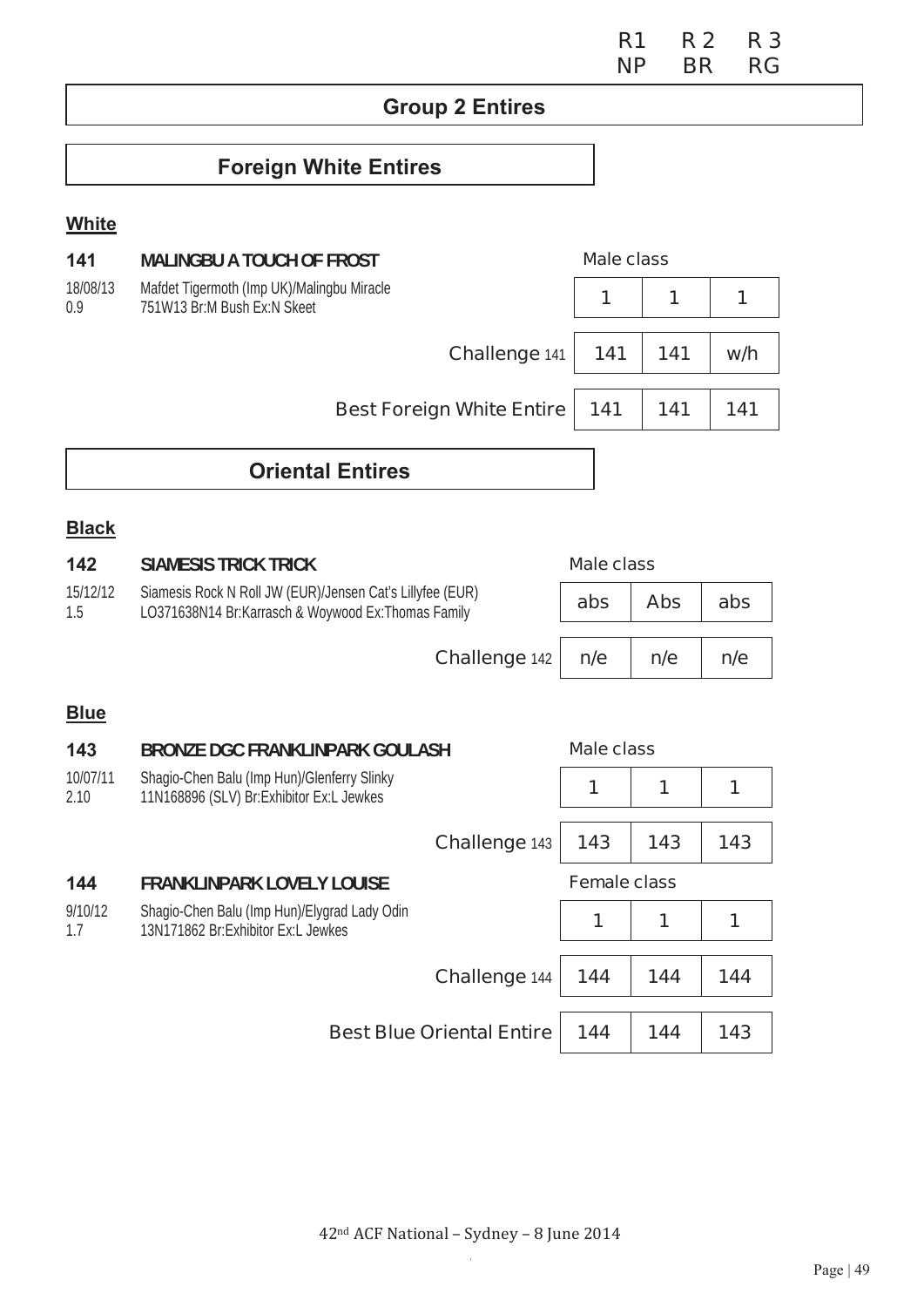|  | R1 R2 R3 |  |
|--|----------|--|
|  | NP BR RG |  |

## **Chocolate Silver Spotted Tabby Bi-Colour**

| 127               | <b>TEMPLETON PEPPER POTS</b>                                                                                    | <b>Female</b>       |     |     |
|-------------------|-----------------------------------------------------------------------------------------------------------------|---------------------|-----|-----|
| 5/12/2012<br>1.6  | Templeton Magnito/?Bajimbi Classic Charmts<br>GCSA2G146 32N13 (SLV) Br:M & M Wood Ex:S Mckay                    | 1                   | 1   | 1   |
|                   | Challenge 127                                                                                                   | 127                 | 127 | 127 |
|                   | <b>Black Silver Mackerel Tabby</b>                                                                              |                     |     |     |
| 145               | <b>CH SEKI EIRLYS</b>                                                                                           | <b>Female class</b> |     |     |
| 7/03/13<br>1.3    | S*Fursten's Rocket Spinner/Seki Morag<br>13COOO23 Br:Exhibitor Ex:D Evans                                       | 1                   | 1   | 1   |
|                   | Challenge 145                                                                                                   | 145                 | 145 | 145 |
|                   | <b>Chocolate Spotted Tabby</b>                                                                                  |                     |     |     |
| 146               | <b>CH SHAGIO-CHEN BOLKA</b>                                                                                     | <b>Male class</b>   |     |     |
| 1/01/11<br>3.5    | Shagio-Chen Paprika JW(HUN)/Sgagio-Chen Pandora (HUN)<br>FH1001362N12 Br:E Burstne Hagyarossy Ex: Thomas Family | 1                   | 1   | 1   |
|                   | Challenge 146                                                                                                   | 146                 | 146 | 146 |
|                   | <b>Best Oriental Entire</b>                                                                                     | 146                 | 144 | 127 |
|                   | <b>Reserve Oriental Entire</b>                                                                                  | 127                 | 127 | 145 |
|                   | <b>Siamese Entires</b>                                                                                          |                     |     |     |
| <b>Seal Point</b> |                                                                                                                 |                     |     |     |
| 147               | NSW TFA CH NSW CFA CH CHRISTERNEE MILLA                                                                         | <b>Female class</b> |     |     |
| 3/09/10<br>3.9    | Satiny Cepheus/Christernee Akkasha<br>10N166920/CN13 Br:P & C Gunczy Ex:B & T Hurry                             | 1                   | 1   | 1   |

**Challenge** 147 **147 147 147** 

### **Blue Point**

| 148             | <b>CH AYUDHA PEREGRIN</b>                                                         |               | Male class |     |     |
|-----------------|-----------------------------------------------------------------------------------|---------------|------------|-----|-----|
| 16/01/13<br>1.4 | Calian Makin Headlines/Ayudha Vitani<br>13N171834 (SLV) Br: Exhibitor Ex: S Mckay |               |            |     |     |
|                 |                                                                                   | Challenge 148 | 148        | 148 | 148 |

42<sup>nd</sup> ACF National - Sydney - 8 June 2014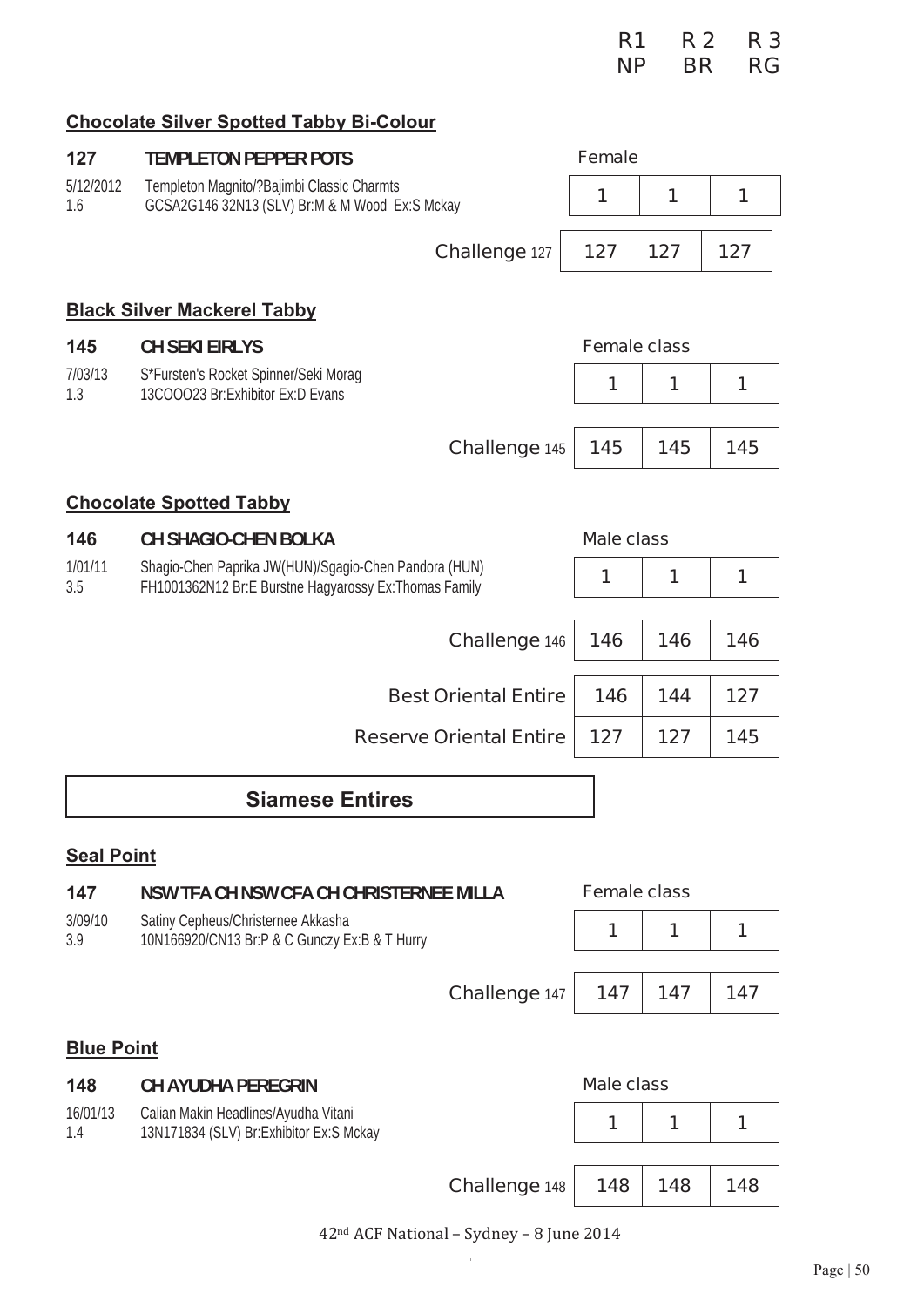|  | R1 R2 R3 |  |
|--|----------|--|
|  | NP BR RG |  |

## **Chocolate Point**

| 149                | PURESWEET PACIFIC WULFENITE (IMP JPN)                                                                             |                      | <b>Male class</b>   |            |     |
|--------------------|-------------------------------------------------------------------------------------------------------------------|----------------------|---------------------|------------|-----|
| 12/09/12<br>1.8    | Kaluamoa Kauai Hoku Poni Keikikane/Puresweet Dorothy<br>JPCU-SIM-35688/TFA13/CN14 Br:R-M Ukai Ex:G & P Richardson |                      | 1                   | 1          | 1   |
|                    |                                                                                                                   | Challenge 149        | 149                 | 149        | 149 |
| <b>Lilac Point</b> |                                                                                                                   |                      |                     |            |     |
| 150                | CH PARIFELI STAR OF SCORPIO                                                                                       |                      | <b>Male class</b>   |            |     |
| 16/11/12<br>1.6    | Maithai Lancelot/Angelstar Parifeli<br>13N171447 (SLV) Br:Exhibitor Ex:T Nicholas                                 |                      | 1                   | 1          | 1   |
|                    |                                                                                                                   | <b>Challenge 150</b> | 150                 | 150        | 150 |
| 151                | <b>CH XARIFA TASANEE</b>                                                                                          |                      | <b>Female class</b> |            |     |
| 17/01/12<br>2.4    | Syrecks Key Largo/Xarifa Tickety Boo<br>9842AFSAN12 (SLV) Br:A Christie Ex:P Hansen                               |                      | 1                   | 1          | 1   |
|                    |                                                                                                                   |                      |                     |            |     |
|                    |                                                                                                                   | Challenge 151        | 151                 | 151        | 151 |
|                    | <b>Best Lilac Point Siamese Entire</b>                                                                            |                      | 151                 | 150        | 150 |
|                    | <b>Cinnamon Point</b>                                                                                             |                      |                     |            |     |
| 152                | ACF BRONZE AOE GOLD CH (HONS) CINNPHONY<br>ELLWOOD (IMP UK)                                                       |                      | <b>Male class</b>   |            |     |
| 8/05/11<br>3.0     | Amana-Cats Orlando/Cinnphony Petit Fleur<br>CSSR794567GC12 Br:M Mackenzie-Sproat Ex:E Bathgate                    |                      | abs                 | <b>Abs</b> | abs |
|                    |                                                                                                                   | <b>Challenge 152</b> | n/e                 | n/e        | n/e |
|                    |                                                                                                                   |                      |                     |            |     |
|                    | <b>Chocolate Tabby Point</b>                                                                                      |                      |                     |            |     |
| 153                | <b>CCCA CH TR GD CH SEKI ANTALYA</b>                                                                              |                      | <b>Female class</b> |            |     |
| 3/05/12<br>2.1     | Seki Lothario/Nomices Apatchy Fire<br>12CO0028 Br:Exhibitor Ex:D Evans                                            |                      | 1                   | 1          |     |
|                    |                                                                                                                   |                      |                     |            |     |
|                    |                                                                                                                   | Challenge 153        | 153                 | 153        |     |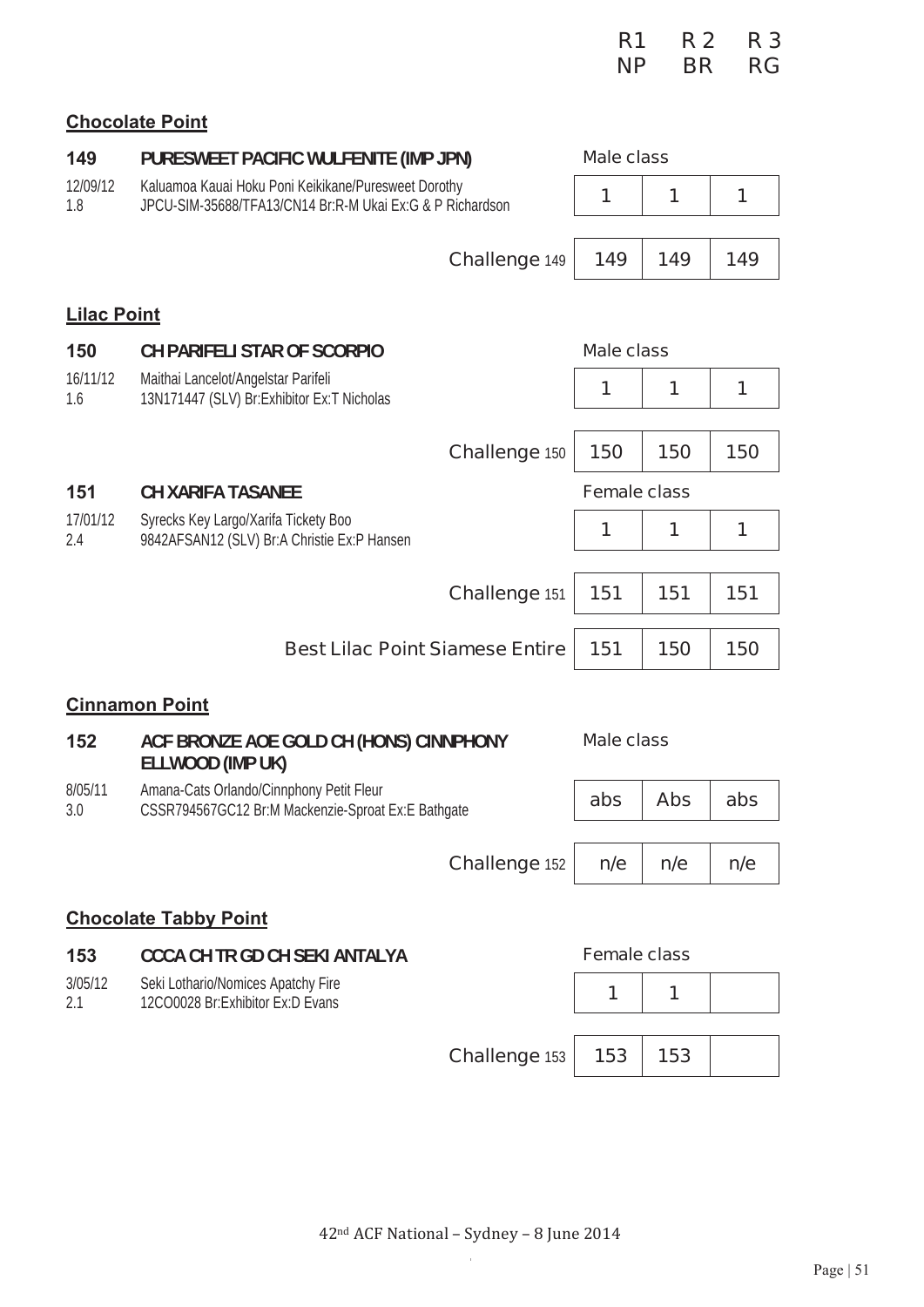|                 |                                                                                                     | <b>NP</b>           | <b>BR</b>  | <b>RG</b>  |
|-----------------|-----------------------------------------------------------------------------------------------------|---------------------|------------|------------|
|                 | <b>Lilac Tortie Tabby Point</b>                                                                     |                     |            |            |
| 154             | ACF AUST NAT CH ACF GOLD AOE CCCA TR GC GOLD<br><b>CH SUNKATZ VIOLETTE (HONS)</b>                   | <b>Female class</b> |            |            |
| 29/08/09<br>4.9 | Kachelle Razzle Dazzle/Shushi Sasha<br>10GC22351(SLV) Br: Exhibitor Ex: E Claxton                   |                     | 1          | 1          |
|                 | <b>Challenge 154</b>                                                                                | 154                 | 154        | 154        |
|                 | <b>Seal Silver Tabby Point</b>                                                                      |                     |            |            |
| 155             | <b>KARUSS KAZZAZ</b>                                                                                | <b>Female class</b> |            |            |
| 6/02/13<br>1.4  | Syrecks High Voltage/Braeside Love Bug<br>13N172149 (SLV) Br: Exhibitor Ex: K Strickland & R Falvey | abs                 | <b>Abs</b> | <b>Abs</b> |

**R1 R 2 R 3** 

| Challenge 155                    | n/e | n/e | n/e |
|----------------------------------|-----|-----|-----|
|                                  |     |     |     |
| <b>Best Siamese Entire   153</b> |     | 149 | 150 |
| <b>Reserve Siamese Entire</b>    | 151 | 148 | 154 |
| <b>Third Siamese Entire</b>      | 154 | 153 | 153 |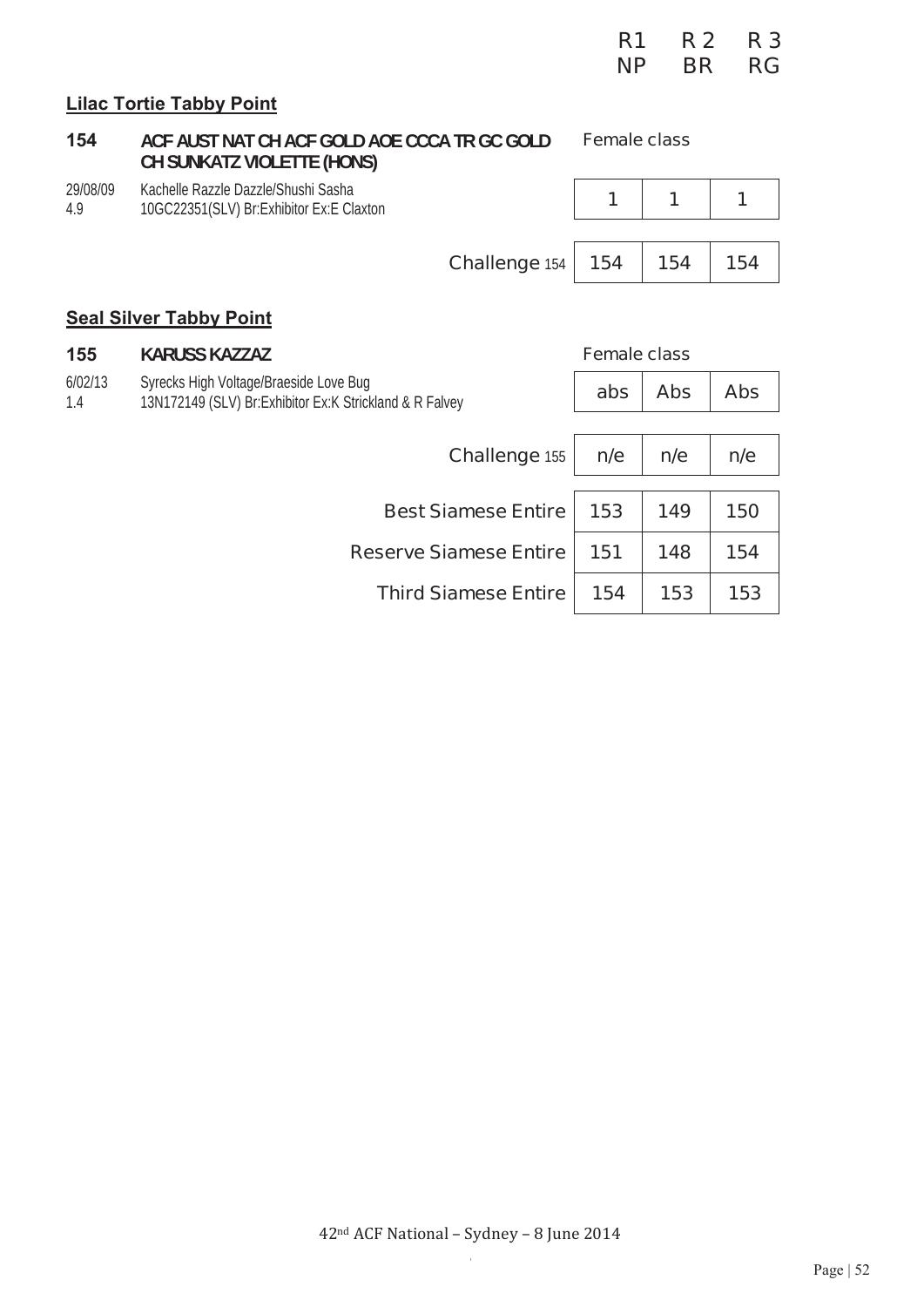|                 |                                                                                        | R <sub>1</sub><br><b>NP</b> | <b>R2</b><br><b>BR</b> | R 3<br><b>JF</b> |  |
|-----------------|----------------------------------------------------------------------------------------|-----------------------------|------------------------|------------------|--|
|                 | <b>Group 2 Desexed</b>                                                                 |                             |                        |                  |  |
|                 | <b>Chocolate Point</b>                                                                 |                             |                        |                  |  |
| 156             | <b>CCCA RUBY TR GD CH DIA DGC MINGYANG TENSHIE</b>                                     | <b>Spey class</b>           |                        |                  |  |
| 16/10/08<br>5.7 | Tomelima Tahkai Dm/Malu Wildfire<br>08N162769 Br: J Dennington & P Hansen Ex: P Hansen | <b>Abs</b>                  | <b>Abs</b>             | <b>Abs</b>       |  |
|                 | <b>Award of Merit 156</b>                                                              | n/e                         | n/e                    | n/e              |  |
|                 | <b>Chocolate Tabby Point</b>                                                           |                             |                        |                  |  |
| 157             | <b>GD PR TIFFYAN JACKMAN</b>                                                           | Neuter class                |                        |                  |  |

**Award of Merit 157** 

**Best Siamese Desexed** 

W/D

 $W/D$ 

 $n/e$ 

 $W/D$ 

W/D

 $n/e$ 

W/D

W/D

 $n/e$ 

10/12/12

 $1.5$ 

Cleveland Crackerjack/Tiffyan Ebony Spots<br>T4564 Br:S Hay Ex:Adele Austin & P Dwyer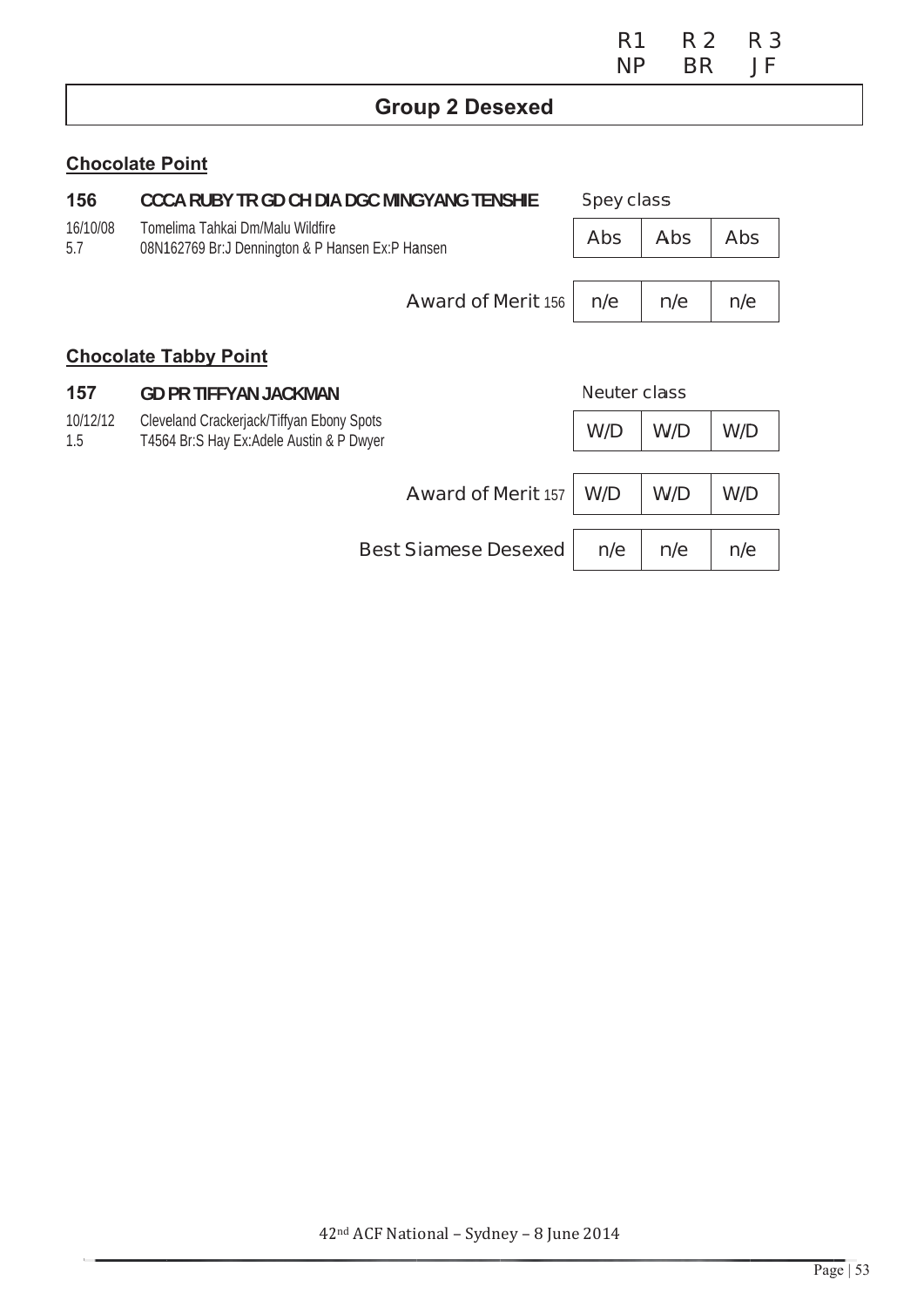**R1 R2** R<sub>3</sub> FC **JML** HF.

## **Group 3 Kittens**

# **Abyssinian Kittens**

#### **Tawny**

| 158                | <b>OSIRIS(V) AUSSIE TOUCH</b>                                                                   |                | <b>Female Kitten under 5 mths</b> |                |  |
|--------------------|-------------------------------------------------------------------------------------------------|----------------|-----------------------------------|----------------|--|
| 26/02/14<br>14 wks | Osiris(V) Baron Von Richthofen/Tijah Porcelain Blue<br>OFA14/306996 Br:Exhibitor Ex:M & S Shawn | 1              | $\overline{2}$                    |                |  |
| 159                | <b>OSIRIS(V) CAT IN THE HAT</b>                                                                 |                |                                   |                |  |
| 21/02/14<br>15 wks | Osiris(V) Sammy Davis Junior/Osiris(V) Chatterbox<br>QFA14/306955 Br:Exhibitor Ex:M & S Shawn   | 4              |                                   | $\overline{2}$ |  |
| 160                | <b>OSIRIS(V) TEARS OF JOY</b>                                                                   |                |                                   |                |  |
| 7/02/14<br>0.4     | Osiris(V) Sammy Davis Junior/Osiris(V) Chit Chat<br>OFA14/306988 Br:Exhibitor Ex:M & S Shawn    | 3              | 3                                 | 3              |  |
| 161                | <b>JOHARI RHYTHM DANCER</b>                                                                     |                |                                   |                |  |
| 22/01/14<br>0.4    | Tijah Rush in Blue/Johari Nijeri<br>14N173672 Br:Exhibitor Ex:C Collins                         | $\overline{2}$ | 1                                 | 1              |  |
| 162                | <b>CENGLOW MAGIC MISS</b>                                                                       |                | <b>Female Kitten under 7 mths</b> |                |  |
| 22/12/13<br>0.5    | Merindalee Patrick Swayze/Cenglow Danube<br>QFA14/306842 Br:S Doyle Ex:E & K Pittaway           | W/D            | W/D                               | W/D            |  |
| 163                | <b>ABYSROK PAGLIACCI</b>                                                                        |                | <b>Male Kitten under 7 mths</b>   |                |  |
| 5/12/13<br>0.6     | Nile Argante/Abysrok Amore Mia Bambina<br>QFA14/306432 Br:Exhibitor Ex:C Mangin                 | abs            | abs                               | abs            |  |
| 164                | <b>OSIRIS(V) A STAR IS BORN</b>                                                                 |                | <b>Female Kitten under 7 mths</b> |                |  |
| 6/12/13<br>0.6     | Kemenkat Murphy's Law (Imp NZ)/Osiris(V) Shining On<br>OFA14/306982 Br:Exhibitor Ex:M & S Shawn | 1              | 1                                 | 1              |  |
| 165                | <b>MERINDALEE DOROTHY LAMOUR</b>                                                                |                | <b>Female Kitten under 9 mths</b> |                |  |
| 23/09/13<br>0.8    | Merindalee Dumbledore/Merindalee Angelina Jolie<br>(V) 32289 Br:Exhibitor Ex:E & K Pittaway     | W/D            | W/D                               | W/D            |  |
|                    | <b>Best Tawny Abyssinian Kitten</b>                                                             | 158            | 164                               | 164            |  |
|                    | <b>Reserve Tawny Abyssinian Kitten</b>                                                          | 161            | 161                               | 161            |  |
|                    |                                                                                                 |                |                                   |                |  |

Third Tawny Abyssinian Kitten

164

158

159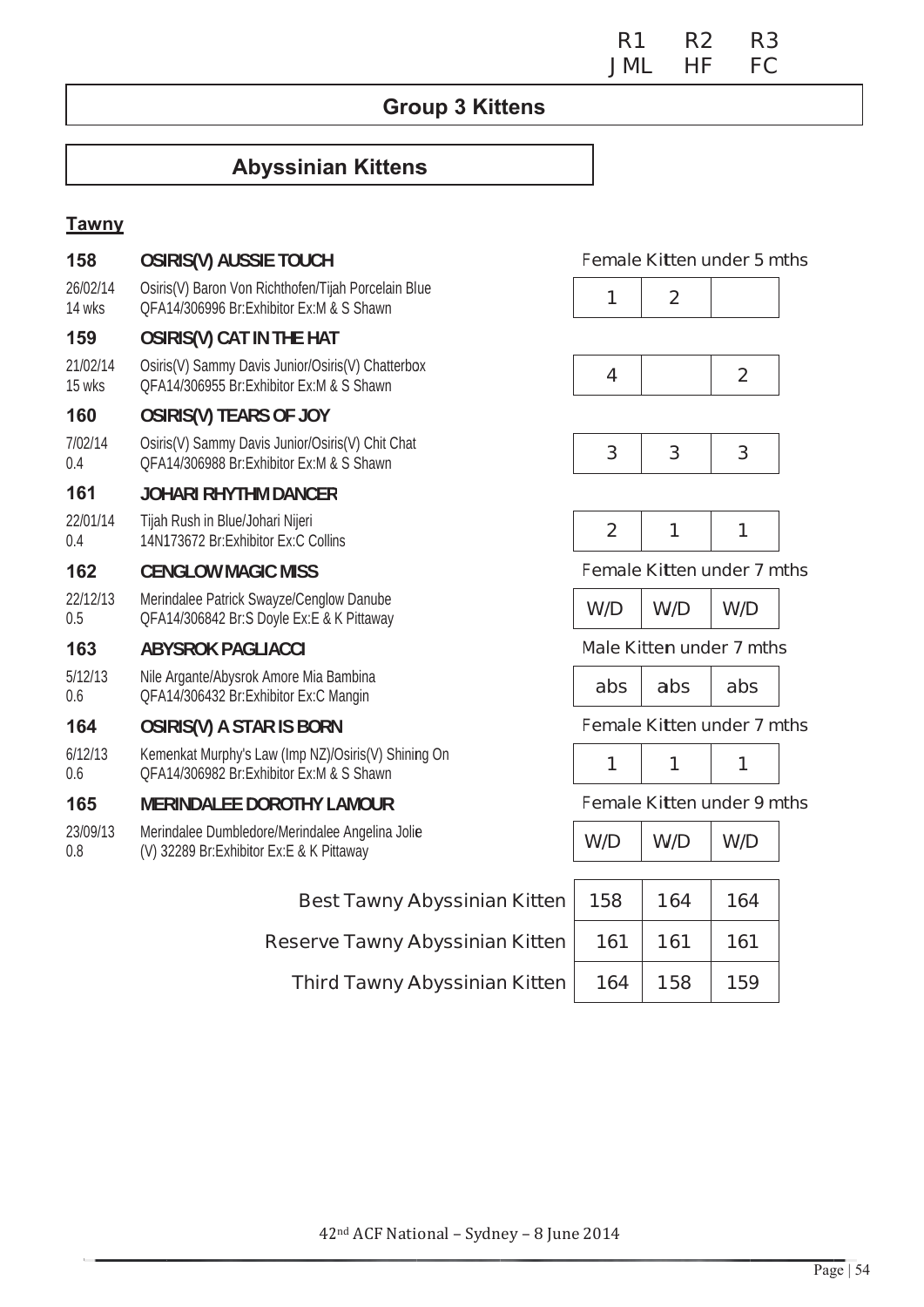| R <sub>1</sub> | R <sub>2</sub> | R3        |
|----------------|----------------|-----------|
| <b>JML</b>     | НF             | <b>FC</b> |

### **Cinnamon**

| 166                | <b>NILE SANGRIA</b>                                                                        | <b>Female Kitten under 5 mths</b> |  |     |  |
|--------------------|--------------------------------------------------------------------------------------------|-----------------------------------|--|-----|--|
| 11/02/14<br>16 wks | Kemenkat Razzmatazz (Imp NZ)/Kemenkat Wind Dancer<br>14N173653 Br: Exhibitor Ex: G Kennedy |                                   |  |     |  |
|                    | Best Abyssinian Kitten   158   164                                                         |                                   |  | 164 |  |

**Reserve Abyssinian Kitten** 

**Third Abyssinian Kitten** 

| 158 | 164 | 164 |
|-----|-----|-----|
| 161 | 161 | 161 |
| 164 | 158 | 166 |

## **American Curl Kittens**

#### **Agouti**

#### **Seal Tortie Tabby Point**

#### 167 **REMPORTER POLGARA**

| 21/09/13 | Kidds Wolfsquirrel/Overear At Last (Imp UK) |
|----------|---------------------------------------------|
| 0.8      | GCSA3G10764 Br:Exhibitor Ex:M & A Kidd      |

#### **Female Kitten under 9 mths**

 $\overline{1}$ 

 $\overline{1}$ 

| Best American Curl Kitten   167   167   167 |  |  |
|---------------------------------------------|--|--|
|                                             |  |  |
| & A Kidd                                    |  |  |

 $\overline{1}$ 

## **Australian Mist Kittens**

#### **Chocolate Spotted**

#### 168 **AGNUSDEI LEW**

 $4/10/13$ Agnusdei Zorro/Agnusdei Gypsy (ANCATS)35304/CN14 Br:J Pennell Ex:T Goulden & J Greenaway  $0.8$ 

### **Best Australian Mist Kitten**

| Male Kitten under 9 mths |  |  |
|--------------------------|--|--|

|--|--|--|

168

168 168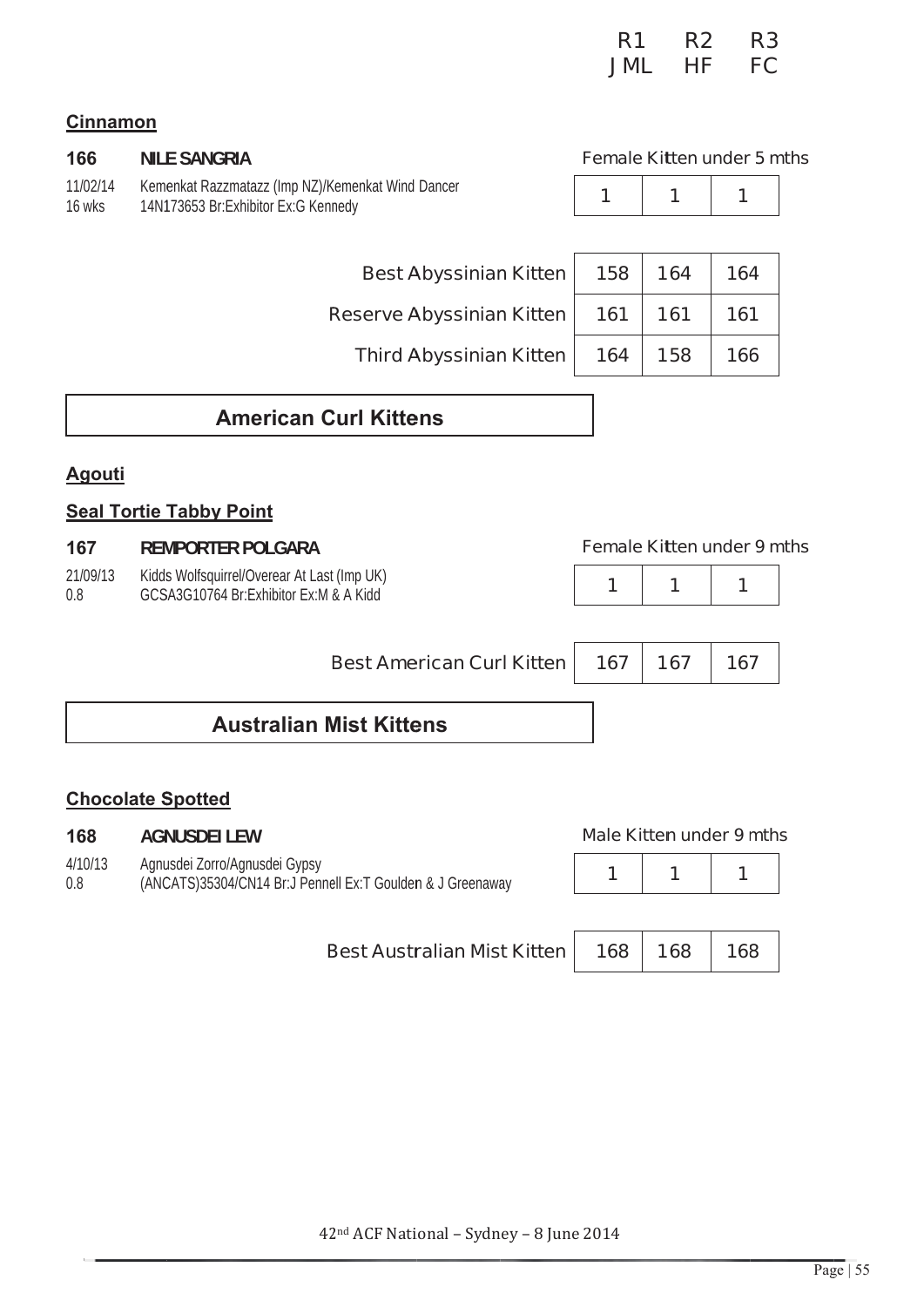| R <sub>1</sub> | R2 | R3        |
|----------------|----|-----------|
| <b>JML</b>     | НF | <b>FC</b> |

### **Bengal Kittens**

#### **Brown Spotted Tabby**

| 169<br><b>BENZOTS LUCIA VALENTINA</b> |                                                                                                              |                                   | <b>Female Kitten under 5 mths</b> |     |  |
|---------------------------------------|--------------------------------------------------------------------------------------------------------------|-----------------------------------|-----------------------------------|-----|--|
| 29/01/14<br>0.4                       | Abundadots Troubadour of Benzots (USA)/Jagsun Sheeza Card<br>14N173995 (SLV) Br: Exhibitor Ex: C & L Keevers |                                   |                                   |     |  |
| 170                                   | <b>BENZOTS LUCK BE A LADY</b>                                                                                | <b>Female Kitten under 7 mths</b> |                                   |     |  |
| 8/12/13<br>0.5                        | Benzots the Gambler/Benzots Flying Countess<br>14N173865 (SLV) Br: Exhibitor Ex: C & L Keevers               |                                   | 1                                 | 1   |  |
|                                       |                                                                                                              |                                   |                                   |     |  |
|                                       | <b>Best Bengal Kitten</b>                                                                                    | 169                               | 169                               | 169 |  |
|                                       | <b>Bombay Kittens</b>                                                                                        |                                   |                                   |     |  |
| <b>Black</b>                          |                                                                                                              |                                   |                                   |     |  |
| 171                                   | <b>MORAVANKA SATCHMO</b>                                                                                     |                                   | <b>Male Kitten under 7 mths</b>   |     |  |
| 1/01/14                               | Timari's Robert E Lee/Moravanka Black Iris                                                                   | 1                                 | 1                                 | 1   |  |

 $0.5$ 14N174081 Br:Exhibitor Ex: V Mould

| Best Bombay Kitten   171   171   171 |  |  |
|--------------------------------------|--|--|

# **British Shorthair Kittens**

#### **Blue**

#### 172 **ZOJAMBRA ARTFUL DODGER**

11/03/14 Intrigue Sir Shaggalot (Imp NZ)/Barcoo Sassy Lady CN14/000131 Br:Exhibitor Ex:C Ferguson 12 wks

#### 173 **MARSHALLPARK HARRY POTTER**

 $8/12/13$ Marshallpark Napoleon/Tellassee Trulyscrumptious 14N173637 Br: Marshallpark Ex: H & J Rossiter  $0.5$ 

#### 176 **HISTYLE PENMARIC**

20/11/13 Histyle Jedadiah/Histyle Stare N Whisper 14GC45398(SLV CPC) Br:D & J Styles Ex:K Kan  $0.6$ 

#### 174 **CUDDLETON LADY ANASTASIA**

 $1/01/14$ Norseng Azure Sam/Cuddleton Lady Katherine 471W14 Br:Exhibitor Ex:P Lanigan  $0.5$ 

#### 175 **KALAME ONCE INA BLUE MOON**

Larrys Balthasar Blue V Wernerwald (Imp Ger)/Lynx Dancing Cloud 28/12/13 14GC45421(SLV CPC) Br:Exhibitor Ex:F Martini-Jakson  $0.5$ 

#### Male Kitten under 5 mths

#### **Male Kitten under 7 mths**

|--|

Female Kitten under 7 mths

| 7 I<br>7D<br>/1 ) |
|-------------------|
|-------------------|

42<sup>nd</sup> ACF National - Sydney - 8 June 2014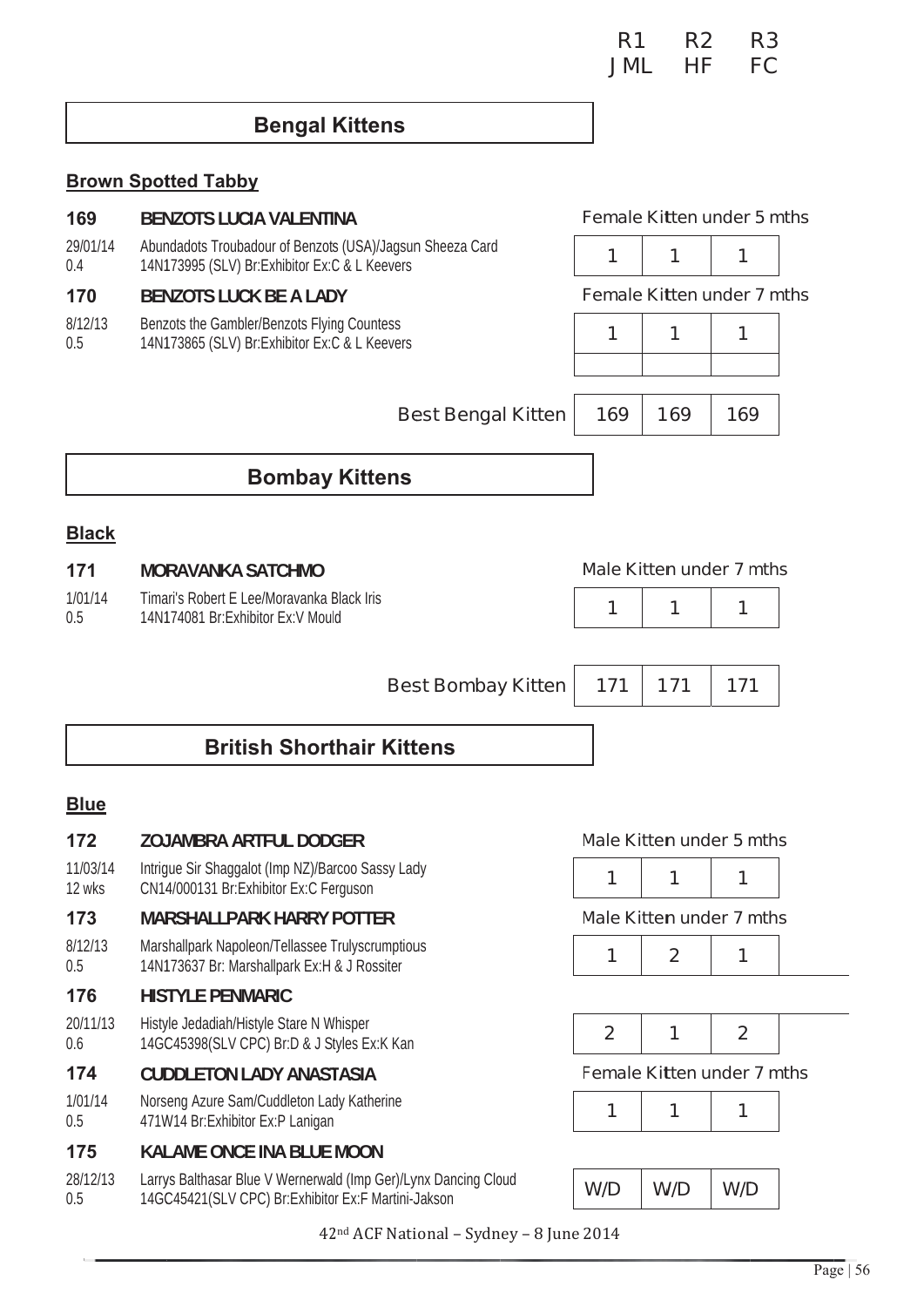| R <sub>1</sub> | R2 | R3        |
|----------------|----|-----------|
| JML            | НF | <b>FC</b> |

#### 177 **INTRIGUE RUMOUR HAS IT**

 $5/11/13$ Intrigue Sir Larfalot/Haxtendorf Elsie Tanner NZ030019D/W14 Br:J & L Millar Ex:J Thompson  $0.7$ 

#### 178 **SAWADAS HERCULES**

Kalame Abdiel/Sawadas Kiss Me Kate 31/10/13 14N173640 (SLV) Br: Exhibitor Ex: M Angelo  $0.7$ 

#### 179 **KALAME THECIA**

 $9/10/13$ Julian's Joshua Blue V Wernerwald (Imp Ger)/Tomadah Lady Rosie 14GC45434)SLV) Br:Exhibitor Ex:F Martini-Jakson  $0.7$ 

#### 180 **BEVINGTON PERSEPHONE BLUE**

- $4/11/13$ Britzobeauty Bollinger Blu/Bevington Allegra Blue
- 14GC45414(SLV) Br:Exhibitor Ex:N & C Tricarico  $0.7$

#### Male Kitten under 9 mths



#### Female Kitten under 9 mths

| linger Blu/Bevington Allegra Blue<br>/) Br: Exhibitor Ex: N & C Tricarico | 1   | 1   | 1   |  |
|---------------------------------------------------------------------------|-----|-----|-----|--|
|                                                                           |     |     |     |  |
| <b>Best Blue British Shorthair Kitten</b>                                 | 180 | 176 | 178 |  |
| <b>Reserve Blue British Shorthair Kitten</b>                              | 178 | 180 | 177 |  |
| <b>Third Blue British Shorthair Kitten</b>                                | 177 | 178 | 180 |  |
| <b>Fourth Blue British Shorthair Kitten</b>                               | 173 | 174 | 173 |  |
| <b>Fifth Blue British Shorthair Kitten</b>                                | 172 | 177 | 172 |  |
|                                                                           |     |     |     |  |

## **Black Silver Classic Tabby**

#### 181 **KAI AMF ARGENTUM IRENEUS**

- 17/01/14 Kalame Argentum-Archelaus/Britz Ice Baby
- $0.4$ 14GC45435(SLV CPC) Br:Exhibitor Ex:F Martini-Jakson

#### **Black Silver Spotted Tabby**

#### 182 **BARCOO SILVER CHARM**

#### $9/09/13$ Haxtendorf Stolen Looks (Imp NZ)/Barcoo Tiffin  $0.8$ CN14/000051 Br:I Chandler Ex:C Ferguson

#### **Female Kitten under 5 mths**

#### Female Kitten under 9 mths

| Best British Shorthair Kitten   180   176   178                                         |  |  |
|-----------------------------------------------------------------------------------------|--|--|
| $\,$ ierve British Shorthair Kitten $\vert$ $\,$ 178 $\vert$ 180 $\,$ $\vert$ 177       |  |  |
| <code>Third</code> British Shorthair Kitten $\vert$ $\vert$ 177 $\vert$ 182 $\vert$ 180 |  |  |

**Reserve British Shorthair**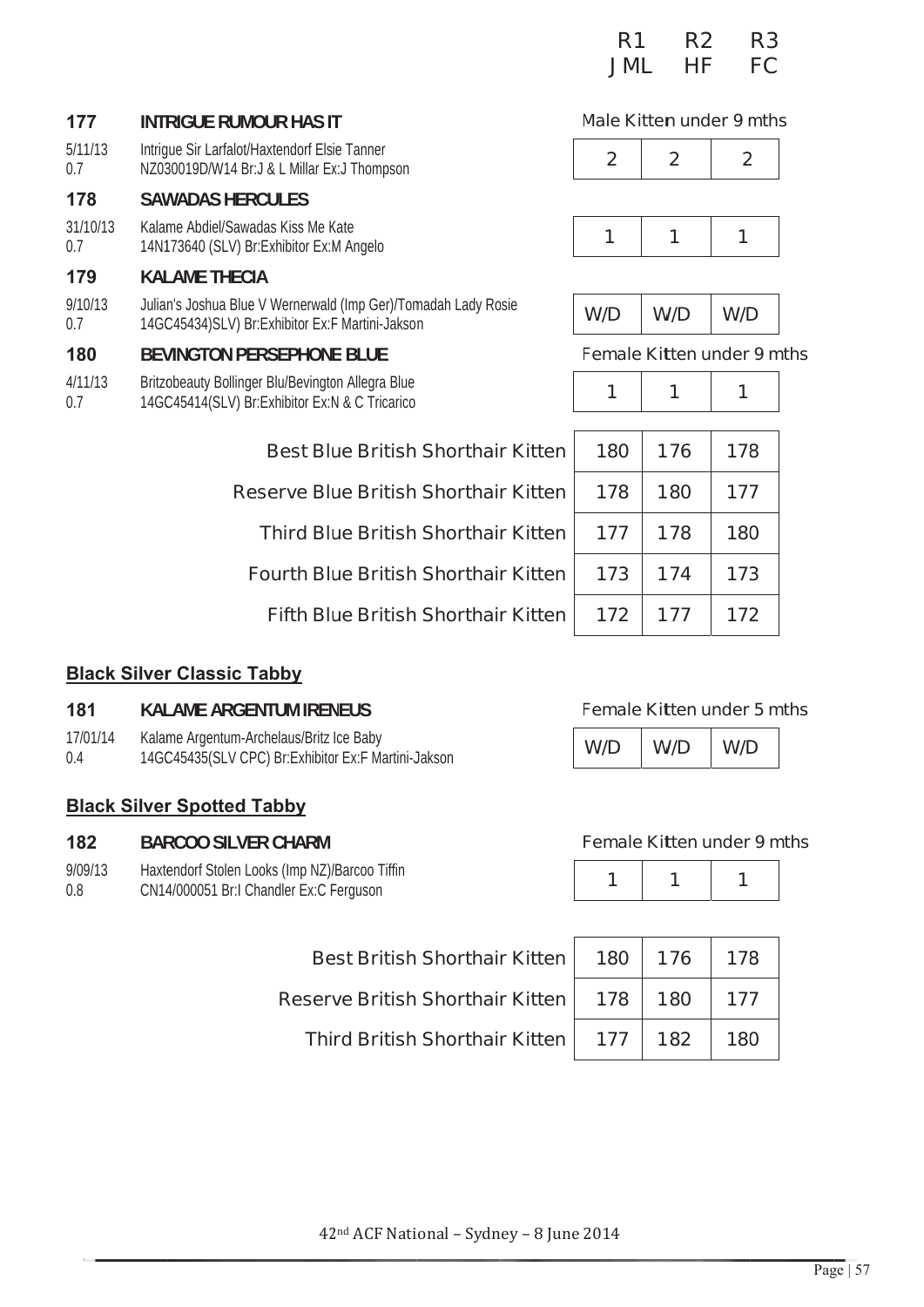$\overline{\mathbf{1}}$ 

# Female Kitten under 7 mths

**Female Kitten under 9 mths** 

 $\overline{\mathbf{1}}$ 

 $\overline{\mathbf{1}}$ 

|--|

### Female Kitten under 5 mths

# **Brown**

#### 183 KITTYKATZ TIGFR ROSF  $30/12/13$ Lushei True Blue/Kittykatz Shes a Legend  $\overline{\mathbf{1}}$  $\overline{\mathbf{1}}$  $\overline{\mathbf{1}}$ OFA14/306818 Br:Exhibitor Ex:T Cox & R Clark  $0.5$ **Chocolate** 184 KITTYKATZ MY I IVING DOLL 25/02/14 Lushei True Blue/Kittykatz Shes a Doll  $\overline{\mathbf{1}}$ 1 1 OFA14/306815 Br Exhibitor Ex T Cox & R Clark  $14$  wks **Lilac** Male Kitten under 7 mths 185 **RICWAY WHOBES BOY**  $20/12/13$ Ricway Pierro/Ricway Taminka Tu  $\mathbf{1}$  $\mathbf{1}$ 1 14N173532 Br:Exhibitor Ex: W & E Bell  $0.5$ 186 **RIORDAN FIFTY SHADES OF GREY**  $5/02/14$ Riordan Urban Myth/Riordan Shangri la abs abs abs 14CO269 Br: Exhibitor Ex: N Skeet  $0<sub>4</sub>$ 187 **FRASCOTT DOVES CRY**  $9/01/14$ Starkatz Viva la Rumba/Frascott Netty Nettle

**Best Lilac Burmese Kitten** 

**Reserve Lilac Burmese Kitten** 

14N174043 Br:Exhibitor Ex:A Fraser & C Smith  $0.4$ 

#### **Female Kitten under 7 mths**

 $R2$ 

HF.

 $R<sub>3</sub>$ 

FC.

 $R<sub>1</sub>$ 

**IML** 

### **Female Kitten under 5 mths**

#### **Female Kitten under 5 mths**

| 185 | 187 | 185 |
|-----|-----|-----|
| 187 | 185 | 187 |

# **Red**

#### 188 **DICWAY TINDEDREI**

| .        | INSTER THREENDE                      |
|----------|--------------------------------------|
| 18/10/13 | Batice the Mikado/Ricway Goldie Hawn |

13N173183 Br:Exhibitor Ex: W & E Bell  $0.7$ 

### **Cream**

#### 189 **KFF7A CANDY CRUSH**

18/12/13 Keeza Buffalo Bill/Leewood Torti Goldenspice 14N174088 Br·Fxhibitor Fx·P Miller  $0.5$ 

## **Blue Tortie**

#### 190 **FRASCOTT PIENCREAM**

 $9/01/14$ Starkatz Viva la Rumba/Frascott Netty Nettle 14N174042 Br Exhibitor Ex A Fraser & C Smith  $0<sub>4</sub>$ 

#### 42<sup>nd</sup> ACF National - Sydney - 8 June 2014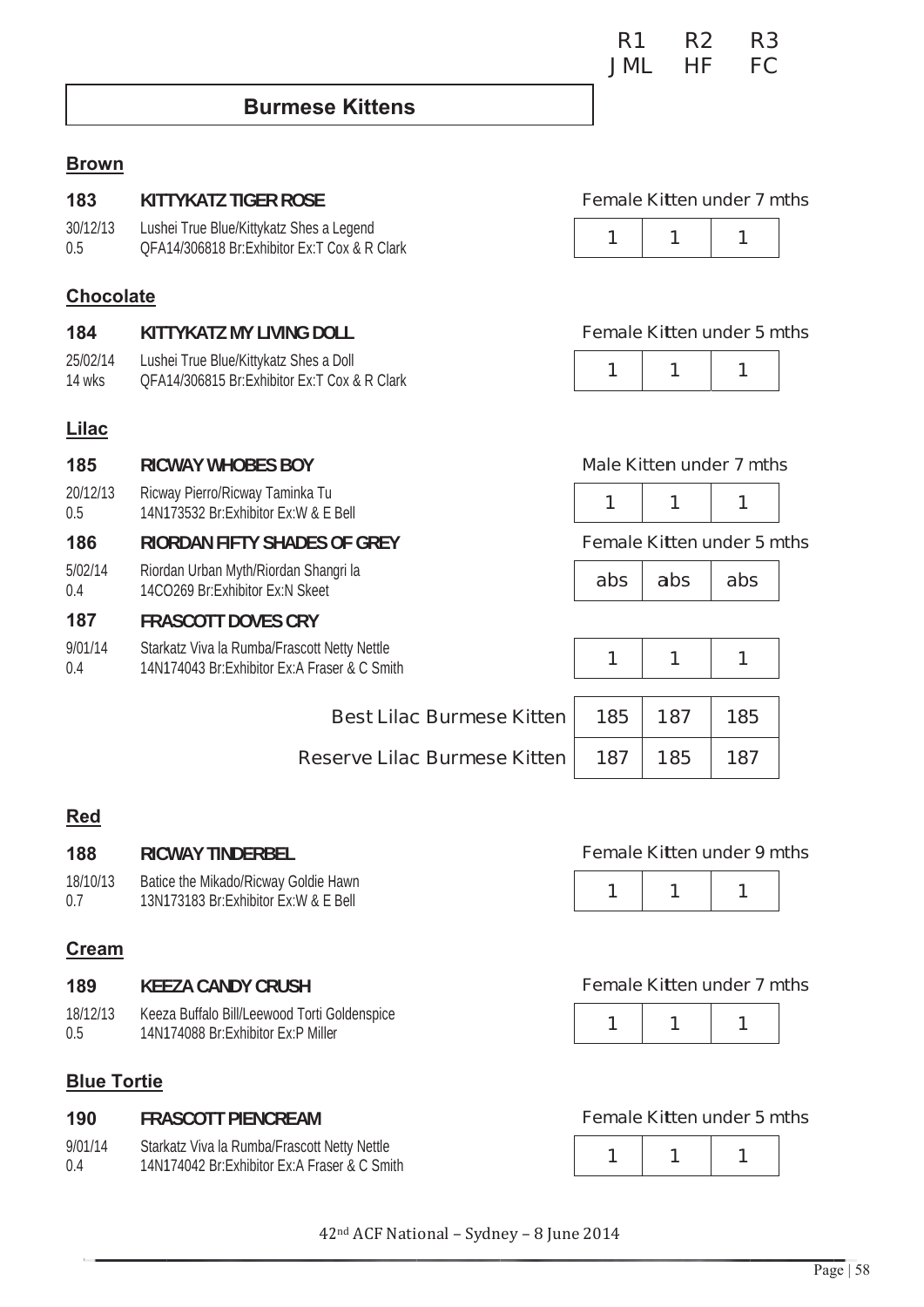| R <sub>1</sub> | R2 | R3 |
|----------------|----|----|
| <b>JML</b>     | НF | FC |

### **Chocolate Tortie**

#### 191 **DENSUE GABRIELLA ROSE**

| 4/11/13 | Sabokah Choclet Magic (Imp NZ)/Brooklet Choclets N Cream |
|---------|----------------------------------------------------------|
| 0.7     | 14S227421C Br: Exhibitor Ex: S Ashby                     |

### **Lilac Tortie**

#### 192 **LEEWOOD LADY BURMESOUE**

20/02/14 Keeza Buffalo Bill/Leewood Silken Solitaire  $15$  wks 14S227429A Br:M De Laine Fx:N Brown

#### **Female Kitten under 9 mths**



#### Female Kitten under 5 mths

| Best Burmese Kitten   192   184 |     | 185 |
|---------------------------------|-----|-----|
| Reserve Burmese Kitten   191    | 191 | 184 |
| Third Burmese Kitten   185      | 187 | 189 |

## **Cornish Rex Kittens**

### **Non Agouti**

#### **White (blue-eyed)**

| 193      | <b>GIJO PRINCESS INDY</b>                                         |
|----------|-------------------------------------------------------------------|
| 20/11/13 | Gijo Jackliveshere/Charian Miami Lace                             |
| 0.6      | 14N173496C14(SLV) Br:D Davison & J Ginis Ex:S Gordon & S Mckellar |



**Best Cornish Rex Kitten** 193 193 193 **Devon Rex Kittens** 

### Agouti

#### **Chocolate Mackerel Tabby**

Pixie Pals Superfly (Imp USA)/Rexarecats Gwen 28/09/13 14N173487 (SLV) Br: Exhibitor Ex: K Brady  $0.8$ 

#### **Female Kitten under 9 mths**

|--|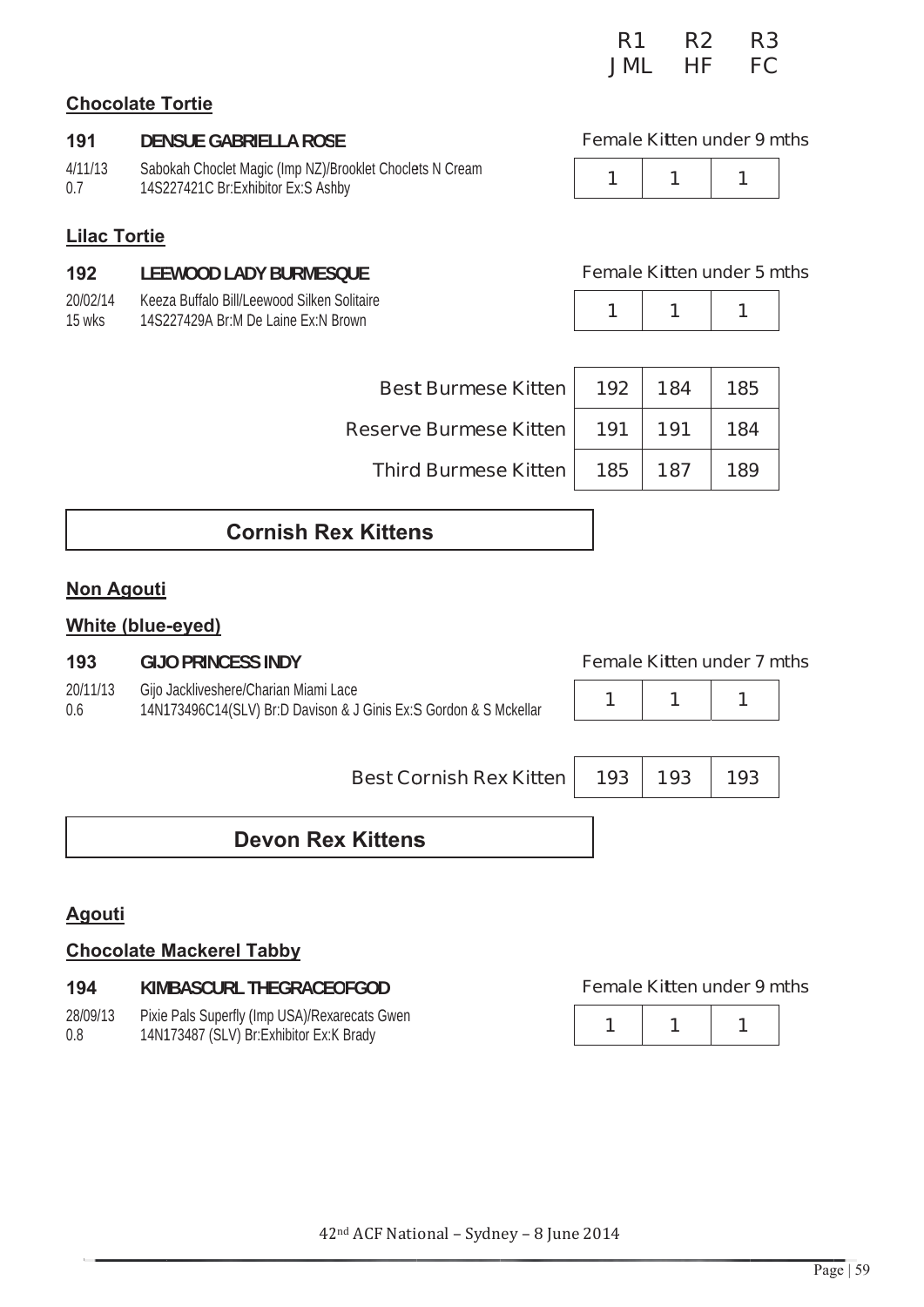| 42 <sup>nd</sup> ACF National - Sydney - 8 June 2014 |  |
|------------------------------------------------------|--|
|                                                      |  |

#### **Agouti & White**

#### **Black Marbled Tabby & White**

#### 195 **KYAPARK A WINSOME LAD**

 $4/01/14$ Ripplerex Rastaman of Rainingrexes/Rainingrexes Winsome (Imp USA) QFA14/306934(S) Br:Exhibitor Ex:P Watts  $0.5$ 

#### **Black Silver Tortie Spotted Tabby Bi-Colour**

#### 196 **CRINKLEWOOD HAUTE COUTURE**

- $1/10/13$ Katznkurls Sheer Magic/Kakutzi Jazz d'Yanne
- 14N173457 (SLV) Br:Exhibitor Ex:J Romeo  $0.8$

# Best Agouti & White Devon Rex Kitten

### **Non Agouti**

#### **Black Smoke**

| 197     | <b>CRINKLEWOOD BUBBALICIOUS</b>                   |
|---------|---------------------------------------------------|
| 7/11/13 | Crinklewood Lucas Little/Crinklewood Miss Tearose |
| 0.7     | 14N173398 (SLV) Br: Exhibitor Ex: J Romeo         |

#### **Fawn Smoke**

| 198      | KIMBASCURL DARE TO DREAM                     |
|----------|----------------------------------------------|
| 13/03/14 | Kimbascurl Nanoose Bay/Rexarecats Naiomi (US |
| 12 wks   | 14N174085 (SLV) Br: Exhibitor Ex: K Brady    |

#### **Blue Tortie**

#### 199 **LOTALOVIN LA FRENCHIE**

 $5/12/13$ Erthakit Rahjah/Lotalovin Kiwi Gold QFA14/306826(S)CN14 Br:T Bale Ex:N Ryan  $0.6$ 

SA) 14N174085 (SLV) Br: Exhibitor Ex: K Brady

**Best Devon Rex** 

**Third Devon Rex** 

Reserve Devon Rex

Female Kitten under 5 mths

**Female Kitten under 9 mths** 

 $\overline{1}$ 

 $W/D$ 

1

 $W/D$ 

#### **Female Kitten under 7 mths**

| Kitten | 196 | 196 | 196 |
|--------|-----|-----|-----|
| Kitten | 197 | 197 | 195 |
| Kitten | 195 | 199 | 197 |



**Male Kitten under 7 mths** 

 $\overline{\mathbf{1}}$ 

 $\overline{1}$ 

 $\overline{1}$ 

 $\mathbf{1}$ 

 $W/D$ 

## **Female Kitten under 9 mths**

| 196 | 196 | 196 |
|-----|-----|-----|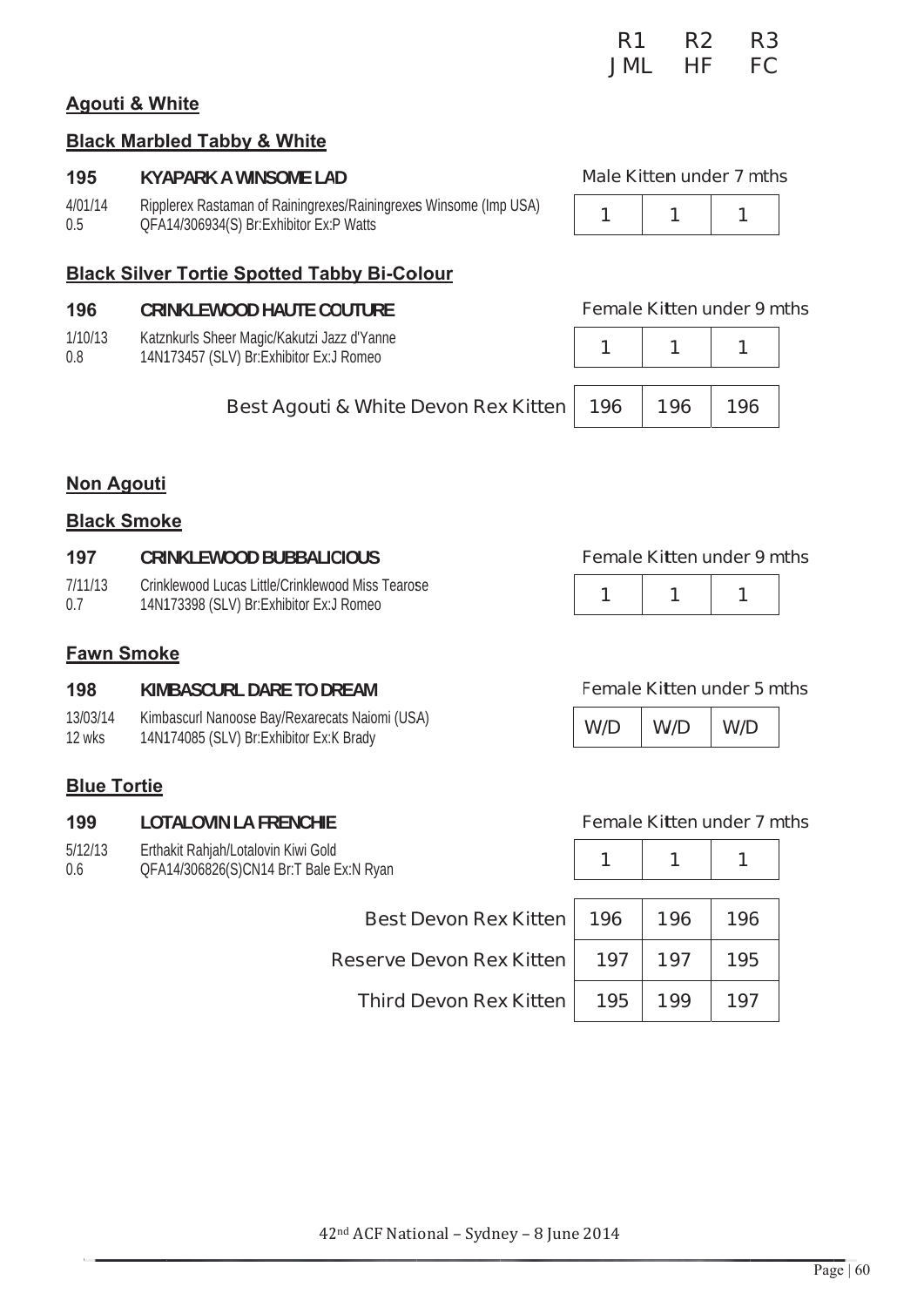| R <sub>1</sub> | R2 | R3 |
|----------------|----|----|
| <b>JML</b>     | ΗF | FC |

# **Manx Stumpy Kitten**

## **Black**

| 200               | <b>TINYTAILS BABY STAR</b>                                                                                       |     |     | <b>Neuter Kitten under 7 mths</b> |
|-------------------|------------------------------------------------------------------------------------------------------------------|-----|-----|-----------------------------------|
| 13/11/13<br>0.6   | Luvmetender Scarey Boy (Imp NZ)/Tinytails Sweet Alabama<br>QFA14/307081SR3 Br:Exhibitor Ex:L Du Vallier & M Auld | 1   | 1   | 1                                 |
|                   | <b>Best Manx Stumpy Kitten</b>                                                                                   | 200 | 200 | 200                               |
|                   | <b>Russian Kittens</b>                                                                                           |     |     |                                   |
| <b>Blue</b>       |                                                                                                                  |     |     |                                   |
| 201               | KIMARA BLU SHIMMA DRUID                                                                                          |     |     | <b>Male Kitten under 9 mths</b>   |
| 2/11/13<br>0.7    | Obanya Silver Ziv/Kimara Royalblu Saschea<br>132W14 Br: Exhibitor Ex: L Nikiforos                                | 1   | 1   | 1                                 |
| 202               | KIMARA ROSVEL OF ZAKIRA                                                                                          |     |     | <b>Female Kitten under 9 mths</b> |
| 20/09/13<br>0.8   | Obanya Silver Ziv/Keehotay Rose of Trebizond<br>49W14 Br:Exhibitor Ex:L Nikiforos                                | 1   | 1   | 1                                 |
|                   | <b>Best Russian Kitten</b>                                                                                       | 202 | 202 | 201                               |
|                   | <b>Scottish Fold Kitten</b>                                                                                      |     |     |                                   |
|                   | <b>Blue Bi-Colour</b>                                                                                            |     |     |                                   |
| 203               | <b>HISTYLE BLUE BERRI MCMUFFIN</b>                                                                               |     |     | <b>Neuter Kitten under 5 mths</b> |
| 7/02/14<br>0.4    | Cromwell Banbury Blue/Histyle Snapdragon<br>14GC45432 Br:D & J Styles Ex:K Kan                                   | 1   | 1   | 1                                 |
|                   | <b>Best Scottish Fold Kitten</b>                                                                                 | 203 | 203 | 203                               |
|                   | <b>Selkirk Rex Kittens</b>                                                                                       |     |     |                                   |
| <b>Non Agouti</b> |                                                                                                                  |     |     |                                   |
| <u>Red</u>        |                                                                                                                  |     |     |                                   |
| 266               | <b>REBUSS INIGO BARBERA</b>                                                                                      |     |     | <b>Male Kitten under 9 mths</b>   |
| 27/09/13<br>0.8   | Kalame Ignatius/Jengari Princess Aurora<br>GCSA4G2736 Br:Exhibitor Ex:R Kuss                                     | 1   | 1   |                                   |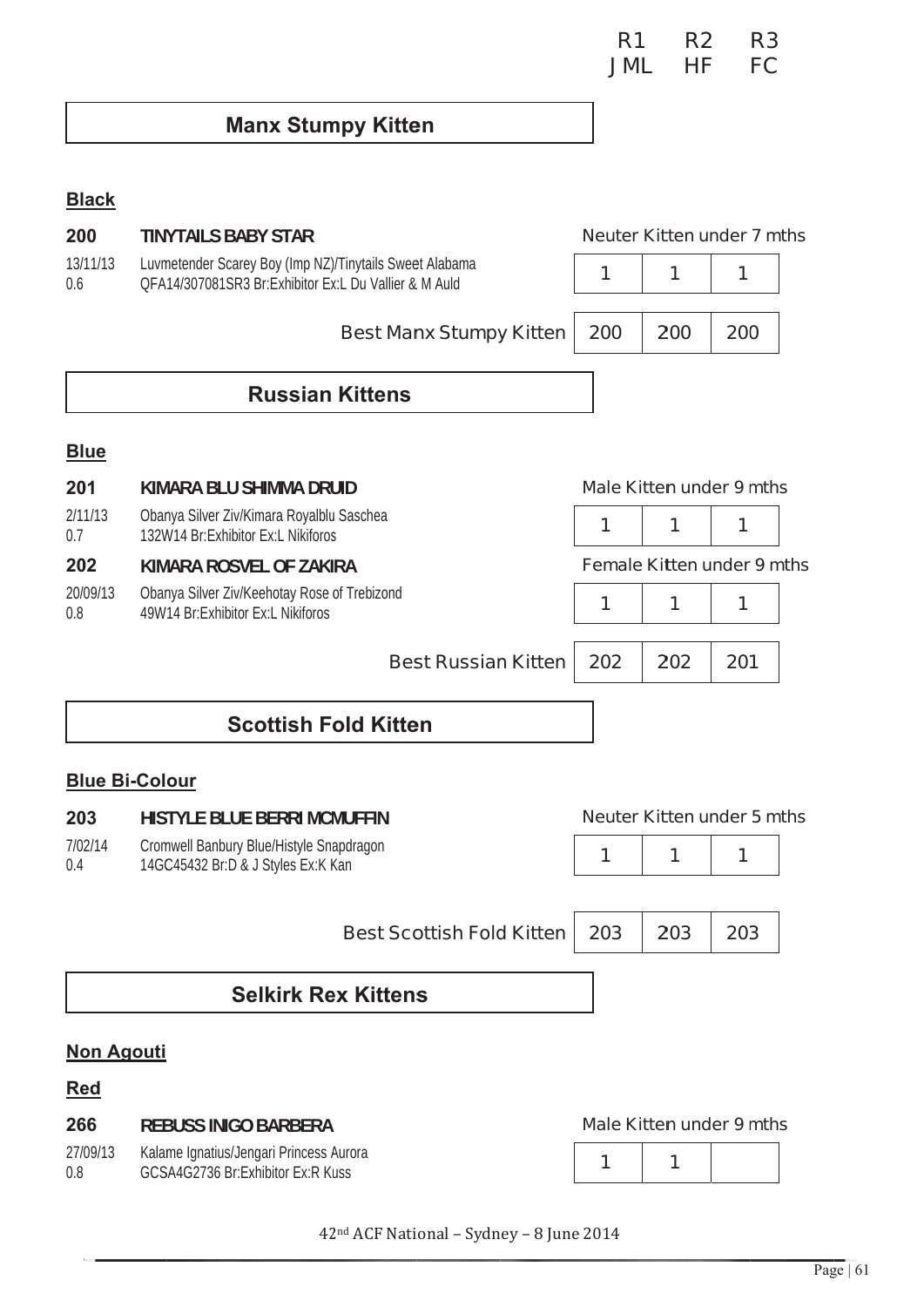| R1         | R2 | R3        |
|------------|----|-----------|
| <b>JML</b> | НF | <b>FC</b> |

#### Non Agouti & White

#### **Black Tortie Smoke & White**

#### **Female Kitten under 9 mths** 204 **KYAPARK PEPAMINT KISSES** nomint Patti  $\overline{A}$ Eraccott Micedby a Kice/Eraccott Dou

| 1/11/13 | Frascou Missuby a Kiss/Frascou Pepamini Pat |
|---------|---------------------------------------------|
| 0.7     | QFA14/306619(S) Br:Exhibitor Ex:P Watts     |

|--|--|--|--|

#### **Blue Bi-Colour**

205 **EMIKOO LADY OLIVIA Female Kitten under 7 mths** 19/12/13 Skyota Jack Flash/Emikoo Georgie Girl abs abs abs 14CO145 Br:Exhibitor Ex:K Woods  $0.5$ Best Non Agouti & White Selkirk Rex Kitten 204 204 204 **Best Selkirk Rex Kitten** 266 266 266

## **Selkirk Rex Longhair Kittens**

#### **Non Agouti**

#### **Lilac Point**

| 206             | <b>REBUSS LOVE ME DO</b>                                                  | <b>Male Kitten under 9 mths</b> |  |
|-----------------|---------------------------------------------------------------------------|---------------------------------|--|
| 16/10/13<br>0 7 | Rebuss Sir Jakeson of Oz/Tambo Honey<br>GCSA4G2733 Br:Exhibitor Ex:R Kuss | $1 \quad 1$                     |  |

| Best Selkirk Rex Longhair Kitten   206   206   206 |  |  |
|----------------------------------------------------|--|--|
|                                                    |  |  |

## **Somali Kittens**

#### Fawn

| 207            | NAREIRA GOLDIE FAWN                                                                   |  |     | <b>Female Kitten under 7 mths</b> |  |
|----------------|---------------------------------------------------------------------------------------|--|-----|-----------------------------------|--|
| 5/12/13<br>0.6 | Nareira Don Perignon/Joylincar Shes a Rainbow<br>14N173716 Br: Exhibitor Ex: D Thomas |  |     |                                   |  |
|                | <b>Best Somali Kitten   207</b>                                                       |  | 207 | 207                               |  |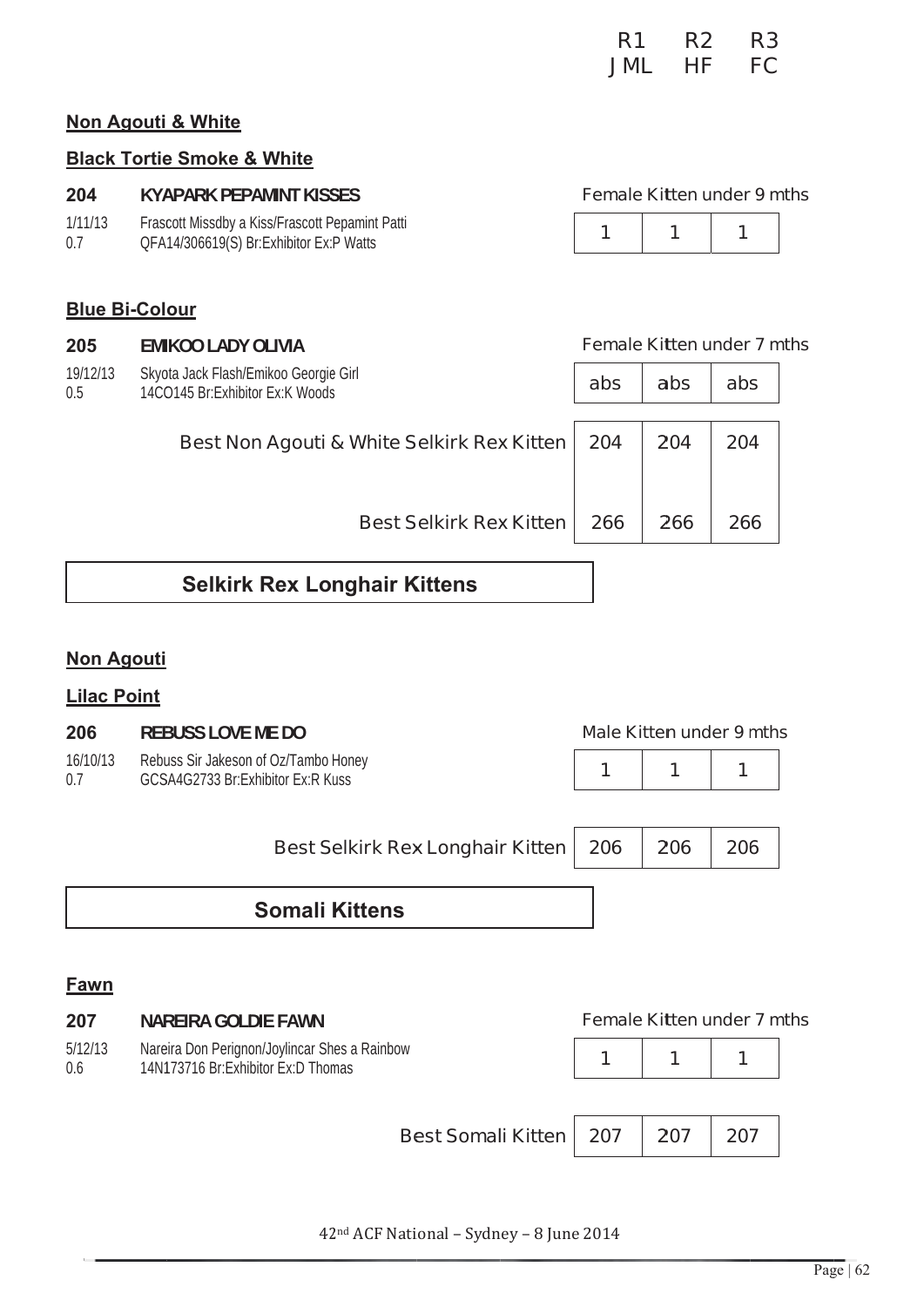## **Sphynx Kittens**

#### **Agouti**

#### **Black Tabby**

#### 208 **CYNOSURE SCANTILLY CLAD**

13/10/13 Senzacapelli Capone/Baldilicious Atreyu T4874 Br F Vernon Fx A Jenkin  $07$ 

#### Non Agouti & White

#### **Cream Point & White**

#### 209 SPHYNXSTAR CRYSTAL BALD

19/11/13 Crbaldcats Chubby Bunny (Imp USA)/Sphynxstar Clawsette  $0<sub>b</sub>$ OFA14/306897 Br:K Michael & J Hunt-Silby Ex:A Jenkin

#### Female Kitten under 7 mths

Female Kitten under 9 mths

1

 $\overline{1}$ 

1

1



#### **Black & White**

#### 210 **BORNBARE NUDIE DENCH**

- 12/02/14 Senzacapelli Capone/Esfingemx Buttercup
- $16$  wks (V) 32678 Br:A Jenkin Ex:K Michael & J Hunt-Silby

#### **Black Smoke & White**

#### $211$ NUDERANCH BEAUREGARDE MAVERICK (IMP NZ)

- 8/01/14 Lucky I'M Sir An-Tonee Bare/Lucky I'M Dottie With the Lottie
- QFA14/NZ030407B/SR4 Br:T Hunt Ex:K Michael & J Hunt-Silby  $0<sub>4</sub>$

#### **Red & White**

#### 212 **MANIS RED VAN FOO**

- 16/02/14 Rainbow Warrior's Mr Nosey Leon/Manis Pure Magic
- QISR3/31404207 Br:Exhibitor Ex:S Henriksen & R McGregor 15 wks

#### Best Non Agouti & White Sphynx Kitten

Reserve Non Agouti & White Sphynx Kitten

| Best Sphynx Kitten   212   209   212 |  |             |
|--------------------------------------|--|-------------|
| Reserve Sphynx Kitten   210   210    |  | $\vert$ 209 |

Male Kitten under 5 mths  $\mathbf{1}$ 1 1

#### **Male Kitten under 5 mths**

| 212 | 209 | 212 |
|-----|-----|-----|
| 210 | 210 | 210 |

| R <sub>1</sub> | R2 | R3 |
|----------------|----|----|
| <b>JML</b>     | НF | FC |

**Female Kitten under 5 mths** 

1

 $\mathbf 1$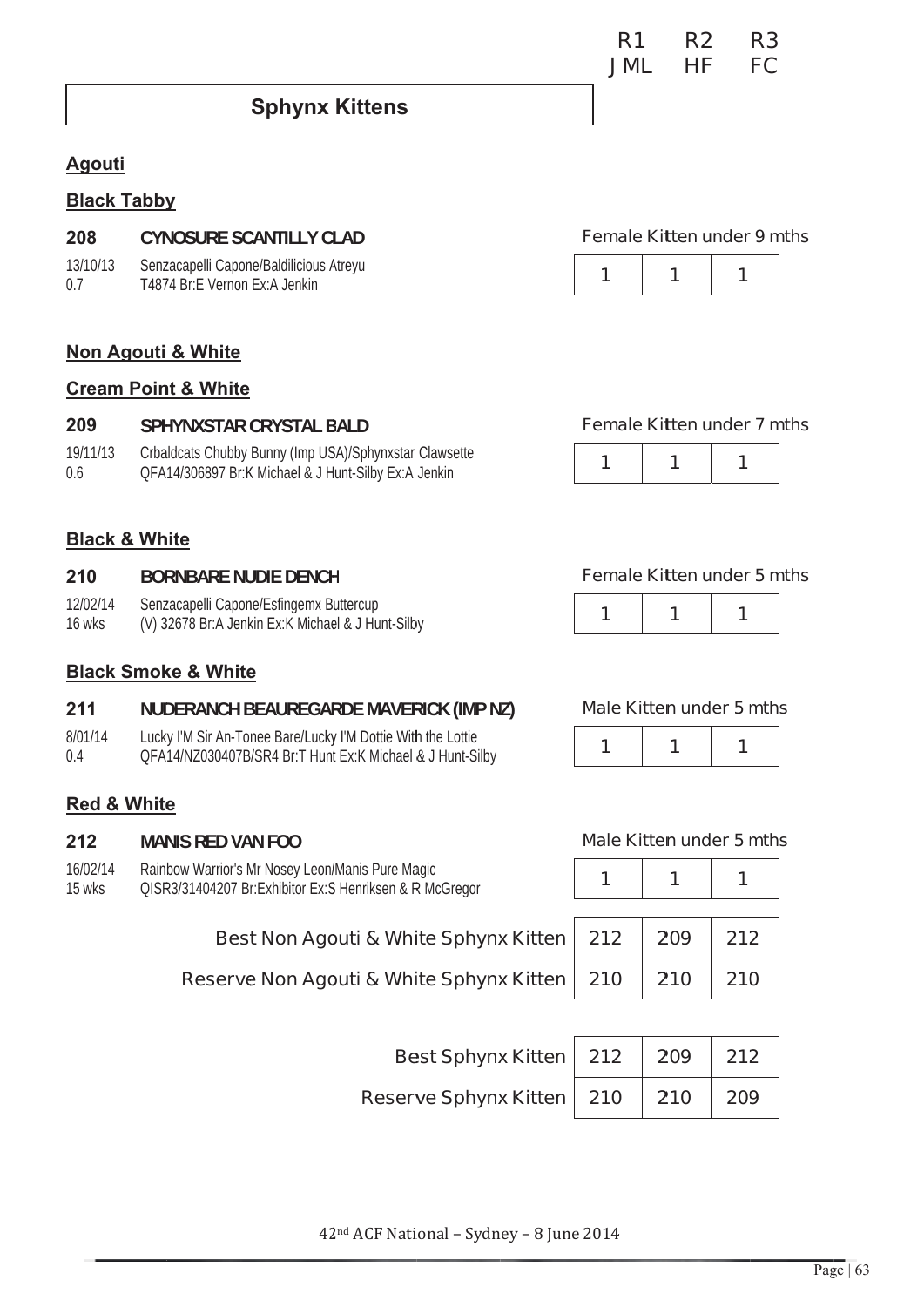**R1 R3 R2 RG NP JF** 

# **Group 3 Entires**

# **Abyssinian Entires**

## **Tawny**

| 213              | <b>OSIRIS (V) SIMPLY PERFECTION</b>                                                                  | <b>Male class</b>   |                |                |
|------------------|------------------------------------------------------------------------------------------------------|---------------------|----------------|----------------|
| 20/08/13<br>0.9  | Kemenkat Murphy's Law/Riverfern Zeta Leporis (UK)<br>QFA13/306075N13 Br:M & S Shawn Ex:C Collins     | 1                   | 1              | 1              |
| 214              | <b>GD CH OSIRIS(V) SAMMY DAVIS JUNIOR</b>                                                            |                     |                |                |
| 16/02/13<br>1.3  | Osiris(V) Baron Von Richthofen/Osiris(V) Ballroom Dancer<br>OFA13/305343 Br:Exhibitor Ex:M & S Shawn | abs                 | abs            | abs            |
| 215              | <b>CCCA CH EMERALD GD CH MERINDALEE HARRISON</b><br><b>FORD</b>                                      |                     |                |                |
| 19/12/11<br>2.5  | Merindalee Fortune Teller/Merindalee Demi Moore<br>(V) 30717 Br: Exhibitor Ex: E & K Pittaway        | W/D                 | W/D            | W/D            |
|                  |                                                                                                      |                     |                |                |
|                  | <b>Challenge</b> between 213, 214, 215                                                               | 213                 | 213            | 213            |
| 216              | ACF AOE GOLD DGC OSIRIS(V) ELIZABETH ARDEN                                                           | <b>Female class</b> |                |                |
| 25/09/12<br>1.8  | Osiris(V) Baron Von Richthofen /Osiris(V) Prada<br>OFA12/304736 Br:Exhibitor Ex:M & S Shawn          | $\overline{2}$      | 1              | 1              |
| 217              | <b>CCCA EMER TR GD CH DIAMOND DGC NILE HOLLY</b><br><b>GHOST</b>                                     |                     |                |                |
| 28/07/10<br>3.10 | Nile Phantom of Hope/Osiris (V) Sioux City Sue<br>10N166682 Br:Exhibitor Ex:G Kennedy                | 1                   | $\overline{2}$ | $\overline{2}$ |
|                  |                                                                                                      |                     |                |                |
|                  | <b>Challenge</b> between 216, 217                                                                    | 217                 | 216            | 216            |
|                  | <b>Best Tawny Abyssinian Entire</b>                                                                  | 217                 | 213            | 216            |
|                  | <b>Reserve Tawny Abyssinian Entire</b>                                                               | 216                 | 216            | 213            |
| <b>Cinnamon</b>  |                                                                                                      |                     |                |                |
| 218              | MEDINDALEE EMILY RDONTE                                                                              | <b>Famala class</b> |                |                |

| 2 I O           | <b>WENDALL LIVILI DRUNIL</b>                                                                      |     | ו פווופופ טופוסט |     |
|-----------------|---------------------------------------------------------------------------------------------------|-----|------------------|-----|
| 19/04/13<br>1.1 | Merindalee Fortune Teller/Merindalee The Ginger Job<br>(V) 31965 Br: Exhibitor Ex: E & K Pittaway | W/D | W/D              | W/D |
|                 | Challenge 218                                                                                     | W/D | W/D              | W/D |
|                 | <b>Best Abyssinian Entire</b>                                                                     |     | 213              | 216 |
|                 | <b>Reserve Abyssinian Entire</b>                                                                  | 216 | 216              | 213 |
|                 | <b>Third Abyssinian Entire</b>                                                                    | 213 | 217              | 217 |
|                 | 42 <sup>nd</sup> ACF National – Sydney – 8 June 2014                                              |     |                  |     |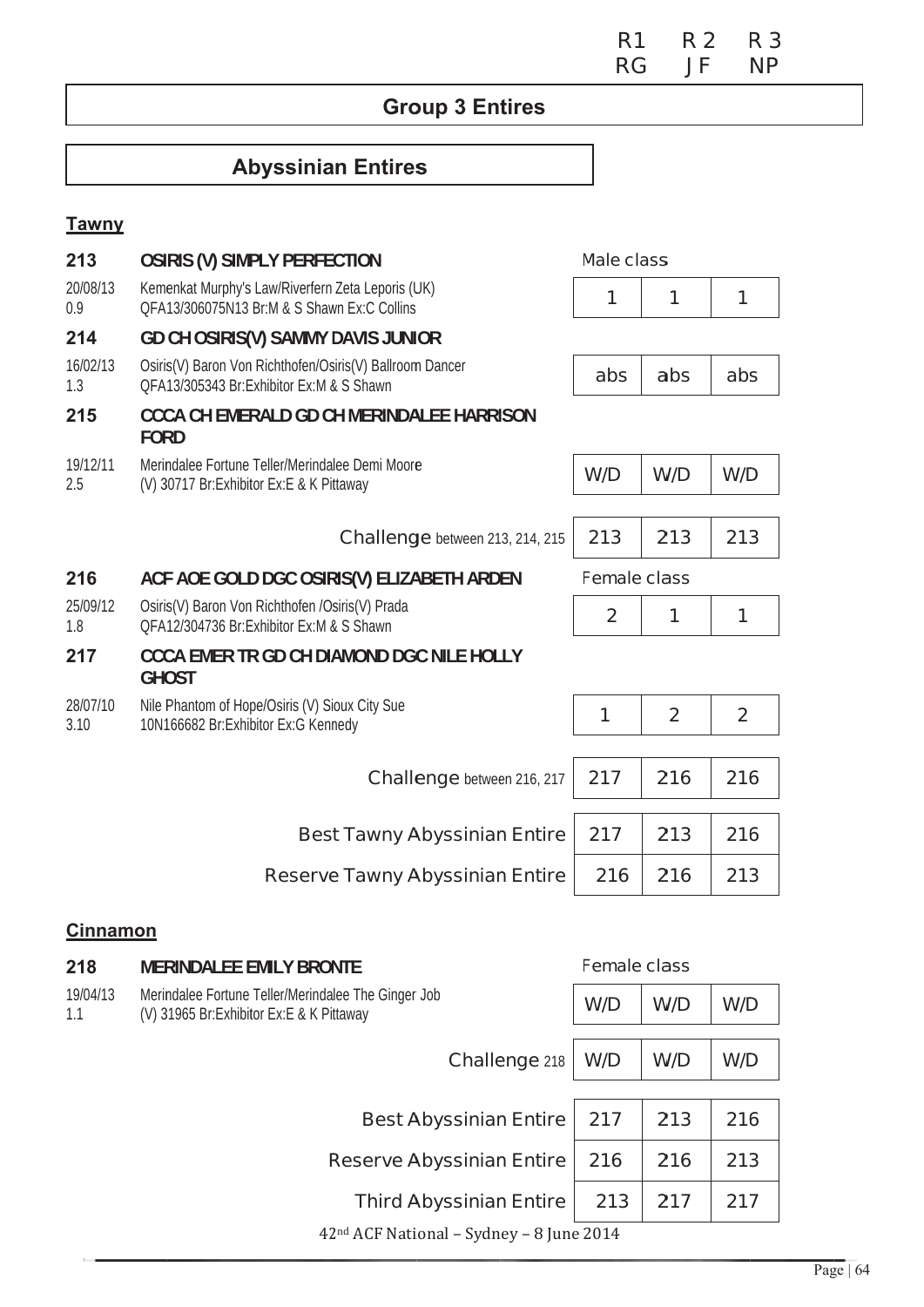| R <sub>1</sub> | <b>R2</b> | R <sub>3</sub> |
|----------------|-----------|----------------|
| <b>RG</b>      | JF        | <b>NP</b>      |

# **American Curl Longhair Entires**

## **Agouti**

## **Blue Tortie Mackerel Tabby**

| 219              | DB GD CH OVEREAR SOMEWHEREOVERTHERAINBOW<br>(IMP UK)                                                                 | <b>Female class</b> |     |     |
|------------------|----------------------------------------------------------------------------------------------------------------------|---------------------|-----|-----|
| 21/03/11<br>3.2  | Siriuksen Azercurl/Procurlharem Pocurlhontis<br>GCSA3G10765 Br:C Winman Ex:M & A Kidd                                | 1                   | 1   | 1   |
|                  | Challenge 219                                                                                                        | 219                 | 219 | 219 |
|                  |                                                                                                                      |                     |     |     |
|                  | <b>Best American Curl Longhair Entire</b>                                                                            | 219                 | 219 | 219 |
|                  | <b>American Shorthair Entires</b>                                                                                    |                     |     |     |
|                  | <b>Black Silver Classic Tabby</b>                                                                                    |                     |     |     |
| 220              | <b>MURRZNPURRZ PHOENIX (IMP USA)</b>                                                                                 | <b>Male class</b>   |     |     |
| 23/04/12<br>2.1  | Sash Cats Dubonnet (USA)/Murrznpurrz Hula Girl (USA)<br>QFA13/0736-1751650 Br:Karen Podella-Darren Reiman Ex:J Coles | 1                   | 1   | 1   |
|                  | <b>Challenge 220</b>                                                                                                 | 220                 | 220 | 220 |
|                  |                                                                                                                      |                     |     |     |
|                  | <b>Best American Shorthair Entire</b>                                                                                | 220                 | 220 | 220 |
|                  | <b>Australian Mist Entires</b>                                                                                       |                     |     |     |
|                  | <b>Chocolate Marbled</b>                                                                                             |                     |     |     |
| 221              | TFA DGC MISTRALIS RAFAELLA                                                                                           | <b>Female class</b> |     |     |
| 10/07/10<br>3.10 | Awatea Kohu Anakin/Domna Kirri of Hastur<br>WNCA29713.CN13 Br:G & S Mclachlan Ex:T Goulden & J Greenaway             | 1                   | 1   | 1   |
|                  |                                                                                                                      |                     |     |     |
|                  | Challenge 221                                                                                                        | 221                 | 221 | 221 |
|                  |                                                                                                                      |                     |     |     |
|                  | <b>Best Australian Mist Entire</b>                                                                                   | 221                 | 221 | 221 |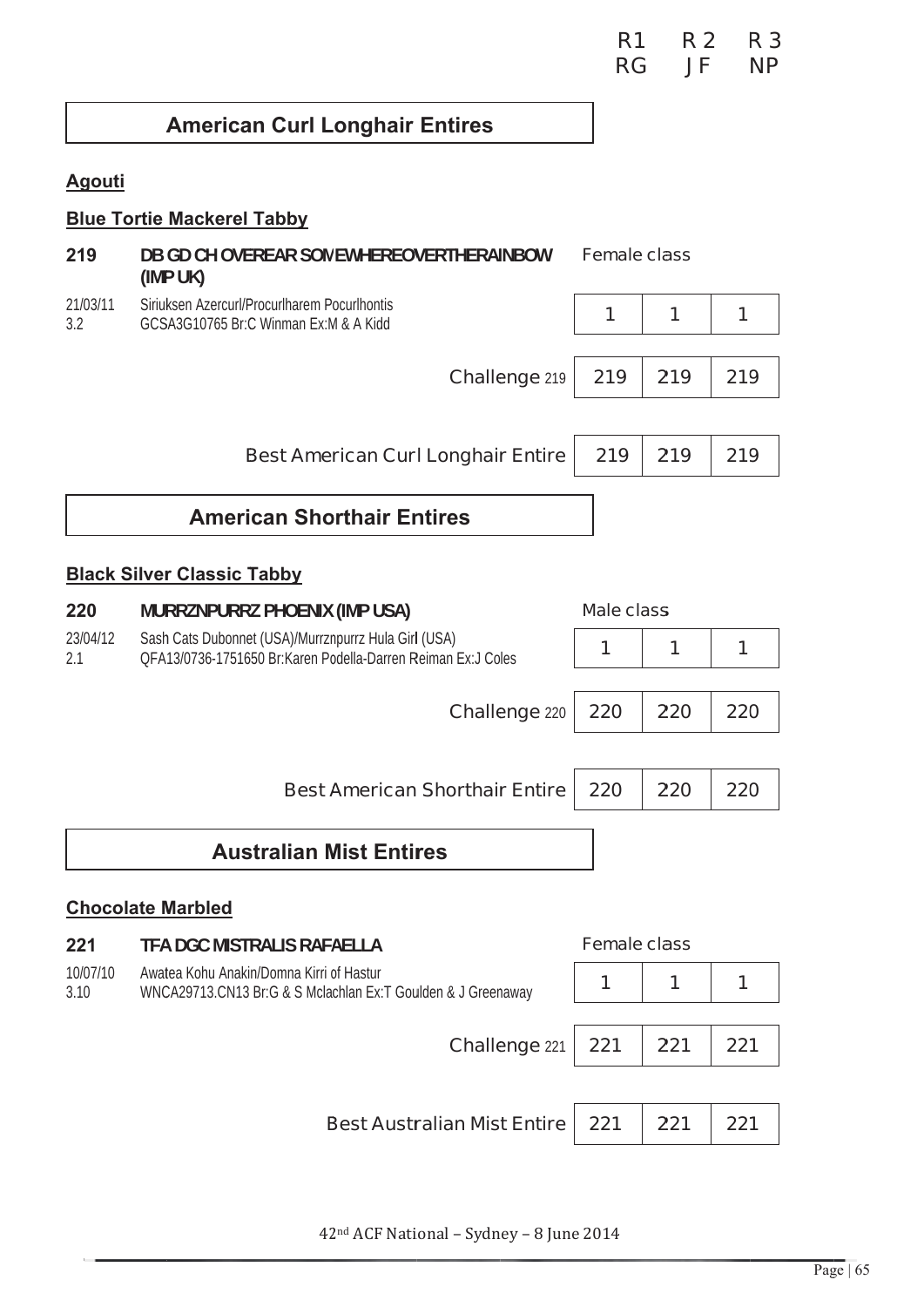| R <sub>1</sub> | <b>R2</b> | <b>R3</b> |
|----------------|-----------|-----------|
| <b>RG</b>      | JF        | <b>NP</b> |

## **Bengal Entires**

### **Brown Spotted Tabby**

| 222             | <b>DB GD CH BENZOTS STONE MAN</b>                                                                                    |                              | <b>Male class</b>   |     |     |
|-----------------|----------------------------------------------------------------------------------------------------------------------|------------------------------|---------------------|-----|-----|
| 29/10/12<br>1.7 | Sierragold Imhotep of Benzots/Jagsun Sheeza Card<br>12N171328 Br: Exhibitor Ex: C & L Keevers                        |                              | 1                   | 1   | 1   |
|                 |                                                                                                                      | <b>Challenge 222</b>         | 222                 | 222 | 222 |
| 223             | <b>DB GD CH BENZOTS CALYPSO LADY</b>                                                                                 |                              | <b>Female class</b> |     |     |
| 29/10/12<br>1.7 | Sierragold Imhotep of Benzots (Imp USA)/Jagsun Sheeza Card<br>12N171327 (SLV) Br:C & L Keevers Ex:A Foster & J Jones |                              | abs                 | abs | abs |
|                 |                                                                                                                      |                              |                     |     |     |
|                 |                                                                                                                      | Challenge 223                | n/e                 | n/e | n/e |
|                 | <b>Best Brown Spotted Tabby Bengal Entire</b>                                                                        |                              | 222                 | 222 | 222 |
|                 | <b>Seal Mink Spotted Tabby</b>                                                                                       |                              |                     |     |     |
| 224             | <b>CH RESOLUTE FLASHFIRE</b>                                                                                         |                              | <b>Male class</b>   |     |     |
| 4/04/13<br>1.2  | Sunlion Gill Snow/Bengaldale Iced Candi<br>13N172436 Br:Exhibitor Ex:A Foster & J Jones                              |                              | 1                   | 1   | 1   |
|                 |                                                                                                                      | Challenge 224                | 224                 | 224 | 224 |
|                 |                                                                                                                      |                              |                     |     |     |
|                 |                                                                                                                      | <b>Best Bengal Entire</b>    | 224                 | 224 | 222 |
|                 |                                                                                                                      | <b>Reserve Bengal Entire</b> | 222                 | 222 | 224 |

## **British Shorthair Entires**

#### **Black**

| 225            | <b>SAWADAS BLACK FELLA</b>                                                         |                              | <b>Male class</b> |     |     |
|----------------|------------------------------------------------------------------------------------|------------------------------|-------------------|-----|-----|
| 6/01/12<br>2.5 | Sawadas Denis the Menace/Sawadas Black Betty<br>12N169582 Br:Exhibitor Ex:M Angelo |                              |                   |     |     |
|                |                                                                                    | <b>Challenge</b> $225$   225 |                   | 225 | 225 |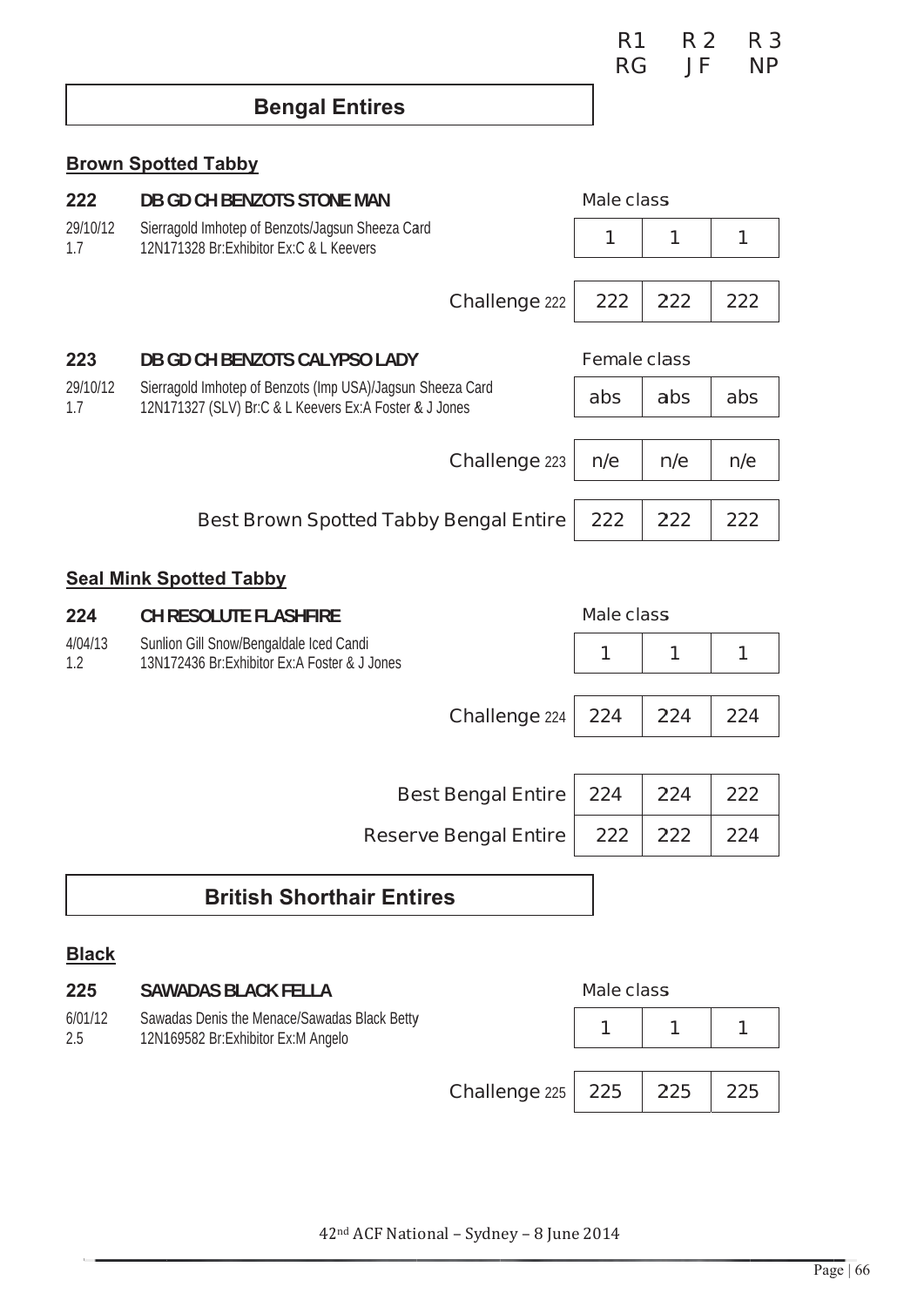|                 |                                                                                                                                            | R <sub>1</sub><br><b>RG</b> | <b>R2</b><br>JF | R <sub>3</sub><br><b>NP</b> |
|-----------------|--------------------------------------------------------------------------------------------------------------------------------------------|-----------------------------|-----------------|-----------------------------|
| <b>Blue</b>     |                                                                                                                                            |                             |                 |                             |
| 226             | <b>AMBRITT HERE COMES RALPHIE</b>                                                                                                          | <b>Male class</b>           |                 |                             |
| 3/09/13<br>0.9  | Ambritt Pearl Jammin Eddie/Ambritt Forget Me Not<br>QFA13/306291/W14 Br:J & A Maas Ex:P Lanigan                                            | 3                           | 3               | $\overline{\mathbf{4}}$     |
| 227             | <b>CASPER V. ANGELAS SONNENHOF (IMP GER)</b>                                                                                               |                             |                 |                             |
| 1/05/13<br>1.1  | Maximus V Angelas Sonnenhof (Ger)/Sunday of Springs V Angelas<br>Sonnenhof (Ger)<br>QFA14DEKZVLO374704(S)VAR Br:A Pospischil Ex:J & A Maas | 4                           | 4               | 3                           |
| 228             | ACF AOE BRONZE DGC AMBRITT HURRICANE HARRY                                                                                                 |                             |                 |                             |
| 13/12/12<br>1.5 | Ambritt Pearl Jammin Eddie/Ambritt Forget Me Not<br>OFA13/305205 Br:Exhibitor Ex:J & A Maas                                                | 1                           | 1               | 1                           |
| 229             | TFA CH NZ GOLD DGC HAXTENDORF STOLEN LOOKS<br>(IMP <sub>NZ</sub> )                                                                         |                             |                 |                             |
| 10/12/08<br>5.5 | Kaloofa Blimey Charlie/Intrigue Morganlefay<br>NZ19824N12/CN13 Br:M Hefford Ex:I Chandler                                                  | $\overline{2}$              | $\overline{2}$  | $\overline{2}$              |
|                 | <b>Challenge</b> between 226, 227, 228, 229                                                                                                | 228                         | 228             | 228                         |
| 230             | <b>BARCOO TOMORROWS PROMISE</b>                                                                                                            | <b>Female class</b>         |                 |                             |
| 7/09/13<br>0.9  | Haxtendorf Stolen Looks (Imp NZ)/Sawadas Summer Rainbow<br>CN14/000065 Br:Exhibitor Ex:I Chandler                                          | 4                           | $\mathbf{2}$    | $\overline{2}$              |
| 231             | <b>CYCLARD MAYBE BABY</b>                                                                                                                  |                             |                 |                             |
| 5/10/12<br>1.8  | Cyclard Diamond Solitaire/Cyclard Juz Magic<br>V31546GC13(SLV CPC) Br:M Orchard Ex:A Mayne                                                 | 3                           | 3               | 4                           |
| 232             | <b>BARCOO LADY REEBA</b>                                                                                                                   |                             |                 |                             |
| 27/11/11<br>2.6 | Kaloofa Ridgy Didge/Barcoo Bianca<br>12N169629 Br:I Chandler Ex:A Elphick                                                                  | 1                           | 4               | 3                           |
| 233             | <b>SAWADAS INDIAN SUMMER</b>                                                                                                               |                             |                 |                             |
| 30/10/11<br>2.7 | Sawadas Braveheart/Sawadas Chickalotta<br>12N169496 Br:M Angelo Ex:A Elphick                                                               | $\overline{2}$              | 1               | 1                           |
|                 | <b>Challenge</b> between 230, 231, 232, 233                                                                                                | 232                         | 233             | 233                         |
|                 | <b>Best Blue British Shorthair Entire</b>                                                                                                  | 228                         | 228             | 228                         |
|                 | <b>Reserve Blue British Shorthair Entire</b>                                                                                               | 229                         | 233             | 233                         |
|                 | <b>Third Blue British Shorthair Entire</b>                                                                                                 | 226                         | 229             | 230                         |
|                 |                                                                                                                                            |                             |                 |                             |
|                 | <b>Best British Shorthair Entire</b>                                                                                                       | 228                         | 228             | 228                         |
|                 | <b>Reserve British Shorthair Entire</b>                                                                                                    | 229                         | 233             | 233                         |

**Third British Shorthair Entire** 

| е | 229 | 233 | 233 |
|---|-----|-----|-----|
| е | 226 | 225 | 225 |
|   |     |     |     |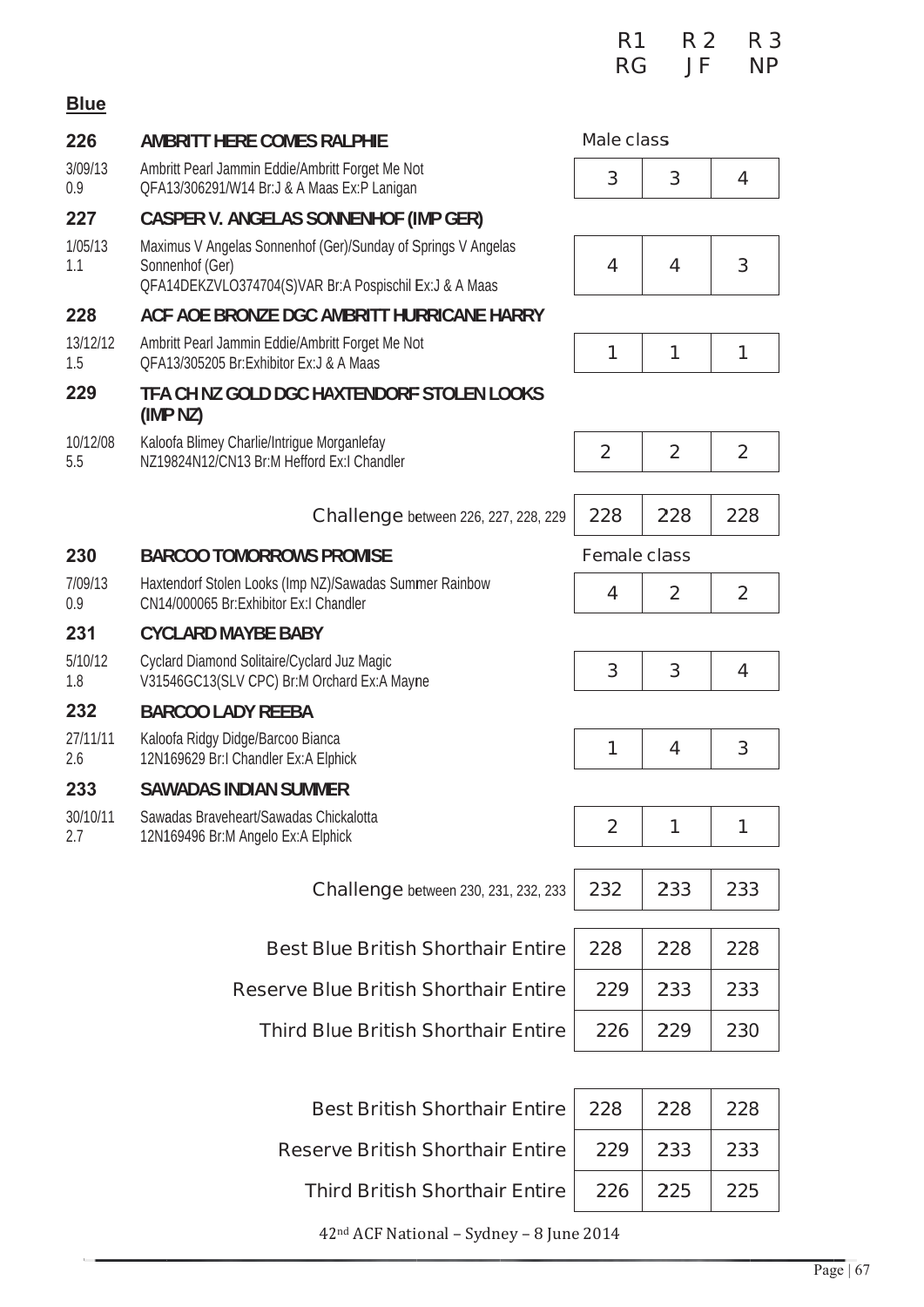## **Burmese Entires**

### **Brown**

| 234             | <b>NORLYN VANITY FAIR</b>                                                                               |                                   | <b>Female class</b> |                |                |
|-----------------|---------------------------------------------------------------------------------------------------------|-----------------------------------|---------------------|----------------|----------------|
| 14/08/13<br>0.9 | Nightshade River Phoenix/Norlyn Savvannah<br>13N172774 Br:Exhibitor Ex:N & L Varney                     |                                   | 1                   | 1              | 1              |
|                 |                                                                                                         |                                   |                     |                |                |
|                 |                                                                                                         | Challenge 234                     | 234                 | 234            | 234            |
| <b>Blue</b>     |                                                                                                         |                                   |                     |                |                |
| 235             | <b>KEEZA KOALA BLU</b>                                                                                  |                                   | <b>Female class</b> |                |                |
| 5/09/13<br>0.9  | Keeza Louie Vuition/Leewood Sydney Sapphire<br>13N173228 Br:Exhibitor Ex:P Miller                       |                                   | 1                   | 1              | 1              |
|                 |                                                                                                         |                                   |                     |                |                |
|                 |                                                                                                         | Challenge 235                     | 235                 | 235            | 235            |
|                 | <b>Chocolate</b>                                                                                        |                                   |                     |                |                |
| 236             | <b>RIORDAN KAMA SUTRA</b>                                                                               |                                   | <b>Female class</b> |                |                |
| 18/08/13<br>0.9 | Shwayamore Petite Riley/Riordan Fall From Grace<br>13CO635 Br:Exhibitor Ex:N Skeet                      |                                   | 1                   | 1              | $\overline{2}$ |
| 237             | CH BROOKSIDE THE CLASS ACT                                                                              |                                   |                     |                |                |
| 18/04/13<br>1.1 | Brookside Choclet Cassan/Brookside Shot Silks Glow<br>GCSA3G10655 Br:Exhibitor Ex:D Dolman & C Plessnig |                                   | $\overline{2}$      | $\overline{2}$ | 1              |
|                 |                                                                                                         |                                   |                     |                |                |
|                 |                                                                                                         | <b>Challenge</b> between 236, 237 | 236                 | 236            | 237            |
|                 |                                                                                                         |                                   |                     |                |                |
|                 | <b>Best Chocolate Burmese Entire</b>                                                                    |                                   | 236                 | 236            | 237            |
| <b>Lilac</b>    |                                                                                                         |                                   |                     |                |                |
| 238             | <b>JEMVILLE KABUKI ARAPAHO</b>                                                                          |                                   | <b>Male class</b>   |                |                |
| 24/04/13<br>1.1 | Jemville Jackson Brown/ Aurora Weave Mia Dream<br>QFA13/305750 Br:J Miller Ex:A Wilcox                  |                                   | 1                   | 1              | 1              |

238 **Challenge 238** 238 238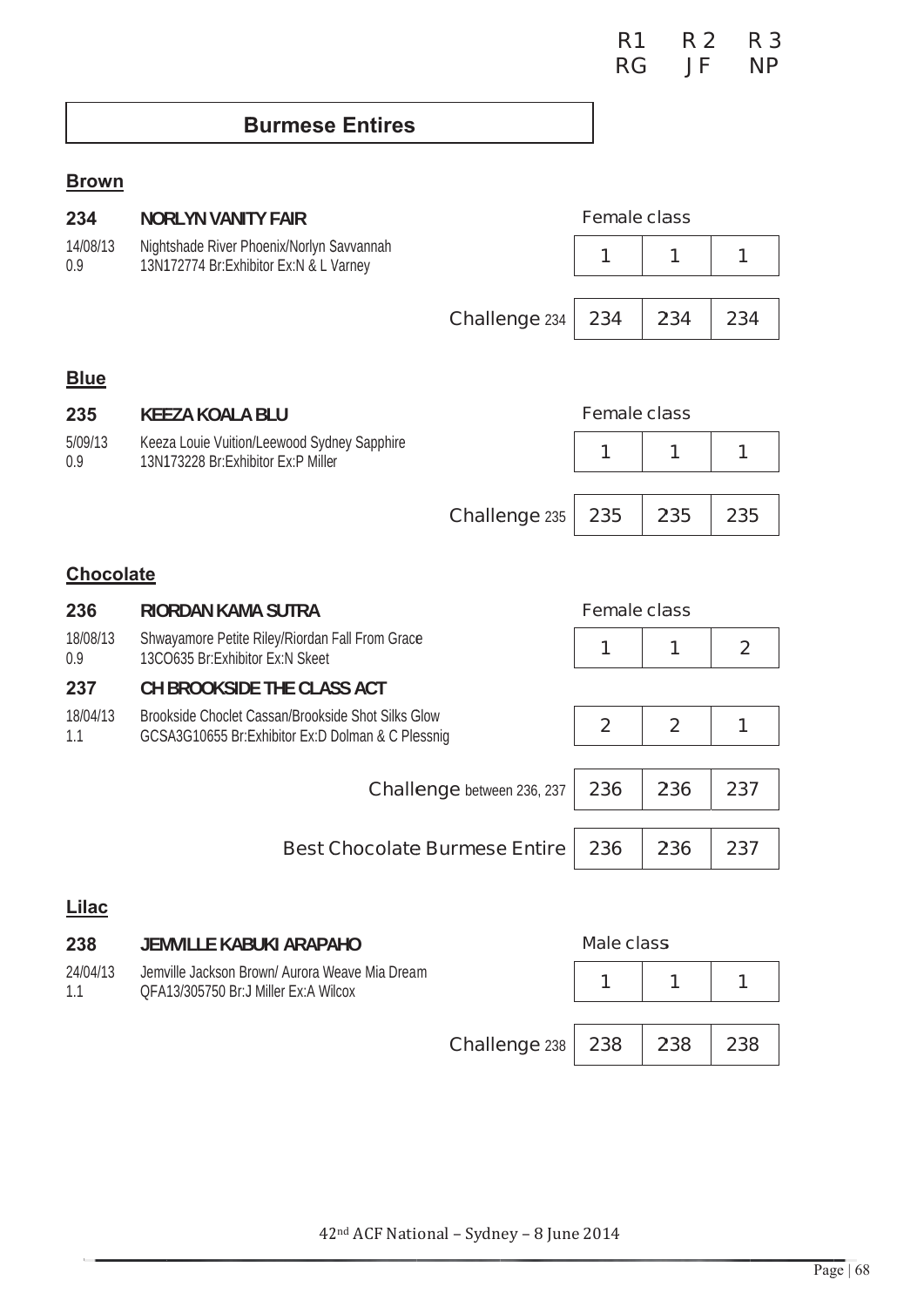|                     |                                                                                                         | R <sub>1</sub><br><b>RG</b> | <b>R2</b><br>JF | R 3<br><b>NP</b> |
|---------------------|---------------------------------------------------------------------------------------------------------|-----------------------------|-----------------|------------------|
| 239                 | KIMBARA HONEY BOO BOO                                                                                   | <b>Female class</b>         |                 |                  |
| 13/08/13<br>0.9     | Nightshade River Phoenix/Norlyn Miss Congeniality<br>13N172933 Br: Exhibitor Ex: B Patterson & K Franke | abs                         | abs             | abs              |
| 240                 | <b>CH BROOKSIDE WILLOWS GEM</b>                                                                         |                             |                 |                  |
| 24/02/13<br>1.3     | Sabokah Choclet Magic (Imp NZ)/Kayron Lilac Willow<br>GCSA3G10654 Br:Exhibitor Ex:D Dolman & C Plessnig | $\overline{2}$              | 1               | 1                |
| 241                 | <b>CH RICWAY TAMINKA TU</b>                                                                             |                             |                 |                  |
| 5/12/12<br>1.6      | Sabokah Whobegottou Tu/Ricway Cavi S Girl<br>13N171619 Br: Exhibitor Ex: W & E Bell                     | 1                           | $\overline{2}$  | $\overline{2}$   |
|                     | <b>Challenge</b> between 239, 240, 241                                                                  | 241                         | 240             | 240              |
|                     | <b>Best Lilac Burmese Entire</b>                                                                        | 241                         | 240             | 240              |
|                     |                                                                                                         |                             |                 |                  |
|                     | <b>Reserve Lilac Burmese Entire</b>                                                                     | 240                         | 241             | 241              |
| <u>Red</u>          |                                                                                                         |                             |                 |                  |
| 242                 | <b>FRASCOTT RUBY GEMSTONE</b>                                                                           | <b>Female class</b>         |                 |                  |
| 17/05/13<br>1.0     | Frascott Light My Fire/Frascott Littlegem<br>13N172541 Br: Exhibitor Ex: A Fraser & C Smith             | 1                           | 1               | 1                |
| 243                 | <b>MARCUS RADIANT RIBBONS</b>                                                                           |                             |                 |                  |
| 18/01/13<br>1.4     | Marcus Apricot Ribbons/Sinh Enchanted Dreamer<br>ANCATS 33930 Br: Exhibitor Ex: D Nuttall               | abs                         | <b>Abs</b>      | abs              |
|                     | <b>Challenge</b> between 242, 243                                                                       | 242                         | 242             | 242              |
|                     |                                                                                                         |                             |                 |                  |
|                     | <b>Best Red Burmese Entire</b>                                                                          | 242                         | 242             | 242              |
| <b>Lilac Tortie</b> |                                                                                                         |                             |                 |                  |

#### 244 DB GD CH LEEWOOD SILKEN SOLITAIRE **Female class** 8/10/12 Creswell Tally Ho/Brookside Torti Silkenglo  $\overline{1}$  $\overline{1}$  $\overline{1}$ 12S227223A Br:Exhibitor Ex:M De Laine  $1.7$ Challenge 244 244 244 244 **Best Burmese Entire** 236  $240$ 240 **Reserve Burmese Entire** 234 244 244 **Third Burmese Entire** 244 242 234

42<sup>nd</sup> ACF National - Sydney - 8 June 2014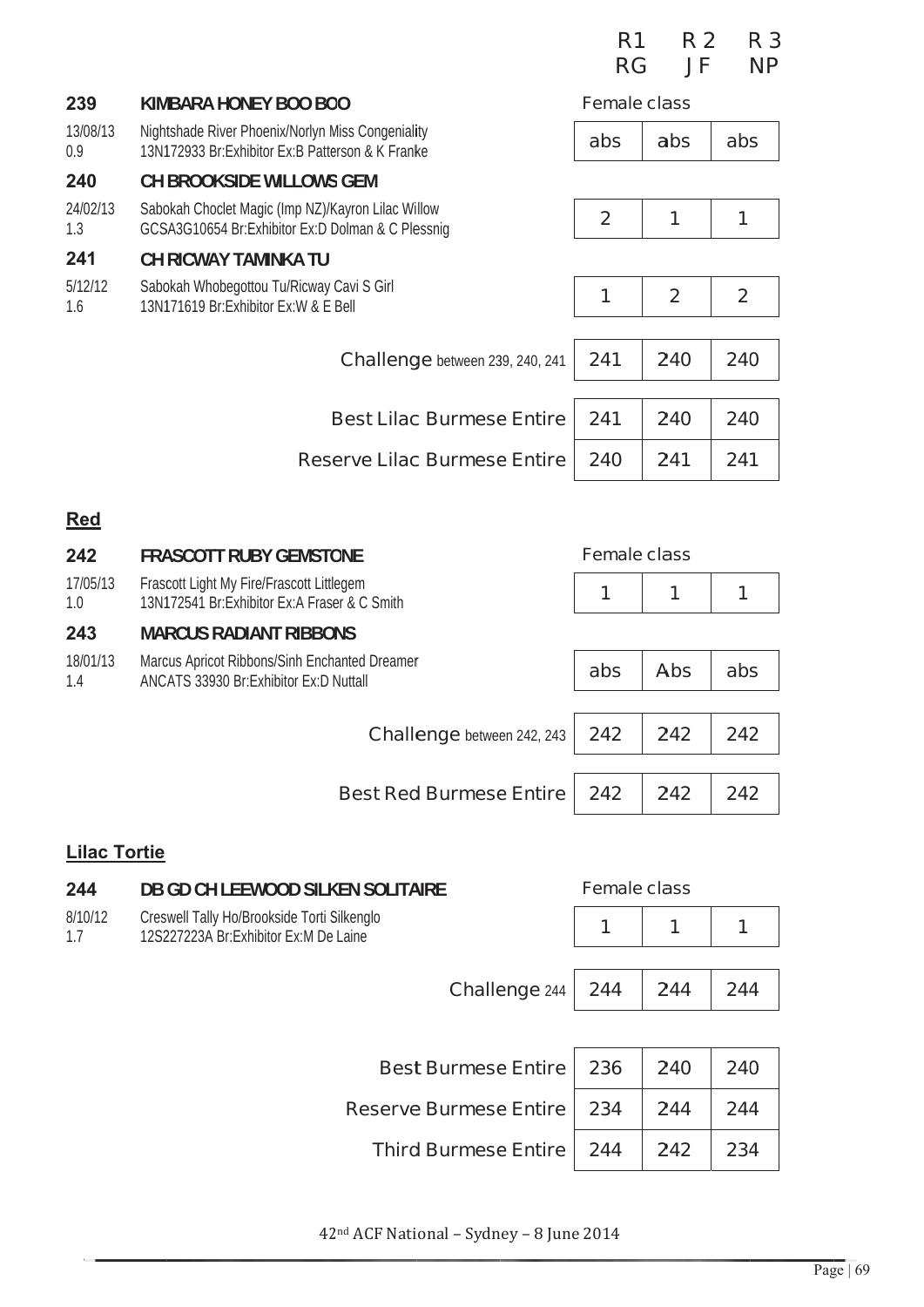| R <sub>1</sub> | R 2 | R 3       |
|----------------|-----|-----------|
| <b>RG</b>      | JF  | <b>NP</b> |

# **Burmilla Entires**

## **Brown Silver Tipped**

| 245                       | <b>GOLD DGC MIAMBER SILVER JUBILEE</b>                                                            |                                   | <b>Female class</b> |                |                |
|---------------------------|---------------------------------------------------------------------------------------------------|-----------------------------------|---------------------|----------------|----------------|
| 22/04/12<br>2.1           | Miamber Silver Perignon/Miamber Silver Sandra Dee<br>QFA12/12GC45022(S) Br:M Ristuccia Ex:C Dyett |                                   | W/D                 | W/D            | W/D            |
|                           |                                                                                                   |                                   |                     |                |                |
|                           |                                                                                                   | Challenge 245                     | W/D                 | W/D            | W/D            |
|                           |                                                                                                   |                                   |                     |                |                |
|                           |                                                                                                   | <b>Best Burmilla Entire</b>       | W/D                 | W/D            | W/D            |
|                           | <b>Devon Rex Entires</b>                                                                          |                                   |                     |                |                |
| <u>Agouti</u>             |                                                                                                   |                                   |                     |                |                |
| <b>Black Tabby</b>        |                                                                                                   |                                   |                     |                |                |
| 246                       | <b>CRINKLEWOOD ADORABELLA</b>                                                                     |                                   | <b>Female class</b> |                |                |
| 1/11/12<br>1.7            | Crinklewood Lucas Little/Crinklewood Miss Tearose<br>13N171470 (SLV) Br: Exhibitor Ex: J Romeo    |                                   | 1                   | 1              | 1              |
|                           | <b>Chocolate Silver Tabby Point</b>                                                               |                                   |                     |                |                |
| 247                       | <b>SHANTOR MISS TABATHA ROSE</b>                                                                  |                                   |                     |                |                |
| 15/01/11<br>3.4           | Osheema Guancarlo/Crinklewood Miss Ice Gem<br>FQ11/38329N11 Br:P Swadling Ex:J Romeo              |                                   | $\overline{2}$      | $\overline{2}$ | $\overline{2}$ |
|                           |                                                                                                   | <b>Challenge</b> between 246, 247 | 246                 | 246            | 246            |
|                           | <b>Best Agouti Devon Rex Entire</b>                                                               |                                   | 246                 | 246            | 246            |
| <b>Agouti &amp; White</b> | <b>Black Tortie Classic Tabby &amp; White</b>                                                     |                                   |                     |                |                |

| 248             | KYAPARK WATCHME TANTALIZYA                                                                  |                                   | <b>Female class</b> |     |     |
|-----------------|---------------------------------------------------------------------------------------------|-----------------------------------|---------------------|-----|-----|
| 12/01/13<br>1.4 | Kumiko Prerequisite/Kyapark Tantalizing Abstract<br>QFA13/305387(S) Br:Exhibitor Ex:P Watts |                                   |                     |     |     |
|                 |                                                                                             | $\textdegree$ Challenge 248   248 |                     | 248 | 248 |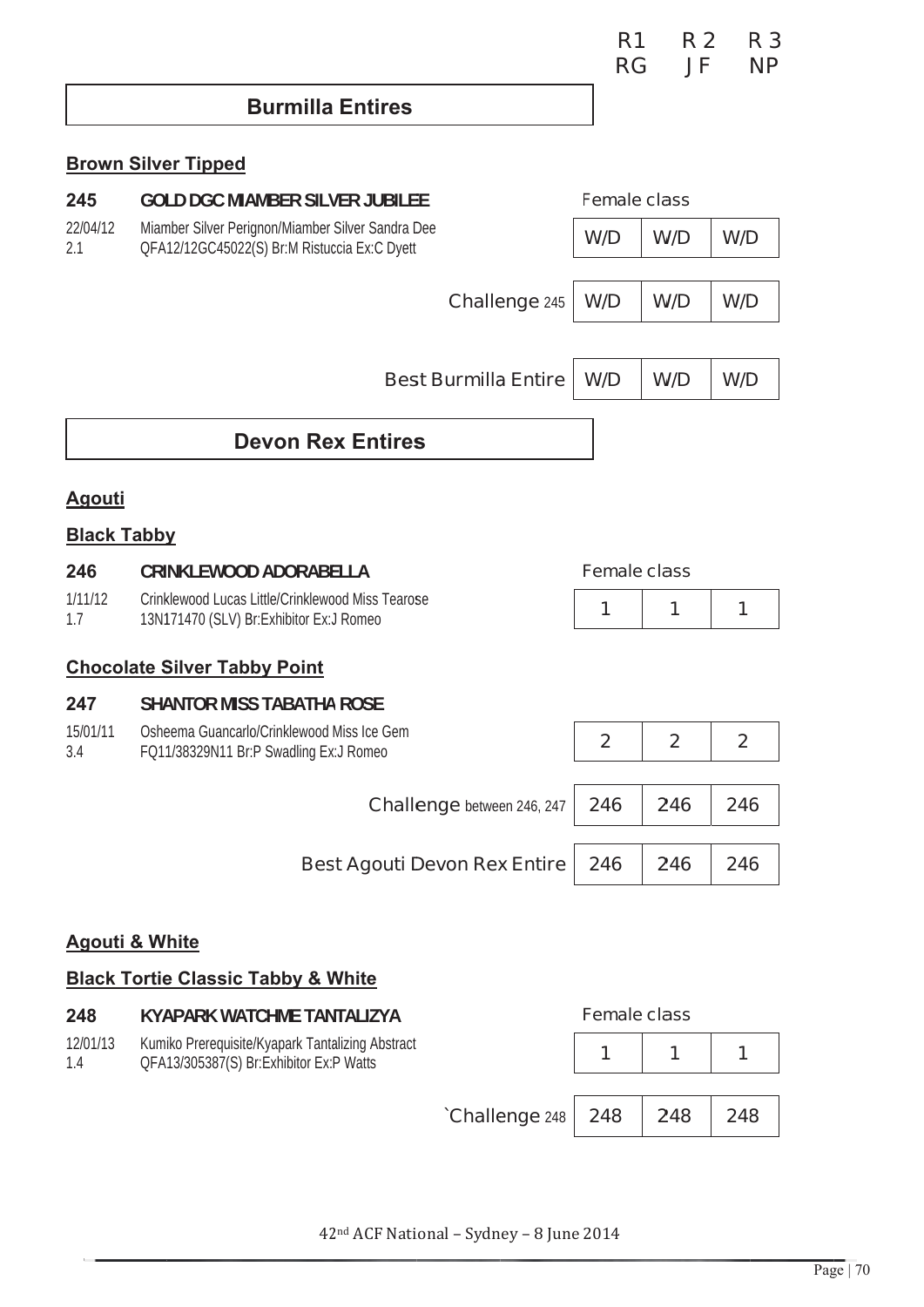| R <sub>1</sub> | <b>R2</b> | R 3       |
|----------------|-----------|-----------|
| <b>RG</b>      | JF        | <b>NP</b> |

#### **Non Agouti**

### **White (blue-eyed)**

| 249             | CH CRINKLEWOOD SUZI QUANT                                                                    |                     | <b>Female class</b> |                |  |
|-----------------|----------------------------------------------------------------------------------------------|---------------------|---------------------|----------------|--|
| 28/02/12<br>2.3 | Crinklewood Lucas Little/Shantor Miss Snow White<br>12N170292 (SLV) Br:Exhibitor Ex:J Romeo  | $\overline{2}$      | $\overline{2}$      | 1              |  |
|                 | <b>White (odd-eyed)</b>                                                                      |                     |                     |                |  |
| 250             | <b>CH CRINKLEWOOD SO GORGEOUS</b>                                                            |                     |                     |                |  |
| 20/01/13<br>1.4 | Katznkurls Sheer Magic/Kakutzi Wira Wira<br>13N172061 (SLV) Br: Exhibitor Ex: J Romeo        | 3                   | 3                   | $\overline{2}$ |  |
|                 |                                                                                              |                     |                     |                |  |
|                 | <b>Black Tortie Smoke B-Colour</b>                                                           |                     |                     |                |  |
| 251             | CH KAKUTZI JAZZ D'YANNE                                                                      |                     |                     |                |  |
| 11/12/10<br>3.5 | Kakutzi Quinta de Lago/Kakutzi Curlz of Taradale<br>NZ026755AN12 (SLV) Br:A Vazey Ex:J Romeo | 1                   | 1                   | 3              |  |
|                 |                                                                                              |                     |                     |                |  |
|                 | <b>Challenge</b> between 249, 250, 251                                                       | 251                 | 251                 | 249            |  |
|                 |                                                                                              |                     |                     |                |  |
|                 | <b>Best Non Agouti Devon Rex Entire</b>                                                      | 251                 | 251                 | 249            |  |
|                 | <b>Reserve Non Agouti Devon Rex Entire</b>                                                   | 249                 | 248                 | 250            |  |
|                 |                                                                                              |                     |                     |                |  |
|                 | <b>Best Devon Rex Entire</b>                                                                 | 246                 | 251                 | 246            |  |
|                 | <b>Reserve Devon Rex Entire</b>                                                              | 248                 | 248                 | 249            |  |
|                 | <b>Third Devon Rex Entire</b>                                                                | 251                 | 248                 | 247            |  |
|                 | <b>Japanese Bobtail Entires</b>                                                              |                     |                     |                |  |
|                 |                                                                                              |                     |                     |                |  |
| Mi-Ke           |                                                                                              |                     |                     |                |  |
| 252             | <b>TRILIAN YU NATSUMI</b>                                                                    | <b>Female class</b> |                     |                |  |

Yuki-Usagi Chura (Imp Jpn)/Yuki-Usagi Honoka (Imp Jpn)<br>12N169404/CN14 Br:Exhibitor Ex:G & P Richardson  $4/11/11$  $2.7$ 

|--|

| <b>Challenge 252   252   252   252</b>         |  |  |
|------------------------------------------------|--|--|
|                                                |  |  |
| Best Japanese Bobtail Entire   252   252   252 |  |  |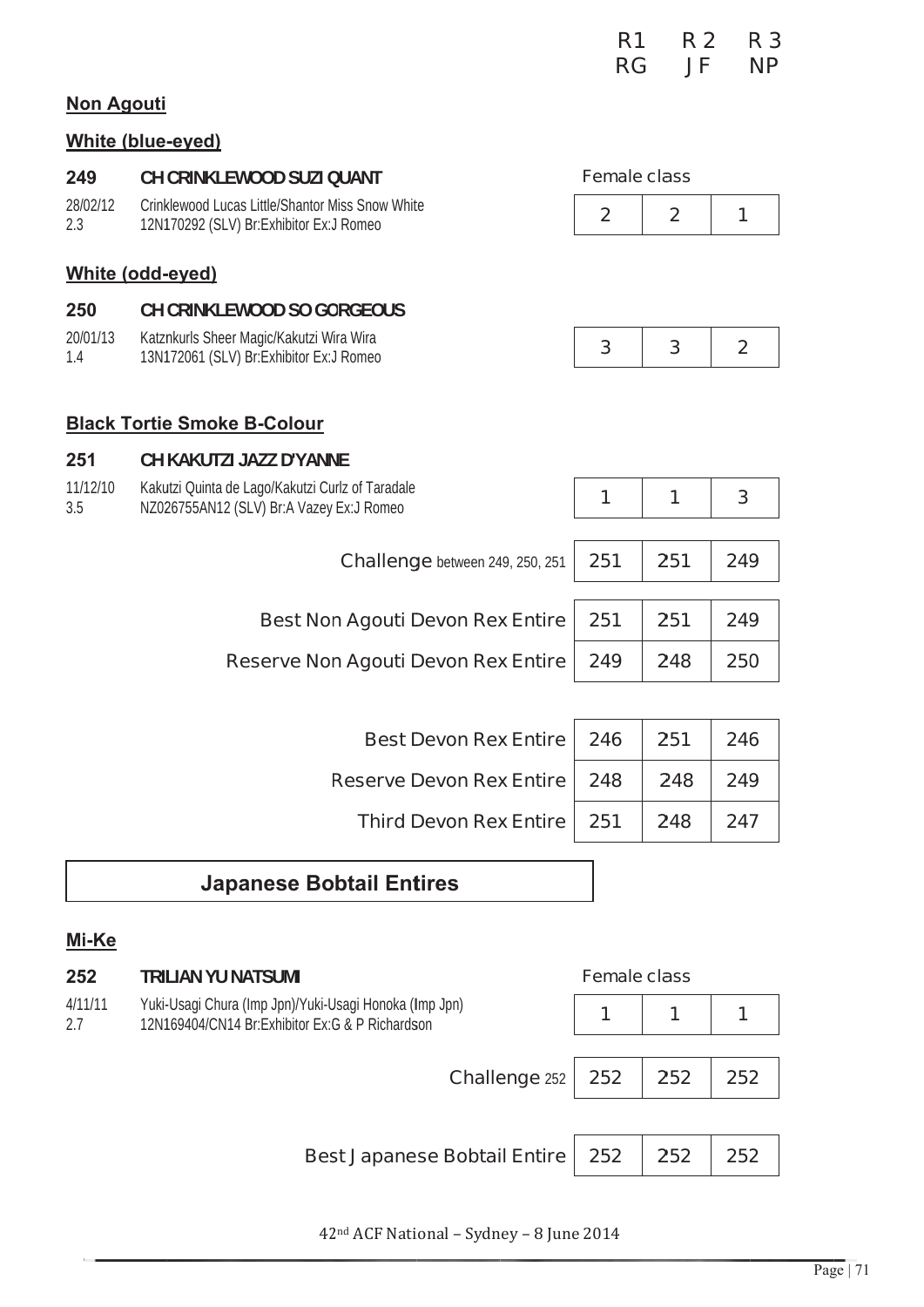# **Mandalay Entires**

# **Black**

| 253              | <b>BAHATI HIDDEN TREASURE</b>                                                |                             | <b>Female class</b> |     |     |
|------------------|------------------------------------------------------------------------------|-----------------------------|---------------------|-----|-----|
| 30/07/13<br>0.10 | Ravenclaw Zorro/Miamber Honey Kisses<br>QFA13/306125 Br:Exhibitor Ex:C Dyett |                             | W/D                 | W/D | W/D |
|                  |                                                                              |                             |                     |     |     |
|                  |                                                                              | Challenge 253               | W/D                 | W/D | W/D |
|                  |                                                                              |                             |                     |     |     |
|                  |                                                                              | <b>Best Mandalay Entire</b> | W/D                 | W/D | W/D |
|                  |                                                                              |                             |                     |     |     |
|                  | <b>Manx Entires</b>                                                          |                             |                     |     |     |
|                  |                                                                              |                             |                     |     |     |

## **Agouti**

## **Black Classic Tabby**

| 254             | <b>CH REBUSS WASSA MATTA YOU</b>                                                                                                              | <b>Male class</b> |                |     |
|-----------------|-----------------------------------------------------------------------------------------------------------------------------------------------|-------------------|----------------|-----|
| 20/03/12<br>2.2 | Encore Izoo Wassamatta/Rebuss Caillin Fammanagh<br>GCSA4G2593 Br:Exhibitor Ex:R Kuss                                                          | 1                 | 1              | 1   |
|                 | <b>Challenge 254</b>                                                                                                                          | 254               | 254            | 254 |
|                 | <b>Best Manx Entire</b>                                                                                                                       | 254               | 254            | 254 |
|                 | <b>Pixiebob Entires</b>                                                                                                                       |                   |                |     |
|                 | <b>Brown Spotted Tabby</b>                                                                                                                    |                   |                |     |
| 255             | <b>AUSPIXIE MOON DANCER</b>                                                                                                                   | <b>Male class</b> |                |     |
|                 |                                                                                                                                               |                   |                |     |
| 3/12/12<br>1.6  | Alsoomse Pixie Bob (Imp UK)/Alsoomse Cochise Dream (Imp UK)<br>TFA-031212-001(L)(P)CN13 Br:T Goulden & J Greenaway Ex:M Phillips &<br>R Frame | 3                 | 4              | 3   |
| 256             | <b>TFA GD CH PIXIEROO ADONIS</b>                                                                                                              |                   |                |     |
| 20/11/11<br>2.6 | Alsoomse Pixie Bob (Imp UK)/Alsoomse Rain Cloud<br>SBV112011008/CN13(L)(P) Br:M Phillips & R Frame Ex:T Goulden & J<br>Greenaway              | 4                 | $\overline{2}$ | 4   |
| 257             | <b>TICA SILVER GD CH ALSOOMSE</b><br><b>GUARDIANOFTHEPEOPLE</b>                                                                               |                   |                |     |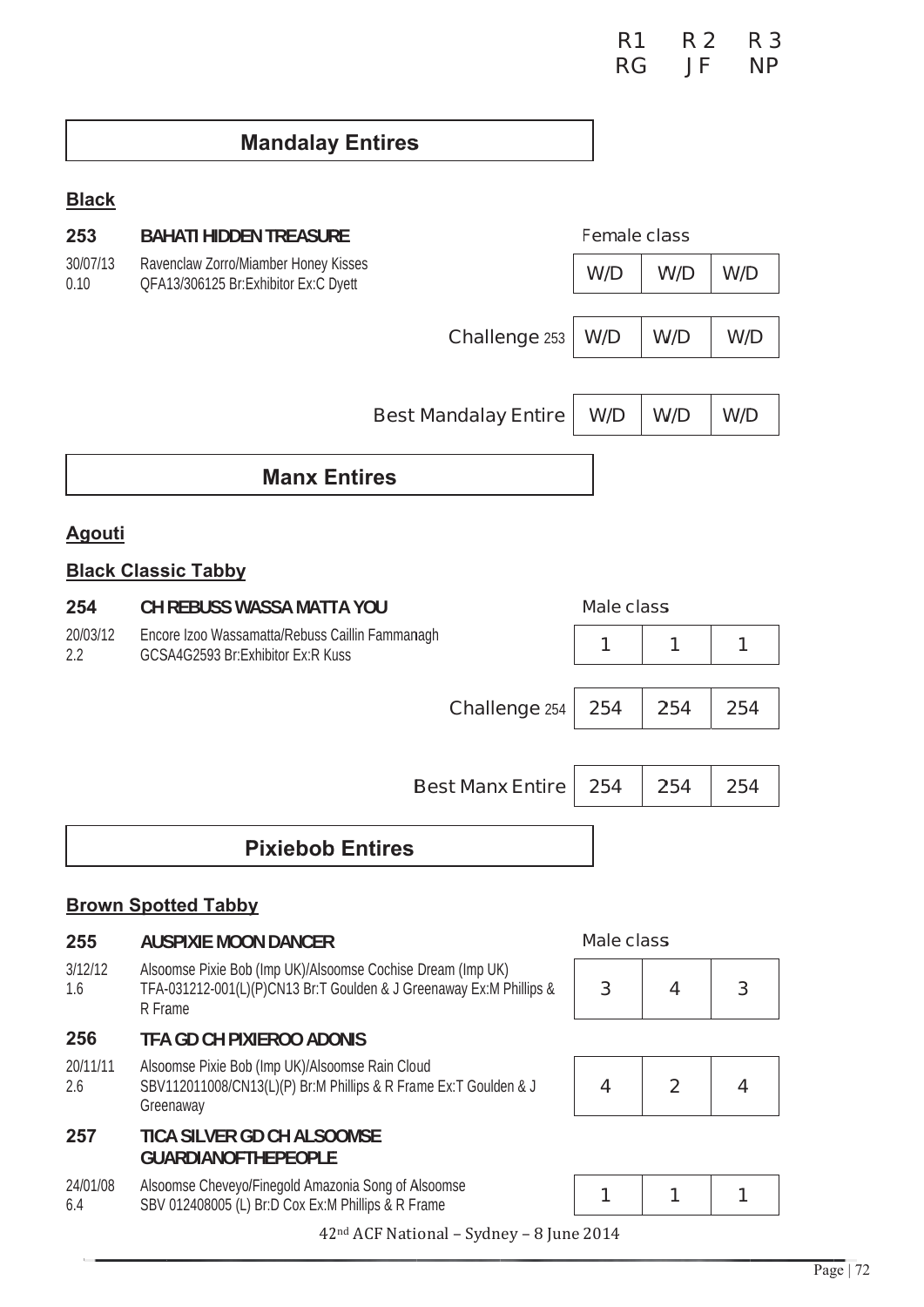|                  |                                                                                                                         | R <sub>1</sub><br><b>RG</b> | <b>R2</b><br>JF | R <sub>3</sub><br><b>NP</b> |
|------------------|-------------------------------------------------------------------------------------------------------------------------|-----------------------------|-----------------|-----------------------------|
| 258              | <b>ALSOOMSE PIXIE BOB (IMP UK)</b>                                                                                      |                             |                 |                             |
| 28/03/01<br>13.2 | Alsoomse Dixies Sundance/Finegold Amazonia Song of Alsoomse<br>SBV0328010012(L)(P)CN13 Br:D Cox Ex:M Phillips & R Frame | $\overline{2}$              | 3               | $\overline{2}$              |
|                  | <b>Challenge</b> between 255, 256, 257, 258                                                                             | 257                         | 257             | 257                         |
|                  | <b>Best Pixiebob Entire</b>                                                                                             | 257                         | 257             | 257                         |
|                  | <b>Reserve Pixiebob Entire</b>                                                                                          | 258                         | 256             | 258                         |
|                  | <b>Russian Entires</b>                                                                                                  |                             |                 |                             |
| <b>Blue</b>      |                                                                                                                         |                             |                 |                             |
| 259              | <b>BARISHKA SILVA VLADENKA</b>                                                                                          | <b>Male class</b>           |                 |                             |
| 24/10/12<br>1.7  | Tyana Silva Bronte/Barishka Princess Sofiya<br>V31537S13 Br:S Bryant Ex:S Briton                                        | $\mathbf{2}$                | $\mathbf{2}$    | $\mathbf{2}$                |
| 260              | BRONZE GD CH KIMARA AZRIEL BUDDY AWESOME                                                                                |                             |                 |                             |
| 12/11/11<br>2.6  | Kimara Royalblu Yoursun Lyubovnik/Kimara Azreal Silver Velvet<br>W13/12CO259 Br:Exhibitor Ex:L Nikiforos                | 1                           | 1               | 1                           |
|                  | <b>Challenge</b> between 259, 260                                                                                       | 260                         | 260             | 260                         |
| 261              | KIMARA MISILVA KRYSTAL                                                                                                  | <b>Female class</b>         |                 |                             |
| 12/01/13<br>1.4  | Cerebro Lyubovnik Dunoe/Tyana Misylva Salli<br>491W13 Br: Exhibitor Ex: L Nikiforos                                     | $\overline{2}$              | $\overline{2}$  | 1                           |
| 262              | <b>SHARNDEOR BLUE SARAPHINA</b>                                                                                         |                             |                 |                             |
| 1/11/12<br>1.7   | Tintola Irving/Sharndeor Blue Belle<br>13CO277N13 Br:K Pavzin Ex:G & R Hackworthy                                       | <b>Abs</b>                  | <b>Abs</b>      | <b>Abs</b>                  |
| 263              | KIMARA BLU SHIMMA ASCHEA                                                                                                |                             |                 |                             |
| 21/09/12<br>1.8  | Celesta Blue Nikolai/Kimara Royalblu Saschea<br>162W13 Br: Exhibitor Ex: L Nikiforos                                    | 1                           | 1               | $\overline{2}$              |
| 264              | <b>SAMNICKI CZAR VIVIENKA</b>                                                                                           |                             |                 |                             |
| 13/08/12<br>1.9  | Samnicki Czar Maxim/Kirkovski Tsarina<br>12N171014 Br: Exhibitor Ex: G & R Hackworthy                                   | <b>Abs</b>                  | <b>Abs</b>      | abs                         |
|                  | <b>Challenge</b> between 261, 262, 263, 264                                                                             | 263                         | 263             | 261                         |
|                  | <b>Best Russian Entire</b>                                                                                              | 260                         | 263             | 261                         |
|                  | <b>Reserve Russian Entire</b>                                                                                           | 263                         | 260             | 263                         |
|                  | <b>Third Russian Entire</b>                                                                                             | 261                         | 261             | 260                         |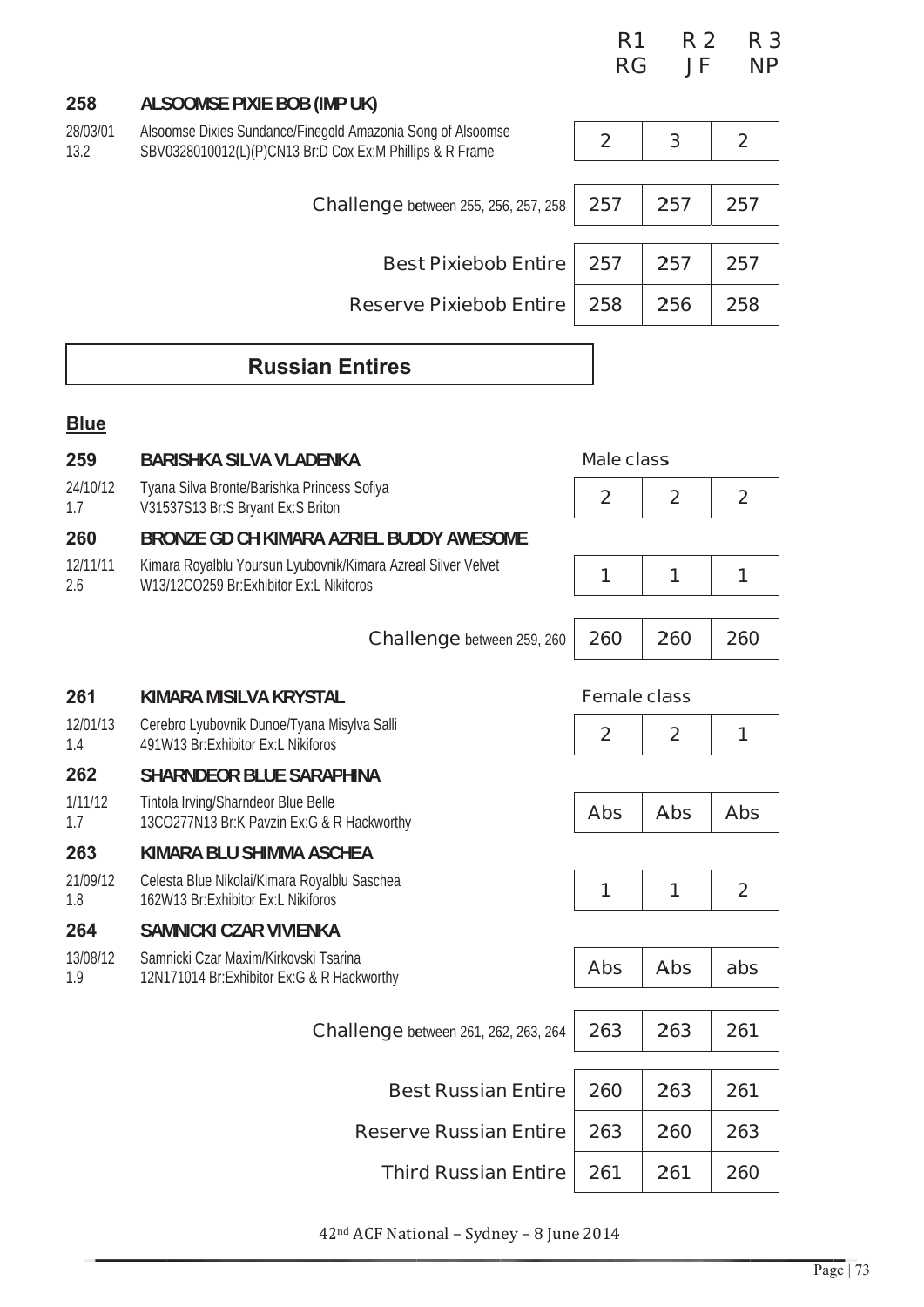| R <sub>1</sub> | R <sub>2</sub> | R <sub>3</sub> |
|----------------|----------------|----------------|
| <b>RG</b>      | JF             | <b>NP</b>      |

## **Scottish Fold Entires**

### **Black Van**

| 265              | <b>GOLD DGC REMPORTER EMO BEAR</b>                                                  | <b>Male class</b>   |              |                |  |
|------------------|-------------------------------------------------------------------------------------|---------------------|--------------|----------------|--|
| 4/12/10<br>3.6   | Prinzarienne Bundi Bear/Zwei Farbe Hester<br>GCSA4G2411 Br:Exhibitor Ex:M & A Kidd  | 1                   | 1            | 1              |  |
|                  |                                                                                     |                     |              |                |  |
|                  | <b>Challenge 265</b>                                                                | 265                 | 265          | 265            |  |
|                  |                                                                                     |                     |              |                |  |
|                  | <b>Best Scottish Fold Entire</b>                                                    | 265                 | 265          | 265            |  |
|                  | <b>Selkirk Rex Longhair Entires</b>                                                 |                     |              |                |  |
|                  |                                                                                     |                     |              |                |  |
|                  | <b>Non Agouti &amp; White</b>                                                       |                     |              |                |  |
|                  | <b>Blue Bi-Colour</b>                                                               |                     |              |                |  |
| 268              | <b>CH FRASCOTT PATRICK PATENT</b>                                                   | <b>Male class</b>   |              |                |  |
| 1/01/13          | Marshallpark Marshall/Frascott Eliza Dolittle                                       |                     |              |                |  |
| 1.5              | 13N171659 (SLV) Br: Exhibitor Ex: A Fraser & C Smith                                | 1                   | 1            | 1              |  |
|                  | <b>Challenge 268</b>                                                                | 268                 | 268          | 268            |  |
|                  |                                                                                     |                     |              |                |  |
|                  |                                                                                     |                     |              |                |  |
|                  | <b>Best Selkirk Rex Longhair Entire</b>                                             | 268                 | 268          | 268            |  |
|                  |                                                                                     |                     |              |                |  |
|                  | <b>Somali Entires</b>                                                               |                     |              |                |  |
| <b>Tawny</b>     |                                                                                     |                     |              |                |  |
| 269              | <b>NAREIRA ISSEY MIYAKE</b>                                                         | <b>Female class</b> |              |                |  |
| 20/08/13         | Nareira Baggy Pants/Nareira Stardust Express                                        |                     |              |                |  |
| 0.9              | 13N172804 Br:Exhibitor Ex:D Thomas                                                  | 1                   | $\mathbf{2}$ | $\overline{2}$ |  |
| 270              | <b>NAREIRA COCO MADEMOISELLE</b>                                                    |                     |              |                |  |
| 25/07/13<br>0.10 | Zabenka Champagne Charlie/Nareira Coco Chanel<br>13N172840 Br:Exhibitor Ex:D Thomas | $\overline{2}$      | 1            | 1              |  |
|                  |                                                                                     |                     |              |                |  |
|                  | <b>Challenge</b> between 269, 270                                                   | 269                 | 270          | 270            |  |
|                  |                                                                                     |                     |              |                |  |
|                  | <b>Best Somali Entire</b>                                                           | 269                 | 270          | 270            |  |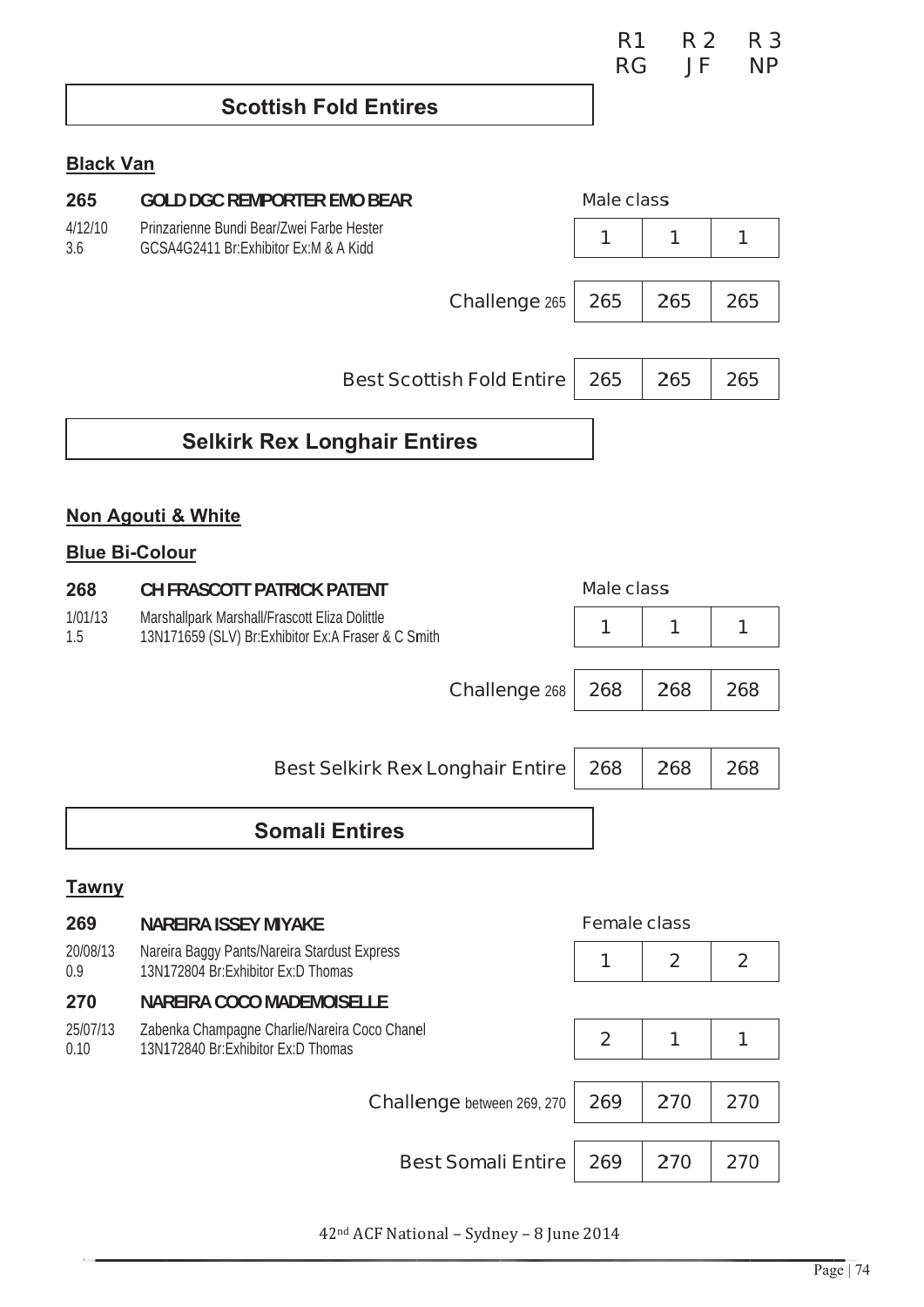| R <sub>1</sub> | <b>R2</b> | <b>R3</b> |
|----------------|-----------|-----------|
| <b>RG</b>      | JF        | <b>NP</b> |

**Sphynx Entires** 

### **Agouti & White**

### **Chocolate Mink Tabby & White**

| 271             | PLAT DGC SPHYNXSTAR WILMA HAIRGRO                                                                        | <b>Female class</b> |     |
|-----------------|----------------------------------------------------------------------------------------------------------|---------------------|-----|
| 17/04/11<br>3.1 | Ramilypan Waytogo (Imp UK)/Sphynxstar More Real<br>OFA11/302986 Br:Exhibitor Ex:K Michael & J Hunt-Silby |                     |     |
|                 |                                                                                                          |                     |     |
|                 | Challenge $271$   271                                                                                    | 271                 | 271 |
|                 |                                                                                                          |                     |     |

## **Non Agouti**

#### **White (blue-eyed)**

| 272             | <b>MANIS SEX ON FIRE</b>                                                                            |            | <b>Female class</b> |            |  |
|-----------------|-----------------------------------------------------------------------------------------------------|------------|---------------------|------------|--|
| 16/12/12<br>1.5 | Manis Sexy and I Know It/Manis Superbabe<br>QISR3/31302037 Br:Exhibitor Ex:S Henriksen & R McGregor | <b>Abs</b> | <b>Abs</b>          | <b>Abs</b> |  |
|                 |                                                                                                     |            |                     |            |  |
|                 | Challenge 272                                                                                       | n/e        | n/e                 | n/e        |  |

#### Non Agouti & White

### **Black Tortie & White**

| 273             | <b>CH ESFINGEMX BUTTERCUP</b>                                                                     |     | <b>Female class</b> |     |
|-----------------|---------------------------------------------------------------------------------------------------|-----|---------------------|-----|
| 18/04/11<br>3.1 | Hadakat Baresitall/Houseofsphynx Prudence of Sphynxmx<br>5049-1741202V13 Br:G Guillen Ex:A Jenkin | 1   | 1                   |     |
|                 |                                                                                                   |     |                     |     |
|                 | <b>Challenge 273</b>                                                                              | 273 | 273                 | 273 |
|                 |                                                                                                   |     |                     |     |
|                 | <b>Best Sphynx Entire</b>                                                                         | 271 | 273                 | 273 |
|                 | <b>Reserve Sphynx Entire</b>                                                                      | 273 | 271                 | 271 |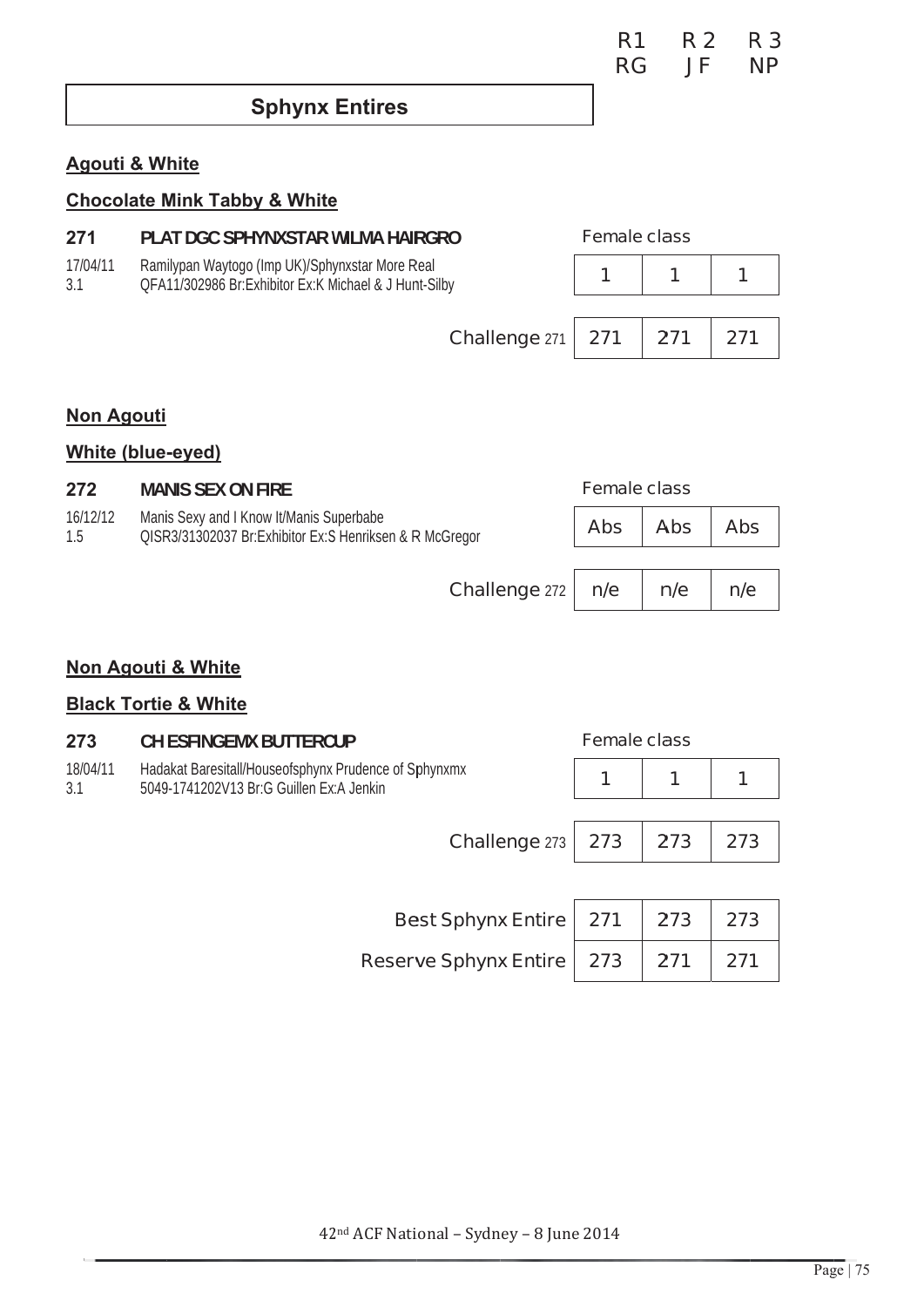**R1 R2 R3 PB JML HF** 

## **Group 3 Desexed**

# **Abyssinian Desexed**

#### **Tawny**

| 274              | <b>GOLD DGC OSIRIS(V) BEAR'S JIVE TALKER</b>                                                                               | <b>Neuter class</b> |                |                |
|------------------|----------------------------------------------------------------------------------------------------------------------------|---------------------|----------------|----------------|
| 12/06/12<br>1.11 | Highgaitpaws Have a Chat (Imp USA)/Osiris(V) Running Bear<br>QFA12/304496 Br:M & S Shawn Ex:A Ashby                        | abs                 | abs            | abs            |
| 275              | <b>CCCA CH &amp; GOLD DGC NILE FORTUNATI</b>                                                                               |                     |                |                |
| 3/01/12<br>2.5   | Swift Rock the Kasbah/Nile Holly Ghost<br>12N169563 Br:G Kennedy Ex:K Cooper                                               | $\overline{2}$      | $\overline{2}$ | 1              |
| 276              | ACF NAT PREMIER, ACF DIAMOND AOE CCCA SAP TR<br>GC OFA DIAMOND DGC CQ & FQ PDGC QI DDGC CQ SUP<br>CH OSIRIS(V) FAST TALKER |                     |                |                |
| 3/07/10<br>3.11  | Highgaitpaws Have A Chat (Imp USA)/Osiris(V) Running Bear<br>OFA11/10GC26340 Br:S Shawn Ex:M & S Shawn                     | 1                   | 1              | $\overline{2}$ |
|                  | <b>Award of Merit</b> between 274, 275, 276                                                                                | 276                 | 276            | 275            |
|                  |                                                                                                                            | <b>Spey class</b>   |                |                |
| 277              | ACF AOE GD PR NARLEEKATZ ELUSIVE DIAMOND                                                                                   |                     |                |                |
| 3/09/12<br>1.9   | Narleekatz Blue Illusion/Narleekatz Aussie Diamond<br>13GC45122 Br:Exhibitor Ex:K Goodrick                                 | $\overline{2}$      | 1              | $\overline{2}$ |
| 278              | ACF AOE GOLD DGC OSIRIS(V) LUCREZIA BORGIA                                                                                 |                     |                |                |
| 8/09/11<br>2.8   | Cannonball of Wonderlove (Imp Germ)/Osiris(V) Judge Judy<br>QFA11/303366 Br:M & S Shawn Ex:C Mangin                        | 1                   | $\overline{2}$ | 1              |
|                  | <b>Award of Merit between 277, 278</b>                                                                                     | 278                 | 277            | 278            |
|                  | <b>Best Abyssinian Desexed</b>                                                                                             | 278                 | 276            | 275            |

# **American Shorthair Desexed**

### **Black Silver Classic Tabby**

| 279             | <b>DB GD CH BELLASPREE DYNASTY</b>                                                                                  | <b>Neuter class</b> |     |  |
|-----------------|---------------------------------------------------------------------------------------------------------------------|---------------------|-----|--|
| 10/04/13<br>1.1 | Plains Just a Wigler/Murrznpurrz Pink Lady<br>QFA13/305952(S) Br:J Coles Ex:A & J Berry                             |                     |     |  |
| 280             | <b>GD CH BELLASPREE OCTAVIA</b>                                                                                     |                     |     |  |
| 10/04/13<br>1.1 | Gr8 Plains Just a Wigler (USA)/Murrznpurrz Pink Lady (Imp USA)<br>GCSA4G2725/QFA13/305951(S) Br:J Coles Ex:J Jordan | $\overline{2}$      | 2   |  |
|                 |                                                                                                                     |                     |     |  |
|                 | <b>Award of Merit 279 280 279</b>                                                                                   |                     | 279 |  |

42<sup>nd</sup> ACF National - Sydney - 8 June 2014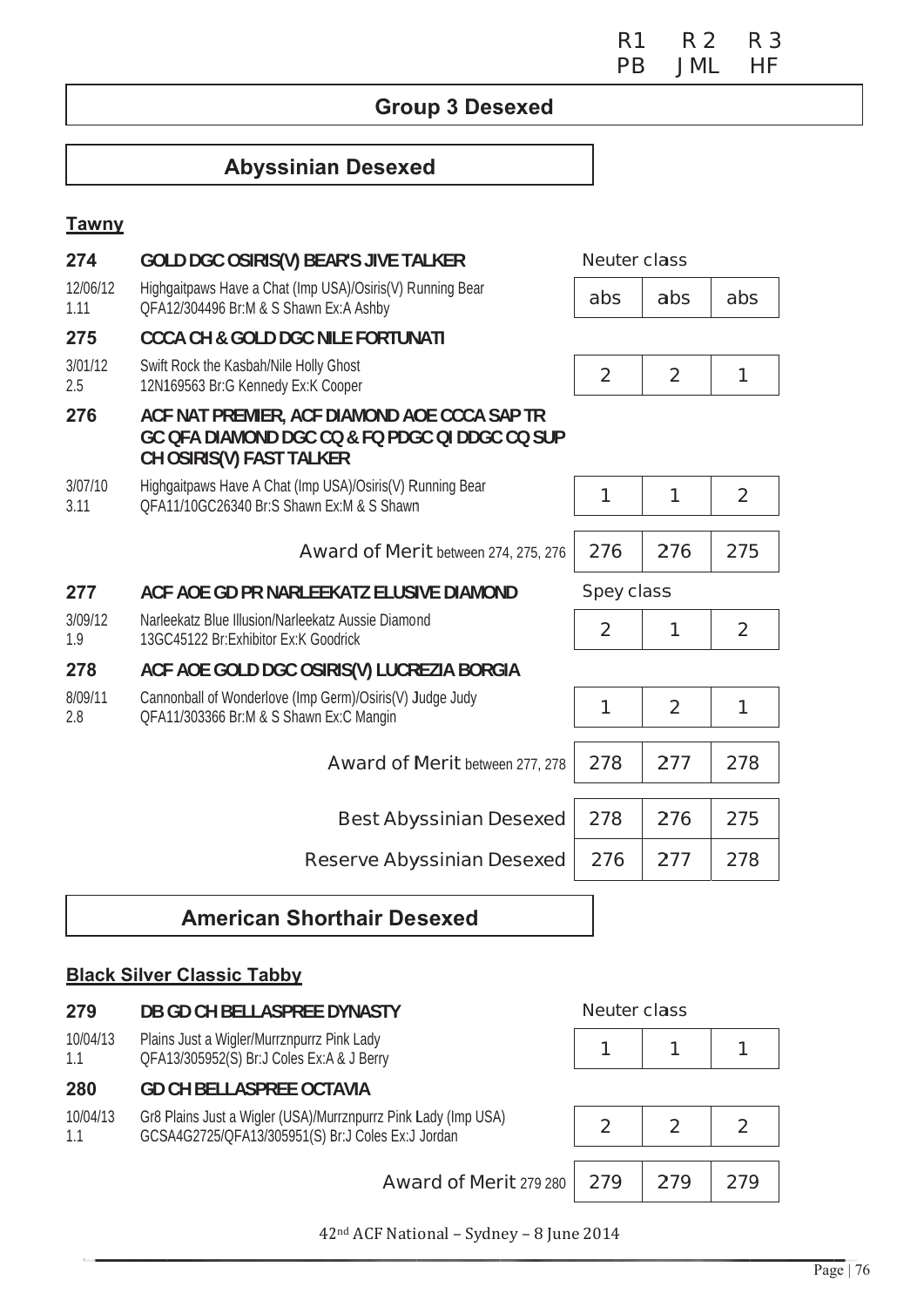**Best American Shorthair Desexed** 

#### **R1 R2 R3 PB JML HF**

279

278

# 279

## **British Shorthair Desexed**

#### **Blue**

| 281              | CH KALOOFA CAUSIN ACOMMOTION                                                                    | <b>Neuter class</b> |              |                |
|------------------|-------------------------------------------------------------------------------------------------|---------------------|--------------|----------------|
| 8/02/13<br>1.3   | Kaloofa Last Hurrah/Kaloofa lam Special<br>QFA13/305523N13 Br:C Power Ex:J Shephard             | 3                   | $\mathbf{2}$ | 3              |
| 282              | <b>CCCA CH DIAMOND DGC KALOOFA MAKIN WAVES</b>                                                  |                     |              |                |
| 5/09/06<br>7.9   | Kaloofa Hard Yakka/Kalame Beth-Anath<br>06QC2284N07 Br:C Power Ex:J Shephard                    | $\overline{2}$      | 3            | $\overline{2}$ |
| 283              | ACF EMERALD AOE DIAMOND DGC FO SAPPHIRE DGC<br>OI DIA DGC AMBRITT BLU MAGICK MERLIN             |                     |              |                |
| 1/12/05<br>8.6   | Kendrick Tarragon/Taluki Teneikah Blue<br>OFA06/0261 Br: Exhibitor Ex: J & A Maas               | 1                   | 1            | 1              |
|                  | <b>Award of Merit</b> between 281, 282, 283                                                     | 283                 | 283          | 283            |
| 284              | <b>GD CH KALOOFA POSH MADAM</b>                                                                 | <b>Spey class</b>   |              |                |
| 30/07/09<br>4.10 | Kaloofa Hard Yakka/Kaloofa Ima Posh Aussie<br>QFA09/5610GC09(SLV) Br:C Power Ex:C & N Tricarico | 1                   | 1            | 1              |
|                  | <b>Award of Merit 284</b>                                                                       | 284                 | 284          | 284            |
|                  | <b>Best British Shorthair Desexed</b>                                                           | 284                 | 283          | 283            |
|                  | <b>Reserve British Shorthair Desexed</b>                                                        | 283                 | 284          | 284            |
|                  | <b>Burmese Desexed</b>                                                                          |                     |              |                |

### **Brown**

| 285             | <b>CCCA CH GOLD DGC NORTON CHEEKY IN BROWN</b>                                      | <b>Neuter class</b> |     |     |
|-----------------|-------------------------------------------------------------------------------------|---------------------|-----|-----|
| 29/01/12<br>2.4 | Shambo Solor la Bayadere/ Norton Tarua Tasha<br>12N170155 Br:M & S Wyman Ex:S Wyman |                     |     |     |
|                 | <b>Award of Merit 285 285</b>                                                       |                     | 285 | 285 |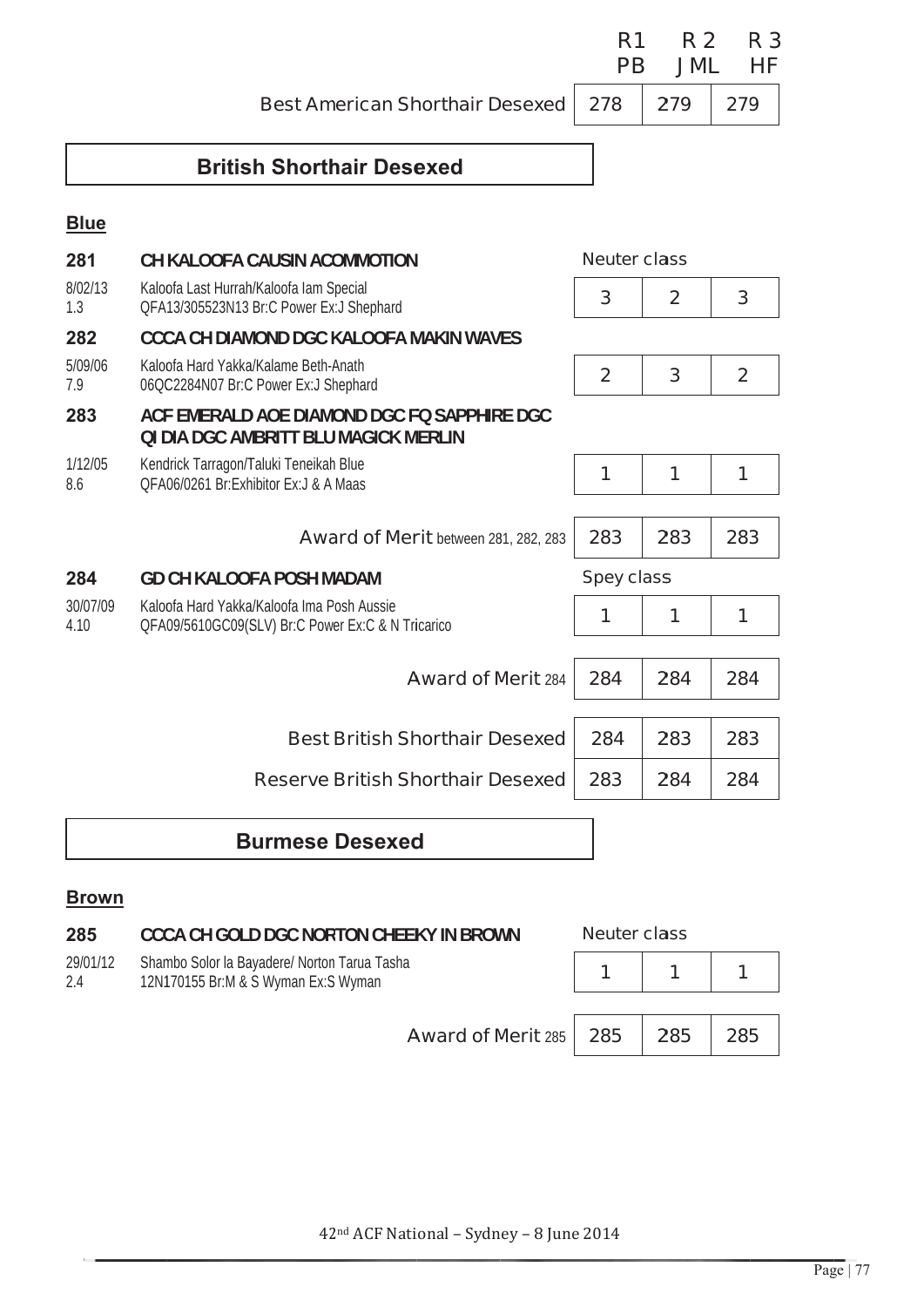|                  |                                                                                                 | R <sub>1</sub><br><b>PB</b> | <b>R2</b><br><b>JML</b> | R <sub>3</sub><br>НF |
|------------------|-------------------------------------------------------------------------------------------------|-----------------------------|-------------------------|----------------------|
| <b>Chocolate</b> |                                                                                                 |                             |                         |                      |
| 286              | <b>CCCA CH GD PR CHARLBURY XTASY</b>                                                            | <b>Spey class</b>           |                         |                      |
| 13/03/11<br>3.2  | Maydar Bronson/Charlbury Destinys Child<br>GCSA3G10088 Br:A Kirtland Ex:J Polias                | W/D                         | W/D                     | W/D                  |
|                  | <b>Award of Merit 286</b>                                                                       | W/D                         | W/D                     | W/D                  |
| <b>Lilac</b>     |                                                                                                 |                             |                         |                      |
| 287              | SILVER DB GD PR DENSUE JESSE JAMES                                                              | <b>Neuter class</b>         |                         |                      |
| 27/05/12<br>2.0  | Misara William Tell/Rigadoon Angelica<br>GCSA3G10399S13 Br:Exhibitor Ex:S Ashby                 | 1                           | 1                       | 1                    |
|                  | <b>Award of Merit 287</b>                                                                       | 287                         | 287                     | 287                  |
| <b>Cream</b>     |                                                                                                 |                             |                         |                      |
| 288              | <b>CH LEEWOOD IMPERIAL MOET</b>                                                                 | <b>Neuter class</b>         |                         |                      |
| 3/07/13<br>0.11  | Lushei Smooth Operator/Leewood Miss Hollywood<br>13S227339A Br:M De Laine Ex:N Brown & M Koziol | 1                           | 1                       | 1                    |
|                  | <b>Award of Merit 288</b>                                                                       | 288                         | 288                     | 288                  |
|                  | <b>Best Burmese Desexed</b>                                                                     | 287                         | 285                     | 285                  |
|                  | <b>Reserve Burmese Desexed</b>                                                                  | 288                         | 287                     | 287                  |
|                  | <b>Burmilla Desexed</b>                                                                         |                             |                         |                      |
|                  | <b>Brown Silver Tipped</b>                                                                      |                             |                         |                      |
| 289              | DB GD PR MIAMBER FROM PARIS WITH LOVE                                                           | <b>Neuter class</b>         |                         |                      |
| 15/09/12<br>1.8  | Miamber Silver Moet/Miamber Silver Paris<br>GCSA3G10541(SLV) Br:M Ristuccia Ex:J Polias         | W/D                         | W/D                     | W/D                  |
|                  | <b>Award of Merit 289</b>                                                                       | W/D                         | W/D                     | W/D                  |
|                  |                                                                                                 |                             |                         |                      |
|                  | <b>Best Burmilla Desexed</b>                                                                    | W/D                         | W/D                     | W/D                  |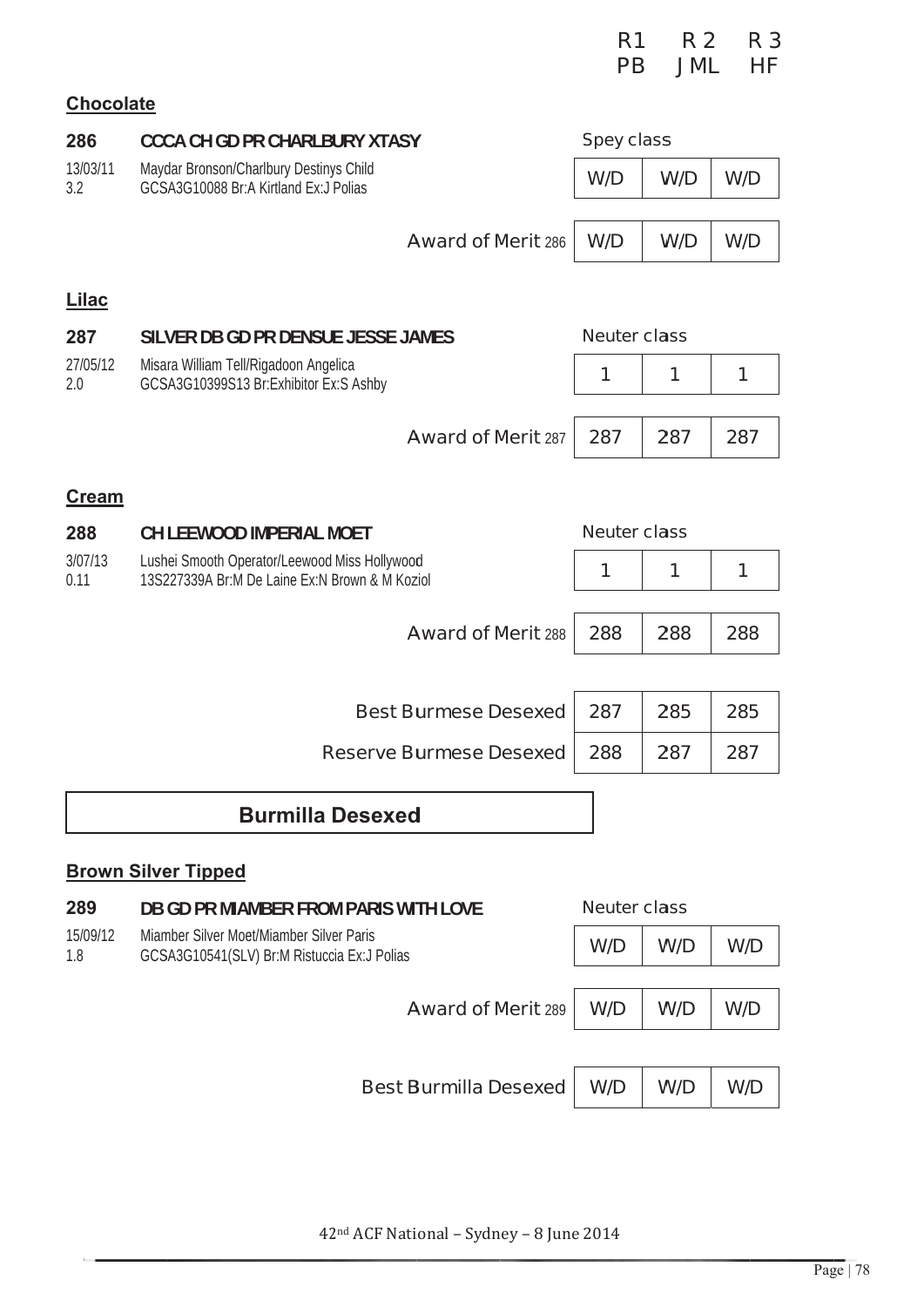### **Devon Rex Desexed**

#### **Agouti & White**

#### **Black Silver Spotted Tabby & White** 290 DB GD PR MIREX UNEEK JUSTICE **Spey class** 21/12/09 Maigrey Marshall/Mirex Uneekly Defined  $\mathbf{1}$  $\overline{1}$  $\overline{1}$ 10FSA269974AGC11 (SLV CPC) Br:T & S Sypher Ex:J Kitson  $4.5$ **Award of Merit 290** 290 290 290 **Non Agouti** White (green-eyed) 291 **EDAPUSREX LADY GA GA Spey class** 21/03/10 Legends Vanilla Ice/Devonpark Something Else  $\mathbf{1}$  $\mathbf{1}$  $\overline{1}$ 10N166126 (SLV) Br:H Sugar Ex:S Tscherne  $4.2$ **Award of Merit 291** 291 291 291 **Best Devon Rex Desexed** 290 291 291 La Perm Longhair Desexed

#### **Agouti & White**

#### **Black Silver Tortie Tabby & White**

| 292             | ACF AOE PLAT DGC FRISSON BC STORM                                                 | <b>Spey class</b> |     |     |
|-----------------|-----------------------------------------------------------------------------------|-------------------|-----|-----|
| 28/04/07<br>7.1 | Ele'Cats BC Yampa/Boheme BC Chez Isabella<br>QFA08/1852 Br:Exhibitor Ex:A-L Magee |                   |     |     |
|                 | <b>Award of Merit 292 292</b>                                                     |                   | 292 | 292 |
|                 |                                                                                   |                   |     |     |
|                 | Best La Perm Longhair Desexed                                                     | 292               | 292 | 292 |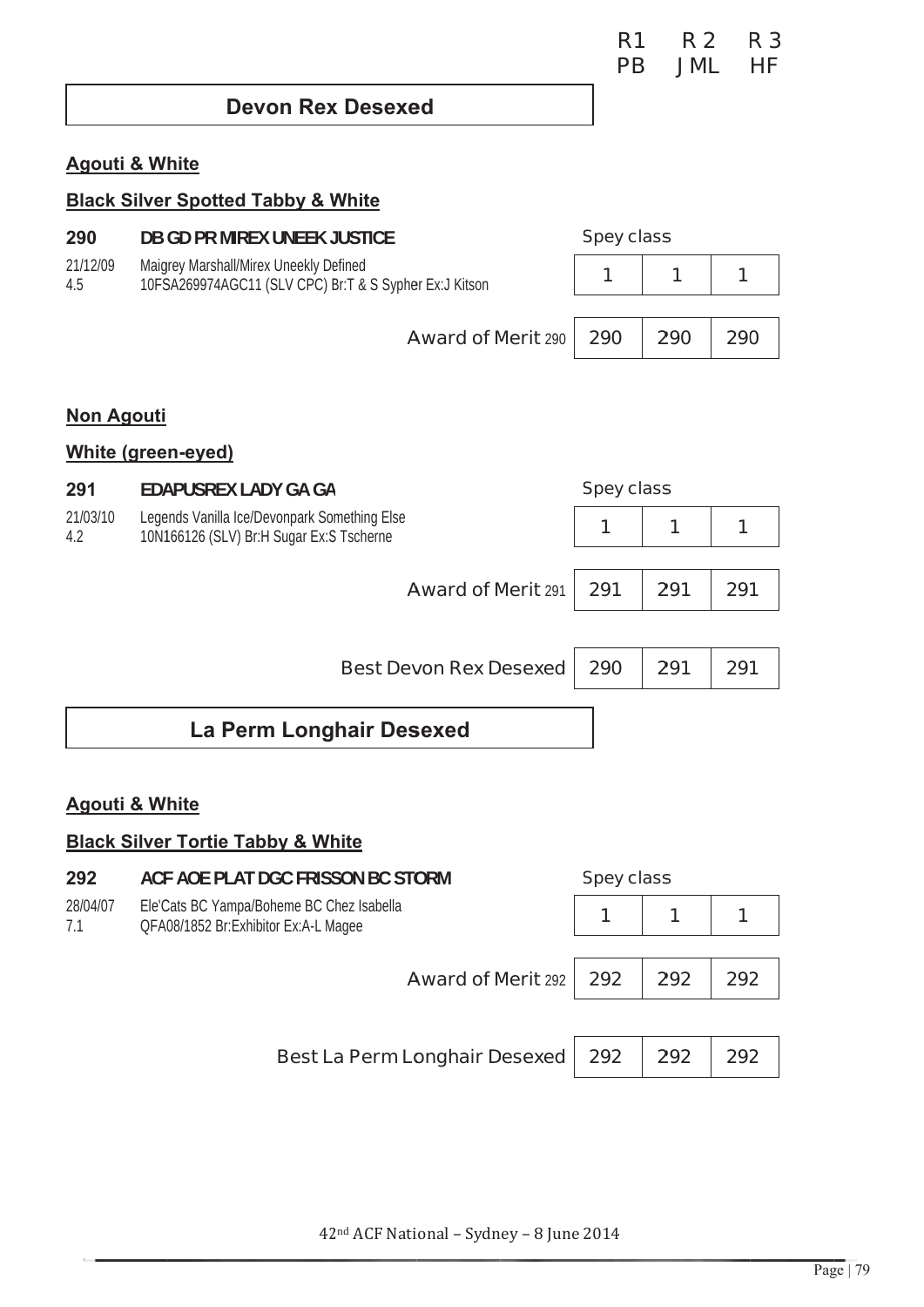## **Brown Spotted Tabby**

| 293             | <b>PIXIEROO ASCIEPIUS</b>                                                                                                       |                   | <b>Neuter class</b> |     |  |
|-----------------|---------------------------------------------------------------------------------------------------------------------------------|-------------------|---------------------|-----|--|
| 20/11/11<br>2.6 | Alsoomse Pixie Bob (Imp UK)/Alsoomse Rain Cloud (Imp UK)<br>SBV112011 011/TFA12(L)/CN13 Br: Exhibitor Ex: M Phillips & R Frame  |                   |                     |     |  |
|                 | <b>Award of Merit 293</b>                                                                                                       | 293               | 293                 | 293 |  |
| 294             | PIXIEROO APHRODITE                                                                                                              | <b>Spey class</b> |                     |     |  |
| 20/11/11<br>2.6 | Alsoomse Pixie Bob (Imp UK)/Alsoomse Rain Cloud (Imp UK)<br>SBV112011 006/TFA12(L)(P)/CN13 Br:Exhibitor Ex:M Phillips & R Frame |                   |                     |     |  |
|                 |                                                                                                                                 |                   |                     |     |  |
|                 | <b>Award of Merit 294</b>                                                                                                       | 294               | 294                 | 294 |  |
|                 |                                                                                                                                 |                   |                     |     |  |
|                 | <b>Best Pixiebob Desexed</b>                                                                                                    | 293               | 294                 | 294 |  |
|                 |                                                                                                                                 |                   |                     |     |  |

# **Russian Desexed**

### **Blue**

| 295             | <b>SAMNICKI CZAR ERLGREI</b>                                                            |     | <b>Neuter class</b> |     |  |
|-----------------|-----------------------------------------------------------------------------------------|-----|---------------------|-----|--|
| 29/08/11<br>2.9 | Raska Blu Dimitri/Samnicki Czar Tamara<br>12N169548 Br: Exhibitor Ex: G & R Hackworthy  | abs | <b>Abs</b>          | abs |  |
| 296             | <b>GOLD DGC MYENYA MIKHAIL KIROVOVICH</b>                                               |     |                     |     |  |
| 1/11/10<br>3.7  | Kimara Sirishka Kirov/Myenya Kittiana Valkova<br>S11GC3G9911FSA Br:F Thomas Ex:J Jordan | 1   | 1                   | 1   |  |
|                 | <b>Award of Merit between 295, 296</b>                                                  | 296 | 296                 | 296 |  |
|                 |                                                                                         |     |                     |     |  |
|                 | <b>Best Russian Desexed</b>                                                             | 296 | 296                 | 296 |  |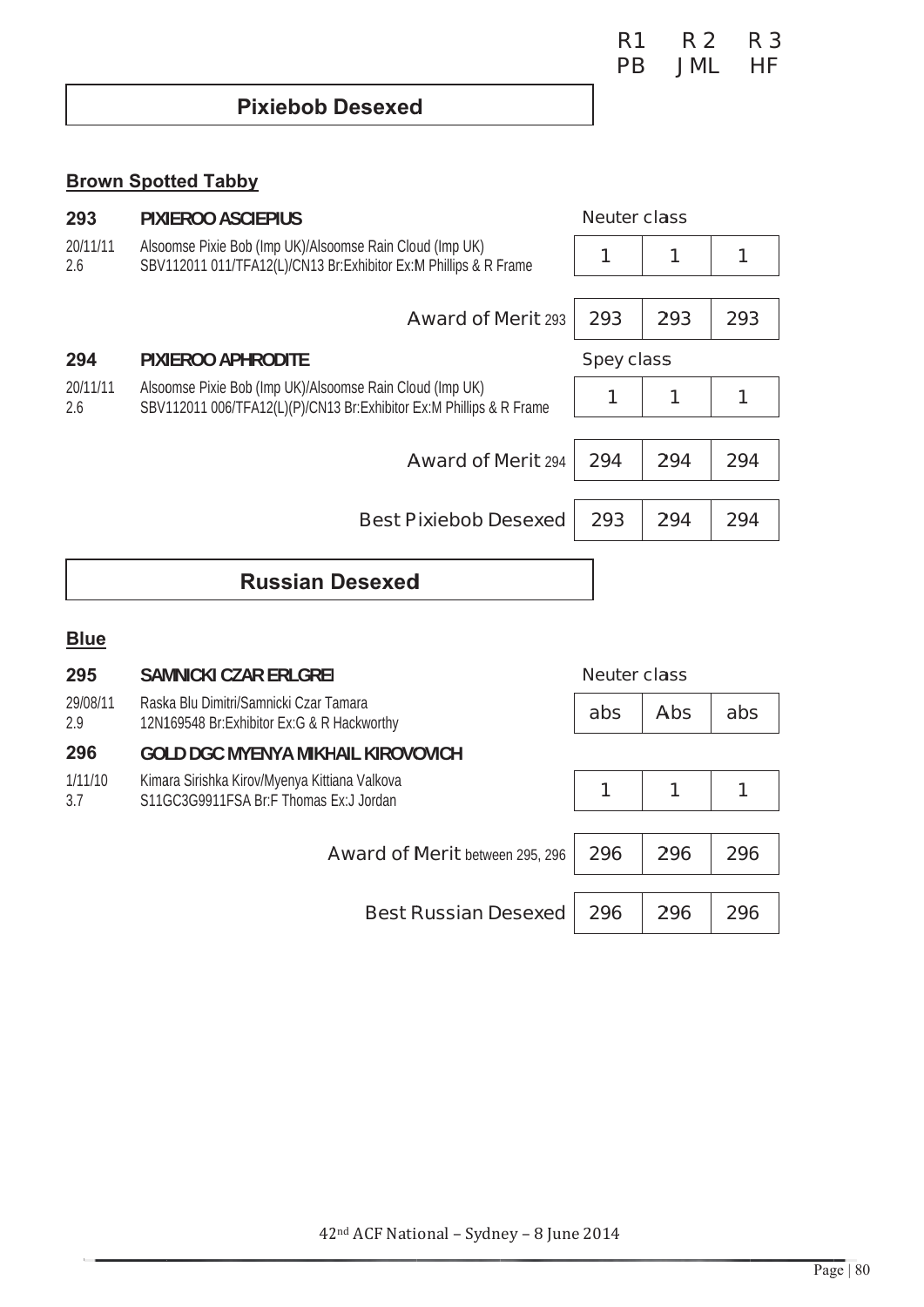**R1 R2 R3 PB JML HF** 

## **Selkirk Rex Desexed**

### **Non Agouti**

## **Black Silver Shaded**

| 297             | BRONZE DB GD PR REBUSS BEDROOM EYES                                          | <b>Neuter class</b> |     |     |
|-----------------|------------------------------------------------------------------------------|---------------------|-----|-----|
| 25/03/12<br>2.2 | Rebuss Inigo Loyola/Tambo Pillow Talk<br>GCSA4G2623 Br:R Kuss Ex:D Robertson |                     | 1   |     |
|                 | <b>Award of Merit 297</b>                                                    | 297                 | 297 | 297 |
|                 | <b>Best Selkirk Rex Desexed</b>                                              | 297                 | 297 | 297 |

# **Selkirk Rex Longhair Desexed**

## **White (orange-eyed)**

| 267            | <b>JENGARI BEN HAWKINS</b>                                                                       | <b>Male class</b> |     |     |
|----------------|--------------------------------------------------------------------------------------------------|-------------------|-----|-----|
| 1/12/06<br>7.6 | Jengari King Neptune/Bevington Lady Imogen<br>07GC25257 (SLV) Br:G Coxhill & J Rewell Ex:K Woods |                   | 1   |     |
|                |                                                                                                  |                   |     |     |
|                | <b>Award of Merit 267 267</b>                                                                    |                   | 267 | 267 |
|                |                                                                                                  |                   |     |     |
|                | <b>Best Selkirk Rex Longhair Desexed</b>                                                         | 267               | 267 | 267 |

# **Singapura Desexed**

#### Sepia Agouti

| 298                                                                                        | <b>FRANKLIN MAKIA</b>         | <b>Neuter class</b> |                      |     |
|--------------------------------------------------------------------------------------------|-------------------------------|---------------------|----------------------|-----|
| 15/01/12<br>Ithaca Amenotoph/Ithaca X Tatique<br>13N171869 Br:Exhibitor Ex:L Jewkes<br>2.4 |                               |                     | $\blacktriangleleft$ |     |
|                                                                                            | <b>Award of Merit 298</b>     | 298                 | 298                  | 298 |
|                                                                                            | <b>Best Singapura Desexed</b> | 298                 | 298                  | 298 |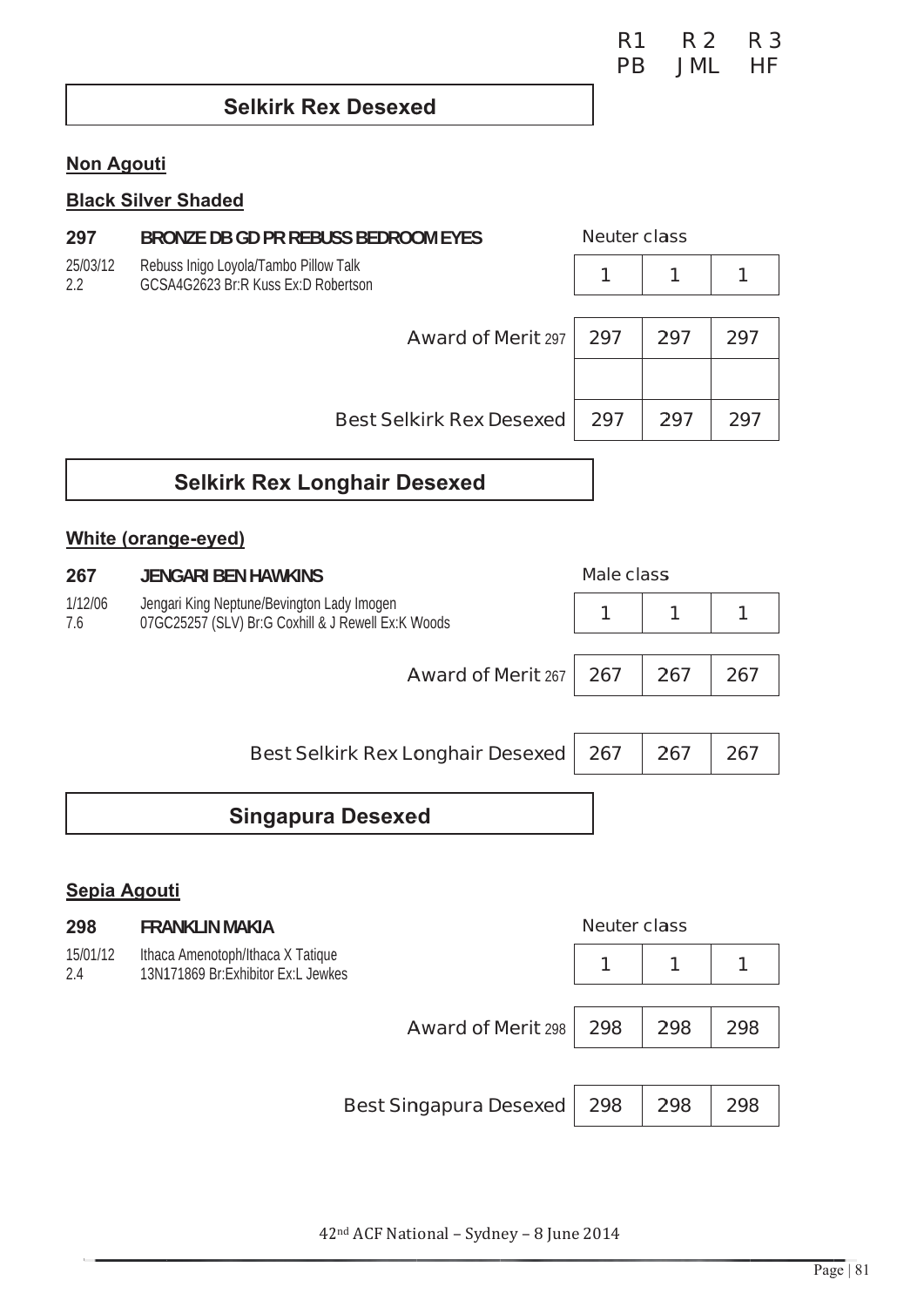| R1 | <b>R2</b> | R <sub>3</sub> |
|----|-----------|----------------|
| РB | JMI.      | НF             |

## **Somali Desexed**

#### **Tawny**

| 299             | AUST NAT PR ACF AOE PLAT GD PR QFA GD CH<br><b>NAREIRA CALVIN CLINE</b>                                         | <b>Neuter class</b> |                |             |
|-----------------|-----------------------------------------------------------------------------------------------------------------|---------------------|----------------|-------------|
| 19/08/10<br>3.9 | Tilsim Dan Bruno Banani (Imp Gmy)/Joylincar Marrakech<br>216W11 Br:D Thomas Ex:L Moorman                        | 1                   | $\overline{2}$ | $\mathbf 2$ |
| 300             | AUST NAT PR CCCA NAT SH CH CCCA GD CH TR PR<br>SUPREME GD PR ACF AOE BRONZE JOYLINCAR SUN<br><b>GOD AMUN RA</b> |                     |                |             |
| 1/01/07<br>7.5  | Fin*Kisompas Calogero (Imp Fin)/Joylincar Koala Blue<br>55W09 Br:C Carroll Ex:L Moorman                         | $\overline{2}$      | 1              |             |
|                 | <b>Award of Merit between 299, 300</b>                                                                          | 299                 | 300            | 300         |
|                 | <b>Best Somali Desexed</b>                                                                                      | 299                 | 300            | 300         |
|                 |                                                                                                                 |                     |                |             |

# **Sphynx Desexed**

### **Agouti & White**

# **Red Tabby & White**

| 301                                                                                                                   | <b>MANIS HOT FEVER</b>          | <b>Spey class</b> |     |     |
|-----------------------------------------------------------------------------------------------------------------------|---------------------------------|-------------------|-----|-----|
| 26/11/11<br>Manis Flame Bringer/Manis Babushka Doll<br>QISR2/31204892 Br:Exhibitor Ex:S Henriksen & R McGregor<br>2.6 |                                 |                   |     |     |
|                                                                                                                       |                                 |                   |     |     |
|                                                                                                                       | <b>Award of Merit 301   301</b> |                   | 301 | 301 |

## **Non Agouti**

## **Cream Point**

| 302             | <b>BORNBARE BORIS</b>                                                                         |              |                                                                      |  |
|-----------------|-----------------------------------------------------------------------------------------------|--------------|----------------------------------------------------------------------|--|
| 2/09/13<br>0.9  | Crbaldcats Chubby Bunny (Imp USA)/Esfingemx Buttercup<br>(V) 32420 Br: Exhibitor Ex: A Jenkin | $\mathbf{2}$ | O/C                                                                  |  |
| 303             | <b>BAREBEAUTIES OSIRIS</b>                                                                    |              |                                                                      |  |
| 11/08/12<br>1.9 | Baby Rah Musson (Rus)/Moon Pet Raffaella (Nwy)<br>ANCATS33668N14 Br:J Trask Ex:L Bunbury      |              | <b>Neuter class</b><br>1<br>$\mathbf{2}$<br>303<br>302<br>301<br>302 |  |
|                 | <b>Award of Merit between 302, 303</b>                                                        | 303          |                                                                      |  |
|                 | <b>Best Non Agouti Sphynx Desexed</b>                                                         | 303          |                                                                      |  |
|                 |                                                                                               |              |                                                                      |  |

42<sup>nd</sup> ACF National - Sydney - 8 June 2014